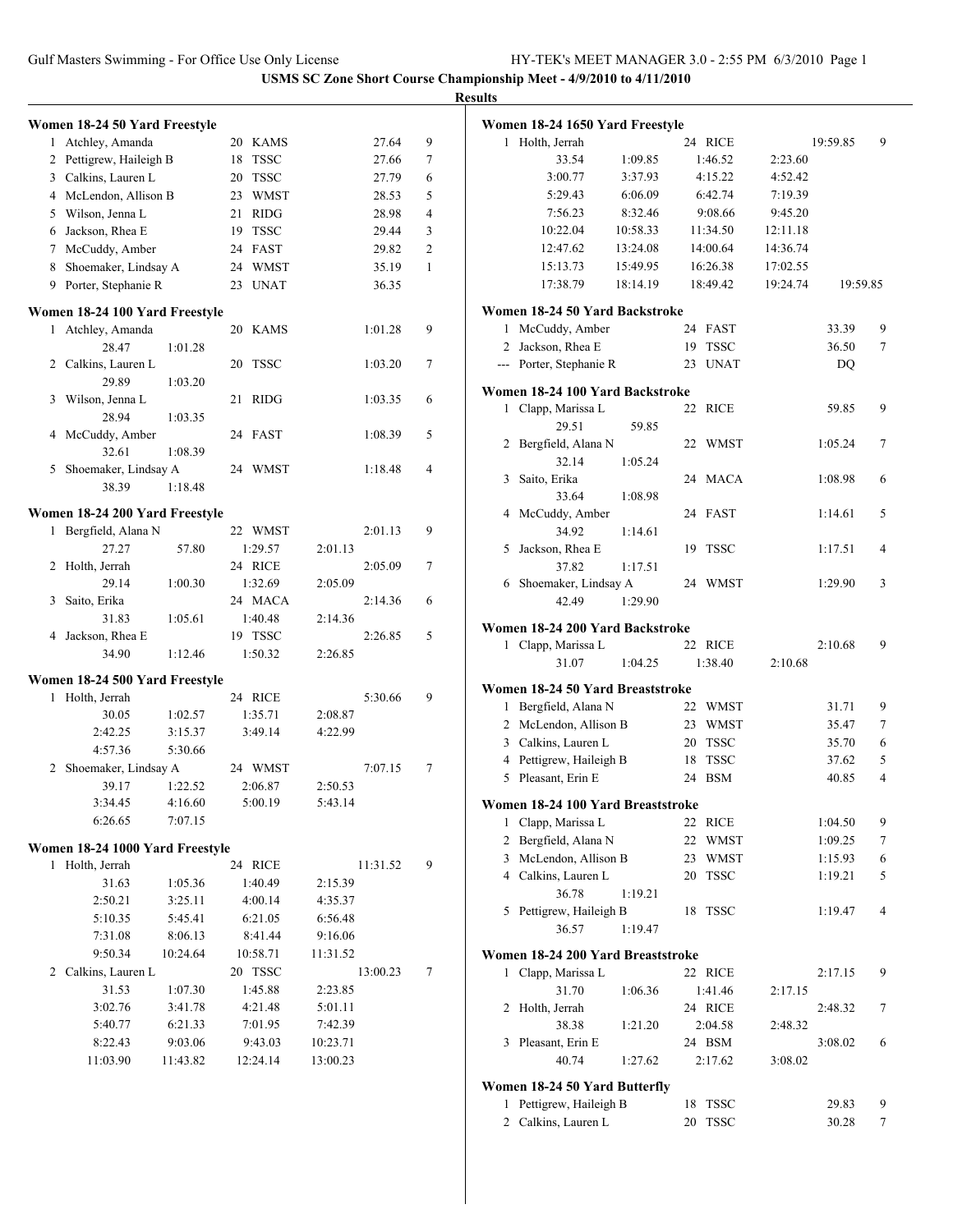Gulf Masters Swimming - For Office Use Only License HY-TEK's MEET MANAGER 3.0 - 2:55 PM 6/3/2010 Page 2

|                                                      |         |         |         |         |                | <b>Results</b> |                                 |                    |                     |                      |          |    |
|------------------------------------------------------|---------|---------|---------|---------|----------------|----------------|---------------------------------|--------------------|---------------------|----------------------|----------|----|
| (Women 18-24 50 Yard Butterfly)                      |         |         |         |         |                |                | 8 Taff, Sarah Q                 |                    | 27 MOST             |                      | 33.14    | -1 |
| 3 McLendon, Allison B                                |         | 23 WMST |         | 31.00   | 6              |                | Women 25-29 100 Yard Freestyle  |                    |                     |                      |          |    |
| 4 Atchley, Amanda                                    |         | 20 KAMS |         | 31.32   | 5              |                | 1 Schertz, Allison A            |                    | 25 BSM              |                      | 1:00.70  | 9  |
| 5 McCuddy, Amber                                     |         | 24 FAST |         | 32.61   | 4              |                | 28.68                           | 1:00.70            |                     |                      |          |    |
| 6 Shoemaker, Lindsay A                               |         | 24 WMST |         | 38.86   | 3              |                | 2 Senne, Sarah                  |                    | 25 PCAT             |                      | 1:01.87  | 7  |
| Women 18-24 100 Yard Butterfly                       |         |         |         |         |                |                | 29.46                           | 1:01.87            |                     |                      |          |    |
| 1 Bergfield, Alana N                                 |         | 22 WMST |         | 1:04.53 | 9              |                | 3 Murphy, Amber                 |                    | 28 RIDG             |                      | 1:04.26  | 6  |
| 29.80                                                | 1:04.53 |         |         |         |                |                | 30.61                           | 1:04.26            |                     |                      |          |    |
| 2 Shoemaker, Lindsay A                               |         | 24 WMST |         | 1:30.95 | $\tau$         |                | 4 Wall, Amanda M                |                    | 27 PCAT             |                      | 1:04.70  | 5  |
| 42.78                                                | 1:30.95 |         |         |         |                |                | 30.35                           | 1:04.70            |                     |                      |          |    |
| Women 18-24 200 Yard Butterfly                       |         |         |         |         |                |                | 5 Zamora, Juli A                |                    | 29 UNAT             |                      | 1:05.12  | 4  |
| 1 Clapp, Marissa L                                   |         | 22 RICE |         | 2:07.74 | 9              |                | 31.08                           | 1:05.12            |                     |                      |          |    |
| 29.00                                                | 1:01.09 | 1:33.81 | 2:07.74 |         |                |                | 6 Fadeley, Jillian R            |                    | 26 KAMS             |                      | 1:08.30  | 3  |
| 2 Saito, Erika                                       |         | 24 MACA |         | 2:42.23 | $\tau$         |                | 32.13                           | 1:08.30            |                     |                      |          |    |
| 34.90                                                | 1:16.66 | 2:00.51 | 2:42.23 |         |                |                | 7 Howard, Genifer M             |                    | 27 AGM              |                      | 1:12.74  | 2  |
|                                                      |         |         |         |         |                |                | 33.45                           | 1:12.74            |                     |                      |          |    |
| <b>Women 18-24 100 Yard IM</b><br>1 Clapp, Marissa L |         |         |         | 59.04   | 9              |                | Women 25-29 200 Yard Freestyle  |                    |                     |                      |          |    |
| 27.41                                                | 59.04   | 22 RICE |         |         |                |                | 1 Schertz, Allison A            |                    | 25 BSM              |                      | 2:12.17  | 9  |
| 2 Bergfield, Alana N                                 |         | 22 WMST |         | 1:02.70 | $\tau$         |                | 29.47                           | 1:02.11            | 1:36.29             | 2:12.17              |          |    |
| 29.45                                                | 1:02.70 |         |         |         |                |                | 2 Brewer, Lauren M              |                    | 26 UNAT             |                      | 2:20.42  | 7  |
| 3 Calkins, Lauren L                                  |         | 20 TSSC |         | 1:09.47 | 6              |                | 30.80                           | 1:05.97            | 1:43.17             | 2:20.42              |          |    |
| 32.63                                                | 1:09.47 |         |         |         |                |                | 3 Murphy, Amber                 |                    | 28 RIDG             |                      | 2:24.23  | 6  |
| 4 Pettigrew, Haileigh B                              |         | 18 TSSC |         | 1:09.89 | 5              |                | 32.01                           | 1:08.22            | 1:45.86             | 2:24.23              |          |    |
| 31.17                                                | 1:09.89 |         |         |         |                |                | 4 Zamora, Juli A<br>34.36       |                    | 29 UNAT             |                      | 2:28.91  | 5  |
| 5 McLendon, Allison B                                |         | 23 WMST |         | 1:12.46 | 4              |                | 5 Taff, Sarah Q                 | 1:11.54            | 1:50.55<br>27 MOST  | 2:28.91              | 2:43.87  | 4  |
| 34.46                                                | 1:12.46 |         |         |         |                |                | 36.42                           | 1:17.54            | 2:01.08             | 2:43.87              |          |    |
| 6 Jackson, Rhea E                                    |         | 19 TSSC |         | 1:14.27 | 3              |                |                                 |                    |                     |                      |          |    |
| 34.89                                                | 1:14.27 |         |         |         |                |                | Women 25-29 500 Yard Freestyle  |                    |                     |                      |          |    |
| 7 Atchley, Amanda                                    |         | 20 KAMS |         | 1:14.47 | 2              |                | 1 Fadeley, Jillian R            |                    | 26 KAMS             |                      | 6:41.43  | 9  |
| 31.73                                                | 1:14.47 |         |         |         |                |                | 35.30                           | 1:14.53            | 1:54.80             | 2:35.32              |          |    |
| 8 McCuddy, Amber                                     |         | 24 FAST |         | 1:14.84 | -1             |                | 3:16.43                         | 3:58.12            | 4:39.55             | 5:20.39              |          |    |
| 33.70                                                | 1:14.84 |         |         |         |                |                | 6:01.50<br>2 Lacy, N Markell    | 6:41.43            | 26 FCST             |                      | 6:41.73  | 7  |
| <b>Women 18-24 200 Yard IM</b>                       |         |         |         |         |                |                | 37.22                           | 1:15.95            | 1:55.93             | 2:36.71              |          |    |
| 1 Clapp, Marissa L                                   |         | 22 RICE |         | 2:06.42 | 9              |                | 3:17.61                         | 3:58.50            | 4:40.16             | 5:21.72              |          |    |
| 28.18                                                | 1:01.10 | 1:36.16 | 2:06.42 |         |                |                | 6:02.84                         | 6:41.73            |                     |                      |          |    |
| 2 Bergfield, Alana N                                 |         | 22 WMST |         | 2:18.41 | $\tau$         |                |                                 |                    |                     |                      |          |    |
| 29.74                                                | 1:05.06 | 1:44.25 | 2:18.41 |         |                |                | Women 25-29 1000 Yard Freestyle |                    |                     |                      |          |    |
| 3 Jackson, Rhea E                                    |         | 19 TSSC |         | 2:43.84 | 6              |                | 1 Murphy, Amber                 |                    | 28 RIDG             |                      | 13:56.74 | 9  |
| 36.16                                                | 1:18.39 | 2:07.00 | 2:43.84 |         |                |                | 35.08<br>3:18.83                | 1:14.30<br>4:01.92 | 1:55.21<br>4:44.44  | 2:36.63<br>5:27.21   |          |    |
| Women 18-24 400 Yard IM                              |         |         |         |         |                |                | 6:09.78                         | 6:52.66            | 7:35.23             | 8:17.95              |          |    |
| 1 Clapp, Marissa L                                   |         | 22 RICE |         | 4:25.58 | 9              |                | 9:01.30                         | 9:44.44            | 10:27.73            | 11:10.67             |          |    |
| 28.38                                                | 59.79   | 1:34.04 | 2:09.35 |         |                |                | 11:53.14                        | 12:35.15           | 13:16.28            | 13:56.74             |          |    |
| 2:44.49                                              | 3:21.33 | 3:53.78 | 4:25.58 |         |                |                |                                 |                    |                     |                      |          |    |
| 2 Saito, Erika                                       |         | 24 MACA |         | 5:20.71 | 7              |                | Women 25-29 1650 Yard Freestyle |                    |                     |                      |          |    |
| 34.46                                                | 1:14.82 | 1:54.76 | 2:35.04 |         |                |                | 1 Murphy, Amber                 |                    | 28 RIDG             |                      | 23:10.74 | 9  |
| 3:20.43                                              | 4:06.89 | 4:44.33 | 5:20.71 |         |                |                | 34.69                           | 1:13.84            | 1:54.30             | 2:35.15              |          |    |
| Women 25-29 50 Yard Freestyle                        |         |         |         |         |                |                | 3:17.06                         | 3:58.85            | 4:41.55             | 5:24.24              |          |    |
| 1 Glass, Laura H                                     |         | 29 DAMM |         | 23.26   | 9              |                | 6:06.57<br>8:58.32              | 6:49.55<br>9:41.34 | 7:31.91<br>10:24.94 | 8:15.37              |          |    |
| 2 Senne, Sarah                                       |         | 25 PCAT |         | 27.45   | $\tau$         |                | 11:50.13                        | 12:32.38           | 13:15.28            | 11:07.97<br>13:58.24 |          |    |
| 3 Brewer, Lauren M                                   |         | 26 UNAT |         | 28.24   | 6              |                | 14:41.32                        | 15:24.63           | 16:07.94            | 16:50.05             |          |    |
| 4 Schertz, Allison A                                 |         | 25 BSM  |         | 28.90   | 5              |                | 17:33.39                        | 18:16.34           | 18:59.25            | 19:41.92             |          |    |
| 5 Wall, Amanda M                                     |         | 27 PCAT |         | 28.94   | 4              |                | 20:24.44                        | 21:06.88           | 21:49.05            | 22:30.62             | 23:10.74 |    |
| 6 Zamora, Juli A                                     |         | 29 UNAT |         | 30.08   | 3              |                |                                 |                    |                     |                      |          |    |
| 7 Fadeley, Jillian R                                 |         | 26 KAMS |         | 30.80   | $\overline{c}$ |                |                                 |                    |                     |                      |          |    |
|                                                      |         |         |         |         |                |                |                                 |                    |                     |                      |          |    |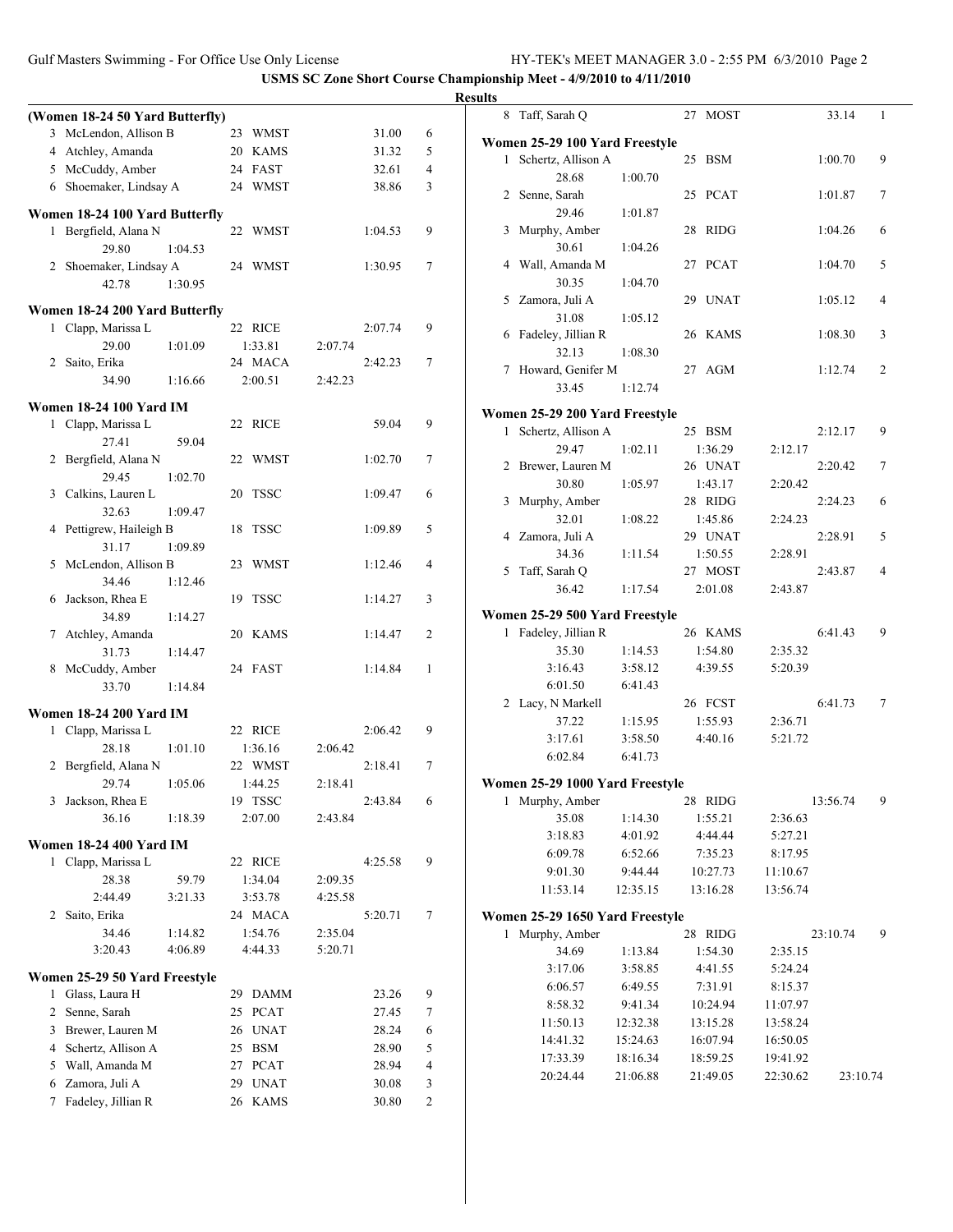|              | (Women 25-29 1650 Yard Freestyle) |          |    |                        |          |                    |        |
|--------------|-----------------------------------|----------|----|------------------------|----------|--------------------|--------|
|              | 2 Gnatzig, Vanessa J              |          |    | 28 WMST                |          | 24:24.11           | 7      |
|              | 40.80                             | 1:23.63  |    | 2:07.22                | 2:52.25  |                    |        |
|              | 3:37.95                           | 4:22.79  |    | 5:07.18                | 5:52.06  |                    |        |
|              | 6:37.19                           | 7:22.49  |    | 8:06.66                | 8:51.05  |                    |        |
|              | 9:36.05                           | 10:20.92 |    | 11:05.61               | 11:49.99 |                    |        |
|              | 12:34.61                          | 13:18.99 |    | 14:03.54               | 14:48.92 |                    |        |
|              | 15:32.75                          | 16:16.77 |    | 17:01.92               | 17:46.48 |                    |        |
|              | 18:31.72                          | 19:16.90 |    | 20:02.01               | 20:46.62 |                    |        |
|              | 21:30.64                          | 22:14.39 |    | 22:58.65               | 23:42.55 | 24:24.11           |        |
|              | Women 25-29 50 Yard Backstroke    |          |    |                        |          |                    |        |
|              | 1 Glass, Laura H                  |          |    | 29 DAMM                |          | 26.35              | 9      |
|              | 2 Blocker, Vicki S                |          |    | 26 RICE                |          | 30.63              | $\tau$ |
|              | 3 Brewer, Lauren M                |          |    | 26 UNAT                |          | 33.15              | 6      |
|              | *4 Howard, Genifer M              |          |    | 27 AGM                 |          | 34.71              | 4.5    |
|              | *4 Wall, Amanda M                 |          |    | 27 PCAT                |          | 34.71              | 4.5    |
| 6            | Schertz, Allison A                |          |    | 25 BSM                 |          | 34.77              | 3      |
|              | Women 25-29 100 Yard Backstroke   |          |    |                        |          |                    |        |
| 1            | Blocker, Vicki S                  |          |    | 26 RICE                |          | 1:05.12            | 9      |
|              | 31.59                             | 1:05.12  |    |                        |          |                    |        |
|              | 2 Brewer, Lauren M                |          |    | 26 UNAT                |          | 1:13.80            | 7      |
|              | 36.61                             | 1:13.80  |    |                        |          |                    |        |
|              | 3 Wall, Amanda M                  |          |    | 27 PCAT                |          | 1:16.52            | 6      |
|              | 36.31                             | 1:16.52  |    |                        |          |                    |        |
| 4            | Howard, Genifer M                 |          | 27 | AGM                    |          | 1:19.11            | 5      |
|              | 37.09                             | 1:19.11  |    |                        |          |                    |        |
|              | Women 25-29 200 Yard Backstroke   |          |    |                        |          |                    |        |
| $\mathbf{1}$ | Blocker, Vicki S                  |          |    | 26 RICE                |          | 2:18.85            | 9      |
|              | 32.42                             | 1:07.18  |    | 1:43.17                | 2:18.85  |                    |        |
|              | Women 25-29 50 Yard Breaststroke  |          |    |                        |          |                    |        |
| 1            | Glass, Laura H                    |          |    | 29 DAMM                |          | 29.41              | 9      |
|              | 2 Murphy, Amber                   |          |    | 28 RIDG                |          | 36.04              | 7      |
|              | 3 Lacy, N Markell                 |          |    | 26 FCST                |          | 36.33              | 6      |
|              | 4 Fadeley, Jillian R              |          |    | 26 KAMS                |          | 38.29              | 5      |
|              | 5 Senne, Sarah                    |          |    | 25 PCAT                |          | 39.35              | 4      |
|              | Women 25-29 100 Yard Breaststroke |          |    |                        |          |                    |        |
|              |                                   |          |    |                        |          |                    |        |
| 1<br>2       | Glass, Laura H<br>Murphy, Amber   |          | 28 | 29 DAMM<br><b>RIDG</b> |          | 1:04.87<br>1:19.31 | 9<br>7 |
|              |                                   |          |    |                        |          |                    |        |
|              | 37.65                             | 1:19.31  |    | 26 KAMS                |          | 1:23.30            |        |
| 3            | Fadeley, Jillian R                |          |    |                        |          |                    | 6      |
|              | 38.72                             | 1:23.30  |    |                        |          |                    |        |
| 4            | Lacy, N Markell                   |          |    | 26 FCST                |          | 1:24.61            | 5      |
|              | 39.42                             | 1:24.61  |    |                        |          |                    |        |
| 5            | Senne, Sarah<br>41.48             | 1:27.84  |    | 25 PCAT                |          | 1:27.84            | 4      |
|              |                                   |          |    |                        |          |                    |        |
|              | Women 25-29 200 Yard Breaststroke |          |    |                        |          |                    |        |
| 1            | Murphy, Amber                     |          |    | 28 RIDG                |          | 2:51.60            | 9      |
|              | 38.38                             | 1:21.95  |    | 2:07.00                | 2:51.60  |                    |        |
|              | 2 Fadeley, Jillian R              |          |    | 26 KAMS                |          | 3:01.29            | 7      |
|              | 40.42                             | 1:26.22  |    | 2:13.52                | 3:01.29  |                    |        |
|              | Women 25-29 50 Yard Butterfly     |          |    |                        |          |                    |        |
| 1            | Glass, Laura H                    |          | 29 | <b>DAMM</b>            |          | 25.76              | 9      |
| 2            | Blocker, Vicki S                  |          | 26 | <b>RICE</b>            |          | 29.08              | 7      |

| <b>Results</b> |                                |         |         |         |         |                |
|----------------|--------------------------------|---------|---------|---------|---------|----------------|
|                | 3 Lacy, N Markell              |         | 26 FCST |         | 30.32   | 6              |
|                | 4 Brewer, Lauren M             |         | 26 UNAT |         | 31.28   | 5              |
|                | 5 Zamora, Juli A               |         | 29 UNAT |         | 33.04   | 4              |
|                | 6 Schertz, Allison A           |         | 25 BSM  |         | 33.08   | 3              |
|                | 7 Wall, Amanda M               |         | 27 PCAT |         | 33.54   | 2              |
|                | 8 Fadeley, Jillian R           |         | 26 KAMS |         | 34.71   | 1              |
|                | 9 Howard, Genifer M            |         | 27 AGM  |         | 36.67   |                |
|                | Women 25-29 100 Yard Butterfly |         |         |         |         |                |
| 1              | Blocker, Vicki S               |         | 26 RICE |         | 1:02.76 | 9              |
|                | 29.65                          | 1:02.76 |         |         |         |                |
|                | 2 Lacy, N Markell              |         | 26 FCST |         | 1:09.50 | 7              |
|                | 31.54                          | 1:09.50 |         |         |         |                |
|                | Women 25-29 200 Yard Butterfly |         |         |         |         |                |
|                | 1 Blocker, Vicki S             |         | 26 RICE |         | 2:33.07 | 9              |
|                | 32.88                          | 1:11.29 | 1:52.01 | 2:33.07 |         |                |
|                |                                |         |         |         |         |                |
|                | <b>Women 25-29 100 Yard IM</b> |         |         |         |         |                |
| $\mathbf{1}$   | Glass, Laura H                 |         | 29 DAMM |         | 58.31   | 9              |
|                | 26.23                          | 58.31   |         |         |         |                |
|                | 2 Blocker, Vicki S<br>29.94    | 1:05.84 | 26 RICE |         | 1:05.84 | 7              |
|                | 3 Schertz, Allison A           |         | 25 BSM  |         | 1:13.34 | 6              |
|                | 33.69                          | 1:13.34 |         |         |         |                |
|                | 4 Wall, Amanda M               |         | 27 PCAT |         | 1:16.83 | 5              |
|                | 34.05                          | 1:16.83 |         |         |         |                |
|                | 5 Howard, Genifer M            |         | 27 AGM  |         | 1:21.70 | $\overline{4}$ |
|                | 36.09                          | 1:21.70 |         |         |         |                |
|                | <b>Women 25-29 200 Yard IM</b> |         |         |         |         |                |
|                | 1 Brewer, Lauren M             |         | 26 UNAT |         | 2:40.95 | 9              |
|                | 33.20                          | 1:13.16 | 2:03.47 | 2:40.95 |         |                |
|                |                                |         |         |         |         |                |
|                | <b>Women 25-29 400 Yard IM</b> |         |         |         |         |                |
| $\mathbf{1}$   | Blocker, Vicki S               |         | 26 RICE |         | 5:07.00 | 9              |
|                | 32.11<br>3:10.79               | 1:09.42 | 1:48.19 | 2:25.65 |         |                |
|                |                                | 3:56.18 | 4:31.33 | 5:07.00 |         |                |
|                | Women 30-34 50 Yard Freestyle  |         |         |         |         |                |
|                | 1 Buerker, Rachel              |         | 30 WMST |         | 25.95   | 9              |
|                | 2 Molina, Patricia A           |         | 34 NITR |         | 29.49   | $\tau$         |
|                | 3 Grosse, Nadine               |         | 30 FAST |         | 29.97   | 6              |
|                | 4 Janowiak, Jami C             |         | 34 RICE |         | 30.98   | 5              |
|                | 5 Wingenter, Suzanne           |         | 34 MOST |         | 31.45   | 4              |
|                | 6 Peters, Alison J             |         | 30 RIDG |         | 37.80   | 3              |
|                | Women 30-34 100 Yard Freestyle |         |         |         |         |                |
| 1              | Buerker, Rachel                |         | 30 WMST |         | 56.69   | 9              |
|                | 27.79                          | 56.69   |         |         |         |                |
|                | 2 Grosse, Nadine               |         | 30 FAST |         | 1:08.18 | 7              |
|                | 33.01                          | 1:08.18 |         |         |         |                |
| 3              | Wingenter, Suzanne             |         | 34 MOST |         | 1:14.12 | 6              |
|                | 35.24                          | 1:14.12 |         |         |         |                |
|                | 4 Peters, Alison J             |         | 30 RIDG |         | 1:20.30 | 5              |
|                | 38.28                          | 1:20.30 |         |         |         |                |
|                | Women 30-34 200 Yard Freestyle |         |         |         |         |                |
| 1              | Buerker, Rachel                |         | 30 WMST |         | 2:03.54 | 9              |
|                | 29.89                          | 1:01.68 | 1:33.13 | 2:03.54 |         |                |
| 2              | Janowiak, Jami C               |         | 34 RICE |         | 2:32.94 | 7              |
|                | 35.23                          | 1:13.95 | 1:54.10 | 2:32.94 |         |                |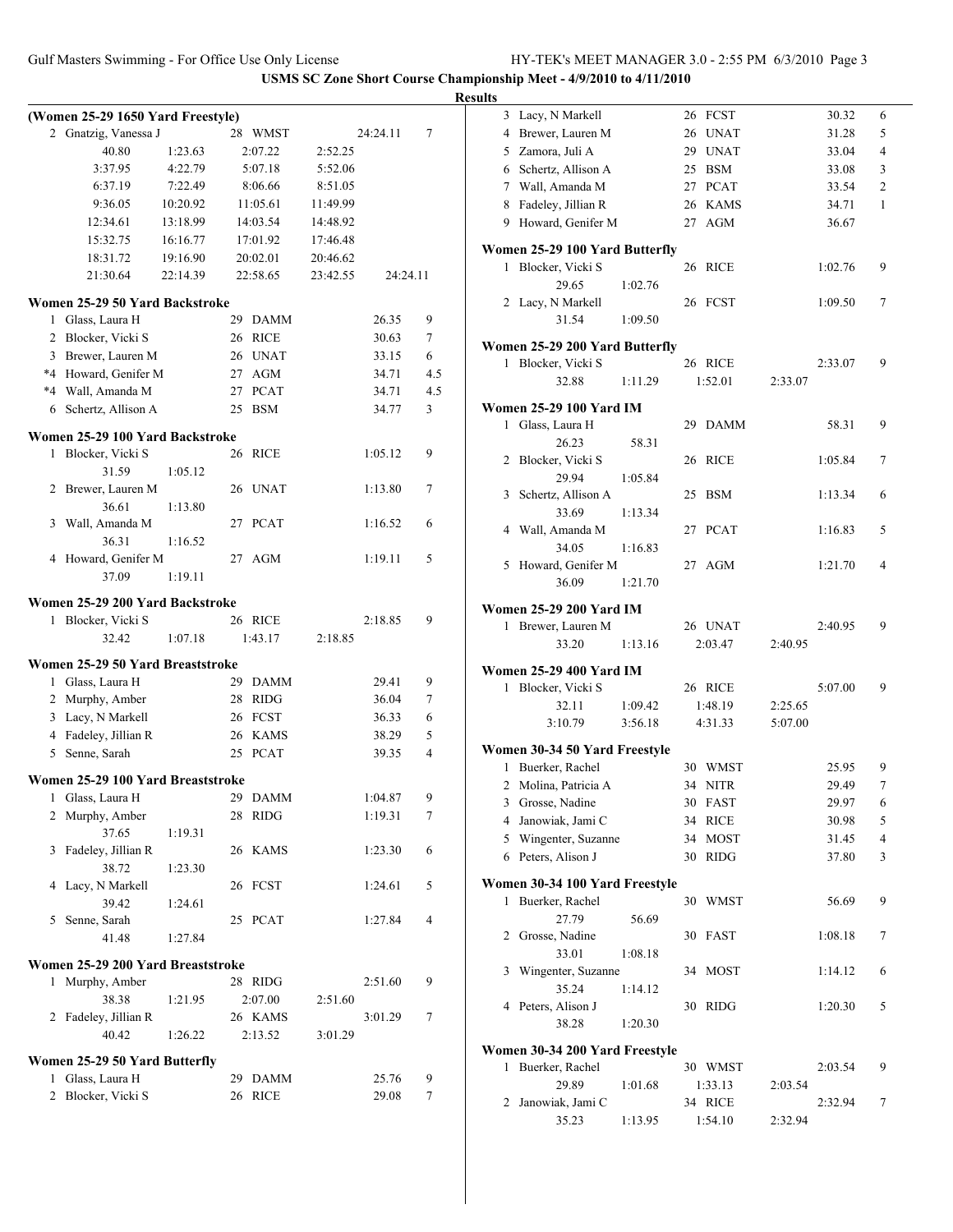|     |                                  |          |            |          |          |                | <b>Results</b> |
|-----|----------------------------------|----------|------------|----------|----------|----------------|----------------|
|     | (Women 30-34 200 Yard Freestyle) |          |            |          |          |                | Wo             |
|     | 3 Grosse, Nadine                 |          | 30 FAST    |          | 2:35.10  | 6              |                |
|     | 35.61                            | 1:14.08  | 1:54.87    | 2:35.10  |          |                |                |
|     | 4 Wingenter, Suzanne             |          | 34 MOST    |          | 2:38.39  | 5              |                |
|     | 36.69                            | 1:16.69  | 1:57.80    | 2:38.39  |          |                | Wo             |
|     | 5 Peters, Alison J               |          | 30 RIDG    |          | 2:50.72  | $\overline{4}$ |                |
|     | 39.45                            | 1:22.40  | 2:06.41    | 2:50.72  |          |                |                |
|     | Women 30-34 500 Yard Freestyle   |          |            |          |          |                |                |
|     | 1 Wingenter, Suzanne             |          | 34 MOST    |          | 7:10.13  | 9              | Wo             |
|     | 33.85                            | 1:15.92  | 1:59.04    | 2:42.36  |          |                |                |
|     | 3:25.55                          | 4:09.07  | 4:53.66    | 5:39.16  |          |                |                |
|     | 6:25.29                          | 7:10.13  |            |          |          |                |                |
|     | 2 Peters, Alison J               |          | 30 RIDG    |          | 7:19.34  | 7              |                |
|     | 40.70                            | 1:25.04  | 2:09.91    | 2:54.36  |          |                |                |
|     | 3:39.04                          | 4:23.57  | 5:08.95    | 5:52.83  |          |                |                |
|     | 6:35.45                          | 7:19.34  |            |          |          |                |                |
|     | Women 30-34 1000 Yard Freestyle  |          |            |          |          |                |                |
|     | 1 Peters, Alison J               |          | 30 RIDG    |          | 15:03.19 | 9              |                |
|     | 40.99                            | 1:26.19  | 2:09.89    | 2:55.66  |          |                | $\mathbf{W_0}$ |
|     | 3:41.28                          | 4:26.83  | 5:13.03    | 5:59.56  |          |                |                |
|     | 6:45.80                          | 7:32.40  | 8:19.34    | 9:05.39  |          |                |                |
|     | 9:50.43                          | 10:35.77 | 11:21.16   | 12:05.82 |          |                |                |
|     | 12:50.67                         | 13:35.73 | 14:19.43   | 15:03.19 |          |                |                |
|     | Women 30-34 1650 Yard Freestyle  |          |            |          |          |                | W <sub>0</sub> |
|     | 1 Janowiak, Jami C               |          | 34 RICE    |          | 24:49.34 | 9              |                |
|     | 42.98                            | 1:27.00  | 2:12.38    | 2:56.74  |          |                |                |
|     | 3:41.31                          | 4:26.41  | 5:12.03    | 5:57.41  |          |                |                |
|     | 6:42.02                          | 7:27.24  | 8:12.99    | 8:58.87  |          |                |                |
|     | 9:44.57                          | 10:30.49 | 11:15.92   | 12:01.38 |          |                | W <sub>0</sub> |
|     | 12:46.76                         | 13:32.15 | 14:17.61   | 15:04.46 |          |                |                |
|     | 15:49.83                         | 16:35.98 | 17:21.32   | 18:07.32 |          |                |                |
|     | 18:53.58                         | 19:39.64 | 20:25.31   | 21:10.87 |          |                |                |
|     | 21:56.19                         | 22:40.47 | 23:24.78   | 24:08.86 | 24:49.34 |                | W <sub>0</sub> |
|     | 2 Peters, Alison J               |          | 30 RIDG    |          | 25:08.16 | 7              |                |
|     | 43.73                            | 1:28.08  | 2:15.17    | 3:00.53  |          |                |                |
|     | 3:46.93                          | 4:33.13  | 5:19.20    | 6:05.45  |          |                | Wo             |
|     | 6:51.47                          | 7:37.73  | 8:24.73    | 9:11.26  |          |                |                |
|     | 9:58.08                          | 10:44.48 | 11:30.39   | 12:17.16 |          |                |                |
|     | 13:03.55                         | 13:50.19 | 14:37.05   | 15:22.40 |          |                |                |
|     | 16:08.67                         | 16:54.21 | 17:40.13   | 18:26.11 |          |                |                |
|     | 19:11.83                         | 19:56.83 | 20:41.84   | 21:27.08 |          |                |                |
|     | 22:10.92                         | 22:55.36 | 23:39.49   | 24:24.01 | 25:08.16 |                |                |
|     | Women 30-34 50 Yard Backstroke   |          |            |          |          |                |                |
| 1   | Buerker, Rachel                  |          | 30<br>WMST |          | 30.88    | 9              |                |
| 2   | Peters, Alison J                 |          | 30 RIDG    |          | 49.99    | 7              | Wo             |
|     | Women 30-34 100 Yard Backstroke  |          |            |          |          |                |                |
|     | 1 Eckhoff, Racheal               |          | 30 WFLY    |          | 1:18.41  | 9              |                |
|     | 37.66                            | 1:18.41  |            |          |          |                |                |
| 2   | Wingenter, Suzanne               |          | 34 MOST    |          | 1:27.49  | 7              |                |
|     | 43.01                            | 1:27.49  |            |          |          |                | Wo             |
| --- | Janowiak, Jami C<br>41.15        |          | 34 RICE    |          | DQ       |                |                |
|     |                                  | DQ       |            |          |          |                |                |

|                | Women 30-34 200 Yard Backstroke   |         |    |             |         |         |   |
|----------------|-----------------------------------|---------|----|-------------|---------|---------|---|
|                | 1 Wingenter, Suzanne              |         |    | 34 MOST     |         | 3:11.46 | 9 |
|                | 44.49                             | 1:33.35 |    | 2:22.73     | 3:11.46 |         |   |
|                | Women 30-34 50 Yard Breaststroke  |         |    |             |         |         |   |
|                | 1 Koch Davis, Laura K             |         | 33 | WMST        |         | 32.99   | 9 |
|                | 2 Buerker, Rachel                 |         |    | 30 WMST     |         | 36.52   | 7 |
|                | 3 Grosse, Nadine                  |         | 30 | FAST        |         | 40.34   | 6 |
|                |                                   |         |    |             |         |         |   |
|                | Women 30-34 100 Yard Breaststroke |         |    |             |         |         |   |
| 1              | Koch Davis, Laura K               |         |    | 33 WMST     |         | 1:10.84 | 9 |
|                | 2 Buerker, Rachel                 |         |    | 30 WMST     |         | 1:19.95 | 7 |
|                | 38.08                             | 1:19.95 |    |             |         |         |   |
|                | 3 Grosse, Nadine                  |         | 30 | FAST        |         | 1:30.18 | 6 |
|                | 42.93                             | 1:30.18 |    |             |         |         |   |
| 4              | Wingenter, Suzanne                |         |    | 34 MOST     |         | 1:34.43 | 5 |
|                | 44.56                             | 1:34.43 |    |             |         |         |   |
| 5              | Janowiak, Jami C                  |         |    | 34 RICE     |         | 1:35.94 | 4 |
|                | 45.09                             | 1:35.94 |    |             |         |         |   |
|                | Women 30-34 200 Yard Breaststroke |         |    |             |         |         |   |
| 1              | Koch Davis, Laura K               |         |    | 33 WMST     |         | 2:34.98 | 9 |
|                | 35.34                             | 1:14.92 |    | 1:54.49     | 2:34.98 |         |   |
|                | 2 Grosse, Nadine                  |         |    | 30 FAST     |         | 3:13.38 | 7 |
|                | 43.61                             | 1:32.85 |    | 2:24.39     | 3:13.38 |         |   |
|                | Women 30-34 50 Yard Butterfly     |         |    |             |         |         |   |
|                | 1 Buerker, Rachel                 |         |    | 30 WMST     |         | 28.68   | 9 |
|                | 2 Grosse, Nadine                  |         |    | 30 FAST     |         | 35.63   | 7 |
|                | 3 Molina, Patricia A              |         | 34 | <b>NITR</b> |         | 36.06   | 6 |
|                | 4 Peters, Alison J                |         | 30 | <b>RIDG</b> |         | 51.47   | 5 |
|                |                                   |         |    |             |         |         |   |
|                | Women 30-34 100 Yard Butterfly    |         |    |             |         |         |   |
|                | 1 Koch Davis, Laura K             |         | 33 | WMST        |         | 1:01.50 | 9 |
|                | 28.88                             | 1:01.50 |    |             |         |         |   |
|                | Women 30-34 200 Yard Butterfly    |         |    |             |         |         |   |
|                | 1 Koch Davis, Laura K             |         |    | 33 WMST     |         | 2:15.31 | 9 |
|                | 30.53                             | 1:04.25 |    | 1:39.51     | 2:15.31 |         |   |
|                | <b>Women 30-34 100 Yard IM</b>    |         |    |             |         |         |   |
| 1              | Buerker, Rachel                   |         |    | 30 WMST     |         | 1:05.83 | 9 |
|                | 30.84                             | 1:05.83 |    |             |         |         |   |
|                | 2 Grosse, Nadine                  |         |    | 30 FAST     |         | 1:18.64 | 7 |
|                | 36.93                             | 1:18.64 |    |             |         |         |   |
| 3              | Molina, Patricia A                |         |    | 34 NITR     |         | 1:21.35 | 6 |
|                | 38.04                             | 1:21.35 |    |             |         |         |   |
|                | 4 Peters, Alison J                |         |    | 30 RIDG     |         | 1:43.76 | 5 |
|                | 52.19                             | 1:43.76 |    |             |         |         |   |
|                | <b>Women 30-34 200 Yard IM</b>    |         |    |             |         |         |   |
|                | 1 Koch Davis, Laura K             |         |    | 33 WMST     |         | 2:16.57 | 9 |
|                | 29.25                             | 1:05.00 |    | 1:44.59     | 2:16.57 |         |   |
| $\overline{c}$ | Wingenter, Suzanne                |         |    | 34 MOST     |         | 3:11.23 | 7 |
|                | 43.50                             | 1:34.78 |    | 2:29.33     | 3:11.23 |         |   |
|                |                                   |         |    |             |         |         |   |
|                | <b>Women 30-34 400 Yard IM</b>    |         |    |             |         |         |   |
|                | 1 Koch Davis, Laura K             |         |    | 33 WMST     |         | 4:45.36 | 9 |
|                | 30.50                             | 1:04.58 |    | 1:42.40     | 2:19.64 |         |   |
|                | 2:59.64                           | 3:40.04 |    | 4:13.18     | 4:45.36 |         |   |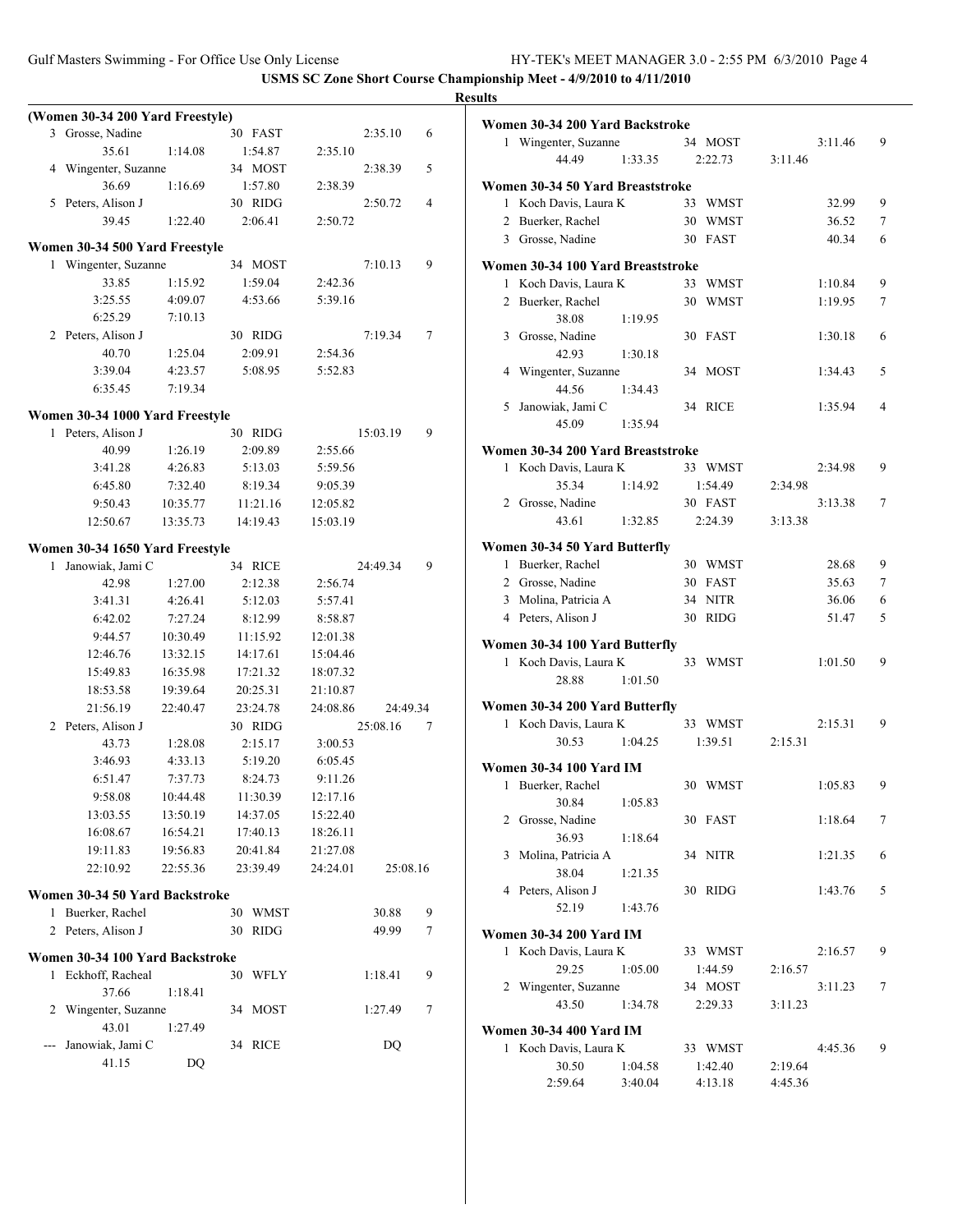|   |                                                            |          |          |          |                | <b>Results</b>                    |          |          |          |          |                |
|---|------------------------------------------------------------|----------|----------|----------|----------------|-----------------------------------|----------|----------|----------|----------|----------------|
|   | Women 35-39 50 Yard Freestyle                              |          |          |          |                | Women 35-39 1650 Yard Freestyle   |          |          |          |          |                |
|   | 1 Coskey, Julie                                            |          | 35 MOB   | 25.66    | 9              | 1 Blackburn, Kristyne             |          | 37 TXLA  |          | 19:06.08 | 9              |
|   | 2 Feeney, Marissa                                          |          | 38 RICE  | 28.17    | $\tau$         | 30.70                             | 1:03.78  | 1:37.28  | 2:11.33  |          |                |
|   | 3 Weiser, Sabine                                           |          | 36 WMST  | 28.33    | 6              | 2:45.61                           | 3:20.42  | 3:55.38  | 4:30.25  |          |                |
| 4 | Sutter, Dana J                                             |          | 37 WMST  | 29.30    | 5              | 5:04.99                           | 5:40.06  | 6:14.72  | 6:49.60  |          |                |
|   | 5 Cebrowski, Catharine L                                   |          | 39 MOST  | 29.38    | $\overline{4}$ | 7:24.59                           | 7:59.71  | 8:34.62  | 9:09.61  |          |                |
|   | 6 Monteagudo, Susan E                                      |          | 39 FCST  | 29.82    | 3              | 9:44.55                           | 10:19.71 | 10:54.88 | 11:29.94 |          |                |
|   | 7 Perkins, Wendy A                                         |          | 37 BSM   | 31.56    | 2              | 12:05.09                          | 12:40.13 | 13:15.21 | 13:50.23 |          |                |
|   |                                                            |          |          |          |                | 14:25.38                          | 15:00.54 | 15:35.84 | 16:11.32 |          |                |
|   | Women 35-39 100 Yard Freestyle<br>1 Coskey, Julie          |          | 35 MOB   | 56.40    | 9              | 16:46.36                          | 17:21.51 | 17:56.51 | 18:31.71 | 19:06.08 |                |
|   | 26.66                                                      | 56.40    |          |          |                | 2 Cebrowski, Catharine L          |          | 39 MOST  |          | 22:11.04 | 7              |
|   | 2 Blackburn, Kristyne                                      |          | 37 TXLA  | 59.45    | 7              | 34.91                             | 1:13.93  | 1:54.43  | 2:35.60  |          |                |
|   | 28.25                                                      | 59.45    |          |          |                | 3:16.62                           | 3:57.72  | 4:38.91  | 5:20.40  |          |                |
|   | 3 Feeney, Marissa                                          |          | 38 RICE  | 1:01.58  | 6              | 6:01.64                           | 6:42.86  | 7:23.84  | 8:04.70  |          |                |
|   | 29.62                                                      | 1:01.58  |          |          |                | 8:45.76                           | 9:26.90  | 10:07.85 | 10:48.96 |          |                |
|   | 4 Cebrowski, Catharine L                                   |          | 39 MOST  | 1:05.25  | 5              | 11:30.03                          | 12:10.97 | 12:51.45 | 13:32.28 |          |                |
|   | 31.48                                                      | 1:05.25  |          |          |                | 14:13.29                          | 14:53.77 | 15:34.04 | 16:14.47 |          |                |
|   | 5 Monteagudo, Susan E                                      |          | 39 FCST  | 1:05.97  | 4              | 16:54.85                          | 17:35.37 | 18:15.50 | 18:56.24 |          |                |
|   | 31.19                                                      | 1:05.97  |          |          |                | 19:36.57                          | 20:16.52 | 20:55.55 | 21:34.39 | 22:11.04 |                |
|   | 6 Sutter, Dana J                                           |          | 37 WMST  | 1:08.09  | 3              | Women 35-39 50 Yard Backstroke    |          |          |          |          |                |
|   | 31.06                                                      | 1:08.09  |          |          |                | 1 Weiser, Sabine                  |          | 36 WMST  |          | 32.40    | 9              |
|   |                                                            |          |          |          |                | 2 Feeney, Marissa                 |          | 38 RICE  |          | 34.06    | $\tau$         |
|   | Women 35-39 200 Yard Freestyle<br>1 Cebrowski, Catharine L |          | 39 MOST  | 2:23.37  | 9              | 3 Monteagudo, Susan E             |          | 39 FCST  |          | 36.35    | 6              |
|   | 33.33                                                      | 1:09.76  | 1:47.05  | 2:23.37  |                |                                   |          |          |          |          |                |
|   |                                                            |          |          |          |                | Women 35-39 100 Yard Backstroke   |          |          |          |          |                |
|   | Women 35-39 500 Yard Freestyle                             |          |          |          |                | 1 Weiser, Sabine                  |          | 36 WMST  |          | 1:10.50  | 9              |
|   | 1 Blackburn, Kristyne                                      |          | 37 TXLA  | 5:46.06  | 9              | 34.06                             | 1:10.50  | 39 FCST  |          |          | $\tau$         |
|   | 29.46                                                      | 1:01.31  | 1:35.58  |          |                | 2 Monteagudo, Susan E<br>37.18    | 1:17.41  |          |          | 1:17.41  |                |
|   | 2:46.07                                                    |          | 3:57.72  | 4:33.79  |                |                                   |          |          |          |          |                |
|   | 5:10.47                                                    | 5:46.06  |          |          |                | Women 35-39 200 Yard Backstroke   |          |          |          |          |                |
|   | 2 Cebrowski, Catharine L                                   |          | 39 MOST  | 6:19.91  | $\tau$         | 1 Blackburn, Kristyne             |          | 37 TXLA  |          | 2:29.69  | 9              |
|   | 33.40                                                      | 1:10.56  | 1:48.87  | 2:27.64  |                | 35.73                             | 1:13.54  | 1:51.85  | 2:29.69  |          |                |
|   | 3:06.51                                                    | 3:45.43  | 4:24.61  | 5:03.57  |                | 2 Weiser, Sabine                  |          | 36 WMST  |          | 2:36.61  | $\overline{7}$ |
|   | 5:42.40                                                    | 6:19.91  |          |          |                | 36.47                             | 1:15.69  | 1:56.61  | 2:36.61  |          |                |
|   | Women 35-39 1000 Yard Freestyle                            |          |          |          |                | Women 35-39 50 Yard Breaststroke  |          |          |          |          |                |
|   | Blackburn, Kristyne                                        |          | 37 TXLA  | 11:35.54 | 9              | 1 Coskey, Julie                   |          | 35 MOB   |          | 34.65    | 9              |
|   | 30.01                                                      | 1:03.19  | 1:37.60  | 2:12.51  |                | 2 Perkins, Wendy A                |          | 37 BSM   |          | 38.83    | $\tau$         |
|   | 2:47.25                                                    | 3:22.18  | 3:57.36  | 4:32.67  |                | 3 Sutter, Dana J                  |          | 37 WMST  |          | 39.71    | 6              |
|   | 5:07.95                                                    | 5:43.01  | 6:18.03  | 6:53.59  |                |                                   |          |          |          |          |                |
|   | 7:28.86                                                    | 8:04.18  | 8:39.38  | 9:14.54  |                | Women 35-39 100 Yard Breaststroke |          |          |          |          |                |
|   | 9:49.72                                                    | 10:25.17 | 11:00.65 | 11:35.54 |                | 1 Perkins, Wendy A                |          | 37 BSM   |          | 1:25.04  | 9              |
|   | 2 Feeney, Marissa                                          |          | 38 RICE  | 12:56.49 | 7              | 40.09                             | 1:25.04  |          |          |          |                |
|   | 33.46                                                      | 1:10.41  | 1:48.85  | 2:27.65  |                | Women 35-39 200 Yard Breaststroke |          |          |          |          |                |
|   | 3:06.80                                                    | 3:46.07  | 4:25.58  | 5:05.22  |                | 1 Perkins, Wendy A                |          | 37 BSM   |          | 3:08.81  | 9              |
|   | 5:44.87                                                    | 6:24.60  | 7:04.32  | 7:43.68  |                | 43.10                             | 1:31.65  | 2:21.27  | 3:08.81  |          |                |
|   | 8:22.98                                                    | 9:02.46  | 9:41.81  | 10:21.26 |                | Women 35-39 50 Yard Butterfly     |          |          |          |          |                |
|   | 11:00.87                                                   | 11:40.27 | 12:19.39 | 12:56.49 |                | 1 Coskey, Julie                   |          | 35 MOB   |          | 29.29    | 9              |
|   | 3 Cebrowski, Catharine L                                   |          | 39 MOST  | 13:31.83 | 6              | 2 Feeney, Marissa                 |          | 38 RICE  |          | 30.25    | 7              |
|   | 35.85                                                      | 1:16.50  | 1:57.56  | 2:38.97  |                | 3 Monteagudo, Susan E             |          | 39 FCST  |          | 34.49    | 6              |
|   | 3:20.28                                                    | 4:01.55  | 4:43.02  | 5:24.93  |                | 4 Perkins, Wendy A                |          | 37 BSM   |          | 35.83    | 5              |
|   | 6:06.47                                                    | 6:48.14  | 7:29.87  | 8:11.00  |                |                                   |          |          |          |          |                |
|   | 8:52.28                                                    | 9:33.12  | 10:14.60 | 10:55.51 |                | Women 35-39 100 Yard IM           |          |          |          |          |                |
|   | 11:35.78                                                   | 12:16.23 | 12:55.79 | 13:31.83 |                | 1 Coskey, Julie                   |          | 35 MOB   |          | 1:05.71  | 9              |
|   |                                                            |          |          |          |                | 30.62                             | 1:05.71  |          |          |          |                |
|   |                                                            |          |          |          |                | 2 Feeney, Marissa                 |          | 38 RICE  |          | 1:12.34  | $\tau$         |
|   |                                                            |          |          |          |                | 33.34                             | 1:12.34  |          |          |          |                |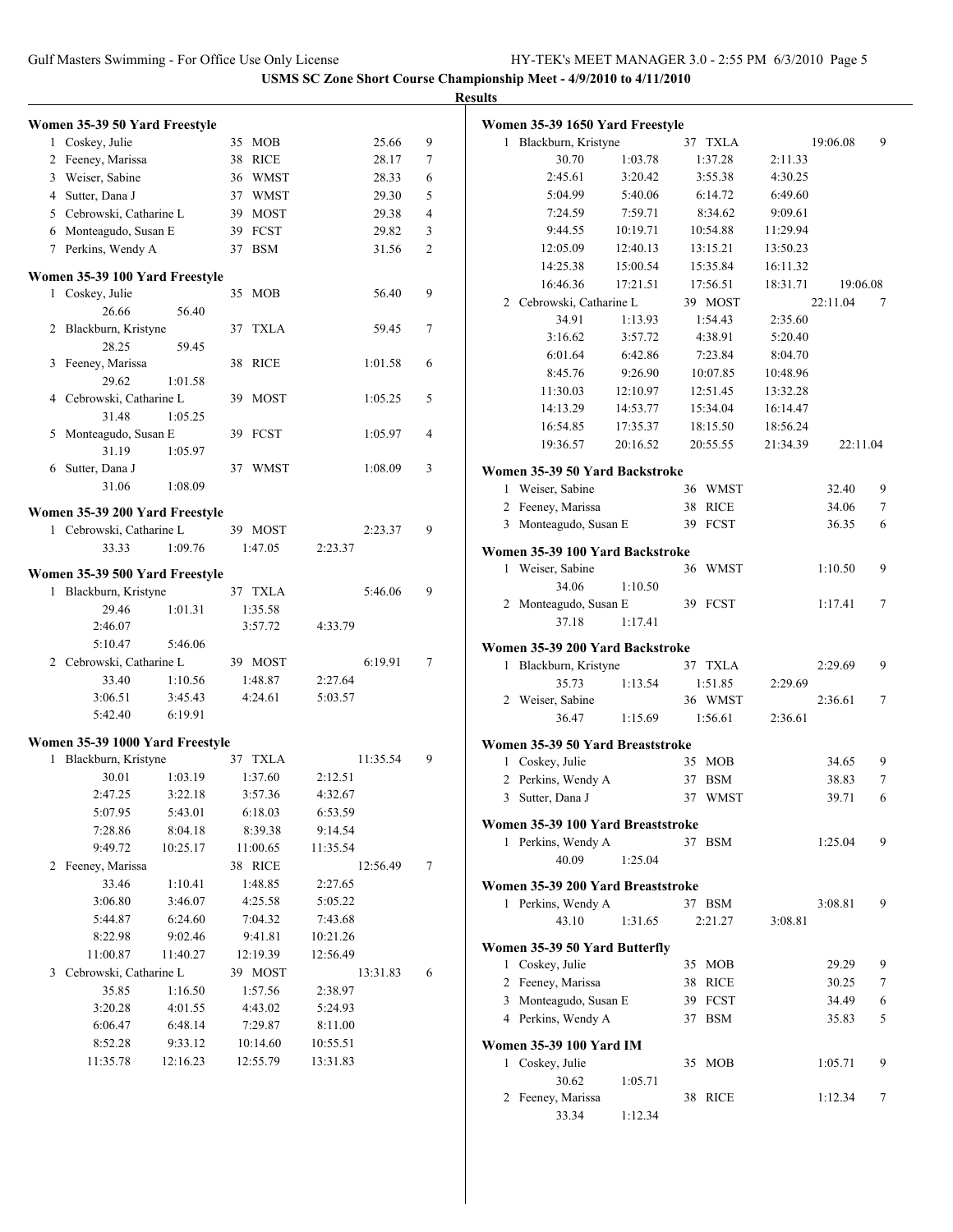|                                |         |           |         |         |                | <b>Results</b>                  |                      |                      |                      |          |        |
|--------------------------------|---------|-----------|---------|---------|----------------|---------------------------------|----------------------|----------------------|----------------------|----------|--------|
| (Women 35-39 100 Yard IM)      |         |           |         |         |                | Women 40-44 1000 Yard Freestyle |                      |                      |                      |          |        |
| 3 Perkins, Wendy A             |         | 37 BSM    |         | 1:17.48 | 6              | 1 Bailie, Bridget A             |                      | 40 ISF-IN            |                      | 13:26.90 | 9      |
| 36.00                          | 1:17.48 |           |         |         |                | 35.62                           | 1:14.19              | 1:54.17              | 2:34.96              |          |        |
| 4 Monteagudo, Susan E          |         | 39 FCST   |         | 1:17.89 | 5              | 3:16.29                         | 3:57.83              | 4:39.14              | 5:19.84              |          |        |
| 35.83                          | 1:17.89 |           |         |         |                | 6:00.51                         | 6:41.41              | 7:22.42              | 8:02.75              |          |        |
| Women 40-44 50 Yard Freestyle  |         |           |         |         |                | 8:43.00                         | 9:23.32              | 10:03.79             | 10:44.40             |          |        |
| 1 Chow, Michelle H             |         | 41 DAMM   |         | 24.92   | 9              | 11:24.81                        | 12:05.91             | 12:47.12             | 13:26.90             |          |        |
| 2 Henry, Anita A               |         | 42 NITR   |         | 25.61   | 7              | 2 Brundage, Cheryl Y            |                      | 42 SWYM              |                      | 13:53.82 | 7      |
| 3 Elias, Tiitta K              |         | 42 MOST   |         | 27.66   | 6              | 37.94                           | 1:18.31              | 1:59.37              | 2:41.73              |          |        |
| 4 Middlebrooks, Kelly A        |         | 42 RICE   |         | 29.40   | 5              | 3:23.88                         | 4:05.99              | 4:48.08              | 5:30.44              |          |        |
| 5 Madden, Debbie M             |         | 41 FCST   |         | 30.33   | $\overline{4}$ | 6:12.46                         | 6:54.63              | 7:36.71              | 8:19.08              |          |        |
| 6 Bailie, Bridget A            |         | 40 ISF-IN |         | 31.77   | 3              | 9:01.15                         | 9:43.06              | 10:25.04             | 11:07.21             |          |        |
| Women 40-44 100 Yard Freestyle |         |           |         |         |                | 11:49.25                        | 12:31.10             | 13:12.81             | 13:53.82             |          |        |
| 1 Gellatly, Jill E             |         | 42 WMST   |         | 56.47   | 9              | Women 40-44 1650 Yard Freestyle |                      |                      |                      |          |        |
| 27.90                          | 56.47   |           |         |         |                | 1 Gellatly, Jill E              |                      | 42 WMST              |                      | 17:58.16 | 9      |
| 2 Elias, Tiitta K              |         | 42 MOST   |         | 59.75   | $\tau$         | 30.49                           | 1:02.37              | 1:34.67              | 2:07.43              |          |        |
| 28.84                          | 59.75   |           |         |         |                | 2:40.33                         | 3:13.28              | 3:46.32              | 4:19.18              |          |        |
| 3 Middlebrooks, Kelly A        |         | 42 RICE   |         | 1:03.69 | 6              | 4:52.11                         | 5:24.97              | 5:57.74              | 6:30.43              |          |        |
| 30.53                          | 1:03.69 |           |         |         |                | 7:03.14                         | 7:36.01              | 8:08.81              | 8:41.65              |          |        |
| 4 Leung, Mazy M                |         | 41 SWYM   |         | 1:19.18 | 5              | 9:14.57                         | 9:47.29              | 10:20.01             | 10:52.90             |          |        |
| 37.45                          | 1:19.18 |           |         |         |                | 11:25.72                        | 11:58.38             | 12:31.18             | 13:04.14             |          |        |
| Women 40-44 200 Yard Freestyle |         |           |         |         |                | 13:36.82                        | 14:09.65             | 14:42.50             | 15:15.33             |          |        |
| 1 Gellatly, Jill E             |         | 42 WMST   |         | 2:01.65 | 9              | 15:48.27                        | 16:21.43             | 16:54.25             | 17:26.43             | 17:58.16 |        |
| 29.75                          | 1:00.70 | 1:31.36   | 2:01.65 |         |                | 2 Bailie, Bridget A             |                      | 40 ISF-IN            |                      | 22:33.80 | 7      |
| 2 Elias, Tiitta K              |         | 42 MOST   |         | 2:10.39 | $\tau$         | 35.19                           | 1:13.97              | 1:54.47              | 2:35.40              |          |        |
| 29.81                          | 1:02.94 | 1:36.57   | 2:10.39 |         |                | 3:16.74                         | 3:58.34              | 4:39.48              | 5:20.65              |          |        |
| 3 Daves, Carole                |         | 42 WFLY   |         | 2:16.20 | 6              | 6:02.32                         | 6:43.98              | 7:25.87              | 8:07.71              |          |        |
| 32.10                          | 1:06.18 | 1:41.04   | 2:16.20 |         |                | 8:49.40                         | 9:30.92              | 10:12.23             | 10:53.87             |          |        |
| 4 Middlebrooks, Kelly A        |         | 42 RICE   |         | 2:22.54 | 5              | 11:35.04                        | 12:16.37             | 12:58.16             | 13:39.59             |          |        |
| 30.72                          | 1:05.01 | 1:43.28   | 2:22.54 |         |                | 14:21.11                        | 15:02.59             | 15:44.27             | 16:26.00             |          |        |
| 5 Bailie, Bridget A            |         | 40 ISF-IN |         | 2:31.63 | $\overline{4}$ | 17:07.28                        | 17:48.64             | 18:29.99             | 19:11.41             |          |        |
| 34.84                          | 1:13.45 | 1:53.00   | 2:31.63 |         |                | 19:52.03                        | 20:32.62             | 21:13.67             | 21:54.33             | 22:33.80 |        |
| 6 Dunklee, Kristin A           |         | 43 WMST   |         | 2:37.52 | 3              | 3 DeVore, Suzanne T             |                      | 41 WMST              |                      | 25:06.10 | 6      |
| 37.17                          | 1:17.65 | 1:57.87   | 2:37.52 |         |                | 41.71                           | 1:28.06              | 2:15.10              | 3:03.57              |          |        |
| 7 Leung, Mazy M                |         | 41 SWYM   |         | 2:45.13 | $\overline{c}$ | 3:52.17                         | 4:39.71              | 5:26.81              | 6:13.01              |          |        |
| 37.32                          | 1:18.43 | 2:01.54   | 2:45.13 |         |                | 6:59.73                         | 7:46.68              | 8:33.53              | 9:19.70              |          |        |
| Women 40-44 500 Yard Freestyle |         |           |         |         |                | 10:06.42                        | 10:52.66             | 11:39.60             | 12:24.95             |          |        |
| 1 Gellatly, Jill E             |         | 42 WMST   |         | 5:18.19 | 9              | 13:10.44<br>16:12.73            | 13:56.38<br>16:57.42 | 14:41.92<br>17:41.49 | 15:28.09<br>18:26.22 |          |        |
| 30.07                          | 1:01.87 | 1:33.85   | 2:05.95 |         |                | 19:11.24                        | 19:55.72             | 20:41.11             | 21:25.85             |          |        |
| 2:37.96                        | 3:10.36 | 3:42.39   | 4:14.48 |         |                | 22:10.60                        | 22:55.58             | 23:40.08             | 24:24.32             | 25:06.10 |        |
| 4:46.72                        | 5:18.19 |           |         |         |                | 4 Leung, Mazy M                 |                      | 41 SWYM              |                      | 25:22.91 | 5      |
| 2 Elias, Tiitta K              |         | 42 MOST   |         | 5:55.08 | $\tau$         | 39.11                           | 1:25.19              | 2:12.11              | 2:57.97              |          |        |
| 31.27                          | 1:05.77 | 1:41.35   | 2:17.92 |         |                | 3:42.64                         | 4:28.14              | 5:14.16              | 6:00.41              |          |        |
| 2:54.32                        | 3:30.81 | 4:07.68   | 4:44.39 |         |                | 6:46.57                         | 7:32.94              | 8:19.42              | 9:06.19              |          |        |
| 5:20.28                        | 5:55.08 |           |         |         |                | 9:52.76                         | 10:39.01             | 11:25.34             | 12:12.17             |          |        |
| 3 Bailie, Bridget A            |         | 40 ISF-IN |         | 6:33.76 | 6              | 12:58.21                        | 13:46.04             | 14:33.02             | 15:20.25             |          |        |
| 35.42                          | 1:14.04 | 1:53.75   | 2:34.00 |         |                | 16:07.16                        | 16:54.72             | 17:41.73             | 18:28.32             |          |        |
| 3:14.13                        | 3:54.44 | 4:35.20   | 5:15.44 |         |                | 19:15.05                        | 20:01.58             | 20:48.05             | 21:34.46             |          |        |
| 5:55.14                        | 6:33.76 |           |         |         |                | 22:21.34                        | 23:08.22             | 23:53.80             | 24:39.30             | 25:22.91 |        |
| 4 Leung, Mazy M                |         | 41 SWYM   |         | 7:18.46 | 5              |                                 |                      |                      |                      |          |        |
| 38.28                          | 1:21.06 | 2:04.28   | 2:48.96 |         |                | Women 40-44 50 Yard Backstroke  |                      |                      |                      |          |        |
| 3:33.41                        | 4:18.89 | 5:04.28   | 5:49.63 |         |                | 1 Daves, Carole                 |                      | 42 WFLY              |                      | 33.11    | 9      |
| 6:34.75                        | 7:18.46 |           |         |         |                | 2 Brundage, Cheryl Y            |                      | 42 SWYM              |                      | 38.98    | $\tau$ |
|                                |         |           |         |         |                | Women 40-44 100 Yard Backstroke |                      |                      |                      |          |        |
|                                |         |           |         |         |                | 1 Henry, Anita A                |                      | 42 NITR              |                      | 1:02.83  | 9      |
|                                |         |           |         |         |                | 30.77                           | 1:02.83              |                      |                      |          |        |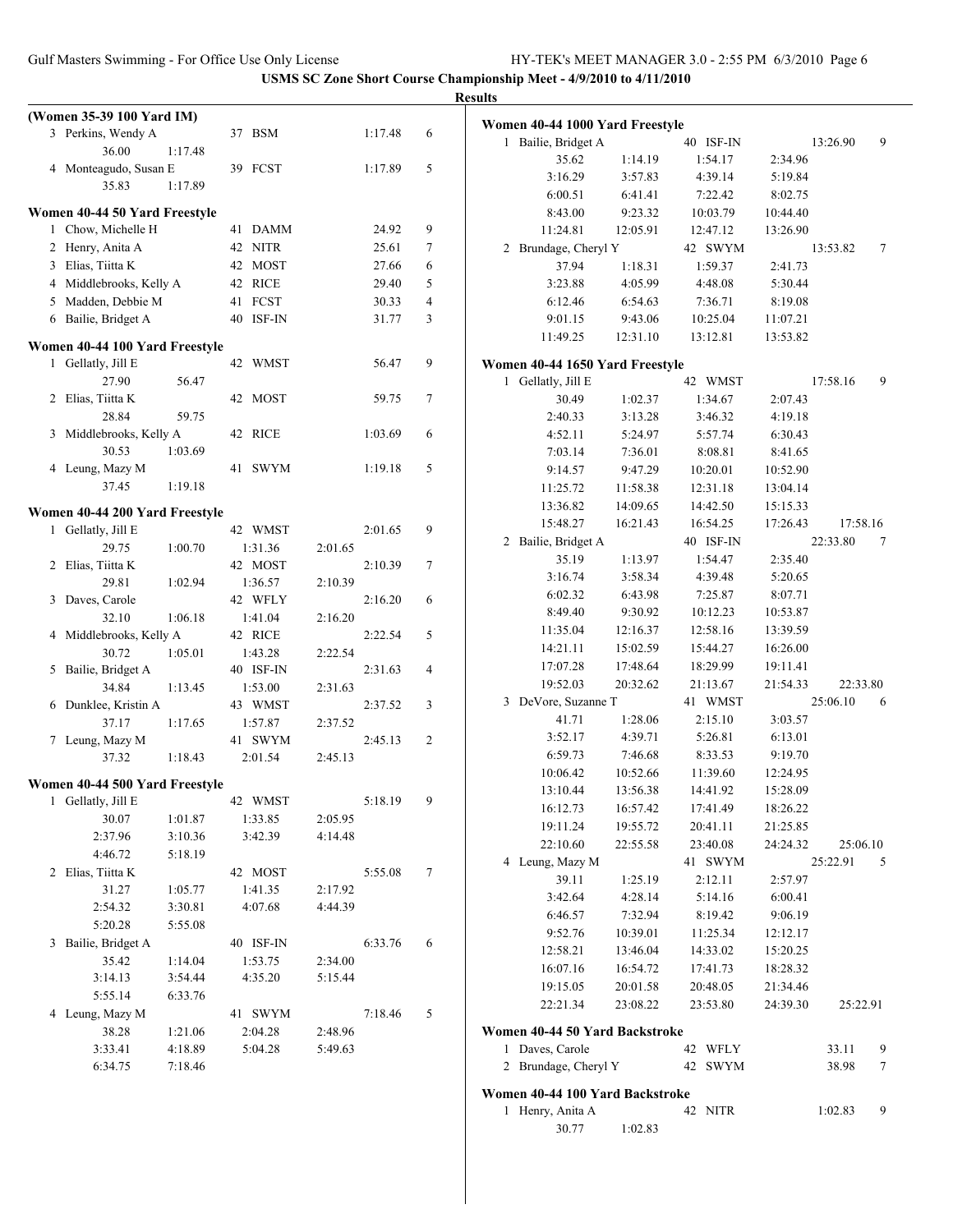|   |                                   |         |    |             |         |         |   | <b>Results</b> |
|---|-----------------------------------|---------|----|-------------|---------|---------|---|----------------|
|   | (Women 40-44 100 Yard Backstroke) |         |    |             |         |         |   | Wo             |
|   | 2 Gellatly, Jill E                |         |    | 42 WMST     |         | 1:05.02 | 7 |                |
|   | 32.40                             | 1:05.02 |    |             |         |         |   |                |
|   | 3 Daves, Carole                   |         |    | 42 WFLY     |         | 1:10.54 | 6 |                |
|   | 35.04                             | 1:10.54 |    |             |         |         |   |                |
|   | 4 Pink, Helen M                   |         | 41 | <b>SWYM</b> |         | 1:17.09 | 5 |                |
|   | 37.39                             | 1:17.09 |    |             |         |         |   | Wo             |
| 5 | Dunklee, Kristin A                |         | 43 | WMST        |         | 1:20.99 | 4 |                |
|   | 39.53                             | 1:20.99 |    |             |         |         |   |                |
|   | 6 Brundage, Cheryl Y              |         |    | 42 SWYM     |         | 1:24.69 | 3 |                |
|   | 40.88                             | 1:24.69 |    |             |         |         |   |                |
|   | Women 40-44 200 Yard Backstroke   |         |    |             |         |         |   |                |
|   | 1 Gellatly, Jill E                |         |    | 42 WMST     |         | 2:15.26 | 9 |                |
|   | 32.76                             | 1:06.98 |    | 1:41.01     | 2:15.26 |         |   |                |
|   | 2 Henry, Anita A                  |         |    | 42 NITR     |         | 2:21.17 | 7 |                |
|   | 31.87                             | 1:07.11 |    | 1:44.21     | 2:21.17 |         |   |                |
| 3 | Daves, Carole                     |         |    | 42 WFLY     |         | 2:30.74 | 6 | Wo             |
|   | 35.69                             | 1:13.08 |    | 1:51.96     | 2:30.74 |         |   |                |
|   | 4 Pink, Helen M                   |         |    | 41 SWYM     |         | 2:44.11 | 5 |                |
|   | 39.03                             | 1:20.08 |    | 2:02.69     | 2:44.11 |         |   |                |
|   |                                   |         |    |             |         |         |   |                |
|   | Women 40-44 50 Yard Breaststroke  |         |    |             |         |         |   |                |
|   | 1 Bailie, Bridget A               |         |    | 40 ISF-IN   |         | 37.36   | 9 |                |
|   | 2 Dunklee, Kristin A              |         |    | 43 WMST     |         | 40.11   | 7 |                |
|   | --- Middlebrooks, Kelly A         |         |    | 42 RICE     |         | DQ      |   |                |
|   | Women 40-44 100 Yard Breaststroke |         |    |             |         |         |   |                |
|   | 1 Chow, Michelle H                |         |    | 41 DAMM     |         | 1:13.33 | 9 |                |
|   | 2 Ruppe, Mary D                   |         |    | 40 RICE     |         | 1:17.63 | 7 |                |
|   | 3 Madden, Debbie M                |         |    | 41 FCST     |         | 1:22.39 | 6 |                |
|   | 39.21                             | 1:22.39 |    |             |         |         |   |                |
|   | 4 Bailie, Bridget A               |         |    | 40 ISF-IN   |         | 1:23.59 | 5 |                |
|   | 40.06                             | 1:23.59 |    |             |         |         |   |                |
| 5 | Middlebrooks, Kelly A             |         |    | 42 RICE     |         | 1:27.38 | 4 |                |
|   | 42.19                             | 1:27.38 |    |             |         |         |   | Wo             |
|   | Women 40-44 200 Yard Breaststroke |         |    |             |         |         |   |                |
|   | 1 Ruppe, Mary D                   |         |    | 40 RICE     |         | 2:45.81 | 9 |                |
|   | 38.30                             | 1:20.03 |    | 2:02.69     | 2:45.81 |         |   |                |
| 2 | Madden, Debbie M                  |         |    | 41 FCST     |         | 3:03.18 | 7 |                |
|   | 41.90                             | 1:27.93 |    | 2:16.23     | 3:03.18 |         |   |                |
| 3 | Bailie, Bridget A                 |         |    | 40 ISF-IN   |         | 3:05.01 | 6 |                |
|   | 41.56                             | 1:28.19 |    | 2:16.76     | 3:05.01 |         |   |                |
|   |                                   |         |    |             |         |         |   |                |
|   | Women 40-44 50 Yard Butterfly     |         |    |             |         |         |   |                |
|   | 1 Chow, Michelle H                |         |    | 41 DAMM     |         | 26.77   | 9 |                |
|   | 2 Henry, Anita A                  |         |    | 42 NITR     |         | 28.71   | 7 | Wо             |
|   | 3 Elias, Tiitta K                 |         |    | 42 MOST     |         | 30.69   | 6 |                |
|   | 4 Daves, Carole                   |         |    | 42 WFLY     |         | 32.26   | 5 |                |
|   | 5 Brundage, Cheryl Y              |         | 42 | <b>SWYM</b> |         | 34.34   | 4 |                |
|   | 6 Middlebrooks, Kelly A           |         |    | 42 RICE     |         | 34.49   | 3 |                |
|   | Women 40-44 100 Yard Butterfly    |         |    |             |         |         |   |                |
|   | 1 Chow, Michelle H                |         | 41 | DAMM        |         | 1:00.32 | 9 |                |
|   | 28.29                             | 1:00.32 |    |             |         |         |   |                |
|   | 2 Elias, Tiitta K                 |         |    | 42 MOST     |         | 1:10.93 | 7 |                |
|   | 32.59                             | 1:10.93 |    |             |         |         |   |                |
|   | 3 Brundage, Cheryl Y              |         |    | 42 SWYM     |         | 1:14.80 | 6 |                |
|   | 34.72                             | 1:14.80 |    |             |         |         |   |                |

|              | Women 40-44 200 Yard Butterfly                     |         |          |                     |         |                |        |
|--------------|----------------------------------------------------|---------|----------|---------------------|---------|----------------|--------|
| 1            | Ruppe, Mary D                                      |         |          | 40 RICE             |         | 2:24.90        | 9      |
|              | 33.29                                              | 1:09.96 |          | 1:47.32             | 2:24.90 |                |        |
|              | 2 Elias, Tiitta K                                  |         |          | 42 MOST             |         | 2:37.53        | 7      |
|              | 34.68                                              | 1:14.24 |          | 1:55.38             | 2:37.53 |                |        |
|              | Women 40-44 100 Yard IM                            |         |          |                     |         |                |        |
| $\mathbf{1}$ | Chow, Michelle H                                   |         |          | 41 DAMM             |         | 1:03.47        | 9      |
|              | 28.77                                              | 1:03.47 |          |                     |         |                |        |
| 2            | Henry, Anita A                                     |         | 42       | NITR                |         | 1:04.63        | 7      |
|              | 28.84                                              | 1:04.63 |          |                     |         |                |        |
| 3            | Ruppe, Mary D                                      |         |          | 40 RICE             |         | 1:09.46        | 6      |
|              | 32.59                                              | 1:09.46 |          |                     |         |                |        |
| 4            | Madden, Debbie M                                   |         | 41       | <b>FCST</b>         |         | 1:15.70        | 5      |
|              | 35.76                                              | 1:15.70 |          |                     |         |                |        |
|              | Middlebrooks, Kelly A                              |         |          | 42 RICE             |         | <b>DNF</b>     |        |
|              |                                                    |         |          |                     |         |                |        |
| 1            | Women 40-44 200 Yard IM<br>Gellatly, Jill E        |         |          | 42 WMST             |         | 2:15.19        | 9      |
|              | 30.71                                              | 1:04.70 |          | 1:44.95             | 2:15.19 |                |        |
|              | 2 Ruppe, Mary D                                    |         |          | 40 RICE             |         | 2:29.67        | 7      |
|              | 32.78                                              | 1:12.44 |          | 1:55.23             | 2:29.67 |                |        |
|              | 3 Chow, Michelle H                                 |         |          | 41 DAMM             |         | 2:34.40        | 6      |
|              | 26.88                                              | 1:09.24 |          | 1:57.68             | 2:34.40 |                |        |
| 4            | Elias, Tiitta K                                    |         |          | 42 MOST             |         | 2:36.01        | 5      |
|              | 34.62                                              | 1:16.33 |          | 2:02.89             | 2:36.01 |                |        |
|              | 5 Middlebrooks, Kelly A                            |         |          | 42 RICE             |         | 2:42.70        | 4      |
|              | 35.34                                              | 1:17.70 |          | 2:05.95             | 2:42.70 |                |        |
| 6            | Brundage, Cheryl Y                                 |         |          | 42 SWYM             |         | 2:50.18        | 3      |
|              | 35.03                                              | 1:21.03 |          | 2:11.74             | 2:50.18 |                |        |
|              | 7 Dunklee, Kristin A                               |         |          | 43 WMST             |         | 2:51.33        | 2      |
|              | 36.72                                              | 1:21.05 |          | 2:10.09             | 2:51.33 |                |        |
| 8            | Bailie, Bridget A                                  |         |          | 40 ISF-IN           |         | 3:00.16        | 1      |
|              | 43.38                                              | 1:32.87 |          | 2:21.14             | 3:00.16 |                |        |
|              | Women 40-44 400 Yard IM                            |         |          |                     |         |                |        |
| 1            | Gellatly, Jill E                                   |         |          | 42 WMST             |         | 4:44.59        | 9      |
|              | 31.41                                              | 1:07.03 |          | 1:42.64             | 2:17.91 |                |        |
|              | 2:59.47                                            | 3:41.15 |          | 4:13.53             | 4:44.59 |                |        |
| 2            | Ruppe, Mary D                                      |         |          | 40 RICE             |         | 5:07.43        | 7      |
|              | 33.23                                              | 1:09.42 |          | 1:50.53             | 2:29.91 |                |        |
|              | 3:14.03                                            | 3:57.99 |          | 4:33.24             | 5:07.43 |                |        |
| 3            | Brundage, Cheryl Y                                 |         | 42       | <b>SWYM</b>         |         | 6:06.03        | 6      |
|              | 37.55                                              | 1:19.30 |          | 2:09.51             | 2:57.31 |                |        |
|              | 3:50.49                                            | 4:43.57 |          | 5:24.96             | 6:06.03 |                |        |
|              |                                                    |         |          |                     |         |                |        |
| 1            | Women 45-49 50 Yard Freestyle<br>Matherne, Susan K |         |          |                     |         |                |        |
| 2            | Henderson, Kristin W                               |         | 48<br>49 | RICE<br><b>DAMM</b> |         | 25.54<br>26.08 | 9<br>7 |
| 3            | Plevich, Beth                                      |         | 48       | <b>TXLA</b>         |         | 27.30          | 6      |
| 4            | Miller, Lori S                                     |         | 46       | <b>FCST</b>         |         | 28.59          | 5      |
| 5            | Wendell, Nancy                                     |         | 45       | DAMM                |         | 28.85          | 4      |
| 6            | Schweppe, Jane                                     |         | 47       | <b>WAWA</b>         |         | 29.09          | 3      |
| 7            | Stewart, Stephanie R                               |         | 46       | <b>SWAM</b>         |         | 29.26          | 2      |
| 8            | Cuda, Suzanne E                                    |         | 49       | MOST                |         | 30.17          | 1      |
| 9            | McDonald, Eileen F                                 |         | 46       | MOST                |         | 31.52          |        |
| 10           | Benedict, Anita                                    |         | 46       | HEAT                |         | 31.72          |        |
| 11           | LaField, Allison                                   |         | 46       | MOST                |         | 33.79          |        |
| 12           | Bibles, Shirley                                    |         | 47       | AGM                 |         | 37.42          |        |
|              |                                                    |         |          |                     |         |                |        |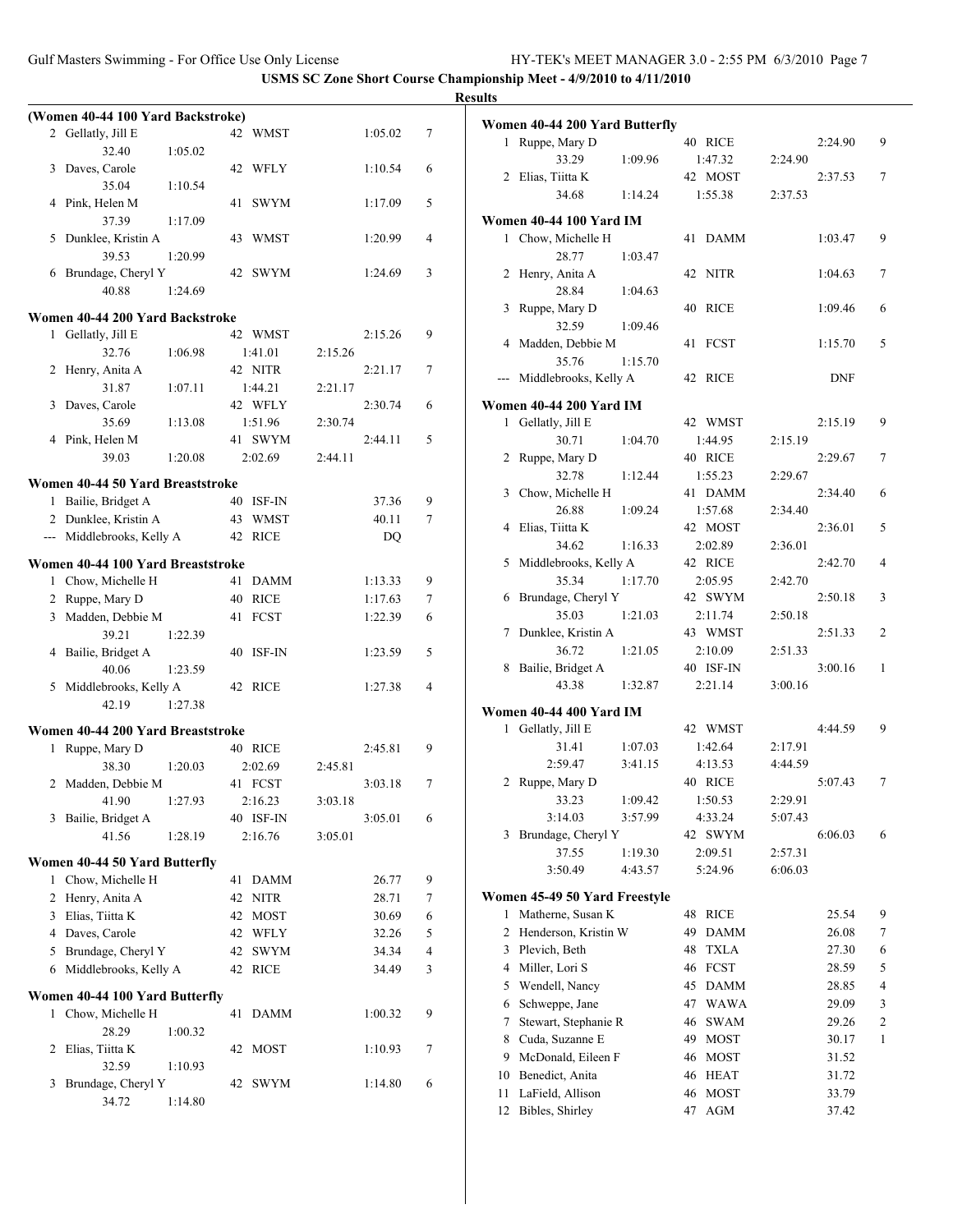|                                                       |         |         |         |         |        | <b>Results</b> |                                 |                      |                      |                      |          |   |
|-------------------------------------------------------|---------|---------|---------|---------|--------|----------------|---------------------------------|----------------------|----------------------|----------------------|----------|---|
| (Women 45-49 50 Yard Freestyle)                       |         |         |         |         |        |                | 3 Benedict, Anita               |                      | 46 HEAT              |                      | 6:17.05  | 6 |
| 13 Moure de Godoy, Elva                               |         | 49 WMST |         | 37.93   |        |                | 34.85                           | 1:12.14              | 1:49.80              | 2:27.83              |          |   |
|                                                       |         |         |         |         |        |                | 3:06.01                         | 3:44.69              | 4:23.06              | 5:01.67              |          |   |
| Women 45-49 100 Yard Freestyle<br>1 Matherne, Susan K |         | 48 RICE |         |         | 9      |                | 5:39.56                         | 6:17.05              |                      |                      |          |   |
| 27.05                                                 | 55.67   |         |         | 55.67   |        |                | Women 45-49 1000 Yard Freestyle |                      |                      |                      |          |   |
| 2 Henderson, Kristin W                                |         | 49 DAMM |         | 56.87   | $\tau$ |                | 1 Benedict, Anita               |                      | 46 HEAT              |                      | 12:47.23 | 9 |
| 26.96                                                 | 56.87   |         |         |         |        |                | 34.72                           | 1:12.23              | 1:50.86              | 2:29.67              |          |   |
| 3 Plevich, Beth                                       |         | 48 TXLA |         | 1:00.61 | 6      |                | 3:08.78                         | 3:47.66              | 4:26.63              | 5:05.51              |          |   |
| 29.79                                                 | 1:00.61 |         |         |         |        |                | 5:44.69                         | 6:23.83              | 7:02.37              | 7:41.13              |          |   |
| 4 Miller, Lori S                                      |         | 46 FCST |         | 1:02.40 | 5      |                | 8:19.79                         | 8:58.24              | 9:36.85              | 10:15.42             |          |   |
| 29.53                                                 | 1:02.40 |         |         |         |        |                | 10:54.00                        | 11:32.02             | 12:10.08             | 12:47.23             |          |   |
| 5 Wendell, Nancy                                      |         | 45 DAMM |         | 1:04.82 | 4      |                | 2 Wendell, Nancy                |                      | 45 DAMM              |                      | 13:08.04 | 7 |
| 30.70                                                 | 1:04.82 |         |         |         |        |                | 33.91                           | 1:10.78              | 1:48.51              | 2:26.75              |          |   |
| 6 Benedict, Anita                                     |         | 46 HEAT |         | 1:06.89 | 3      |                | 3:05.22                         | 3:43.45              | 4:22.28              | 5:00.91              |          |   |
| 32.73                                                 | 1:06.89 |         |         |         |        |                | 5:39.93                         | 6:19.74              | 6:59.35              | 7:39.36              |          |   |
| 7 McDonald, Eileen F                                  |         | 46 MOST |         | 1:10.39 | 2      |                | 8:19.44                         | 9:00.61              | 9:42.85              | 10:25.30             |          |   |
| 34.24                                                 | 1:10.39 |         |         |         |        |                | 11:06.23                        | 11:46.97             | 12:27.76             | 13:08.04             |          |   |
| 8 LaField, Allison                                    |         | 46 MOST |         | 1:18.39 | -1     |                | 3 Cuda, Suzanne E               |                      | 49 MOST              |                      | 13:27.16 | 6 |
| 37.65                                                 | 1:18.39 |         |         |         |        |                | 34.54                           | 1:12.17              | 1:51.17              | 2:31.74              |          |   |
| 9 Landeck, Carin H                                    |         | 49 FCST |         | 1:20.86 |        |                | 3:12.27                         | 3:53.94              | 4:34.69              | 5:16.19              |          |   |
| 38.48                                                 | 1:20.86 |         |         |         |        |                | 5:57.33                         | 6:38.49              | 7:19.88              | 8:01.03              |          |   |
| 10 Moure de Godoy, Elva                               |         | 49 WMST |         | 1:25.69 |        |                | 8:42.07                         | 9:23.32              | 10:04.69             | 10:45.95             |          |   |
| 41.01                                                 | 1:25.69 |         |         |         |        |                | 11:26.72                        | 12:07.53             | 12:48.04             | 13:27.16             |          |   |
|                                                       |         |         |         |         |        |                |                                 |                      |                      |                      |          |   |
| Women 45-49 200 Yard Freestyle<br>1 Matherne, Susan K |         | 48 RICE |         | 2:04.27 | 9      |                | Women 45-49 1650 Yard Freestyle |                      |                      |                      |          |   |
| 29.07                                                 | 59.89   | 1:31.76 | 2:04.27 |         |        |                | 1 Benedict, Anita               |                      | 46 HEAT              |                      | 21:26.88 | 9 |
| 2 Plevich, Beth                                       |         | 48 TXLA |         | 2:13.89 | $\tau$ |                | 35.08                           | 1:13.80              | 1:53.31              | 2:32.84              |          |   |
| 30.70                                                 | 1:04.17 | 1:38.52 | 2:13.89 |         |        |                | 3:12.01                         | 3:51.27              | 4:30.70              | 5:10.44              |          |   |
| 3 Wendell, Nancy                                      |         | 45 DAMM |         | 2:17.89 | 6      |                | 5:49.72                         | 6:29.09              | 7:08.10              | 7:47.29              |          |   |
| 31.87                                                 | 1:06.82 | 1:43.02 | 2:17.89 |         |        |                | 8:26.52                         | 9:05.62              | 9:44.51              | 10:23.64             |          |   |
| 4 Benedict, Anita                                     |         | 46 HEAT |         | 2:23.41 | 5      |                | 11:02.93                        | 11:42.16             | 12:21.40             | 13:00.34             |          |   |
| 34.21                                                 | 1:10.80 | 1:47.47 | 2:23.41 |         |        |                | 13:38.99                        | 14:18.11             | 14:56.90             | 15:36.05             |          |   |
| 5 Miller, Lori S                                      |         | 46 FCST |         | 2:23.84 | 4      |                | 16:15.20                        | 16:54.04             | 17:32.98             | 18:11.98             |          |   |
| 32.08                                                 | 1:07.82 | 1:45.66 | 2:23.84 |         |        |                | 18:50.98                        | 19:30.01             | 20:09.08             | 20:48.26             | 21:26.88 |   |
| 6 Cuda, Suzanne E                                     |         | 49 MOST |         | 2:27.89 | 3      |                | 2 Cuda, Suzanne E               |                      | 49 MOST              |                      | 22:16.54 | 7 |
| 32.35                                                 | 1:09.09 | 1:48.32 | 2:27.89 |         |        |                | 35.02                           | 1:13.53              | 1:52.07              | 2:31.23              |          |   |
| 7 Tiede, Lydia B                                      |         | 45 UHMS |         | 2:46.91 | 2      |                | 3:10.77                         | 3:50.62              | 4:29.99              | 5:09.65              |          |   |
| 36.76                                                 | 1:18.81 | 2:02.93 | 2:46.91 |         |        |                | 5:49.43                         | 6:29.36              | 7:09.26              | 7:49.17              |          |   |
| 8 Darnell, Lisa M                                     |         | 47 KAMS |         | 2:51.72 | - 1    |                | 8:29.58                         | 9:10.64              | 9:51.37              | 10:31.87             |          |   |
| 38.95                                                 | 1:22.00 | 2:06.26 | 2:51.72 |         |        |                | 11:13.07                        | 11:53.59             | 12:33.87             | 13:14.67             |          |   |
| 9 Feather, Shawn M                                    |         | 49 AGM  |         | 2:54.90 |        |                | 13:55.84<br>16:40.98            | 14:36.86<br>17:24.00 | 15:17.64<br>18:05.97 | 15:59.70             |          |   |
| 40.40                                                 | 1:25.25 | 2:10.99 | 2:54.90 |         |        |                | 19:29.98                        | 20:11.85             | 20:53.50             | 18:47.68<br>21:34.51 | 22:16.54 |   |
| 10 LaField, Allison                                   |         | 46 MOST |         | 2:58.36 |        |                | 3 Wendell, Nancy                |                      | 45 DAMM              |                      | 22:27.80 | 6 |
| 37.96                                                 | 1:22.04 | 2:10.32 | 2:58.36 |         |        |                | 33.73                           | 1:10.62              | 1:48.31              | 2:26.34              |          |   |
| Women 45-49 500 Yard Freestyle                        |         |         |         |         |        |                | 3:04.48                         | 3:42.67              | 4:21.28              | 5:00.52              |          |   |
| 1 Plevich, Beth                                       |         | 48 TXLA |         | 6:02.24 | 9      |                | 5:40.48                         | 6:20.57              | 7:00.80              | 7:41.44              |          |   |
| 32.03                                                 | 1:07.42 | 1:43.59 | 2:20.74 |         |        |                | 8:22.95                         | 9:04.22              | 9:46.52              | 10:28.66             |          |   |
| 2:57.86                                               | 3:34.75 | 4:11.21 | 4:48.27 |         |        |                | 11:09.83                        | 11:52.48             | 12:35.12             | 13:17.29             |          |   |
| 5:25.71                                               | 6:02.24 |         |         |         |        |                | 13:59.48                        | 14:42.10             | 15:24.64             | 16:07.83             |          |   |
| 2 Wendell, Nancy                                      |         | 45 DAMM |         | 6:14.46 | 7      |                | 16:51.07                        | 17:33.70             | 18:15.86             | 18:58.72             |          |   |
| 32.77                                                 | 1:09.10 | 1:47.10 | 2:25.03 |         |        |                | 19:41.39                        | 20:24.13             | 21:06.54             | 21:47.72             | 22:27.80 |   |
| 3:02.78                                               | 3:40.35 | 4:18.32 | 4:57.12 |         |        |                |                                 |                      |                      |                      |          |   |
| 5:36.38                                               | 6:14.46 |         |         |         |        |                |                                 |                      |                      |                      |          |   |
|                                                       |         |         |         |         |        |                |                                 |                      |                      |                      |          |   |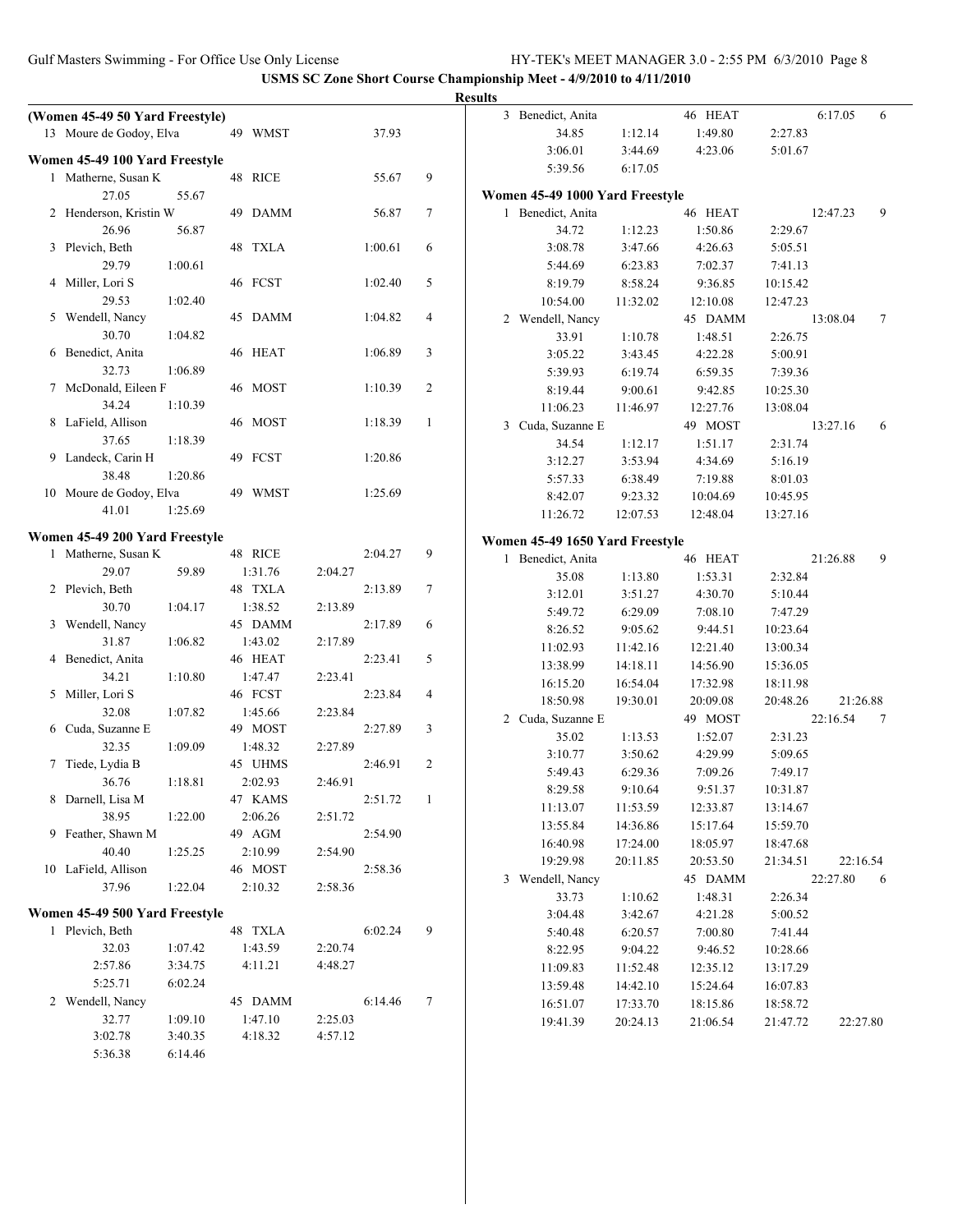|   |                                   |          |    |             |          |           |                | <b>Results</b> |
|---|-----------------------------------|----------|----|-------------|----------|-----------|----------------|----------------|
|   | (Women 45-49 1650 Yard Freestyle) |          |    |             |          |           |                |                |
|   | 4 Feather, Shawn M                |          |    | 49 AGM      |          | 26:24.22  | 5              |                |
|   | 43.69                             | 1:31.44  |    | 2:19.16     | 3:06.39  |           |                |                |
|   | 3:54.08                           | 4:43.21  |    | 5:32.31     | 6:21.08  |           |                | W <sub>0</sub> |
|   | 7:09.51                           | 7:58.42  |    | 8:46.43     | 9:34.61  |           |                |                |
|   | 10:22.78                          | 11:11.04 |    | 11:59.32    | 12:47.61 |           |                |                |
|   | 13:35.63                          | 14:24.51 |    | 15:13.30    | 16:01.60 |           |                |                |
|   | 16:49.87                          | 17:38.08 |    | 18:26.36    | 19:14.37 |           |                |                |
|   | 20:02.44                          | 20:50.19 |    | 21:38.17    | 22:26.50 |           |                |                |
|   | 23:14.63                          | 24:02.97 |    | 24:51.24    | 25:38.81 | 26:24.22  |                | Wo             |
|   | Plevich, Beth                     |          |    | 48 TXLA     |          | <b>DQ</b> |                |                |
|   | 33.71                             | 1:09.60  |    | 1:46.87     | 2:24.62  |           |                |                |
|   | 3:02.72                           | 3:40.35  |    | 4:18.11     | 4:55.61  |           |                |                |
|   | 5:33.66                           | 6:11.40  |    | 6:49.34     | 7:27.58  |           |                |                |
|   | 8:05.65                           | 8:43.84  |    | 9:22.29     | 10:00.67 |           |                |                |
|   | 10:39.30                          | 11:17.92 |    | 11:56.75    | 12:34.99 |           |                |                |
|   | 13:03.15                          |          |    |             |          |           |                |                |
|   |                                   |          |    |             |          |           |                |                |
|   | Women 45-49 50 Yard Backstroke    |          |    |             |          |           |                |                |
| 1 | Henderson, Kristin W              |          |    | 49 DAMM     |          | 33.17     | 9              |                |
|   | 2 Armstrong, Vera S               |          |    | 46 STFF     |          | 34.22     | 7              |                |
|   | 3 Stewart, Stephanie R            |          |    | 46 SWAM     |          | 35.86     | 6              |                |
|   | 4 Benedict, Anita                 |          |    | 46 HEAT     |          | 39.28     | 5              |                |
|   | 5 LaField, Allison                |          |    | 46 MOST     |          | 41.91     | $\overline{4}$ |                |
|   | 6 Darnell, Lisa M                 |          |    | 47 KAMS     |          | 44.06     | 3              |                |
|   | 7 Moure de Godoy, Elva            |          |    | 49 WMST     |          | 47.39     | $\overline{c}$ |                |
|   | Women 45-49 100 Yard Backstroke   |          |    |             |          |           |                |                |
| 1 | Stewart, Stephanie R              |          |    | 46 SWAM     |          | 1:15.23   | 9              |                |
|   | 35.90                             | 1:15.23  |    |             |          |           |                |                |
|   | 2 Cuda, Suzanne E                 |          | 49 | MOST        |          | 1:19.96   | 7              |                |
|   | 38.48                             | 1:19.96  |    |             |          |           |                | $\mathbf{W_0}$ |
| 3 | Andrade, Rosana                   |          | 49 | <b>MOST</b> |          | 1:21.34   | 6              |                |
|   | 39.52                             | 1:21.34  |    |             |          |           |                |                |
|   | 4 LaField, Allison                |          |    | 46 MOST     |          | 1:35.45   | 5              |                |
|   | 44.21                             | 1:35.45  |    |             |          |           |                |                |
| 5 | Darnell, Lisa M                   |          |    | 47 KAMS     |          | 1:37.82   | 4              |                |
|   | 47.76                             | 1:37.82  |    |             |          |           |                |                |
| 6 | Feather, Shawn M                  |          |    | 49 AGM      |          | 1:50.42   | 3              |                |
|   | 56.00                             | 1:50.42  |    |             |          |           |                |                |
| 7 | Jackson, Julie                    |          |    | 49 RIDG     |          | 2:06.36   | 2              |                |
|   | 1:03.45                           | 2:06.36  |    |             |          |           |                |                |
|   |                                   |          |    |             |          |           |                |                |
|   | Women 45-49 200 Yard Backstroke   |          |    |             |          |           |                |                |
| 1 | Stewart, Stephanie R              |          |    | 46 SWAM     |          | 2:45.07   | 9              | Wo             |
|   | 37.51                             | 1:18.91  |    | 2:02.77     | 2:45.07  |           |                |                |
|   | 2 Wendell, Nancy                  |          |    | 45 DAMM     |          | 2:48.71   | 7              |                |
|   | 38.51                             | 1:20.38  |    | 2:04.56     | 2:48.71  |           |                |                |
| 3 | Andrade, Rosana                   |          |    | 49 MOST     |          | 2:52.08   | 6              |                |
|   | 39.69                             | 1:23.12  |    | 2:08.12     | 2:52.08  |           |                |                |
| 4 | Cuda, Suzanne E                   |          |    | 49 MOST     |          | 2:55.95   | 5              |                |
| 5 | Broyles, Jan                      |          |    | 48 FCST     |          | 3:24.30   | 4              |                |
|   | 48.63                             | 1:41.55  |    | 3:24.30     |          |           |                |                |
| 6 | Darnell, Lisa M                   |          |    | 47 KAMS     |          | 3:30.85   | 3              |                |
|   | 50.68                             | 1:44.43  |    | 2:38.26     | 3:30.85  |           |                |                |
| 7 | Feather, Shawn M                  |          |    | 49 AGM      |          | 3:53.53   | 2              |                |
|   | 55.98                             | 1:55.48  |    | 2:56.37     | 3:53.53  |           |                |                |

|              | --- LaField, Allison              | 46 MOST           | DQ             |                |
|--------------|-----------------------------------|-------------------|----------------|----------------|
|              | 53.14<br>1:51.53                  | 2:47.99           | DQ             |                |
|              | Women 45-49 50 Yard Breaststroke  |                   |                |                |
| $\mathbf{1}$ | Henderson, Kristin W              | 49<br><b>DAMM</b> | 34.64          | 9              |
|              | 2 Armstrong, Vera S               | 46<br><b>STFF</b> | 35.88          | 7              |
| 3            | Stewart, Stephanie R              | <b>SWAM</b><br>46 | 37.69          | 6              |
|              |                                   | 46 HEAT           |                | 5              |
|              | 4 Benedict, Anita                 | 49 WMST           | 43.43<br>48.75 | 4              |
|              | 5 Moure de Godoy, Elva            |                   |                |                |
|              | Women 45-49 100 Yard Breaststroke |                   |                |                |
| 1            | Henderson, Kristin W              | 49 DAMM           | 1:16.08        | 9              |
| 2            | Stewart, Stephanie R              | 46 SWAM           | 1:22.37        | 7              |
|              | 39.08<br>1:22.37                  |                   |                |                |
| 3            | McDonald, Eileen F                | 46 MOST           | 1:30.59        | 6              |
|              | 42.05<br>1:30.59                  |                   |                |                |
| 4            | Andrade, Rosana                   | 49<br><b>MOST</b> | 1:32.66        | 5              |
|              | 44.52<br>1:32.66                  |                   |                |                |
| 5            | Tiede, Lydia B                    | 45<br><b>UHMS</b> | 1:33.23        | 4              |
|              | 44.76<br>1:33.23                  |                   |                |                |
| 6            | Feather, Shawn M                  | 49<br><b>AGM</b>  | 1:36.92        | 3              |
|              | 46.53<br>1:36.92                  |                   |                |                |
| 7            | Bibles, Shirley                   | 47<br>AGM         | 1:40.25        | 2              |
|              | 47.06<br>1:40.25                  |                   |                |                |
| 8            | Darnell, Lisa M                   | 47<br><b>KAMS</b> | 1:41.17        | 1              |
|              | 48.46<br>1:41.17                  |                   |                |                |
| 9            | Jackson, Julie                    | <b>RIDG</b><br>49 | 1:58.86        |                |
|              | 56.21<br>1:58.86                  |                   |                |                |
|              | Moure de Godoy, Elva              | 49<br>WMST        | DQ             |                |
|              | 50.24<br><b>DQ</b>                |                   |                |                |
|              | Women 45-49 200 Yard Breaststroke |                   |                |                |
| $\mathbf{1}$ | Stewart, Stephanie R              | 46 SWAM           | 2:59.12        | 9              |
|              | 40.24<br>1:25.31                  | 2:12.19           | 2:59.12        |                |
| 2            | Landeck, Carin H                  | 49 FCST           | 3:19.14        | 7              |
|              | 44.24<br>1:34.48                  | 2:26.30           | 3:19.14        |                |
| 3            | Andrade, Rosana                   | 49 MOST           | 3:21.91        | 6              |
|              | 46.55<br>1:37.79                  | 2:29.51           | 3:21.91        |                |
| 4            | Feather, Shawn M                  | 49 AGM            | 3:30.23        | 5              |
|              | 48.50<br>1:41.51                  | 2:36.38           | 3:30.23        |                |
| 5            | Darnell, Lisa M                   | 47 KAMS           | 3:33.79        | 4              |
|              | 50.27<br>1:43.87                  | 2:39.25           | 3:33.79        |                |
| 6            | Jackson, Julie                    | 49 RIDG           | 4:19.71        | 3              |
|              | 52.68<br>2:02.42                  | 3:13.91           | 4:19.71        |                |
|              |                                   |                   |                |                |
|              | Women 45-49 50 Yard Butterfly     |                   |                |                |
| 1            | Matherne, Susan K                 | 48<br><b>RICE</b> | 28.32          | 9              |
| 2            | Henderson, Kristin W              | 49<br><b>DAMM</b> | 28.77          | 7              |
| 3            | Miller, Lori S                    | <b>FCST</b><br>46 | 31.76          | 6              |
| 4            | Schweppe, Jane                    | 47<br><b>WAWA</b> | 32.01          | 5              |
| 5            | Stewart, Stephanie R              | 46<br>SWAM        | 32.02          | 4              |
| 6            | Wendell, Nancy                    | <b>DAMM</b><br>45 | 32.23          | 3              |
| 7            | Benedict, Anita                   | <b>HEAT</b><br>46 | 36.95          | $\overline{c}$ |
| 8            | LaField, Allison                  | <b>MOST</b><br>46 | 42.75          | 1              |
| 9            | Bibles, Shirley                   | 47<br>AGM         | 44.76          |                |
| 10           | Moure de Godoy, Elva              | 49<br><b>WMST</b> | 47.16          |                |
| 11           | Feather, Shawn M                  | 49<br>AGM         | 51.33          |                |
| 12           | Jackson, Julie                    | 49<br><b>RIDG</b> | 56.62          |                |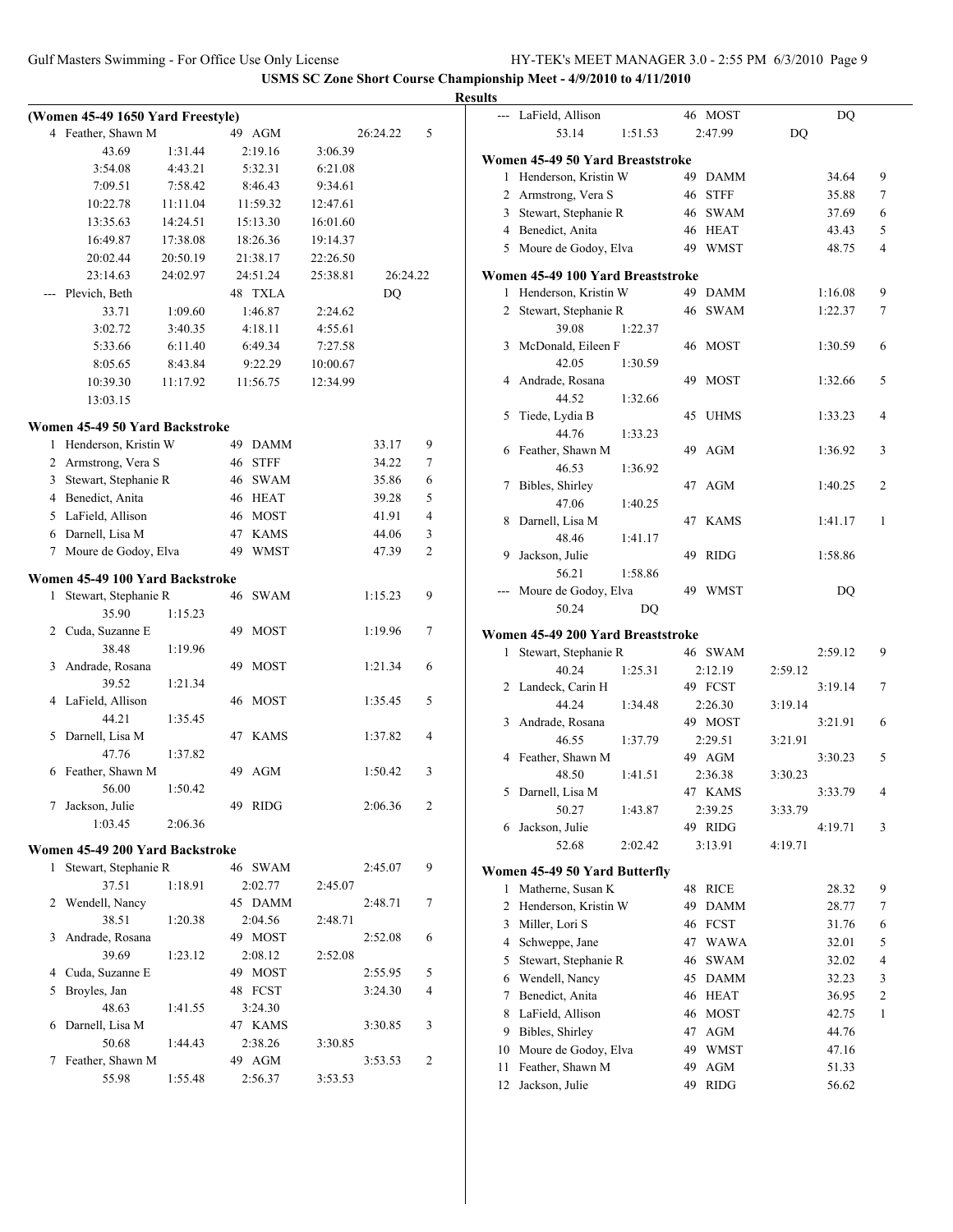Gulf Masters Swimming - For Office Use Only License HY-TEK's MEET MANAGER 3.0 - 2:55 PM 6/3/2010 Page 10

|                                                     |         |         |        | <b>Results</b>                 |         |         |         |                |
|-----------------------------------------------------|---------|---------|--------|--------------------------------|---------|---------|---------|----------------|
| Women 45-49 100 Yard Butterfly                      |         |         |        | 2 Torpy, Susan                 |         | 50 RIDG | 30.20   | $\overline{7}$ |
| 1 Matherne, Susan K                                 | 48 RICE | 1:03.54 | 9      | 3 Burgess, Stacy H             |         | 52 WMST | 30.66   | 6              |
| 29.77<br>1:03.54                                    |         |         |        | 4 Durbin, Martha G             |         | 54 SWAM | 31.28   | 5              |
| 2 Wendell, Nancy                                    | 45 DAMM | 1:18.44 | $\tau$ | 5 Goulding, Kathy J            |         | 51 AGM  | 31.96   | $\overline{4}$ |
| 35.61<br>1:18.44                                    |         |         |        | Schueckler, Leslie P<br>6      |         | 54 BSM  | 36.14   | 3              |
|                                                     |         |         |        | 7 Sabo, Shawn E                |         | 50 AGM  | 39.00   | $\overline{c}$ |
| Women 45-49 200 Yard Butterfly<br>1 Andrade, Rosana | 49 MOST | 3:12.04 | 9      | 8 Hearron, Chrystie K          |         | 50 MOST | 39.07   | 1              |
| 44.33<br>1:33.48                                    | 2:22.74 | 3:12.04 |        | 9 Shoemaker, Tracy S           |         | 50 WMST | 40.55   |                |
|                                                     |         |         |        | Women 50-54 100 Yard Freestyle |         |         |         |                |
| <b>Women 45-49 100 Yard IM</b>                      |         |         |        | 1 Ingraham, Susan R            |         | 50 MOST | 1:00.53 | 9              |
| 1 Armstrong, Vera S                                 | 46 STFF | 1:11.38 | 9      | 29.01                          | 1:00.53 |         |         |                |
| 33.52<br>1:11.38                                    |         |         |        | 2 Christian, M'Liss            |         | 50 MOST | 1:04.95 | 7              |
| 2 Miller, Lori S                                    | 46 FCST | 1:17.14 | 7      | 30.89                          | 1:04.95 |         |         |                |
| 35.44<br>1:17.14                                    |         |         |        | 3 Torpy, Susan                 |         | 50 RIDG | 1:05.74 | 6              |
| 3 Andrade, Rosana                                   | 49 MOST | 1:19.01 | 6      | 31.67                          | 1:05.74 |         |         |                |
| 35.66<br>1:19.01                                    |         |         |        | 4 Durbin, Martha G             |         | 54 SWAM | 1:07.88 | 5              |
| 4 Cuda, Suzanne E                                   | 49 MOST | 1:22.78 | 5      | 33.33                          | 1:07.88 |         |         |                |
| 37.96<br>1:22.78                                    |         |         |        | 5 Goulding, Kathy J            |         | 51 AGM  | 1:12.76 | 4              |
| 5 McDonald, Eileen F                                | 46 MOST | 1:22.98 | 4      | 33.49                          | 1:12.76 |         |         |                |
| 39.61<br>1:22.98                                    |         |         |        | 6 Shoemaker, Tracy S           |         | 50 WMST | 1:28.76 | 3              |
| 6 Broyles, Jan                                      | 48 FCST | 1:31.33 | 3      | 43.80                          | 1:28.76 |         |         |                |
| 45.75<br>1:31.33                                    |         |         |        | 7 Sabo, Shawn E                |         | 50 AGM  | 1:31.38 | $\overline{c}$ |
| 7 Landeck, Carin H                                  | 49 FCST | 1:32.15 | 2      | 46.66                          | 1:31.38 |         |         |                |
| 45.01<br>1:32.15                                    |         |         |        | Women 50-54 200 Yard Freestyle |         |         |         |                |
| 8 LaField, Allison                                  | 46 MOST | 1:32.66 | 1      | 1 Christian, M'Liss            |         | 50 MOST | 2:24.41 | 9              |
| 41.12<br>1:32.66<br>9 Feather, Shawn M              | 49 AGM  | 1:41.62 |        | 33.34                          | 1:09.73 | 1:46.99 | 2:24.41 |                |
| 53.01<br>1:41.62                                    |         |         |        | 2 Torpy, Susan                 |         | 50 RIDG | 2:29.60 | 7              |
|                                                     |         |         |        | 34.23                          | 1:10.86 | 1:49.86 | 2:29.60 |                |
| <b>Women 45-49 200 Yard IM</b>                      |         |         |        | 3 Burgess, Stacy H             |         | 52 WMST | 2:30.29 | 6              |
| 1 Matherne, Susan K                                 | 48 RICE | 2:26.54 | 9      | 33.58                          | 1:11.32 | 1:50.48 | 2:30.29 |                |
| 29.75<br>1:09.63                                    | 1:54.47 | 2:26.54 |        | 4 Durbin, Martha G             |         | 54 SWAM | 2:33.24 | 5              |
| 2 Armstrong, Vera S                                 | 46 STFF | 2:37.95 | $\tau$ | 35.85                          | 1:17.00 | 1:56.50 | 2:33.24 |                |
| 34.42<br>1:14.70                                    | 2:00.80 | 2:37.95 |        | 5 Coronado, Mary S             |         | 51 SWYM | 2:58.40 | 4              |
| 3 Stewart, Stephanie R                              | 46 SWAM | 2:43.35 | 6      | 41.77                          | 1:26.84 | 2:13.06 | 2:58.40 |                |
| 36.45<br>1:19.01                                    | 2:06.20 | 2:43.35 |        | 6 Schueckler, Leslie P         |         | 54 BSM  | 2:58.61 | 3              |
| 4 Andrade, Rosana                                   | 49 MOST | 2:53.06 | 5      | 41.50                          | 1:27.79 | 2:14.64 | 2:58.61 |                |
| 36.42<br>1:19.94                                    | 2:12.88 | 2:53.06 |        | 7 Shoemaker, Tracy S           |         | 50 WMST | 3:16.14 | $\overline{2}$ |
| 5 Cuda, Suzanne E                                   | 49 MOST | 3:04.01 | 4      | 45.91                          | 1:35.96 | 2:27.25 | 3:16.14 |                |
| 40.61<br>1:26.75                                    | 2:24.19 | 3:04.01 |        | Women 50-54 500 Yard Freestyle |         |         |         |                |
| 6 Broyles, Jan                                      | 48 FCST | 3:15.34 | 3      | 1 Christian, M'Liss            |         | 50 MOST | 6:35.67 | 9              |
| 44.49<br>1:37.19                                    | 2:32.45 | 3:15.34 |        | 35.64                          | 1:14.87 | 1:55.41 | 2:36.57 |                |
| 7 Darnell, Lisa M                                   | 47 KAMS | 3:18.73 | 2      | 3:17.57                        | 3:59.11 | 4:40.26 | 5:20.48 |                |
| 41.57<br>1:35.04                                    | 2:31.33 | 3:18.73 |        | 5:58.31                        | 6:35.67 |         |         |                |
| 8 Feather, Shawn M                                  | 49 AGM  | 3:36.95 | -1     | 2 Torpy, Susan                 |         | 50 RIDG | 6:36.41 | 7              |
| 52.90<br>1:53.35                                    | 2:48.78 | 3:36.95 |        | 36.07                          | 1:14.11 | 1:53.17 | 2:33.00 |                |
| 9 Jackson, Julie                                    | 49 RIDG | 4:17.09 |        | 3:13.08                        | 3:53.57 | 4:34.32 | 5:15.72 |                |
| 56.70<br>2:12.61                                    | 3:22.05 | 4:17.09 |        | 5:56.57                        | 6:36.41 |         |         |                |
| <b>Women 45-49 400 Yard IM</b>                      |         |         |        | 3 Durbin, Martha G             |         | 54 SWAM | 6:58.44 | 6              |
| 1 Andrade, Rosana                                   | 49 MOST | 6:16.09 | 9      | 37.47                          | 1:19.41 | 2:02.66 | 2:46.52 |                |
| 40.91<br>1:29.69                                    | 2:15.78 | 3:04.90 |        | 3:29.47                        | 4:13.00 | 4:55.99 | 5:39.49 |                |
| 3:58.97<br>4:54.23                                  | 5:34.74 | 6:16.09 |        | 6:20.35                        | 6:58.44 |         |         |                |
| 2 Darnell, Lisa M                                   | 47 KAMS | 7:12.85 | $\tau$ | 4 Toon, Terry Lynn M           |         | 50 FCST | 7:21.81 | 5              |
| 43.22<br>1:34.56                                    | 2:33.90 | 3:35.13 |        | 40.94                          | 1:25.23 | 2:10.15 | 2:55.57 |                |
| 4:32.81<br>5:30.77                                  | 6:22.72 | 7:12.85 |        | 3:41.16                        | 4:26.70 | 5:11.88 | 5:56.38 |                |
|                                                     |         |         |        | 6:40.22                        | 7:21.81 |         |         |                |
| Women 50-54 50 Yard Freestyle                       |         |         |        |                                |         |         |         |                |
| 1 Christian, M'Liss                                 | 50 MOST | 30.02   | 9      |                                |         |         |         |                |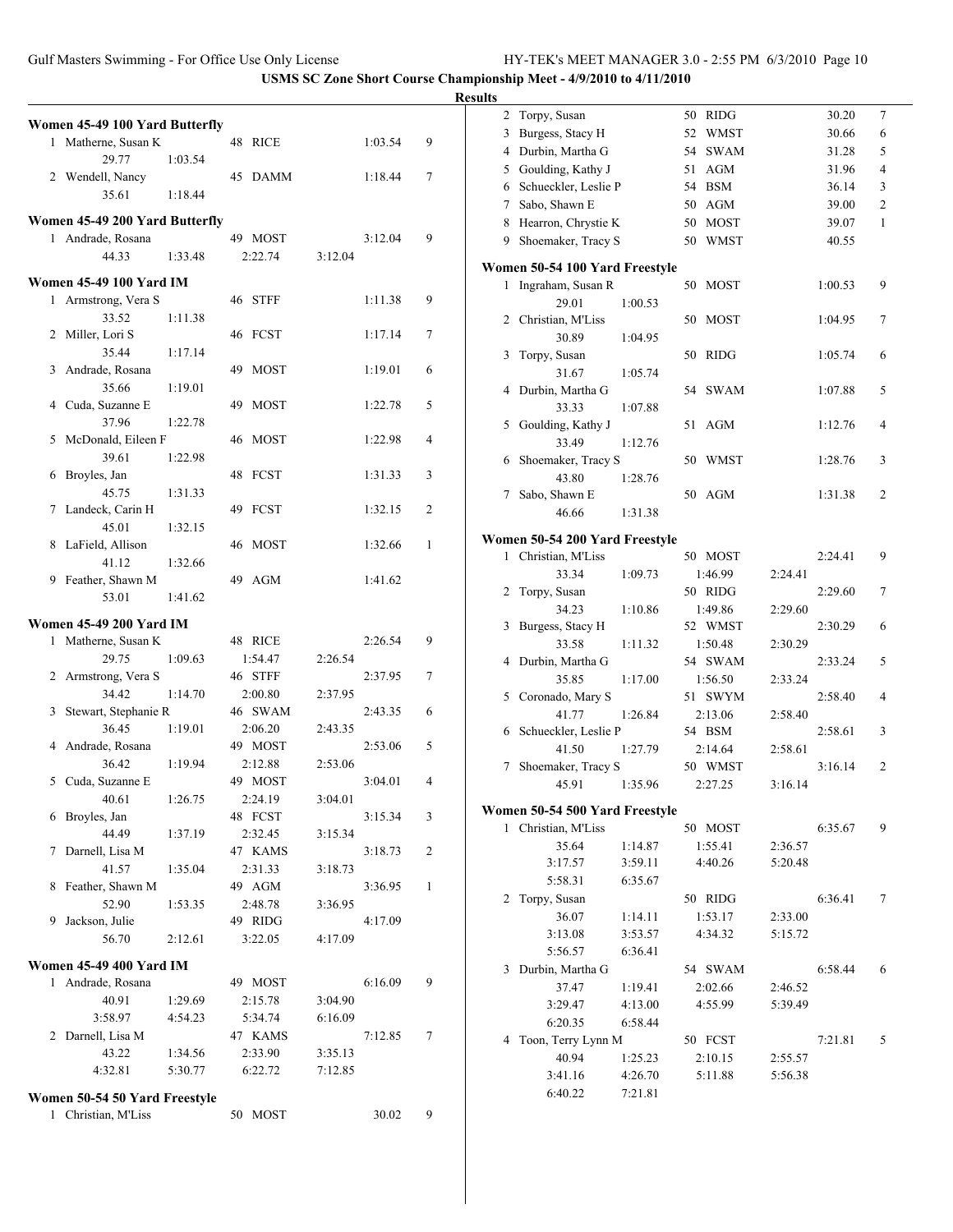Gulf Masters Swimming - For Office Use Only License HY-TEK's MEET MANAGER 3.0 - 2:55 PM 6/3/2010 Page 11

|                                  |          |          |          |                | <b>Results</b>                                              |                          |
|----------------------------------|----------|----------|----------|----------------|-------------------------------------------------------------|--------------------------|
| (Women 50-54 500 Yard Freestyle) |          |          |          |                | Women 50-54 200 Yard Backstroke                             |                          |
| 5 Allen, Margaret L              |          | 50 WMST  | 7:37.24  | $\overline{4}$ | 1 Ingraham, Susan R<br>50 MOST<br>2:38.45                   | 9                        |
| 40.37                            | 1:24.33  | 2:10.41  | 2:57.11  |                | 1:58.99<br>37.33<br>1:17.87<br>2:38.45                      |                          |
| 3:44.13                          | 4:31.71  | 5:19.35  | 6:05.99  |                | 2 Holland, Susan A<br>54 WMST<br>2:46.25                    | 7                        |
| 6:53.06                          | 7:37.24  |          |          |                | 40.38<br>2:46.25                                            |                          |
| Women 50-54 1000 Yard Freestyle  |          |          |          |                | 3 Lanier, Colette M<br>51 RICE<br>3:16.56                   | 6                        |
| 1 Torpy, Susan                   |          | 50 RIDG  | 13:40.68 | 9              |                                                             |                          |
| 39.27                            | 1:19.41  | 2:00.49  | 2:41.52  |                | Women 50-54 50 Yard Breaststroke                            |                          |
| 3:22.67                          | 4:04.11  | 4:45.98  | 5:27.57  |                | 1 Holland, Susan A<br>54 WMST<br>39.25                      | 9                        |
| 6:08.90                          | 6:50.47  | 7:31.50  | 8:12.42  |                | 54 MOST<br>2 Valdez, Elaine S<br>39.65                      | 7                        |
| 8:53.62                          | 9:34.99  | 10:15.92 | 10:57.60 |                | 3 Schuber, Nancy S<br>54 WMST<br>40.11                      | 6                        |
| 11:38.58                         | 12:20.11 | 13:01.11 | 13:40.68 |                | 4 Durbin, Martha G<br>54 SWAM<br>41.68                      | 5                        |
| 2 Nunnallee, Deborah             |          | 53 WMST  | 15:08.50 | 7              | 50 MOST<br>5 Hearron, Chrystie K<br>45.35                   | $\overline{\mathcal{A}}$ |
| 39.70                            | 1:23.57  | 2:08.44  | 2:54.01  |                | 54 BSM<br>6 Schueckler, Leslie P<br>47.36                   | 3                        |
| 3:39.50                          | 4:25.13  | 5:11.32  | 5:56.95  |                | 7 Sabo, Shawn E<br>50 AGM<br>51.29                          | $\overline{2}$           |
| 6:43.10                          | 7:29.31  | 8:15.08  | 9:01.41  |                | 8 Shoemaker, Tracy S<br>50 WMST<br>55.00                    | 1                        |
| 9:47.16                          | 10:33.23 | 11:19.75 | 12:06.55 |                | Women 50-54 100 Yard Breaststroke                           |                          |
| 12:52.79                         | 13:38.97 | 14:25.29 | 15:08.50 |                | 54 WMST<br>1 Schuber, Nancy S<br>1:26.75                    | 9                        |
| 3 Allen, Margaret L              |          | 50 WMST  | 15:48.83 | 6              | 41.93<br>1:26.75                                            |                          |
| 41.76                            | 1:27.44  | 2:13.82  | 3:00.35  |                | 2 Toon, Terry Lynn M<br>50 FCST<br>1:32.80                  | 7                        |
| 3:47.50                          | 4:34.78  | 5:22.98  | 6:10.77  |                | 43.79<br>1:32.80                                            |                          |
| 6:59.25                          | 7:47.37  | 8:36.05  | 9:24.54  |                | 3 Durbin, Martha G<br>54 SWAM<br>1:33.59                    | 6                        |
| 10:13.52                         | 11:01.73 | 11:49.43 | 12:37.74 |                | 44.74<br>1:33.59                                            |                          |
| 13:25.89                         | 14:14.54 | 15:02.84 | 15:48.83 |                | 4 Coronado, Mary S<br>51 SWYM<br>1:35.26                    | 5                        |
| Women 50-54 1650 Yard Freestyle  |          |          |          |                | 44.16<br>1:35.26                                            |                          |
| 1 Valdez, Elaine S               |          | 54 MOST  | 20:57.34 | 9              | 51 AGM<br>5 Goulding, Kathy J<br>1:37.14                    | 4                        |
| 33.05                            | 1:10.90  | 1:49.51  | 2:28.14  |                | 44.42<br>1:37.14                                            |                          |
| 3:06.79                          | 3:45.62  | 4:24.47  | 5:03.00  |                | 6 Schueckler, Leslie P<br>54 BSM<br>1:41.61                 | 3                        |
| 5:41.41                          | 6:19.57  | 6:57.94  | 7:36.28  |                | 48.04<br>1:41.61                                            |                          |
| 8:14.39                          | 8:52.46  | 9:30.86  | 10:09.05 |                | 7 Hearron, Chrystie K<br>50 MOST<br>1:46.38                 | $\overline{2}$           |
| 10:47.29                         | 11:25.46 | 12:03.41 | 12:41.62 |                | 47.88<br>1:46.38                                            |                          |
| 13:19.90                         | 13:57.96 | 14:36.08 | 15:13.84 |                | 8 Sabo, Shawn E<br>50 AGM<br>1:51.53                        |                          |
| 15:52.12                         | 16:30.49 | 17:08.92 | 17:47.58 |                | 53.36<br>1:51.53                                            |                          |
| 18:25.72                         | 19:04.00 | 19:42.34 | 20:20.28 | 20:57.34       | Women 50-54 200 Yard Breaststroke                           |                          |
| 2 Torpy, Susan                   |          | 50 RIDG  | 22:37.08 | 7              | 54 MOST<br>3:02.73<br>1 Valdez, Elaine S                    | 9                        |
| 40.02                            | 1:20.47  | 2:01.28  | 2:42.48  |                | 41.23<br>1:28.20<br>2:15.72<br>3:02.73                      |                          |
| 3:23.41                          | 4:04.34  | 4:45.37  | 5:26.35  |                | 2 Schuber, Nancy S<br>54 WMST<br>3:10.40                    | 7                        |
| 6:07.65                          | 6:48.87  | 7:29.83  | 8:11.01  |                | 43.99<br>3:10.40<br>1:32.05<br>2:21.60                      |                          |
| 8:51.89                          | 9:33.18  | 10:14.21 | 10:55.31 |                | 3 Schueckler, Leslie P<br>54 BSM<br>3:47.86                 |                          |
| 11:36.26                         | 12:17.75 | 12:58.30 | 13:39.20 |                | 53.37<br>1:51.94<br>2:50.67<br>3:47.86                      |                          |
| 14:20.73                         | 15:02.29 | 15:43.28 | 16:24.99 |                | 4 Hearron, Chrystie K<br>50 MOST<br>3:55.24                 |                          |
| 17:06.48                         | 17:48.40 | 18:29.88 | 19:11.60 |                | 50.95<br>1:49.46<br>2:54.25<br>3:55.24                      |                          |
| 19:52.93                         | 20:34.49 | 21:15.83 | 21:56.91 | 22:37.08       | Women 50-54 50 Yard Butterfly                               |                          |
|                                  |          |          |          |                | 1 Valdez, Elaine S<br>54 MOST<br>30.78                      | 9                        |
| Women 50-54 50 Yard Backstroke   |          |          |          |                | 2 Lanier, Colette M<br>51 RICE<br>39.73                     | 7                        |
| 1 Ingraham, Susan R              |          | 50 MOST  | 33.24    | 9              | 3 Schueckler, Leslie P<br>54 BSM<br>41.15                   | 6                        |
| 2 Nunnallee, Deborah             |          | 53 WMST  | 36.37    | 7              | 4 Shoemaker, Tracy S<br>50 WMST<br>48.70                    |                          |
| 3 Lanier, Colette M              |          | 51 RICE  | 40.08    | 6              | --- Nunnallee, Deborah<br>53 WMST<br>$\mathbf{D}\mathbf{Q}$ |                          |
| 4 Shoemaker, Tracy S             |          | 50 WMST  | 53.87    | 5              |                                                             |                          |
| Women 50-54 100 Yard Backstroke  |          |          |          |                | Women 50-54 100 Yard Butterfly                              |                          |
| 1 Ingraham, Susan R              |          | 50 MOST  | 1:11.28  | 9              | 1 Ingraham, Susan R<br>50 MOST<br>1:08.65                   | 9                        |
| 34.70                            | 1:11.28  |          |          |                | 32.49<br>1:08.65                                            |                          |
| 2 Holland, Susan A               |          | 54 WMST  | 1:16.71  | 7              | 2 Valdez, Elaine S<br>54 MOST<br>1:09.76                    |                          |
| 37.83                            | 1:16.71  |          |          |                | 31.86<br>1:09.76                                            |                          |
| 3 Lanier, Colette M              |          | 51 RICE  | 1:29.63  | 6              | 3 Torpy, Susan<br>50 RIDG<br>1:16.59                        |                          |
| 44.16                            | 1:29.63  |          |          |                | 36.07<br>1:16.59                                            |                          |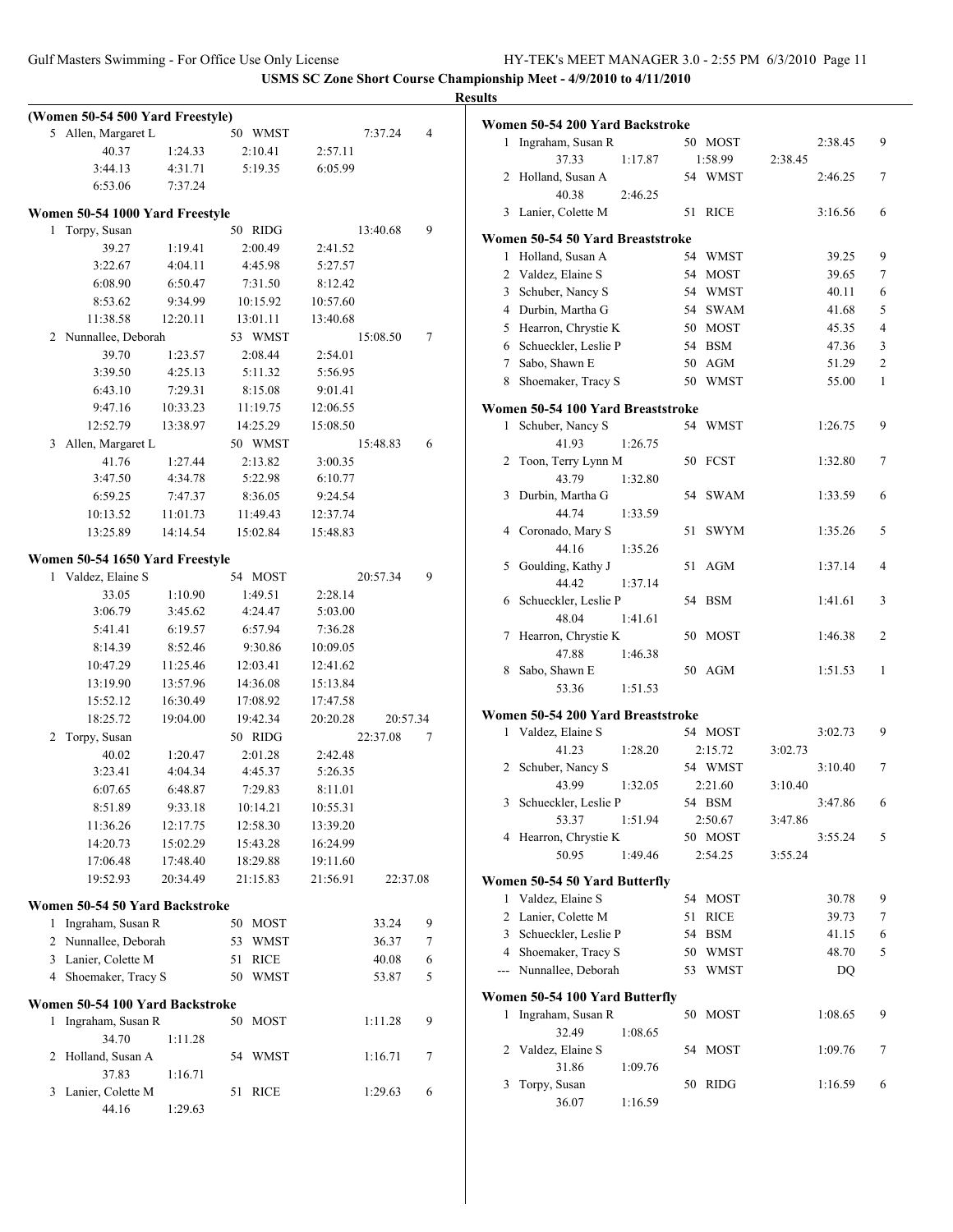|                                  |         |           |         |         |                | <b>Results</b> |                                |         |                    |         |         |                |
|----------------------------------|---------|-----------|---------|---------|----------------|----------------|--------------------------------|---------|--------------------|---------|---------|----------------|
| (Women 50-54 100 Yard Butterfly) |         |           |         |         |                |                | 6 Silver, Lynn                 |         | 58 PCAT            |         | 30.44   | 3              |
| 4 Toon, Terry Lynn M             |         | 50 FCST   |         | 1:38.17 | 5              |                | 7 Holloway, Colleen J          |         | 56 MOST            |         | 30.61   | $\overline{2}$ |
| 45.30                            | 1:38.17 |           |         |         |                |                | 8 Reierson, Suzy G             |         | 58 RICE            |         | 30.62   | 1              |
| Women 50-54 200 Yard Butterfly   |         |           |         |         |                |                | 9 Robinson, Beth P             |         | 57 PCAT            |         | 30.81   |                |
| 1 Ingraham, Susan R              |         | 50 MOST   |         | 2:37.16 | 9              |                | 10 Mayhew, Chris               |         | 56 MOST            |         | 33.59   |                |
| 34.99                            | 1:15.51 | 1:56.69   | 2:37.16 |         |                |                | 11 Taylor, Janet               |         | 56 WMST            |         | 35.35   |                |
| 2 Valdez, Elaine S               |         | 54 MOST   |         | 2:42.26 | $\tau$         |                | 12 Sellers, Melanie B          |         | 57 SWYM            |         | 48.83   |                |
| 34.18                            | 1:16.57 | 1:59.48   | 2:42.26 |         |                |                | Women 55-59 100 Yard Freestyle |         |                    |         |         |                |
| 3 Toon, Terry Lynn M             |         | 50 FCST   |         | 3:41.85 | 6              |                | 1 Morrison, Lynn               |         | 55 PCAT            |         | 57.69   | 9              |
| 49.27                            | 1:46.09 | 2:44.96   | 3:41.85 |         |                |                | 27.58                          | 57.69   |                    |         |         |                |
|                                  |         |           |         |         |                |                | 2 Denby, Karlene               |         | 56 ISF-IN          |         | 1:03.54 | 7              |
| <b>Women 50-54 100 Yard IM</b>   |         |           |         |         |                |                | 30.78                          | 1:03.54 |                    |         |         |                |
| 1 Holland, Susan A               |         | 54 WMST   |         | 1:15.99 | 9              |                | 3 Silver, Lynn                 |         | 58 PCAT            |         | 1:08.37 | 6              |
| 35.51<br>2 Durbin, Martha G      | 1:15.99 | 54 SWAM   |         |         | 7              |                | 33.49                          | 1:08.37 |                    |         |         |                |
| 41.60                            | 1:25.36 |           |         | 1:25.36 |                |                | 4 Boyer, Kathy M               |         | 55 MOST            |         | 1:11.64 | 5              |
| 3 Goulding, Kathy J              |         | 51 AGM    |         | 1:26.57 | 6              |                | 35.48                          | 1:11.64 |                    |         |         |                |
| 40.37                            | 1:26.57 |           |         |         |                |                | 5 Gamber, Heather A            |         | 56 UNAT            |         | 1:31.62 |                |
| 4 Lanier, Colette M              |         | 51 RICE   |         | 1:29.08 | 5              |                | 42.24                          | 1:31.62 |                    |         |         |                |
| 40.09                            | 1:29.08 |           |         |         |                |                |                                |         |                    |         |         |                |
| 5 Coronado, Mary S               |         | 51 SWYM   |         | 1:33.39 | 4              |                | Women 55-59 200 Yard Freestyle |         |                    |         |         |                |
| 47.29                            | 1:33.39 |           |         |         |                |                | 1 Denby, Karlene               |         | 56 ISF-IN          |         | 2:17.90 | 9              |
| 6 Schueckler, Leslie P           |         | 54 BSM    |         | 1:34.36 | 3              |                | 31.92                          | 1:06.36 | 1:42.34<br>57 UNAT | 2:17.90 | 2:20.14 |                |
| 45.52                            | 1:34.36 |           |         |         |                |                | 2 Ogier, Danielle<br>32.67     | 1:08.34 | 1:44.73            | 2:20.14 |         | 7              |
| 7 Shoemaker, Tracy S             |         | 50 WMST   |         | 1:46.67 | 2              |                |                                |         | 58 PCAT            |         | 2:29.39 | 6              |
| 50.03                            | 1:46.67 |           |         |         |                |                | 3 Silver, Lynn<br>35.32        | 1:13.12 | 1:51.30            | 2:29.39 |         |                |
| 8 Sabo, Shawn E                  |         | 50 AGM    |         | 1:47.47 | -1             |                | 4 Boyer, Kathy M               |         | 55 MOST            |         | 2:40.07 | 5              |
| 54.84                            | 1:47.47 |           |         |         |                |                | 37.39                          | 1:17.36 | 1:58.83            | 2:40.07 |         |                |
| --- Hearron, Chrystie K          |         | 50 MOST   |         | DQ      |                |                | 5 Mayhew, Chris                |         | 56 MOST            |         | 2:59.87 |                |
| 50.64                            | DQ      |           |         |         |                |                | 39.58                          | 1:24.83 | 2:12.15            | 2:59.87 |         |                |
|                                  |         |           |         |         |                |                | 6 Taylor, Janet                |         | 56 WMST            |         | 3:01.68 | 3              |
| <b>Women 50-54 200 Yard IM</b>   |         |           |         |         |                |                | 39.99                          | 1:24.62 | 2:12.33            | 3:01.68 |         |                |
| 1 Valdez, Elaine S               |         | 54 MOST   |         | 2:39.44 | 9              |                | 7 Callaway, Linda S            |         | 57 MOST            |         | 3:01.93 | 2              |
| 32.57                            | 1:15.27 | 2:03.56   | 2:39.44 |         |                |                | 41.71                          | 1:28.76 | 2:16.95            | 3:01.93 |         |                |
| 2 Torpy, Susan                   |         | 50 RIDG   |         | 2:57.29 | 7              |                | 8 Gamber, Heather A            |         | 56 UNAT            |         | 3:28.70 | 1              |
| 34.98                            | 1:22.23 | 2:17.90   | 2:57.29 |         |                |                | 44.33                          | 1:38.77 | 2:35.19            | 3:28.70 |         |                |
| 3 Toon, Terry Lynn M             |         | 50 FCST   |         | 3:11.19 | 6              |                | 9 Sellers, Melanie B           |         | 57 SWYM            |         | 3:50.51 |                |
| 43.58                            | 1:36.78 | 2:31.25   | 3:11.19 |         |                |                | 51.52                          | 1:49.77 | 2:51.16            | 3:50.51 |         |                |
| --- Schueckler, Leslie P         |         | 54 BSM    |         | DQ      |                |                |                                |         |                    |         |         |                |
| 43.73                            | 1:40.30 | 2:39.35   | DQ      |         |                |                | Women 55-59 500 Yard Freestyle |         |                    |         |         |                |
| <b>Women 50-54 400 Yard IM</b>   |         |           |         |         |                |                | 1 Nisman, Ronda S              |         | 55 MOST            |         | 6:11.95 | 9              |
| 1 Valdez, Elaine S               |         | 54 MOST   |         | 5:33.59 | 9              |                | 32.75                          | 1:08.96 | 1:46.43            | 2:24.04 |         |                |
| 34.46                            | 1:14.91 | 1:58.94   | 2:42.20 |         |                |                | 3:01.85                        | 3:39.92 | 4:18.03            | 4:56.38 |         |                |
| 3:31.57                          | 4:20.87 | 4:57.70   | 5:33.59 |         |                |                | 6:12.06                        | 6:11.95 |                    |         |         |                |
| 2 Torpy, Susan                   |         | 50 RIDG   |         | 6:18.28 | 7              |                | 2 Denby, Karlene               |         | 56 ISF-IN          |         | 6:14.64 | $\tau$         |
| 39.07                            | 1:23.07 | 2:13.62   | 3:02.47 |         |                |                | 34.17                          | 1:11.24 | 1:48.99            | 2:27.15 |         |                |
| 3:59.03                          | 4:55.91 | 5:38.12   | 6:18.28 |         |                |                | 3:05.37                        | 3:43.35 | 4:21.85            | 5:00.46 |         |                |
| 3 Schuber, Nancy S               |         | 54 WMST   |         | 6:19.62 | 6              |                | 5:38.73                        | 6:14.64 |                    |         |         |                |
| 41.73                            | 1:31.50 | 2:22.70   | 3:13.62 |         |                |                | 3 Silver, Lynn                 |         | 58 PCAT            |         | 6:47.81 | 6              |
| 4:02.72                          | 4:52.84 | 5:37.20   | 6:19.62 |         |                |                | 37.57                          | 1:18.21 | 1:58.90            | 2:39.85 |         |                |
| Women 55-59 50 Yard Freestyle    |         |           |         |         |                |                | 3:20.85                        | 4:02.92 | 4:45.11            | 5:26.74 |         |                |
| 1 Morrison, Lynn                 |         | 55 PCAT   |         | 25.95   | 9              |                | 6:08.41                        | 6:47.81 |                    |         |         |                |
| 2 Cole, Janie                    |         | 56 DAMM   |         | 27.23   | 7              |                | 4 Reierson, Suzy G             |         | 58 RICE            |         | 6:58.96 | 5              |
| 3 Denby, Karlene                 |         | 56 ISF-IN |         | 28.17   | 6              |                | 37.48                          | 1:18.54 | 2:00.76            | 2:43.42 |         |                |
| 4 Nisman, Ronda S                |         |           |         | 28.47   | 5              |                | 3:26.54                        | 4:09.41 | 4:52.41            | 5:35.45 |         |                |
| 5 Maccurdy, Krissy               |         | 55 MOST   |         | 30.06   | $\overline{4}$ |                | 6:17.69                        | 6:58.96 |                    |         |         |                |
|                                  |         | 57 PCAT   |         |         |                |                |                                |         |                    |         |         |                |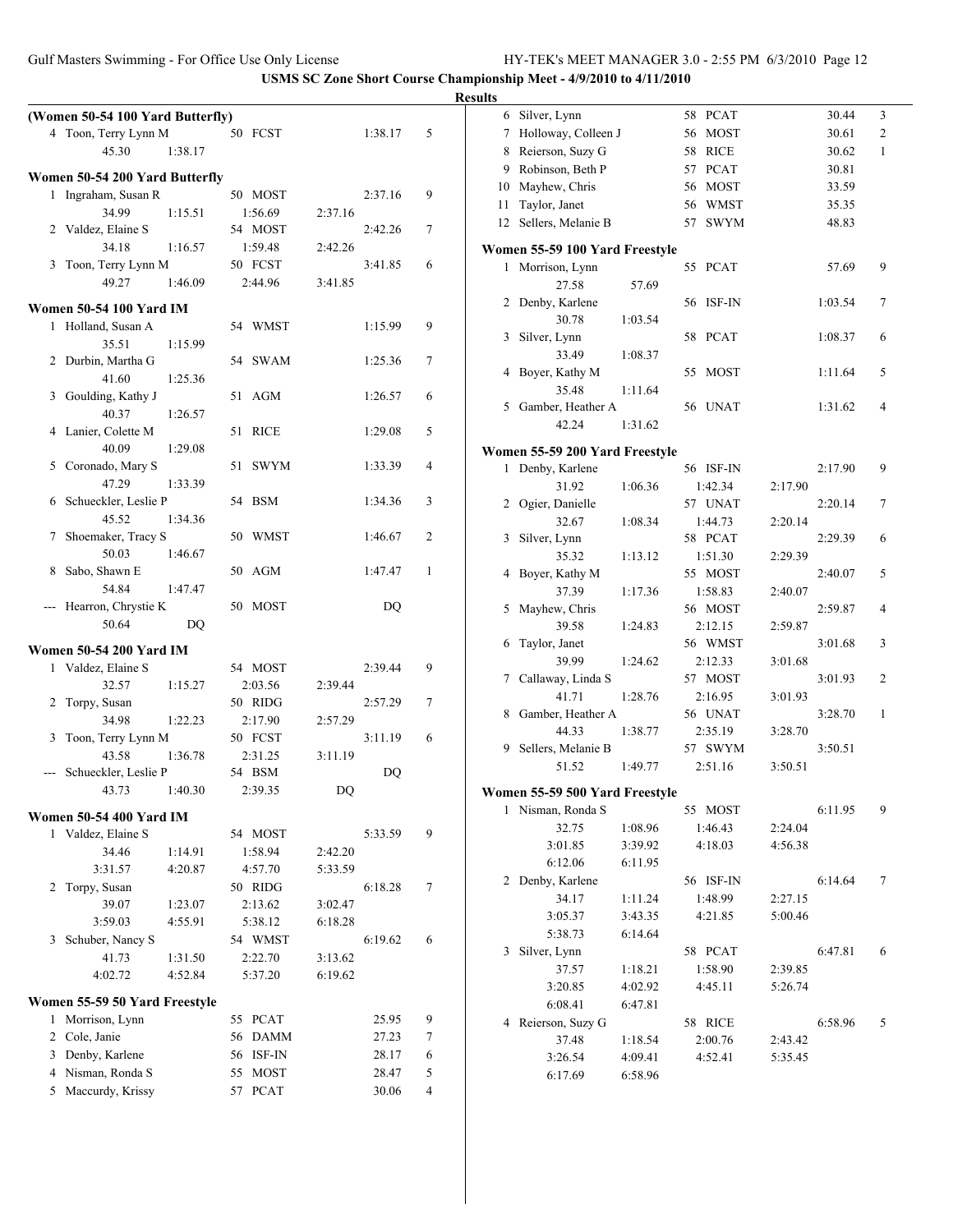| 7 Sellers, Melanie B<br>57 SWYM<br>20:18.72<br>(Women 55-59 500 Yard Freestyle)<br>55 MOST<br>56.58<br>2:56.48<br>5 Boyer, Kathy M<br>6:59.30<br>$\overline{4}$<br>1:55.71<br>3:57.27<br>4:56.40<br>5:58.70<br>7:00.27<br>8:02.37<br>39.09<br>2:02.02<br>1:20.36<br>2:44.50<br>3:27.63<br>4:10.71<br>4:53.71<br>5:37.15<br>9:03.12<br>10:03.74<br>11:06.96<br>12:08.20<br>6:19.47<br>6:59.30<br>13:09.85<br>14:11.24<br>15:11.40<br>16:13.14<br>6 Callaway, Linda S<br>57 MOST<br>7:42.43<br>3<br>17:15.34<br>18:16.68<br>19:18.20<br>20:18.72<br>40.90<br>1:27.04<br>2:14.29<br>3:02.14<br>Women 55-59 1650 Yard Freestyle<br>3:48.84<br>4:35.59<br>5:22.85<br>6:09.84<br>1 Denby, Karlene<br>56 ISF-IN<br>21:11.31<br>6:57.18<br>7:42.43<br>1:51.68<br>34.57<br>1:12.69<br>2:31.21<br>7 Mayhew, Chris<br>56 MOST<br>8:01.08<br>2<br>3:10.41<br>3:49.76<br>4:28.91<br>5:07.77<br>39.64<br>1:24.70<br>2:14.35<br>3:04.11<br>5:46.46<br>6:24.99<br>7:03.77<br>7:42.32<br>3:54.53<br>4:45.00<br>5:34.64<br>6:24.53<br>8:20.77<br>8:59.42<br>9:37.87<br>10:16.54<br>7:14.14<br>8:01.08<br>10:55.03<br>11:33.66<br>12:12.20<br>12:50.80<br>8 Gamber, Heather A<br>56 UNAT<br>8:56.66<br>-1<br>13:29.42<br>14:07.92<br>14:46.69<br>15:25.38<br>43.78<br>1:36.18<br>2:31.95<br>3:27.36<br>16:03.71<br>16:42.49<br>17:21.01<br>18:00.04<br>4:22.16<br>5:17.45<br>6:13.48<br>7:08.46<br>18:39.26<br>19:18.20<br>19:56.91<br>21:11.31<br>20:35.30<br>8:04.10<br>8:56.66<br>58 RICE<br>2 Reierson, Suzy G<br>24:28.74<br>Women 55-59 1000 Yard Freestyle<br>1:26.66<br>41.74<br>2:11.98<br>2:56.51<br>1 Ernst, Heidi J<br>57 RICE<br>12:41.01<br>9<br>3:40.59<br>4:25.68<br>5:10.88<br>5:56.59<br>1:10.79<br>1:48.27<br>2:25.88<br>33.87<br>6:41.61<br>7:26.88<br>8:11.73<br>8:56.39<br>3:04.13<br>4:20.78<br>4:59.07<br>3:42.32<br>9:41.85<br>10:26.40<br>11:11.21<br>11:56.01<br>6:55.06<br>5:37.43<br>6:16.25<br>7:34.11<br>12:40.62<br>13:25.36<br>14:09.88<br>14:54.88<br>8:12.59<br>8:51.42<br>9:29.86<br>10:08.08<br>15:39.80<br>16:24.12<br>17:08.34<br>17:52.61<br>10:46.76<br>11:25.36<br>12:03.87<br>12:41.01<br>19:22.00<br>18:37.53<br>20:07.13<br>20:52.06<br>2 Nisman, Ronda S<br>55 MOST<br>$\tau$<br>12:53.35<br>21:36.07<br>22:20.44<br>23:04.07<br>23:47.74<br>24:28.74<br>2:28.94<br>33.80<br>1:11.70<br>1:50.37<br>3 Boyer, Kathy M<br>55 MOST<br>24:59.16<br>3:07.94<br>3:46.82<br>4:26.16<br>5:05.75<br>39.51<br>1:22.67<br>2:07.50<br>2:53.36<br>5:44.95<br>6:24.19<br>7:03.28<br>7:42.40<br>3:40.20<br>4:26.76<br>5:12.89<br>5:59.51<br>9:00.24<br>9:38.73<br>8:21.65<br>10:17.91<br>6:46.00<br>7:31.69<br>8:17.71<br>9:03.76<br>10:57.43<br>11:36.39<br>12:15.50<br>12:53.35<br>9:50.00<br>10:35.84<br>11:21.88<br>12:07.78<br>3 Reierson, Suzy G<br>58 RICE<br>14:50.06<br>6<br>12:53.80<br>13:39.19<br>14:24.78<br>15:10.30<br>38.98<br>1:21.38<br>2:51.30<br>2:05.87<br>15:56.10<br>16:41.41<br>17:27.10<br>18:12.79<br>3:36.14<br>5:07.40<br>5:52.90<br>4:21.52<br>18:58.10<br>19:43.70<br>20:28.79<br>21:14.10<br>6:38.19<br>7:23.99<br>8:09.68<br>8:55.05<br>21:59.85<br>22:45.15<br>23:30.10<br>24:59.16<br>24:15.20<br>9:40.49<br>10:25.74<br>11:10.57<br>11:54.58<br>4 Callaway, Linda S<br>25:53.48<br>57 MOST<br>12:39.37<br>13:23.90<br>14:07.59<br>14:50.06<br>1:27.17<br>3:03.20<br>41.01<br>2:14.77<br>4 Boyer, Kathy M<br>55 MOST<br>5<br>14:54.70<br>3:50.62<br>4:38.18<br>5:25.52<br>6:12.37<br>2:53.76<br>40.42<br>1:23.55<br>2:07.65<br>6:59.68<br>7:47.09<br>9:22.13<br>8:34.27<br>4:26.32<br>5:12.67<br>3:40.27<br>5:57.75<br>10:57.23<br>10:09.63<br>11:45.05<br>12:32.42<br>7:28.77<br>8:13.72<br>8:58.70<br>6:43.11<br>14:06.85<br>14:54.61<br>13:19.67<br>15:41.34<br>9:43.63<br>10:29.03<br>11:14.13<br>11:58.69<br>16:28.89<br>17:16.38<br>18:03.64<br>18:50.68<br>12:42.79<br>13:27.25<br>14:11.66<br>14:54.70<br>19:38.19<br>20:25.46<br>21:12.32<br>21:59.62<br>57 MOST<br>5 Callaway, Linda S<br>16:17.81<br>$\overline{4}$<br>22:46.68<br>24:21.80<br>25:53.48<br>23:34.80<br>25:09.25<br>3:11.13<br>43.64<br>1:32.28<br>2:21.74<br>5 Gamber, Heather A<br>30:57.93<br>56 UNAT<br>3:59.68<br>5:36.84<br>4:48.15<br>6:25.58<br>3:28.59<br>44.13<br>1:35.34<br>2:32.20<br>7:13.73<br>8:03.03<br>8:51.94<br>9:42.21<br>4:26.13<br>5:22.53<br>6:19.05<br>7:14.26<br>10:31.34<br>11:20.16<br>12:10.21<br>13:00.57<br>8:10.35<br>9:07.11<br>10:02.41<br>10:58.52<br>13:51.25<br>15:30.77<br>14:41.58<br>16:17.81<br>11:54.29<br>12:50.90<br>13:46.91<br>14:44.08<br>56 MOST<br>6 Mayhew, Chris<br>16:28.87<br>3<br>15:40.80<br>16:36.60<br>17:32.46<br>18:29.59<br>1:31.48<br>2:20.36<br>3:09.45<br>43.18<br>19:26.67<br>20:24.12<br>21:22.59<br>22:21.11<br>5:40.28<br>3:58.77<br>4:50.32<br>6:29.93<br>24:17.21<br>23:19.26<br>25:15.26<br>26:12.84<br>7:20.31<br>9:00.63<br>9:50.61<br>8:10.65<br>27:10.24<br>28:08.19<br>29:05.94<br>30:03.61<br>30:57.93<br>10:40.53<br>11:30.27<br>12:20.18<br>13:10.38 |          |          |          |          | <b>Results</b> |  |  |                 |
|----------------------------------------------------------------------------------------------------------------------------------------------------------------------------------------------------------------------------------------------------------------------------------------------------------------------------------------------------------------------------------------------------------------------------------------------------------------------------------------------------------------------------------------------------------------------------------------------------------------------------------------------------------------------------------------------------------------------------------------------------------------------------------------------------------------------------------------------------------------------------------------------------------------------------------------------------------------------------------------------------------------------------------------------------------------------------------------------------------------------------------------------------------------------------------------------------------------------------------------------------------------------------------------------------------------------------------------------------------------------------------------------------------------------------------------------------------------------------------------------------------------------------------------------------------------------------------------------------------------------------------------------------------------------------------------------------------------------------------------------------------------------------------------------------------------------------------------------------------------------------------------------------------------------------------------------------------------------------------------------------------------------------------------------------------------------------------------------------------------------------------------------------------------------------------------------------------------------------------------------------------------------------------------------------------------------------------------------------------------------------------------------------------------------------------------------------------------------------------------------------------------------------------------------------------------------------------------------------------------------------------------------------------------------------------------------------------------------------------------------------------------------------------------------------------------------------------------------------------------------------------------------------------------------------------------------------------------------------------------------------------------------------------------------------------------------------------------------------------------------------------------------------------------------------------------------------------------------------------------------------------------------------------------------------------------------------------------------------------------------------------------------------------------------------------------------------------------------------------------------------------------------------------------------------------------------------------------------------------------------------------------------------------------------------------------------------------------------------------------------------------------------------------------------------------------------------------------------------------------------------------------------------------------------------------------------------------------------------------------------------------------------------------------------------------------------------------------------------------------------------------------------------------------------------------------------------------------------------------------------------------------------------------------------------------------------------------------------------------------------------------------------------------------------------------------------------------------------------------------------------------------------------------------------------------------------------------------------------------------------------------------------------------------------------------------------------------------------------------------------------------------------------------------------------------------------------------------------------------------------------------------------------------------------------------------------------------|----------|----------|----------|----------|----------------|--|--|-----------------|
|                                                                                                                                                                                                                                                                                                                                                                                                                                                                                                                                                                                                                                                                                                                                                                                                                                                                                                                                                                                                                                                                                                                                                                                                                                                                                                                                                                                                                                                                                                                                                                                                                                                                                                                                                                                                                                                                                                                                                                                                                                                                                                                                                                                                                                                                                                                                                                                                                                                                                                                                                                                                                                                                                                                                                                                                                                                                                                                                                                                                                                                                                                                                                                                                                                                                                                                                                                                                                                                                                                                                                                                                                                                                                                                                                                                                                                                                                                                                                                                                                                                                                                                                                                                                                                                                                                                                                                                                                                                                                                                                                                                                                                                                                                                                                                                                                                                                                                                                                          |          |          |          |          |                |  |  | 2               |
|                                                                                                                                                                                                                                                                                                                                                                                                                                                                                                                                                                                                                                                                                                                                                                                                                                                                                                                                                                                                                                                                                                                                                                                                                                                                                                                                                                                                                                                                                                                                                                                                                                                                                                                                                                                                                                                                                                                                                                                                                                                                                                                                                                                                                                                                                                                                                                                                                                                                                                                                                                                                                                                                                                                                                                                                                                                                                                                                                                                                                                                                                                                                                                                                                                                                                                                                                                                                                                                                                                                                                                                                                                                                                                                                                                                                                                                                                                                                                                                                                                                                                                                                                                                                                                                                                                                                                                                                                                                                                                                                                                                                                                                                                                                                                                                                                                                                                                                                                          |          |          |          |          |                |  |  |                 |
|                                                                                                                                                                                                                                                                                                                                                                                                                                                                                                                                                                                                                                                                                                                                                                                                                                                                                                                                                                                                                                                                                                                                                                                                                                                                                                                                                                                                                                                                                                                                                                                                                                                                                                                                                                                                                                                                                                                                                                                                                                                                                                                                                                                                                                                                                                                                                                                                                                                                                                                                                                                                                                                                                                                                                                                                                                                                                                                                                                                                                                                                                                                                                                                                                                                                                                                                                                                                                                                                                                                                                                                                                                                                                                                                                                                                                                                                                                                                                                                                                                                                                                                                                                                                                                                                                                                                                                                                                                                                                                                                                                                                                                                                                                                                                                                                                                                                                                                                                          |          |          |          |          |                |  |  |                 |
|                                                                                                                                                                                                                                                                                                                                                                                                                                                                                                                                                                                                                                                                                                                                                                                                                                                                                                                                                                                                                                                                                                                                                                                                                                                                                                                                                                                                                                                                                                                                                                                                                                                                                                                                                                                                                                                                                                                                                                                                                                                                                                                                                                                                                                                                                                                                                                                                                                                                                                                                                                                                                                                                                                                                                                                                                                                                                                                                                                                                                                                                                                                                                                                                                                                                                                                                                                                                                                                                                                                                                                                                                                                                                                                                                                                                                                                                                                                                                                                                                                                                                                                                                                                                                                                                                                                                                                                                                                                                                                                                                                                                                                                                                                                                                                                                                                                                                                                                                          |          |          |          |          |                |  |  |                 |
|                                                                                                                                                                                                                                                                                                                                                                                                                                                                                                                                                                                                                                                                                                                                                                                                                                                                                                                                                                                                                                                                                                                                                                                                                                                                                                                                                                                                                                                                                                                                                                                                                                                                                                                                                                                                                                                                                                                                                                                                                                                                                                                                                                                                                                                                                                                                                                                                                                                                                                                                                                                                                                                                                                                                                                                                                                                                                                                                                                                                                                                                                                                                                                                                                                                                                                                                                                                                                                                                                                                                                                                                                                                                                                                                                                                                                                                                                                                                                                                                                                                                                                                                                                                                                                                                                                                                                                                                                                                                                                                                                                                                                                                                                                                                                                                                                                                                                                                                                          |          |          |          |          |                |  |  |                 |
|                                                                                                                                                                                                                                                                                                                                                                                                                                                                                                                                                                                                                                                                                                                                                                                                                                                                                                                                                                                                                                                                                                                                                                                                                                                                                                                                                                                                                                                                                                                                                                                                                                                                                                                                                                                                                                                                                                                                                                                                                                                                                                                                                                                                                                                                                                                                                                                                                                                                                                                                                                                                                                                                                                                                                                                                                                                                                                                                                                                                                                                                                                                                                                                                                                                                                                                                                                                                                                                                                                                                                                                                                                                                                                                                                                                                                                                                                                                                                                                                                                                                                                                                                                                                                                                                                                                                                                                                                                                                                                                                                                                                                                                                                                                                                                                                                                                                                                                                                          |          |          |          |          |                |  |  |                 |
|                                                                                                                                                                                                                                                                                                                                                                                                                                                                                                                                                                                                                                                                                                                                                                                                                                                                                                                                                                                                                                                                                                                                                                                                                                                                                                                                                                                                                                                                                                                                                                                                                                                                                                                                                                                                                                                                                                                                                                                                                                                                                                                                                                                                                                                                                                                                                                                                                                                                                                                                                                                                                                                                                                                                                                                                                                                                                                                                                                                                                                                                                                                                                                                                                                                                                                                                                                                                                                                                                                                                                                                                                                                                                                                                                                                                                                                                                                                                                                                                                                                                                                                                                                                                                                                                                                                                                                                                                                                                                                                                                                                                                                                                                                                                                                                                                                                                                                                                                          |          |          |          |          |                |  |  |                 |
|                                                                                                                                                                                                                                                                                                                                                                                                                                                                                                                                                                                                                                                                                                                                                                                                                                                                                                                                                                                                                                                                                                                                                                                                                                                                                                                                                                                                                                                                                                                                                                                                                                                                                                                                                                                                                                                                                                                                                                                                                                                                                                                                                                                                                                                                                                                                                                                                                                                                                                                                                                                                                                                                                                                                                                                                                                                                                                                                                                                                                                                                                                                                                                                                                                                                                                                                                                                                                                                                                                                                                                                                                                                                                                                                                                                                                                                                                                                                                                                                                                                                                                                                                                                                                                                                                                                                                                                                                                                                                                                                                                                                                                                                                                                                                                                                                                                                                                                                                          |          |          |          |          |                |  |  |                 |
|                                                                                                                                                                                                                                                                                                                                                                                                                                                                                                                                                                                                                                                                                                                                                                                                                                                                                                                                                                                                                                                                                                                                                                                                                                                                                                                                                                                                                                                                                                                                                                                                                                                                                                                                                                                                                                                                                                                                                                                                                                                                                                                                                                                                                                                                                                                                                                                                                                                                                                                                                                                                                                                                                                                                                                                                                                                                                                                                                                                                                                                                                                                                                                                                                                                                                                                                                                                                                                                                                                                                                                                                                                                                                                                                                                                                                                                                                                                                                                                                                                                                                                                                                                                                                                                                                                                                                                                                                                                                                                                                                                                                                                                                                                                                                                                                                                                                                                                                                          |          |          |          |          |                |  |  | 9               |
|                                                                                                                                                                                                                                                                                                                                                                                                                                                                                                                                                                                                                                                                                                                                                                                                                                                                                                                                                                                                                                                                                                                                                                                                                                                                                                                                                                                                                                                                                                                                                                                                                                                                                                                                                                                                                                                                                                                                                                                                                                                                                                                                                                                                                                                                                                                                                                                                                                                                                                                                                                                                                                                                                                                                                                                                                                                                                                                                                                                                                                                                                                                                                                                                                                                                                                                                                                                                                                                                                                                                                                                                                                                                                                                                                                                                                                                                                                                                                                                                                                                                                                                                                                                                                                                                                                                                                                                                                                                                                                                                                                                                                                                                                                                                                                                                                                                                                                                                                          |          |          |          |          |                |  |  |                 |
|                                                                                                                                                                                                                                                                                                                                                                                                                                                                                                                                                                                                                                                                                                                                                                                                                                                                                                                                                                                                                                                                                                                                                                                                                                                                                                                                                                                                                                                                                                                                                                                                                                                                                                                                                                                                                                                                                                                                                                                                                                                                                                                                                                                                                                                                                                                                                                                                                                                                                                                                                                                                                                                                                                                                                                                                                                                                                                                                                                                                                                                                                                                                                                                                                                                                                                                                                                                                                                                                                                                                                                                                                                                                                                                                                                                                                                                                                                                                                                                                                                                                                                                                                                                                                                                                                                                                                                                                                                                                                                                                                                                                                                                                                                                                                                                                                                                                                                                                                          |          |          |          |          |                |  |  |                 |
|                                                                                                                                                                                                                                                                                                                                                                                                                                                                                                                                                                                                                                                                                                                                                                                                                                                                                                                                                                                                                                                                                                                                                                                                                                                                                                                                                                                                                                                                                                                                                                                                                                                                                                                                                                                                                                                                                                                                                                                                                                                                                                                                                                                                                                                                                                                                                                                                                                                                                                                                                                                                                                                                                                                                                                                                                                                                                                                                                                                                                                                                                                                                                                                                                                                                                                                                                                                                                                                                                                                                                                                                                                                                                                                                                                                                                                                                                                                                                                                                                                                                                                                                                                                                                                                                                                                                                                                                                                                                                                                                                                                                                                                                                                                                                                                                                                                                                                                                                          |          |          |          |          |                |  |  |                 |
|                                                                                                                                                                                                                                                                                                                                                                                                                                                                                                                                                                                                                                                                                                                                                                                                                                                                                                                                                                                                                                                                                                                                                                                                                                                                                                                                                                                                                                                                                                                                                                                                                                                                                                                                                                                                                                                                                                                                                                                                                                                                                                                                                                                                                                                                                                                                                                                                                                                                                                                                                                                                                                                                                                                                                                                                                                                                                                                                                                                                                                                                                                                                                                                                                                                                                                                                                                                                                                                                                                                                                                                                                                                                                                                                                                                                                                                                                                                                                                                                                                                                                                                                                                                                                                                                                                                                                                                                                                                                                                                                                                                                                                                                                                                                                                                                                                                                                                                                                          |          |          |          |          |                |  |  |                 |
|                                                                                                                                                                                                                                                                                                                                                                                                                                                                                                                                                                                                                                                                                                                                                                                                                                                                                                                                                                                                                                                                                                                                                                                                                                                                                                                                                                                                                                                                                                                                                                                                                                                                                                                                                                                                                                                                                                                                                                                                                                                                                                                                                                                                                                                                                                                                                                                                                                                                                                                                                                                                                                                                                                                                                                                                                                                                                                                                                                                                                                                                                                                                                                                                                                                                                                                                                                                                                                                                                                                                                                                                                                                                                                                                                                                                                                                                                                                                                                                                                                                                                                                                                                                                                                                                                                                                                                                                                                                                                                                                                                                                                                                                                                                                                                                                                                                                                                                                                          |          |          |          |          |                |  |  |                 |
|                                                                                                                                                                                                                                                                                                                                                                                                                                                                                                                                                                                                                                                                                                                                                                                                                                                                                                                                                                                                                                                                                                                                                                                                                                                                                                                                                                                                                                                                                                                                                                                                                                                                                                                                                                                                                                                                                                                                                                                                                                                                                                                                                                                                                                                                                                                                                                                                                                                                                                                                                                                                                                                                                                                                                                                                                                                                                                                                                                                                                                                                                                                                                                                                                                                                                                                                                                                                                                                                                                                                                                                                                                                                                                                                                                                                                                                                                                                                                                                                                                                                                                                                                                                                                                                                                                                                                                                                                                                                                                                                                                                                                                                                                                                                                                                                                                                                                                                                                          |          |          |          |          |                |  |  |                 |
|                                                                                                                                                                                                                                                                                                                                                                                                                                                                                                                                                                                                                                                                                                                                                                                                                                                                                                                                                                                                                                                                                                                                                                                                                                                                                                                                                                                                                                                                                                                                                                                                                                                                                                                                                                                                                                                                                                                                                                                                                                                                                                                                                                                                                                                                                                                                                                                                                                                                                                                                                                                                                                                                                                                                                                                                                                                                                                                                                                                                                                                                                                                                                                                                                                                                                                                                                                                                                                                                                                                                                                                                                                                                                                                                                                                                                                                                                                                                                                                                                                                                                                                                                                                                                                                                                                                                                                                                                                                                                                                                                                                                                                                                                                                                                                                                                                                                                                                                                          |          |          |          |          |                |  |  |                 |
|                                                                                                                                                                                                                                                                                                                                                                                                                                                                                                                                                                                                                                                                                                                                                                                                                                                                                                                                                                                                                                                                                                                                                                                                                                                                                                                                                                                                                                                                                                                                                                                                                                                                                                                                                                                                                                                                                                                                                                                                                                                                                                                                                                                                                                                                                                                                                                                                                                                                                                                                                                                                                                                                                                                                                                                                                                                                                                                                                                                                                                                                                                                                                                                                                                                                                                                                                                                                                                                                                                                                                                                                                                                                                                                                                                                                                                                                                                                                                                                                                                                                                                                                                                                                                                                                                                                                                                                                                                                                                                                                                                                                                                                                                                                                                                                                                                                                                                                                                          |          |          |          |          |                |  |  |                 |
|                                                                                                                                                                                                                                                                                                                                                                                                                                                                                                                                                                                                                                                                                                                                                                                                                                                                                                                                                                                                                                                                                                                                                                                                                                                                                                                                                                                                                                                                                                                                                                                                                                                                                                                                                                                                                                                                                                                                                                                                                                                                                                                                                                                                                                                                                                                                                                                                                                                                                                                                                                                                                                                                                                                                                                                                                                                                                                                                                                                                                                                                                                                                                                                                                                                                                                                                                                                                                                                                                                                                                                                                                                                                                                                                                                                                                                                                                                                                                                                                                                                                                                                                                                                                                                                                                                                                                                                                                                                                                                                                                                                                                                                                                                                                                                                                                                                                                                                                                          |          |          |          |          |                |  |  | $7\phantom{.0}$ |
|                                                                                                                                                                                                                                                                                                                                                                                                                                                                                                                                                                                                                                                                                                                                                                                                                                                                                                                                                                                                                                                                                                                                                                                                                                                                                                                                                                                                                                                                                                                                                                                                                                                                                                                                                                                                                                                                                                                                                                                                                                                                                                                                                                                                                                                                                                                                                                                                                                                                                                                                                                                                                                                                                                                                                                                                                                                                                                                                                                                                                                                                                                                                                                                                                                                                                                                                                                                                                                                                                                                                                                                                                                                                                                                                                                                                                                                                                                                                                                                                                                                                                                                                                                                                                                                                                                                                                                                                                                                                                                                                                                                                                                                                                                                                                                                                                                                                                                                                                          |          |          |          |          |                |  |  |                 |
|                                                                                                                                                                                                                                                                                                                                                                                                                                                                                                                                                                                                                                                                                                                                                                                                                                                                                                                                                                                                                                                                                                                                                                                                                                                                                                                                                                                                                                                                                                                                                                                                                                                                                                                                                                                                                                                                                                                                                                                                                                                                                                                                                                                                                                                                                                                                                                                                                                                                                                                                                                                                                                                                                                                                                                                                                                                                                                                                                                                                                                                                                                                                                                                                                                                                                                                                                                                                                                                                                                                                                                                                                                                                                                                                                                                                                                                                                                                                                                                                                                                                                                                                                                                                                                                                                                                                                                                                                                                                                                                                                                                                                                                                                                                                                                                                                                                                                                                                                          |          |          |          |          |                |  |  |                 |
|                                                                                                                                                                                                                                                                                                                                                                                                                                                                                                                                                                                                                                                                                                                                                                                                                                                                                                                                                                                                                                                                                                                                                                                                                                                                                                                                                                                                                                                                                                                                                                                                                                                                                                                                                                                                                                                                                                                                                                                                                                                                                                                                                                                                                                                                                                                                                                                                                                                                                                                                                                                                                                                                                                                                                                                                                                                                                                                                                                                                                                                                                                                                                                                                                                                                                                                                                                                                                                                                                                                                                                                                                                                                                                                                                                                                                                                                                                                                                                                                                                                                                                                                                                                                                                                                                                                                                                                                                                                                                                                                                                                                                                                                                                                                                                                                                                                                                                                                                          |          |          |          |          |                |  |  |                 |
|                                                                                                                                                                                                                                                                                                                                                                                                                                                                                                                                                                                                                                                                                                                                                                                                                                                                                                                                                                                                                                                                                                                                                                                                                                                                                                                                                                                                                                                                                                                                                                                                                                                                                                                                                                                                                                                                                                                                                                                                                                                                                                                                                                                                                                                                                                                                                                                                                                                                                                                                                                                                                                                                                                                                                                                                                                                                                                                                                                                                                                                                                                                                                                                                                                                                                                                                                                                                                                                                                                                                                                                                                                                                                                                                                                                                                                                                                                                                                                                                                                                                                                                                                                                                                                                                                                                                                                                                                                                                                                                                                                                                                                                                                                                                                                                                                                                                                                                                                          |          |          |          |          |                |  |  |                 |
|                                                                                                                                                                                                                                                                                                                                                                                                                                                                                                                                                                                                                                                                                                                                                                                                                                                                                                                                                                                                                                                                                                                                                                                                                                                                                                                                                                                                                                                                                                                                                                                                                                                                                                                                                                                                                                                                                                                                                                                                                                                                                                                                                                                                                                                                                                                                                                                                                                                                                                                                                                                                                                                                                                                                                                                                                                                                                                                                                                                                                                                                                                                                                                                                                                                                                                                                                                                                                                                                                                                                                                                                                                                                                                                                                                                                                                                                                                                                                                                                                                                                                                                                                                                                                                                                                                                                                                                                                                                                                                                                                                                                                                                                                                                                                                                                                                                                                                                                                          |          |          |          |          |                |  |  |                 |
|                                                                                                                                                                                                                                                                                                                                                                                                                                                                                                                                                                                                                                                                                                                                                                                                                                                                                                                                                                                                                                                                                                                                                                                                                                                                                                                                                                                                                                                                                                                                                                                                                                                                                                                                                                                                                                                                                                                                                                                                                                                                                                                                                                                                                                                                                                                                                                                                                                                                                                                                                                                                                                                                                                                                                                                                                                                                                                                                                                                                                                                                                                                                                                                                                                                                                                                                                                                                                                                                                                                                                                                                                                                                                                                                                                                                                                                                                                                                                                                                                                                                                                                                                                                                                                                                                                                                                                                                                                                                                                                                                                                                                                                                                                                                                                                                                                                                                                                                                          |          |          |          |          |                |  |  |                 |
|                                                                                                                                                                                                                                                                                                                                                                                                                                                                                                                                                                                                                                                                                                                                                                                                                                                                                                                                                                                                                                                                                                                                                                                                                                                                                                                                                                                                                                                                                                                                                                                                                                                                                                                                                                                                                                                                                                                                                                                                                                                                                                                                                                                                                                                                                                                                                                                                                                                                                                                                                                                                                                                                                                                                                                                                                                                                                                                                                                                                                                                                                                                                                                                                                                                                                                                                                                                                                                                                                                                                                                                                                                                                                                                                                                                                                                                                                                                                                                                                                                                                                                                                                                                                                                                                                                                                                                                                                                                                                                                                                                                                                                                                                                                                                                                                                                                                                                                                                          |          |          |          |          |                |  |  |                 |
|                                                                                                                                                                                                                                                                                                                                                                                                                                                                                                                                                                                                                                                                                                                                                                                                                                                                                                                                                                                                                                                                                                                                                                                                                                                                                                                                                                                                                                                                                                                                                                                                                                                                                                                                                                                                                                                                                                                                                                                                                                                                                                                                                                                                                                                                                                                                                                                                                                                                                                                                                                                                                                                                                                                                                                                                                                                                                                                                                                                                                                                                                                                                                                                                                                                                                                                                                                                                                                                                                                                                                                                                                                                                                                                                                                                                                                                                                                                                                                                                                                                                                                                                                                                                                                                                                                                                                                                                                                                                                                                                                                                                                                                                                                                                                                                                                                                                                                                                                          |          |          |          |          |                |  |  |                 |
|                                                                                                                                                                                                                                                                                                                                                                                                                                                                                                                                                                                                                                                                                                                                                                                                                                                                                                                                                                                                                                                                                                                                                                                                                                                                                                                                                                                                                                                                                                                                                                                                                                                                                                                                                                                                                                                                                                                                                                                                                                                                                                                                                                                                                                                                                                                                                                                                                                                                                                                                                                                                                                                                                                                                                                                                                                                                                                                                                                                                                                                                                                                                                                                                                                                                                                                                                                                                                                                                                                                                                                                                                                                                                                                                                                                                                                                                                                                                                                                                                                                                                                                                                                                                                                                                                                                                                                                                                                                                                                                                                                                                                                                                                                                                                                                                                                                                                                                                                          |          |          |          |          |                |  |  | 6               |
|                                                                                                                                                                                                                                                                                                                                                                                                                                                                                                                                                                                                                                                                                                                                                                                                                                                                                                                                                                                                                                                                                                                                                                                                                                                                                                                                                                                                                                                                                                                                                                                                                                                                                                                                                                                                                                                                                                                                                                                                                                                                                                                                                                                                                                                                                                                                                                                                                                                                                                                                                                                                                                                                                                                                                                                                                                                                                                                                                                                                                                                                                                                                                                                                                                                                                                                                                                                                                                                                                                                                                                                                                                                                                                                                                                                                                                                                                                                                                                                                                                                                                                                                                                                                                                                                                                                                                                                                                                                                                                                                                                                                                                                                                                                                                                                                                                                                                                                                                          |          |          |          |          |                |  |  |                 |
|                                                                                                                                                                                                                                                                                                                                                                                                                                                                                                                                                                                                                                                                                                                                                                                                                                                                                                                                                                                                                                                                                                                                                                                                                                                                                                                                                                                                                                                                                                                                                                                                                                                                                                                                                                                                                                                                                                                                                                                                                                                                                                                                                                                                                                                                                                                                                                                                                                                                                                                                                                                                                                                                                                                                                                                                                                                                                                                                                                                                                                                                                                                                                                                                                                                                                                                                                                                                                                                                                                                                                                                                                                                                                                                                                                                                                                                                                                                                                                                                                                                                                                                                                                                                                                                                                                                                                                                                                                                                                                                                                                                                                                                                                                                                                                                                                                                                                                                                                          |          |          |          |          |                |  |  |                 |
|                                                                                                                                                                                                                                                                                                                                                                                                                                                                                                                                                                                                                                                                                                                                                                                                                                                                                                                                                                                                                                                                                                                                                                                                                                                                                                                                                                                                                                                                                                                                                                                                                                                                                                                                                                                                                                                                                                                                                                                                                                                                                                                                                                                                                                                                                                                                                                                                                                                                                                                                                                                                                                                                                                                                                                                                                                                                                                                                                                                                                                                                                                                                                                                                                                                                                                                                                                                                                                                                                                                                                                                                                                                                                                                                                                                                                                                                                                                                                                                                                                                                                                                                                                                                                                                                                                                                                                                                                                                                                                                                                                                                                                                                                                                                                                                                                                                                                                                                                          |          |          |          |          |                |  |  |                 |
|                                                                                                                                                                                                                                                                                                                                                                                                                                                                                                                                                                                                                                                                                                                                                                                                                                                                                                                                                                                                                                                                                                                                                                                                                                                                                                                                                                                                                                                                                                                                                                                                                                                                                                                                                                                                                                                                                                                                                                                                                                                                                                                                                                                                                                                                                                                                                                                                                                                                                                                                                                                                                                                                                                                                                                                                                                                                                                                                                                                                                                                                                                                                                                                                                                                                                                                                                                                                                                                                                                                                                                                                                                                                                                                                                                                                                                                                                                                                                                                                                                                                                                                                                                                                                                                                                                                                                                                                                                                                                                                                                                                                                                                                                                                                                                                                                                                                                                                                                          |          |          |          |          |                |  |  |                 |
|                                                                                                                                                                                                                                                                                                                                                                                                                                                                                                                                                                                                                                                                                                                                                                                                                                                                                                                                                                                                                                                                                                                                                                                                                                                                                                                                                                                                                                                                                                                                                                                                                                                                                                                                                                                                                                                                                                                                                                                                                                                                                                                                                                                                                                                                                                                                                                                                                                                                                                                                                                                                                                                                                                                                                                                                                                                                                                                                                                                                                                                                                                                                                                                                                                                                                                                                                                                                                                                                                                                                                                                                                                                                                                                                                                                                                                                                                                                                                                                                                                                                                                                                                                                                                                                                                                                                                                                                                                                                                                                                                                                                                                                                                                                                                                                                                                                                                                                                                          |          |          |          |          |                |  |  |                 |
|                                                                                                                                                                                                                                                                                                                                                                                                                                                                                                                                                                                                                                                                                                                                                                                                                                                                                                                                                                                                                                                                                                                                                                                                                                                                                                                                                                                                                                                                                                                                                                                                                                                                                                                                                                                                                                                                                                                                                                                                                                                                                                                                                                                                                                                                                                                                                                                                                                                                                                                                                                                                                                                                                                                                                                                                                                                                                                                                                                                                                                                                                                                                                                                                                                                                                                                                                                                                                                                                                                                                                                                                                                                                                                                                                                                                                                                                                                                                                                                                                                                                                                                                                                                                                                                                                                                                                                                                                                                                                                                                                                                                                                                                                                                                                                                                                                                                                                                                                          |          |          |          |          |                |  |  |                 |
|                                                                                                                                                                                                                                                                                                                                                                                                                                                                                                                                                                                                                                                                                                                                                                                                                                                                                                                                                                                                                                                                                                                                                                                                                                                                                                                                                                                                                                                                                                                                                                                                                                                                                                                                                                                                                                                                                                                                                                                                                                                                                                                                                                                                                                                                                                                                                                                                                                                                                                                                                                                                                                                                                                                                                                                                                                                                                                                                                                                                                                                                                                                                                                                                                                                                                                                                                                                                                                                                                                                                                                                                                                                                                                                                                                                                                                                                                                                                                                                                                                                                                                                                                                                                                                                                                                                                                                                                                                                                                                                                                                                                                                                                                                                                                                                                                                                                                                                                                          |          |          |          |          |                |  |  |                 |
|                                                                                                                                                                                                                                                                                                                                                                                                                                                                                                                                                                                                                                                                                                                                                                                                                                                                                                                                                                                                                                                                                                                                                                                                                                                                                                                                                                                                                                                                                                                                                                                                                                                                                                                                                                                                                                                                                                                                                                                                                                                                                                                                                                                                                                                                                                                                                                                                                                                                                                                                                                                                                                                                                                                                                                                                                                                                                                                                                                                                                                                                                                                                                                                                                                                                                                                                                                                                                                                                                                                                                                                                                                                                                                                                                                                                                                                                                                                                                                                                                                                                                                                                                                                                                                                                                                                                                                                                                                                                                                                                                                                                                                                                                                                                                                                                                                                                                                                                                          |          |          |          |          |                |  |  |                 |
|                                                                                                                                                                                                                                                                                                                                                                                                                                                                                                                                                                                                                                                                                                                                                                                                                                                                                                                                                                                                                                                                                                                                                                                                                                                                                                                                                                                                                                                                                                                                                                                                                                                                                                                                                                                                                                                                                                                                                                                                                                                                                                                                                                                                                                                                                                                                                                                                                                                                                                                                                                                                                                                                                                                                                                                                                                                                                                                                                                                                                                                                                                                                                                                                                                                                                                                                                                                                                                                                                                                                                                                                                                                                                                                                                                                                                                                                                                                                                                                                                                                                                                                                                                                                                                                                                                                                                                                                                                                                                                                                                                                                                                                                                                                                                                                                                                                                                                                                                          |          |          |          |          |                |  |  | 5               |
|                                                                                                                                                                                                                                                                                                                                                                                                                                                                                                                                                                                                                                                                                                                                                                                                                                                                                                                                                                                                                                                                                                                                                                                                                                                                                                                                                                                                                                                                                                                                                                                                                                                                                                                                                                                                                                                                                                                                                                                                                                                                                                                                                                                                                                                                                                                                                                                                                                                                                                                                                                                                                                                                                                                                                                                                                                                                                                                                                                                                                                                                                                                                                                                                                                                                                                                                                                                                                                                                                                                                                                                                                                                                                                                                                                                                                                                                                                                                                                                                                                                                                                                                                                                                                                                                                                                                                                                                                                                                                                                                                                                                                                                                                                                                                                                                                                                                                                                                                          |          |          |          |          |                |  |  |                 |
|                                                                                                                                                                                                                                                                                                                                                                                                                                                                                                                                                                                                                                                                                                                                                                                                                                                                                                                                                                                                                                                                                                                                                                                                                                                                                                                                                                                                                                                                                                                                                                                                                                                                                                                                                                                                                                                                                                                                                                                                                                                                                                                                                                                                                                                                                                                                                                                                                                                                                                                                                                                                                                                                                                                                                                                                                                                                                                                                                                                                                                                                                                                                                                                                                                                                                                                                                                                                                                                                                                                                                                                                                                                                                                                                                                                                                                                                                                                                                                                                                                                                                                                                                                                                                                                                                                                                                                                                                                                                                                                                                                                                                                                                                                                                                                                                                                                                                                                                                          |          |          |          |          |                |  |  |                 |
|                                                                                                                                                                                                                                                                                                                                                                                                                                                                                                                                                                                                                                                                                                                                                                                                                                                                                                                                                                                                                                                                                                                                                                                                                                                                                                                                                                                                                                                                                                                                                                                                                                                                                                                                                                                                                                                                                                                                                                                                                                                                                                                                                                                                                                                                                                                                                                                                                                                                                                                                                                                                                                                                                                                                                                                                                                                                                                                                                                                                                                                                                                                                                                                                                                                                                                                                                                                                                                                                                                                                                                                                                                                                                                                                                                                                                                                                                                                                                                                                                                                                                                                                                                                                                                                                                                                                                                                                                                                                                                                                                                                                                                                                                                                                                                                                                                                                                                                                                          |          |          |          |          |                |  |  |                 |
|                                                                                                                                                                                                                                                                                                                                                                                                                                                                                                                                                                                                                                                                                                                                                                                                                                                                                                                                                                                                                                                                                                                                                                                                                                                                                                                                                                                                                                                                                                                                                                                                                                                                                                                                                                                                                                                                                                                                                                                                                                                                                                                                                                                                                                                                                                                                                                                                                                                                                                                                                                                                                                                                                                                                                                                                                                                                                                                                                                                                                                                                                                                                                                                                                                                                                                                                                                                                                                                                                                                                                                                                                                                                                                                                                                                                                                                                                                                                                                                                                                                                                                                                                                                                                                                                                                                                                                                                                                                                                                                                                                                                                                                                                                                                                                                                                                                                                                                                                          |          |          |          |          |                |  |  |                 |
|                                                                                                                                                                                                                                                                                                                                                                                                                                                                                                                                                                                                                                                                                                                                                                                                                                                                                                                                                                                                                                                                                                                                                                                                                                                                                                                                                                                                                                                                                                                                                                                                                                                                                                                                                                                                                                                                                                                                                                                                                                                                                                                                                                                                                                                                                                                                                                                                                                                                                                                                                                                                                                                                                                                                                                                                                                                                                                                                                                                                                                                                                                                                                                                                                                                                                                                                                                                                                                                                                                                                                                                                                                                                                                                                                                                                                                                                                                                                                                                                                                                                                                                                                                                                                                                                                                                                                                                                                                                                                                                                                                                                                                                                                                                                                                                                                                                                                                                                                          |          |          |          |          |                |  |  |                 |
|                                                                                                                                                                                                                                                                                                                                                                                                                                                                                                                                                                                                                                                                                                                                                                                                                                                                                                                                                                                                                                                                                                                                                                                                                                                                                                                                                                                                                                                                                                                                                                                                                                                                                                                                                                                                                                                                                                                                                                                                                                                                                                                                                                                                                                                                                                                                                                                                                                                                                                                                                                                                                                                                                                                                                                                                                                                                                                                                                                                                                                                                                                                                                                                                                                                                                                                                                                                                                                                                                                                                                                                                                                                                                                                                                                                                                                                                                                                                                                                                                                                                                                                                                                                                                                                                                                                                                                                                                                                                                                                                                                                                                                                                                                                                                                                                                                                                                                                                                          |          |          |          |          |                |  |  |                 |
|                                                                                                                                                                                                                                                                                                                                                                                                                                                                                                                                                                                                                                                                                                                                                                                                                                                                                                                                                                                                                                                                                                                                                                                                                                                                                                                                                                                                                                                                                                                                                                                                                                                                                                                                                                                                                                                                                                                                                                                                                                                                                                                                                                                                                                                                                                                                                                                                                                                                                                                                                                                                                                                                                                                                                                                                                                                                                                                                                                                                                                                                                                                                                                                                                                                                                                                                                                                                                                                                                                                                                                                                                                                                                                                                                                                                                                                                                                                                                                                                                                                                                                                                                                                                                                                                                                                                                                                                                                                                                                                                                                                                                                                                                                                                                                                                                                                                                                                                                          |          |          |          |          |                |  |  |                 |
|                                                                                                                                                                                                                                                                                                                                                                                                                                                                                                                                                                                                                                                                                                                                                                                                                                                                                                                                                                                                                                                                                                                                                                                                                                                                                                                                                                                                                                                                                                                                                                                                                                                                                                                                                                                                                                                                                                                                                                                                                                                                                                                                                                                                                                                                                                                                                                                                                                                                                                                                                                                                                                                                                                                                                                                                                                                                                                                                                                                                                                                                                                                                                                                                                                                                                                                                                                                                                                                                                                                                                                                                                                                                                                                                                                                                                                                                                                                                                                                                                                                                                                                                                                                                                                                                                                                                                                                                                                                                                                                                                                                                                                                                                                                                                                                                                                                                                                                                                          |          |          |          |          |                |  |  |                 |
|                                                                                                                                                                                                                                                                                                                                                                                                                                                                                                                                                                                                                                                                                                                                                                                                                                                                                                                                                                                                                                                                                                                                                                                                                                                                                                                                                                                                                                                                                                                                                                                                                                                                                                                                                                                                                                                                                                                                                                                                                                                                                                                                                                                                                                                                                                                                                                                                                                                                                                                                                                                                                                                                                                                                                                                                                                                                                                                                                                                                                                                                                                                                                                                                                                                                                                                                                                                                                                                                                                                                                                                                                                                                                                                                                                                                                                                                                                                                                                                                                                                                                                                                                                                                                                                                                                                                                                                                                                                                                                                                                                                                                                                                                                                                                                                                                                                                                                                                                          |          |          |          |          |                |  |  | 4               |
|                                                                                                                                                                                                                                                                                                                                                                                                                                                                                                                                                                                                                                                                                                                                                                                                                                                                                                                                                                                                                                                                                                                                                                                                                                                                                                                                                                                                                                                                                                                                                                                                                                                                                                                                                                                                                                                                                                                                                                                                                                                                                                                                                                                                                                                                                                                                                                                                                                                                                                                                                                                                                                                                                                                                                                                                                                                                                                                                                                                                                                                                                                                                                                                                                                                                                                                                                                                                                                                                                                                                                                                                                                                                                                                                                                                                                                                                                                                                                                                                                                                                                                                                                                                                                                                                                                                                                                                                                                                                                                                                                                                                                                                                                                                                                                                                                                                                                                                                                          |          |          |          |          |                |  |  |                 |
|                                                                                                                                                                                                                                                                                                                                                                                                                                                                                                                                                                                                                                                                                                                                                                                                                                                                                                                                                                                                                                                                                                                                                                                                                                                                                                                                                                                                                                                                                                                                                                                                                                                                                                                                                                                                                                                                                                                                                                                                                                                                                                                                                                                                                                                                                                                                                                                                                                                                                                                                                                                                                                                                                                                                                                                                                                                                                                                                                                                                                                                                                                                                                                                                                                                                                                                                                                                                                                                                                                                                                                                                                                                                                                                                                                                                                                                                                                                                                                                                                                                                                                                                                                                                                                                                                                                                                                                                                                                                                                                                                                                                                                                                                                                                                                                                                                                                                                                                                          |          |          |          |          |                |  |  |                 |
|                                                                                                                                                                                                                                                                                                                                                                                                                                                                                                                                                                                                                                                                                                                                                                                                                                                                                                                                                                                                                                                                                                                                                                                                                                                                                                                                                                                                                                                                                                                                                                                                                                                                                                                                                                                                                                                                                                                                                                                                                                                                                                                                                                                                                                                                                                                                                                                                                                                                                                                                                                                                                                                                                                                                                                                                                                                                                                                                                                                                                                                                                                                                                                                                                                                                                                                                                                                                                                                                                                                                                                                                                                                                                                                                                                                                                                                                                                                                                                                                                                                                                                                                                                                                                                                                                                                                                                                                                                                                                                                                                                                                                                                                                                                                                                                                                                                                                                                                                          |          |          |          |          |                |  |  |                 |
|                                                                                                                                                                                                                                                                                                                                                                                                                                                                                                                                                                                                                                                                                                                                                                                                                                                                                                                                                                                                                                                                                                                                                                                                                                                                                                                                                                                                                                                                                                                                                                                                                                                                                                                                                                                                                                                                                                                                                                                                                                                                                                                                                                                                                                                                                                                                                                                                                                                                                                                                                                                                                                                                                                                                                                                                                                                                                                                                                                                                                                                                                                                                                                                                                                                                                                                                                                                                                                                                                                                                                                                                                                                                                                                                                                                                                                                                                                                                                                                                                                                                                                                                                                                                                                                                                                                                                                                                                                                                                                                                                                                                                                                                                                                                                                                                                                                                                                                                                          |          |          |          |          |                |  |  |                 |
|                                                                                                                                                                                                                                                                                                                                                                                                                                                                                                                                                                                                                                                                                                                                                                                                                                                                                                                                                                                                                                                                                                                                                                                                                                                                                                                                                                                                                                                                                                                                                                                                                                                                                                                                                                                                                                                                                                                                                                                                                                                                                                                                                                                                                                                                                                                                                                                                                                                                                                                                                                                                                                                                                                                                                                                                                                                                                                                                                                                                                                                                                                                                                                                                                                                                                                                                                                                                                                                                                                                                                                                                                                                                                                                                                                                                                                                                                                                                                                                                                                                                                                                                                                                                                                                                                                                                                                                                                                                                                                                                                                                                                                                                                                                                                                                                                                                                                                                                                          |          |          |          |          |                |  |  |                 |
|                                                                                                                                                                                                                                                                                                                                                                                                                                                                                                                                                                                                                                                                                                                                                                                                                                                                                                                                                                                                                                                                                                                                                                                                                                                                                                                                                                                                                                                                                                                                                                                                                                                                                                                                                                                                                                                                                                                                                                                                                                                                                                                                                                                                                                                                                                                                                                                                                                                                                                                                                                                                                                                                                                                                                                                                                                                                                                                                                                                                                                                                                                                                                                                                                                                                                                                                                                                                                                                                                                                                                                                                                                                                                                                                                                                                                                                                                                                                                                                                                                                                                                                                                                                                                                                                                                                                                                                                                                                                                                                                                                                                                                                                                                                                                                                                                                                                                                                                                          |          |          |          |          |                |  |  |                 |
|                                                                                                                                                                                                                                                                                                                                                                                                                                                                                                                                                                                                                                                                                                                                                                                                                                                                                                                                                                                                                                                                                                                                                                                                                                                                                                                                                                                                                                                                                                                                                                                                                                                                                                                                                                                                                                                                                                                                                                                                                                                                                                                                                                                                                                                                                                                                                                                                                                                                                                                                                                                                                                                                                                                                                                                                                                                                                                                                                                                                                                                                                                                                                                                                                                                                                                                                                                                                                                                                                                                                                                                                                                                                                                                                                                                                                                                                                                                                                                                                                                                                                                                                                                                                                                                                                                                                                                                                                                                                                                                                                                                                                                                                                                                                                                                                                                                                                                                                                          |          |          |          |          |                |  |  |                 |
|                                                                                                                                                                                                                                                                                                                                                                                                                                                                                                                                                                                                                                                                                                                                                                                                                                                                                                                                                                                                                                                                                                                                                                                                                                                                                                                                                                                                                                                                                                                                                                                                                                                                                                                                                                                                                                                                                                                                                                                                                                                                                                                                                                                                                                                                                                                                                                                                                                                                                                                                                                                                                                                                                                                                                                                                                                                                                                                                                                                                                                                                                                                                                                                                                                                                                                                                                                                                                                                                                                                                                                                                                                                                                                                                                                                                                                                                                                                                                                                                                                                                                                                                                                                                                                                                                                                                                                                                                                                                                                                                                                                                                                                                                                                                                                                                                                                                                                                                                          |          |          |          |          |                |  |  |                 |
|                                                                                                                                                                                                                                                                                                                                                                                                                                                                                                                                                                                                                                                                                                                                                                                                                                                                                                                                                                                                                                                                                                                                                                                                                                                                                                                                                                                                                                                                                                                                                                                                                                                                                                                                                                                                                                                                                                                                                                                                                                                                                                                                                                                                                                                                                                                                                                                                                                                                                                                                                                                                                                                                                                                                                                                                                                                                                                                                                                                                                                                                                                                                                                                                                                                                                                                                                                                                                                                                                                                                                                                                                                                                                                                                                                                                                                                                                                                                                                                                                                                                                                                                                                                                                                                                                                                                                                                                                                                                                                                                                                                                                                                                                                                                                                                                                                                                                                                                                          |          |          |          |          |                |  |  |                 |
|                                                                                                                                                                                                                                                                                                                                                                                                                                                                                                                                                                                                                                                                                                                                                                                                                                                                                                                                                                                                                                                                                                                                                                                                                                                                                                                                                                                                                                                                                                                                                                                                                                                                                                                                                                                                                                                                                                                                                                                                                                                                                                                                                                                                                                                                                                                                                                                                                                                                                                                                                                                                                                                                                                                                                                                                                                                                                                                                                                                                                                                                                                                                                                                                                                                                                                                                                                                                                                                                                                                                                                                                                                                                                                                                                                                                                                                                                                                                                                                                                                                                                                                                                                                                                                                                                                                                                                                                                                                                                                                                                                                                                                                                                                                                                                                                                                                                                                                                                          | 14:00.83 | 14:51.05 | 15:41.01 | 16:28.87 |                |  |  |                 |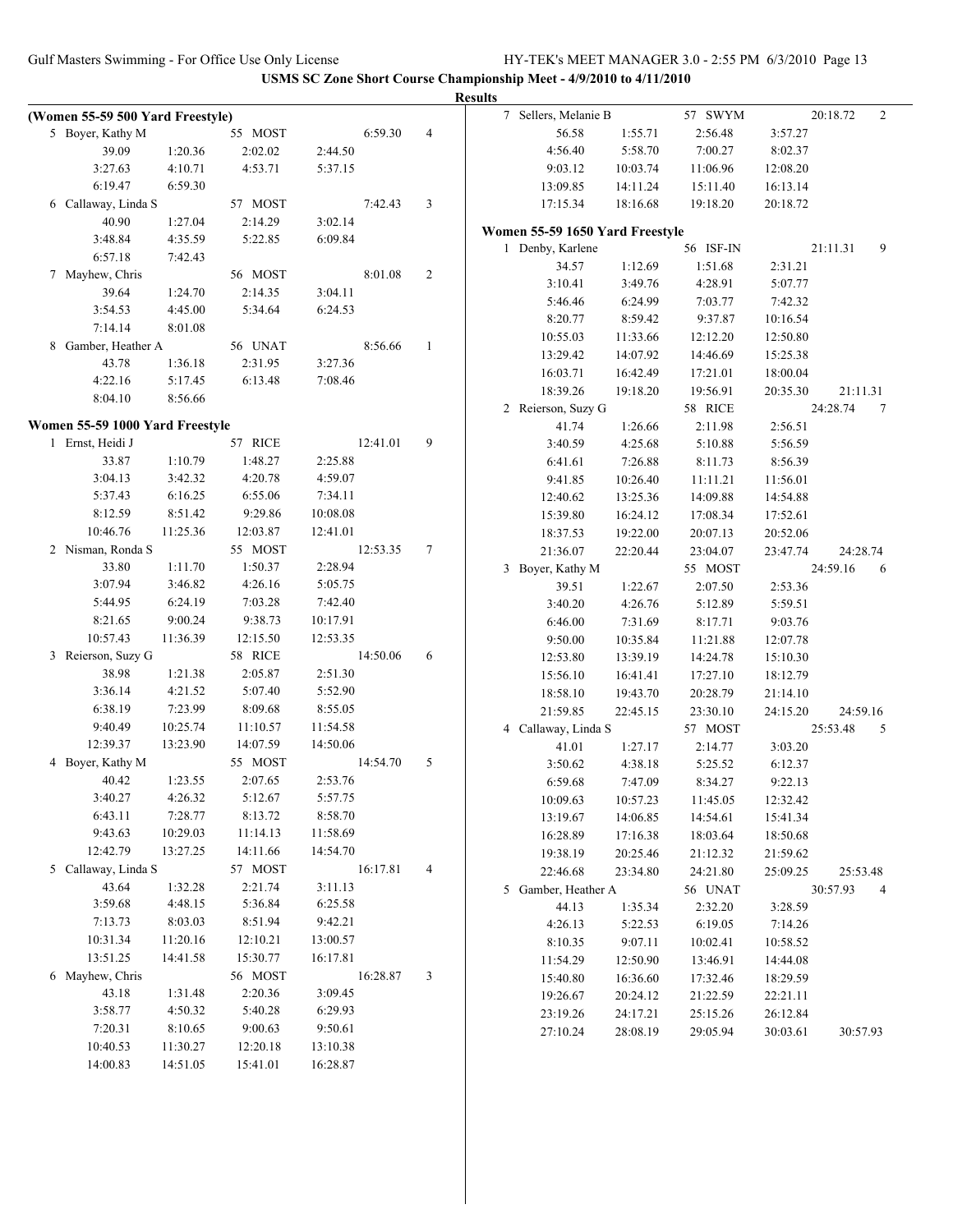|                                                     |                      |                      |                      |          |                | <b>Results</b>                                                                     |                |
|-----------------------------------------------------|----------------------|----------------------|----------------------|----------|----------------|------------------------------------------------------------------------------------|----------------|
| (Women 55-59 1650 Yard Freestyle)                   |                      |                      |                      |          |                | Women 55-59 50 Yard Butterfly                                                      |                |
| 6 Sellers, Melanie B                                |                      | 57 SWYM              |                      | 32:35.53 | 3              | 1 Cole, Janie<br>56 DAMM<br>29.63                                                  | 9              |
| 54.66                                               | 1:51.08              | 2:49.91              | 3:48.63              |          |                | 55 PCAT<br>29.73<br>2 Morrison, Lynn                                               | $\tau$         |
| 4:48.30                                             | 5:48.15              | 6:48.05              | 7:48.00              |          |                | 3 Maccurdy, Krissy<br>57 PCAT<br>32.40                                             | 6              |
| 8:47.50                                             | 9:47.02              | 10:46.44             | 11:45.47             |          |                | 4 Mayhew, Chris<br>56 MOST<br>39.20                                                | 5              |
| 12:45.10                                            | 13:43.74             | 14:43.40             | 15:42.95             |          |                | 56 WMST<br>42.27<br>5<br>Taylor, Janet                                             | $\overline{4}$ |
| 16:42.47                                            | 17:41.21             | 18:40.13             | 19:39.17             |          |                | 6 Gamber, Heather A<br>56 UNAT<br>53.22                                            | 3              |
| 20:39.16<br>24:37.77                                | 21:38.82<br>25:38.12 | 22:38.43<br>26:38.23 | 23:38.06<br>27:38.24 |          |                |                                                                                    |                |
| 28:38.70                                            | 29:38.45             | 30:39.28             | 31:39.40             | 32:35.53 |                | Women 55-59 100 Yard Butterfly<br>1 Cole, Janie<br>56 DAMM<br>1:11.16              | 9              |
|                                                     |                      |                      |                      |          |                | 32.64<br>1:11.16                                                                   |                |
| Women 55-59 50 Yard Backstroke                      |                      |                      |                      |          |                | 2 Lewis, Jamie R<br>55 STFF<br>1:16.78                                             | 7              |
| 1 Reierson, Suzy G                                  |                      | 58 RICE              |                      | 37.03    | 9              | 36.54<br>1:16.78                                                                   |                |
| 2 Holloway, Colleen J                               |                      | 56 MOST              |                      | 38.53    | $\tau$         | 3 Boyer, Kathy M<br>1:38.73<br>55 MOST                                             | 6              |
| Women 55-59 100 Yard Backstroke                     |                      |                      |                      |          |                | 47.30<br>1:38.73                                                                   |                |
| 1 Denby, Karlene                                    |                      | 56 ISF-IN            |                      | 1:13.72  | 9              | 4 Mayhew, Chris<br>56 MOST<br>1:39.23                                              | 5              |
| 36.42                                               | 1:13.72              |                      |                      |          |                | 45.63<br>1:39.23                                                                   |                |
| 2 Ogier, Danielle                                   |                      | 57 UNAT              |                      | 1:19.31  | 7              | 5 Callaway, Linda S<br>57 MOST<br>1:49.44                                          | 4              |
| 38.44                                               | 1:19.31              |                      |                      |          |                | 50.76<br>1:49.44                                                                   |                |
| 3 Reierson, Suzy G<br>40.58                         | 1:22.64              | 58 RICE              |                      | 1:22.64  | 6              | Women 55-59 200 Yard Butterfly                                                     |                |
| 4 Silver, Lynn                                      |                      | 58 PCAT              |                      | 1:24.25  | 5              | 2:46.10<br>1 Wingenroth, Kris<br>56 UNAT                                           | 9              |
| 41.16                                               | 1:24.25              |                      |                      |          |                | 36.84<br>2:02.45<br>1:18.74<br>2:46.10                                             |                |
| 5 Gamber, Heather A                                 |                      | 56 UNAT              |                      | 1:49.79  | $\overline{4}$ | 2 Callaway, Linda S<br>57 MOST<br>3:55.34                                          | 7              |
| 50.80                                               | 1:49.79              |                      |                      |          |                | 51.11<br>3:55.34<br>1:51.55<br>2:54.63                                             |                |
|                                                     |                      |                      |                      |          |                | 3 Boyer, Kathy M<br>55 MOST<br>3:57.46                                             | 6              |
| Women 55-59 200 Yard Backstroke<br>1 Denby, Karlene |                      | 56 ISF-IN            |                      | 2:39.85  | 9              | 51.99<br>1:53.53<br>3:57.46<br>2:57.51                                             |                |
| 38.57                                               | 1:19.68              | 2:00.63              | 2:39.85              |          |                | <b>Women 55-59 100 Yard IM</b>                                                     |                |
| 2 Silver, Lynn                                      |                      | 58 PCAT              |                      | 3:01.57  | 7              | 1 Morrison, Lynn<br>55 PCAT<br>1:09.59                                             | 9              |
| 3 Reierson, Suzy G                                  |                      | 58 RICE              |                      | 3:04.93  | 6              | 32.06<br>1:09.59                                                                   |                |
| 43.74                                               | 1:31.25              | 2:19.32              | 3:04.93              |          |                | 2 Maccurdy, Krissy<br>57 PCAT<br>1:14.35                                           | 7              |
| 4 Callaway, Linda S                                 |                      | 57 MOST              |                      | 3:34.32  | 5              | 35.75<br>1:14.35<br>3 Lewis, Jamie R<br>55 STFF<br>1:16.90                         | 6              |
| 50.37                                               | 2:41.52              | 3:34.57              | 3:34.32              |          |                | 35.85<br>1:16.90                                                                   |                |
| 5 Gamber, Heather A                                 |                      | 56 UNAT              |                      | 3:46.79  | $\overline{4}$ | 4 Robinson, Beth P<br>57 PCAT<br>1:21.21                                           | 5              |
| 53.39                                               | 1:51.70              | 2:50.86              | 3:46.79              |          |                | 39.40<br>1:21.21                                                                   |                |
| Women 55-59 50 Yard Breaststroke                    |                      |                      |                      |          |                | 5 Holloway, Colleen J<br>56 MOST<br>1:23.11                                        | 4              |
| 1 Maccurdy, Krissy                                  |                      | 57 PCAT              |                      | 37.98    | 9              | 38.45<br>1:23.11                                                                   |                |
| 2 Nisman, Ronda S                                   |                      | 55 MOST              |                      | 39.15    | $\tau$         | 6 Mayhew, Chris<br>56 MOST<br>1:29.50                                              |                |
| 3 Robinson, Beth P                                  |                      | 57 PCAT              |                      | 40.40    | 6              | 41.45<br>1:29.50                                                                   |                |
| 4 Holloway, Colleen J                               |                      | 56 MOST              |                      | 42.80    | 5              | Women 55-59 200 Yard IM                                                            |                |
| 5 Boyer, Kathy M                                    |                      | 55 MOST              |                      | 42.85    | 4              | 1 Maccurdy, Krissy<br>57 PCAT<br>2:43.50                                           | 9              |
| Women 55-59 100 Yard Breaststroke                   |                      |                      |                      |          |                | 34.60<br>1:18.66<br>2:05.28<br>2:43.50                                             |                |
| 1 Maccurdy, Krissy                                  |                      | 57 PCAT              |                      | 1:21.41  | 9              | 55 STFF<br>2:45.10<br>2 Lewis, Jamie R                                             | 7              |
| 38.07                                               | 1:21.41              |                      |                      |          |                | 35.53<br>1:19.63<br>2:09.50<br>2:45.10                                             |                |
| 2 Ogier, Danielle                                   |                      | 57 UNAT              |                      | 1:25.49  | 7              | 3 Nisman, Ronda S<br>2:48.05<br>55 MOST                                            | 6              |
| 40.30                                               | 1:25.49              |                      |                      |          |                | 37.92<br>1:22.66<br>2:12.21<br>2:48.05                                             |                |
| 3 Robinson, Beth P                                  |                      | 57 PCAT              |                      | 1:27.61  | 6              | 4 Callaway, Linda S<br>57 MOST<br>3:37.45<br>51.05                                 | 5              |
| 41.70                                               | 1:27.61              |                      |                      |          |                | 1:48.65<br>2:52.02<br>3:37.45                                                      |                |
| 4 Holloway, Colleen J<br>45.31                      |                      | 56 MOST              |                      | 1:35.34  | 5              | <b>Women 55-59 400 Yard IM</b>                                                     |                |
|                                                     | 1:35.34              |                      |                      |          |                | 1 Nisman, Ronda S<br>55 MOST<br>5:41.99                                            | 9              |
| Women 55-59 200 Yard Breaststroke                   |                      |                      |                      |          |                | 38.32<br>1:22.88<br>2:07.73<br>2:51.53                                             |                |
| 1 Nisman, Ronda S                                   |                      | 55 MOST              |                      | 3:09.69  | 9              | 3:41.34<br>5:41.99<br>4:31.88<br>5:10.41                                           |                |
| 43.55                                               | 1:31.83              | 2:21.40              | 3:09.69              |          |                | 2 Boyer, Kathy M<br>55 MOST<br>7:07.20                                             | 7              |
| 2 Holloway, Colleen J                               |                      | 56 MOST              |                      | 3:39.03  | 7              | 48.13<br>2:44.31<br>3:41.06<br>1:45.51<br>7:07.20<br>4:42.74<br>5:42.25<br>6:26.30 |                |
| 49.54                                               | 1:45.05              | 2:43.06              | 3:39.03              |          |                |                                                                                    |                |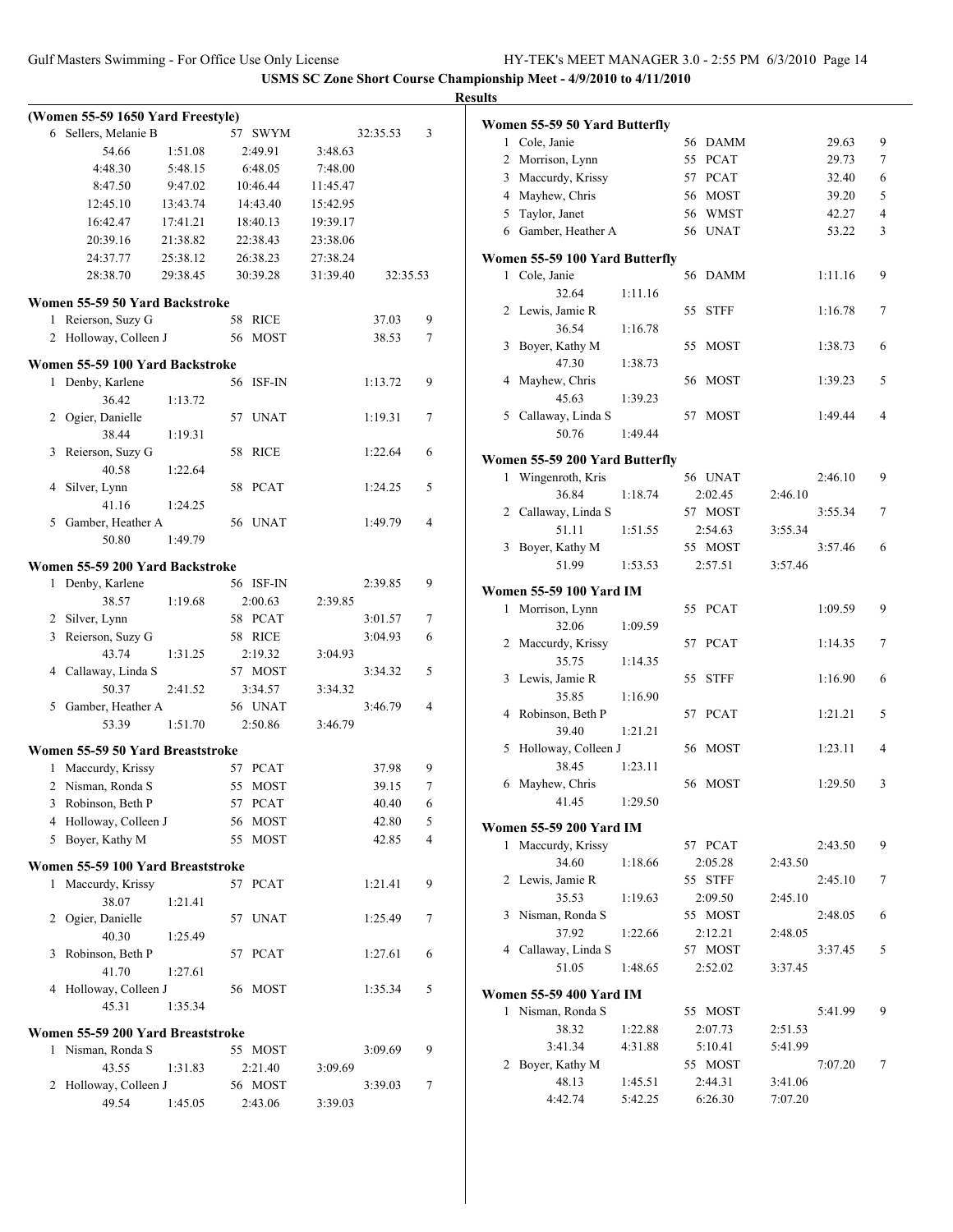|              | (Women 55-59 400 Yard IM)                           |                    |                   |                    |               |
|--------------|-----------------------------------------------------|--------------------|-------------------|--------------------|---------------|
|              | 3 Callaway, Linda S                                 |                    | 57 MOST           |                    | 7:25.61<br>6  |
|              | 49.00                                               | 1:48.09            | 2:45.68           | 3:42.63            |               |
|              | 4:47.81                                             | 5:52.36            | 6:40.10           | 7:25.61            |               |
|              | Women 60-64 50 Yard Freestyle                       |                    |                   |                    |               |
| 1            | Vitt, Ann                                           |                    | <b>MOST</b><br>63 |                    | 9<br>38.07    |
|              | 2 Smith, Jeanine W                                  |                    | <b>MOST</b><br>61 |                    | 40.56<br>7    |
|              | 3 Kestelyn, Patricia M                              |                    | <b>WMST</b><br>63 |                    | 48.14<br>6    |
|              | Women 60-64 100 Yard Freestyle                      |                    |                   |                    |               |
| 1            | Boak, Carolyn                                       |                    | WMST<br>64        |                    | 1:07.43<br>9  |
|              | 32.88                                               | 1:07.43            |                   |                    |               |
|              | 2 Vitt, Ann                                         |                    | 63<br><b>MOST</b> |                    | 1:24.43<br>7  |
|              | 39.93                                               | 1:24.43            |                   |                    |               |
|              | Women 60-64 200 Yard Freestyle                      |                    |                   |                    |               |
|              | 1 Kestelyn, Patricia M                              |                    | 63 WMST           |                    | 3:59.77<br>9  |
|              | 51.18                                               | 1:54.14            | 2:57.32           | 3:59.77            |               |
|              |                                                     |                    |                   |                    |               |
| 1            | Women 60-64 500 Yard Freestyle<br>Thomas, Cynthia M |                    | 61 TXLA           |                    | 8:09.95<br>9  |
|              | 43.41                                               |                    | 2:19.26           |                    |               |
|              | 3:58.95                                             | 1:30.84<br>4:48.70 | 5:39.57           | 3:08.68<br>6:30.59 |               |
|              | 7:20.77                                             | 8:09.95            |                   |                    |               |
|              |                                                     |                    |                   |                    |               |
|              | Women 60-64 1000 Yard Freestyle                     |                    |                   |                    |               |
| 1            | Thomas, Cynthia M                                   |                    | 61 TXLA           |                    | 16:28.21<br>9 |
|              | 44.04                                               | 1:32.64            | 2:22.32           | 3:12.80            |               |
|              | 4:03.33                                             | 4:54.05            | 5:44.08           | 6:33.95            |               |
|              | 7:24.69                                             | 8:14.87            | 9:05.25           | 9:55.13            |               |
|              | 10:44.70                                            | 11:34.92           | 12:24.62          | 13:14.35           |               |
|              | 14:03.44                                            | 14:53.40           | 15:42.17          | 16:28.21           |               |
|              | Women 60-64 1650 Yard Freestyle                     |                    |                   |                    |               |
| $\mathbf{1}$ | Boak, Carolyn                                       |                    | 64 WMST           |                    | 9<br>23:23.34 |
|              | 39.80                                               | 1:22.91            | 2:06.35           | 2:47.77            |               |
|              | 3:29.56                                             | 4:11.46            | 4:53.79           | 5:35.43            |               |
|              | 6:17.32                                             | 6:59.83            | 7:42.09           | 8:24.79            |               |
|              | 9:06.76                                             | 9:49.56            | 10:32.61          | 11:15.33           |               |
|              | 11:57.47                                            | 12:40.01           | 13:23.10          | 14:06.08           |               |
|              | 14:49.14                                            | 15:32.37           | 16:15.48          | 16:58.26           |               |
|              | 17:41.54                                            | 18:24.36           | 19:07.53          | 19:50.87           |               |
|              | 20:33.48                                            | 21:15.79           | 21:58.62          | 22:41.27           | 23:23.34      |
| 2            | Thomas, Cynthia M                                   |                    | 61 TXLA           |                    | 27:47.77<br>7 |
|              | 45.43                                               | 1:34.47            | 2:25.10           | 3:16.59            |               |
|              | 4:08.12                                             | 4:59.51            | 5:50.31           | 6:41.23            |               |
|              | 7:32.14                                             | 8:23.36            | 9:13.82           | 10:05.10           |               |
|              | 10:56.30                                            | 11:47.30           | 12:38.33          | 13:30.41           |               |
|              | 14:22.91                                            | 15:14.25           | 16:05.19          | 16:56.48           |               |
|              | 17:47.40                                            | 18:37.94           | 19:28.57          | 20:19.27           |               |
|              | 21:09.54                                            | 21:59.32           | 22:49.25          | 23:39.31           |               |
|              | 24:29.35                                            | 25:19.39           | 26:09.66          | 26:59.56           | 27:47.77      |

| <b>Results</b> |                                   |          |    |             |          |          |   |
|----------------|-----------------------------------|----------|----|-------------|----------|----------|---|
| 3              | Smith, Jeanine W                  |          |    | 61 MOST     |          | 28:20.65 | 6 |
|                | 46.25                             | 1:35.34  |    | 2:26.83     | 3:17.32  |          |   |
|                | 4:09.04                           | 4:59.89  |    | 5:51.77     | 6:43.97  |          |   |
|                | 7:34.53                           | 8:26.31  |    | 9:18.88     | 10:10.40 |          |   |
|                | 11:01.65                          | 11:53.23 |    | 12:45.87    | 13:38.56 |          |   |
|                | 14:29.70                          | 15:21.06 |    | 16:13.16    | 17:04.72 |          |   |
|                | 17:55.28                          | 18:47.50 |    | 19:39.59    | 20:30.76 |          |   |
|                | 21:23.69                          | 22:16.94 |    | 23:09.29    | 24:01.38 |          |   |
|                | 24:54.55                          | 25:46.66 |    | 26:38.07    | 27:29.76 | 28:20.65 |   |
|                |                                   |          |    |             |          |          |   |
|                | Women 60-64 50 Yard Backstroke    |          |    |             |          |          |   |
|                | 1 Boak, Carolyn                   |          |    | 64 WMST     |          | 39.59    | 9 |
|                | 2 Vitt, Ann                       |          |    | 63 MOST     |          | 45.54    | 7 |
|                | Women 60-64 100 Yard Backstroke   |          |    |             |          |          |   |
|                | 1 Boak, Carolyn                   |          |    | 64 WMST     |          | 1:26.25  | 9 |
|                | 42.13                             | 1:26.25  |    |             |          |          |   |
|                | 2 Vitt, Ann                       |          |    | 63 MOST     |          | 1:35.30  | 7 |
|                | 46.96                             | 1:35.30  |    |             |          |          |   |
|                | 3 Smith, Jeanine W                |          |    | 61 MOST     |          | 1:42.74  | 6 |
|                | 52.01                             | 1:42.74  |    |             |          |          |   |
|                |                                   |          |    |             |          |          |   |
|                | Women 60-64 50 Yard Breaststroke  |          |    |             |          |          |   |
|                | 1 Vitt, Ann                       |          |    | 63 MOST     |          | 49.80    | 9 |
|                | Women 60-64 100 Yard Breaststroke |          |    |             |          |          |   |
|                | 1 Smith, Jeanine W                |          |    | 61 MOST     |          | 1:45.32  | 9 |
|                | 51.22                             | 1:45.32  |    |             |          |          |   |
|                |                                   |          |    |             |          |          |   |
|                | Women 60-64 50 Yard Butterfly     |          |    |             |          |          |   |
|                | 1 Smith, Jeanine W                |          |    | 61 MOST     |          | 52.67    | 9 |
|                | Women 60-64 200 Yard Butterfly    |          |    |             |          |          |   |
|                | 1 Boak, Carolyn                   |          |    | 64 WMST     |          | 3:05.77  | 9 |
|                | 41.21                             | 1:28.18  |    | 2:16.10     | 3:05.77  |          |   |
|                |                                   |          |    |             |          |          |   |
|                | Women 60-64 100 Yard IM           |          |    |             |          |          |   |
|                | 1 Boak, Carolyn                   |          |    | 64 WMST     |          | 1:17.62  | 9 |
|                | 37.26                             | 1:17.62  |    |             |          |          |   |
|                | Women 60-64 400 Yard IM           |          |    |             |          |          |   |
|                | 1 Boak, Carolyn                   |          |    | 64 WMST     |          | 6:01.98  | 9 |
|                | 41.73 1:28.28                     |          |    | 2:17.24     | 3:05.41  |          |   |
|                | 3:53.32                           | 4:43.39  |    | 5:23.34     | 6:01.98  |          |   |
|                |                                   |          |    |             |          |          |   |
|                | Women 65-69 50 Yard Freestyle     |          |    |             |          |          |   |
| 1              | Birkhead, Jane C                  |          |    | 69 MOST     |          | 33.55    | 9 |
|                | 2 Bednar, Christy                 |          |    | 65 DAMM     |          | 34.21    | 7 |
|                | 3 Perkins, Cynthia J              |          |    | 67 BSM      |          | 41.69    | 6 |
|                | 4 Kight, Betty G                  |          |    | 68 MOST     |          | 43.16    | 5 |
|                | 5 Wagner, Judy B                  |          | 65 | <b>MOB</b>  |          | 48.29    | 4 |
|                | Women 65-69 100 Yard Freestyle    |          |    |             |          |          |   |
| 1              | Bednar, Christy                   |          | 65 | <b>DAMM</b> |          | 1:15.40  | 9 |
|                | 36.51                             | 1:15.40  |    |             |          |          |   |
|                | 2 Birkhead, Jane C                |          | 69 | <b>MOST</b> |          | 1:15.62  | 7 |
|                | 36.44                             | 1:15.62  |    |             |          |          |   |
|                | 3 Perkins, Cynthia J              |          | 67 | <b>BSM</b>  |          | 1:37.99  | 6 |
|                | 44.94                             | 1:37.99  |    |             |          |          |   |
|                | 4 Wagner, Judy B                  |          | 65 | <b>MOB</b>  |          | 1:52.07  | 5 |
|                | 53.69                             | 1:52.07  |    |             |          |          |   |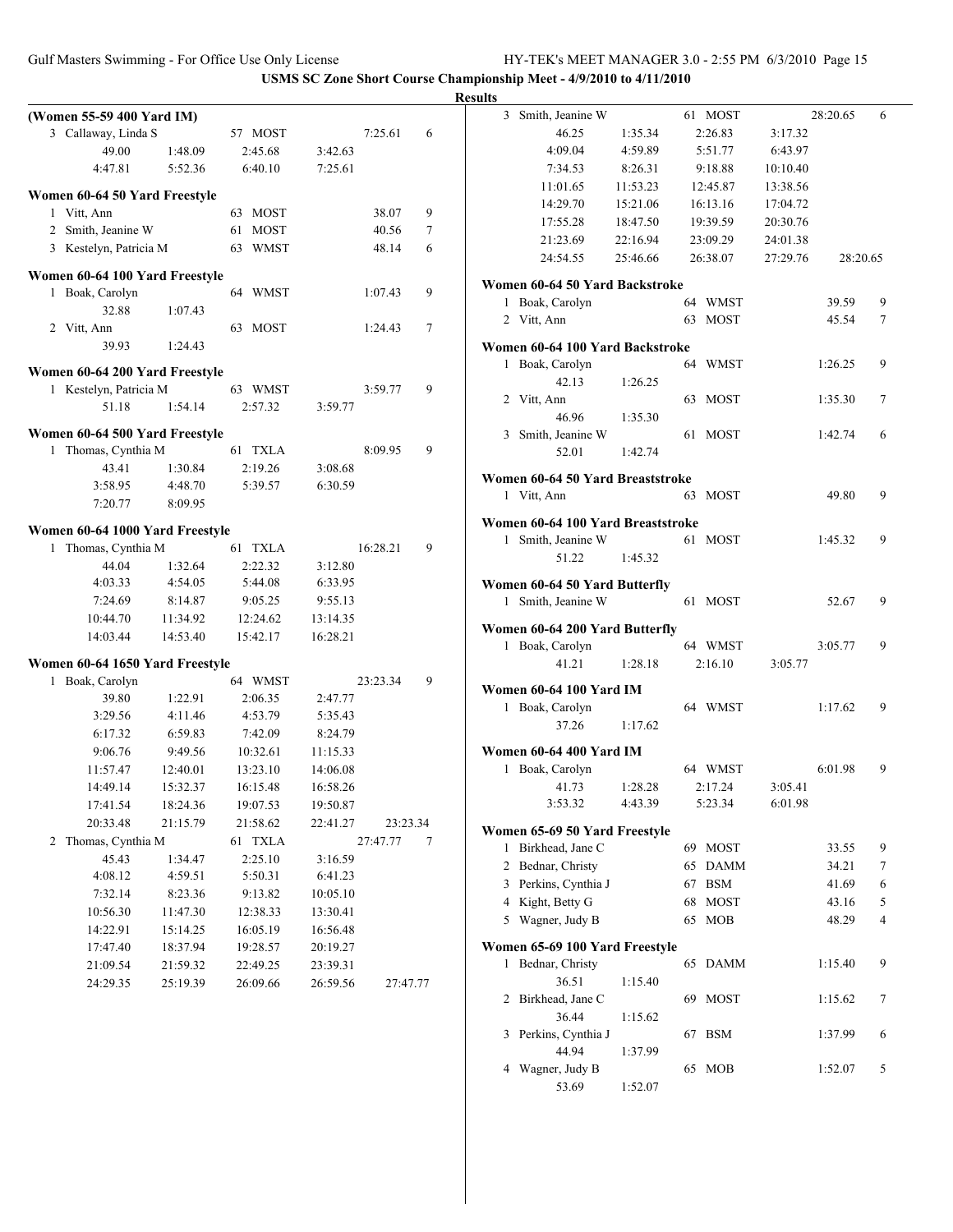## **Results**

|                  |                                                                                                                                                                                                                                                                                                                                                                                                                                             |                                                                                                                                                                                                          |                                                                                                                                                                                                                                                                                                                                                                                                                                                                                                                                                                                             |                                                                                                                                        | 9                                                                                                                                                 |
|------------------|---------------------------------------------------------------------------------------------------------------------------------------------------------------------------------------------------------------------------------------------------------------------------------------------------------------------------------------------------------------------------------------------------------------------------------------------|----------------------------------------------------------------------------------------------------------------------------------------------------------------------------------------------------------|---------------------------------------------------------------------------------------------------------------------------------------------------------------------------------------------------------------------------------------------------------------------------------------------------------------------------------------------------------------------------------------------------------------------------------------------------------------------------------------------------------------------------------------------------------------------------------------------|----------------------------------------------------------------------------------------------------------------------------------------|---------------------------------------------------------------------------------------------------------------------------------------------------|
|                  |                                                                                                                                                                                                                                                                                                                                                                                                                                             |                                                                                                                                                                                                          |                                                                                                                                                                                                                                                                                                                                                                                                                                                                                                                                                                                             |                                                                                                                                        |                                                                                                                                                   |
|                  |                                                                                                                                                                                                                                                                                                                                                                                                                                             |                                                                                                                                                                                                          |                                                                                                                                                                                                                                                                                                                                                                                                                                                                                                                                                                                             |                                                                                                                                        | 7                                                                                                                                                 |
|                  |                                                                                                                                                                                                                                                                                                                                                                                                                                             |                                                                                                                                                                                                          |                                                                                                                                                                                                                                                                                                                                                                                                                                                                                                                                                                                             |                                                                                                                                        |                                                                                                                                                   |
|                  |                                                                                                                                                                                                                                                                                                                                                                                                                                             |                                                                                                                                                                                                          |                                                                                                                                                                                                                                                                                                                                                                                                                                                                                                                                                                                             |                                                                                                                                        | 6                                                                                                                                                 |
|                  |                                                                                                                                                                                                                                                                                                                                                                                                                                             |                                                                                                                                                                                                          |                                                                                                                                                                                                                                                                                                                                                                                                                                                                                                                                                                                             |                                                                                                                                        |                                                                                                                                                   |
|                  |                                                                                                                                                                                                                                                                                                                                                                                                                                             |                                                                                                                                                                                                          |                                                                                                                                                                                                                                                                                                                                                                                                                                                                                                                                                                                             |                                                                                                                                        |                                                                                                                                                   |
|                  |                                                                                                                                                                                                                                                                                                                                                                                                                                             |                                                                                                                                                                                                          |                                                                                                                                                                                                                                                                                                                                                                                                                                                                                                                                                                                             |                                                                                                                                        |                                                                                                                                                   |
| Bednar, Christy  |                                                                                                                                                                                                                                                                                                                                                                                                                                             | 65 DAMM                                                                                                                                                                                                  |                                                                                                                                                                                                                                                                                                                                                                                                                                                                                                                                                                                             | 7:33.97                                                                                                                                | 9                                                                                                                                                 |
| 39.92            | 1:25.51                                                                                                                                                                                                                                                                                                                                                                                                                                     | 2:12.87                                                                                                                                                                                                  | 3:00.81                                                                                                                                                                                                                                                                                                                                                                                                                                                                                                                                                                                     |                                                                                                                                        |                                                                                                                                                   |
| 3:46.78          | 4:32.96                                                                                                                                                                                                                                                                                                                                                                                                                                     | 5:19.28                                                                                                                                                                                                  | 6:06.02                                                                                                                                                                                                                                                                                                                                                                                                                                                                                                                                                                                     |                                                                                                                                        |                                                                                                                                                   |
| 6:51.30          | 7:33.97                                                                                                                                                                                                                                                                                                                                                                                                                                     |                                                                                                                                                                                                          |                                                                                                                                                                                                                                                                                                                                                                                                                                                                                                                                                                                             |                                                                                                                                        |                                                                                                                                                   |
|                  |                                                                                                                                                                                                                                                                                                                                                                                                                                             | 69 MOST                                                                                                                                                                                                  |                                                                                                                                                                                                                                                                                                                                                                                                                                                                                                                                                                                             | 7:37.43                                                                                                                                | 7                                                                                                                                                 |
|                  |                                                                                                                                                                                                                                                                                                                                                                                                                                             |                                                                                                                                                                                                          |                                                                                                                                                                                                                                                                                                                                                                                                                                                                                                                                                                                             |                                                                                                                                        |                                                                                                                                                   |
|                  |                                                                                                                                                                                                                                                                                                                                                                                                                                             |                                                                                                                                                                                                          |                                                                                                                                                                                                                                                                                                                                                                                                                                                                                                                                                                                             |                                                                                                                                        |                                                                                                                                                   |
|                  |                                                                                                                                                                                                                                                                                                                                                                                                                                             |                                                                                                                                                                                                          |                                                                                                                                                                                                                                                                                                                                                                                                                                                                                                                                                                                             |                                                                                                                                        |                                                                                                                                                   |
|                  |                                                                                                                                                                                                                                                                                                                                                                                                                                             |                                                                                                                                                                                                          |                                                                                                                                                                                                                                                                                                                                                                                                                                                                                                                                                                                             |                                                                                                                                        |                                                                                                                                                   |
|                  |                                                                                                                                                                                                                                                                                                                                                                                                                                             |                                                                                                                                                                                                          |                                                                                                                                                                                                                                                                                                                                                                                                                                                                                                                                                                                             |                                                                                                                                        |                                                                                                                                                   |
| Sauer, De Ette A |                                                                                                                                                                                                                                                                                                                                                                                                                                             | 68 MOST                                                                                                                                                                                                  |                                                                                                                                                                                                                                                                                                                                                                                                                                                                                                                                                                                             | 19:16.24                                                                                                                               | 9                                                                                                                                                 |
| 50.52            | 1:48.82                                                                                                                                                                                                                                                                                                                                                                                                                                     | 2:46.94                                                                                                                                                                                                  | 3:46.34                                                                                                                                                                                                                                                                                                                                                                                                                                                                                                                                                                                     |                                                                                                                                        |                                                                                                                                                   |
| 4:44.95          | 5:43.94                                                                                                                                                                                                                                                                                                                                                                                                                                     | 6:42.86                                                                                                                                                                                                  | 7:41.94                                                                                                                                                                                                                                                                                                                                                                                                                                                                                                                                                                                     |                                                                                                                                        |                                                                                                                                                   |
| 8:39.68          | 9:38.25                                                                                                                                                                                                                                                                                                                                                                                                                                     | 10:35.16                                                                                                                                                                                                 | 11:33.91                                                                                                                                                                                                                                                                                                                                                                                                                                                                                                                                                                                    |                                                                                                                                        |                                                                                                                                                   |
| 12:32.40         | 13:31.50                                                                                                                                                                                                                                                                                                                                                                                                                                    | 14:30.39                                                                                                                                                                                                 | 15:28.18                                                                                                                                                                                                                                                                                                                                                                                                                                                                                                                                                                                    |                                                                                                                                        |                                                                                                                                                   |
|                  |                                                                                                                                                                                                                                                                                                                                                                                                                                             |                                                                                                                                                                                                          |                                                                                                                                                                                                                                                                                                                                                                                                                                                                                                                                                                                             |                                                                                                                                        |                                                                                                                                                   |
|                  |                                                                                                                                                                                                                                                                                                                                                                                                                                             |                                                                                                                                                                                                          |                                                                                                                                                                                                                                                                                                                                                                                                                                                                                                                                                                                             |                                                                                                                                        |                                                                                                                                                   |
|                  |                                                                                                                                                                                                                                                                                                                                                                                                                                             |                                                                                                                                                                                                          |                                                                                                                                                                                                                                                                                                                                                                                                                                                                                                                                                                                             |                                                                                                                                        |                                                                                                                                                   |
| Bednar, Christy  |                                                                                                                                                                                                                                                                                                                                                                                                                                             | 65 DAMM                                                                                                                                                                                                  |                                                                                                                                                                                                                                                                                                                                                                                                                                                                                                                                                                                             |                                                                                                                                        | 9                                                                                                                                                 |
| 42.11            | 1:28.98                                                                                                                                                                                                                                                                                                                                                                                                                                     | 2:16.91                                                                                                                                                                                                  | 3:05.53                                                                                                                                                                                                                                                                                                                                                                                                                                                                                                                                                                                     |                                                                                                                                        |                                                                                                                                                   |
| 3:53.78          | 4:41.29                                                                                                                                                                                                                                                                                                                                                                                                                                     | 5:29.23                                                                                                                                                                                                  | 6:16.69                                                                                                                                                                                                                                                                                                                                                                                                                                                                                                                                                                                     |                                                                                                                                        |                                                                                                                                                   |
| 7:04.51          | 7:52.23                                                                                                                                                                                                                                                                                                                                                                                                                                     | 8:40.28                                                                                                                                                                                                  | 9:28.65                                                                                                                                                                                                                                                                                                                                                                                                                                                                                                                                                                                     |                                                                                                                                        |                                                                                                                                                   |
| 10:16.01         | 11:03.82                                                                                                                                                                                                                                                                                                                                                                                                                                    | 11:51.40                                                                                                                                                                                                 | 12:38.51                                                                                                                                                                                                                                                                                                                                                                                                                                                                                                                                                                                    |                                                                                                                                        |                                                                                                                                                   |
|                  | 14:13.35                                                                                                                                                                                                                                                                                                                                                                                                                                    | 15:01.28                                                                                                                                                                                                 | 15:49.50                                                                                                                                                                                                                                                                                                                                                                                                                                                                                                                                                                                    |                                                                                                                                        |                                                                                                                                                   |
|                  |                                                                                                                                                                                                                                                                                                                                                                                                                                             |                                                                                                                                                                                                          |                                                                                                                                                                                                                                                                                                                                                                                                                                                                                                                                                                                             |                                                                                                                                        |                                                                                                                                                   |
|                  |                                                                                                                                                                                                                                                                                                                                                                                                                                             |                                                                                                                                                                                                          |                                                                                                                                                                                                                                                                                                                                                                                                                                                                                                                                                                                             |                                                                                                                                        |                                                                                                                                                   |
|                  |                                                                                                                                                                                                                                                                                                                                                                                                                                             |                                                                                                                                                                                                          |                                                                                                                                                                                                                                                                                                                                                                                                                                                                                                                                                                                             |                                                                                                                                        |                                                                                                                                                   |
|                  |                                                                                                                                                                                                                                                                                                                                                                                                                                             |                                                                                                                                                                                                          |                                                                                                                                                                                                                                                                                                                                                                                                                                                                                                                                                                                             |                                                                                                                                        |                                                                                                                                                   |
|                  |                                                                                                                                                                                                                                                                                                                                                                                                                                             |                                                                                                                                                                                                          |                                                                                                                                                                                                                                                                                                                                                                                                                                                                                                                                                                                             |                                                                                                                                        |                                                                                                                                                   |
|                  |                                                                                                                                                                                                                                                                                                                                                                                                                                             |                                                                                                                                                                                                          |                                                                                                                                                                                                                                                                                                                                                                                                                                                                                                                                                                                             |                                                                                                                                        | 9                                                                                                                                                 |
|                  |                                                                                                                                                                                                                                                                                                                                                                                                                                             |                                                                                                                                                                                                          |                                                                                                                                                                                                                                                                                                                                                                                                                                                                                                                                                                                             |                                                                                                                                        | 7                                                                                                                                                 |
|                  |                                                                                                                                                                                                                                                                                                                                                                                                                                             |                                                                                                                                                                                                          |                                                                                                                                                                                                                                                                                                                                                                                                                                                                                                                                                                                             |                                                                                                                                        | 6                                                                                                                                                 |
|                  |                                                                                                                                                                                                                                                                                                                                                                                                                                             |                                                                                                                                                                                                          |                                                                                                                                                                                                                                                                                                                                                                                                                                                                                                                                                                                             |                                                                                                                                        |                                                                                                                                                   |
|                  |                                                                                                                                                                                                                                                                                                                                                                                                                                             |                                                                                                                                                                                                          |                                                                                                                                                                                                                                                                                                                                                                                                                                                                                                                                                                                             |                                                                                                                                        | 9                                                                                                                                                 |
|                  |                                                                                                                                                                                                                                                                                                                                                                                                                                             |                                                                                                                                                                                                          |                                                                                                                                                                                                                                                                                                                                                                                                                                                                                                                                                                                             |                                                                                                                                        |                                                                                                                                                   |
|                  |                                                                                                                                                                                                                                                                                                                                                                                                                                             |                                                                                                                                                                                                          |                                                                                                                                                                                                                                                                                                                                                                                                                                                                                                                                                                                             |                                                                                                                                        | 7                                                                                                                                                 |
|                  |                                                                                                                                                                                                                                                                                                                                                                                                                                             |                                                                                                                                                                                                          |                                                                                                                                                                                                                                                                                                                                                                                                                                                                                                                                                                                             |                                                                                                                                        |                                                                                                                                                   |
|                  |                                                                                                                                                                                                                                                                                                                                                                                                                                             |                                                                                                                                                                                                          |                                                                                                                                                                                                                                                                                                                                                                                                                                                                                                                                                                                             |                                                                                                                                        |                                                                                                                                                   |
|                  |                                                                                                                                                                                                                                                                                                                                                                                                                                             |                                                                                                                                                                                                          |                                                                                                                                                                                                                                                                                                                                                                                                                                                                                                                                                                                             |                                                                                                                                        | 6                                                                                                                                                 |
|                  |                                                                                                                                                                                                                                                                                                                                                                                                                                             |                                                                                                                                                                                                          |                                                                                                                                                                                                                                                                                                                                                                                                                                                                                                                                                                                             |                                                                                                                                        |                                                                                                                                                   |
|                  |                                                                                                                                                                                                                                                                                                                                                                                                                                             |                                                                                                                                                                                                          |                                                                                                                                                                                                                                                                                                                                                                                                                                                                                                                                                                                             |                                                                                                                                        |                                                                                                                                                   |
|                  |                                                                                                                                                                                                                                                                                                                                                                                                                                             |                                                                                                                                                                                                          |                                                                                                                                                                                                                                                                                                                                                                                                                                                                                                                                                                                             |                                                                                                                                        | 9                                                                                                                                                 |
|                  |                                                                                                                                                                                                                                                                                                                                                                                                                                             |                                                                                                                                                                                                          |                                                                                                                                                                                                                                                                                                                                                                                                                                                                                                                                                                                             |                                                                                                                                        |                                                                                                                                                   |
|                  |                                                                                                                                                                                                                                                                                                                                                                                                                                             |                                                                                                                                                                                                          |                                                                                                                                                                                                                                                                                                                                                                                                                                                                                                                                                                                             |                                                                                                                                        | 7                                                                                                                                                 |
|                  |                                                                                                                                                                                                                                                                                                                                                                                                                                             |                                                                                                                                                                                                          |                                                                                                                                                                                                                                                                                                                                                                                                                                                                                                                                                                                             |                                                                                                                                        |                                                                                                                                                   |
|                  |                                                                                                                                                                                                                                                                                                                                                                                                                                             |                                                                                                                                                                                                          |                                                                                                                                                                                                                                                                                                                                                                                                                                                                                                                                                                                             |                                                                                                                                        |                                                                                                                                                   |
|                  |                                                                                                                                                                                                                                                                                                                                                                                                                                             |                                                                                                                                                                                                          |                                                                                                                                                                                                                                                                                                                                                                                                                                                                                                                                                                                             |                                                                                                                                        |                                                                                                                                                   |
|                  |                                                                                                                                                                                                                                                                                                                                                                                                                                             |                                                                                                                                                                                                          |                                                                                                                                                                                                                                                                                                                                                                                                                                                                                                                                                                                             |                                                                                                                                        |                                                                                                                                                   |
|                  |                                                                                                                                                                                                                                                                                                                                                                                                                                             |                                                                                                                                                                                                          |                                                                                                                                                                                                                                                                                                                                                                                                                                                                                                                                                                                             |                                                                                                                                        |                                                                                                                                                   |
| Kight, Betty G   |                                                                                                                                                                                                                                                                                                                                                                                                                                             | 68<br>MOST                                                                                                                                                                                               |                                                                                                                                                                                                                                                                                                                                                                                                                                                                                                                                                                                             | 46.82                                                                                                                                  | 9                                                                                                                                                 |
|                  |                                                                                                                                                                                                                                                                                                                                                                                                                                             | 67<br><b>BSM</b>                                                                                                                                                                                         |                                                                                                                                                                                                                                                                                                                                                                                                                                                                                                                                                                                             | 1:14.60                                                                                                                                | 7                                                                                                                                                 |
|                  |                                                                                                                                                                                                                                                                                                                                                                                                                                             |                                                                                                                                                                                                          |                                                                                                                                                                                                                                                                                                                                                                                                                                                                                                                                                                                             |                                                                                                                                        |                                                                                                                                                   |
|                  | Bednar, Christy<br>37.99<br>Birkhead, Jane C<br>39.35<br>Wagner, Judy B<br>51.82<br>Birkhead, Jane C<br>40.54<br>3:46.13<br>6:54.15<br>16:26.97<br>13:26.21<br>16:37.62<br>19:52.59<br>23:08.86<br>Birkhead, Jane C<br>Wagner, Judy B<br>Kight, Betty G<br>1 Wagner, Judy B<br>1:09.63<br>2 Gregg, Claire M<br>1:10.67<br>Kight, Betty G<br>1:13.10<br>Sauer, De Ette A<br>57.22<br>2 Wagner, Judy B<br>1:13.28<br>Bednar, Christy<br>46.63 | 1:20.44<br>1:24.03<br>1:47.35<br>1:25.06<br>4:33.66<br>7:37.43<br>17:24.42<br>17:26.74<br>20:41.84<br>23:57.30<br>2:21.23<br>2:29.84<br>2:33.00<br>1:58.13<br>2:30.10<br>1:36.45<br>2 Perkins, Cynthia J | Women 65-69 200 Yard Freestyle<br>65 DAMM<br>2:04.64<br>69 MOST<br>2:10.36<br>65 MOB<br>2:44.57<br>Women 65-69 500 Yard Freestyle<br>2:11.71<br>5:20.35<br>Women 65-69 1000 Yard Freestyle<br>18:22.90<br>Women 65-69 1650 Yard Freestyle<br>18:15.69<br>21:30.75<br>24:45.76<br>Women 65-69 50 Yard Backstroke<br>69<br>MOST<br>65<br><b>MOB</b><br>68 MOST<br>Women 65-69 100 Yard Backstroke<br>65 MOB<br><b>MOST</b><br>68<br><b>MOST</b><br>68<br>Women 65-69 200 Yard Backstroke<br>68 MOST<br>3:00.41<br>65 MOB<br>3:45.40<br>65 DAMM<br>2:27.94<br>Women 65-69 50 Yard Breaststroke | 2:49.53<br>2:54.45<br>3:40.73<br>2:58.86<br>6:07.35<br>19:16.24<br>19:03.63<br>22:20.04<br>25:34.07<br>3:57.92<br>4:55.95<br><b>DQ</b> | 2:49.53<br>2:54.45<br>3:40.73<br>26:20.22<br>26:20.22<br>49.24<br>1:00.97<br>1:05.42<br>2:21.23<br>2:29.84<br>2:33.00<br>3:57.92<br>4:55.95<br>DQ |

|              | Women 65-69 100 Yard Breaststroke |         |    |                |         |         |   |
|--------------|-----------------------------------|---------|----|----------------|---------|---------|---|
|              | 1 Kight, Betty G<br>51.67         | 1:48.25 |    | 68 MOST        |         | 1:48.25 | 9 |
|              | 2 Wagner, Judy B<br>1:14.14       | 2:32.39 | 65 | MOB            |         | 2:32.39 | 7 |
|              | 3 Perkins, Cynthia J<br>1:12.59   | 2:35.65 | 67 | <b>BSM</b>     |         | 2:35.65 | 6 |
|              | Women 65-69 200 Yard Breaststroke |         |    |                |         |         |   |
|              | 1 Kight, Betty G                  |         |    | 68 MOST        |         | 4:05.89 | 9 |
|              | 50.82                             | 1:52.93 |    | 2:59.75        | 4:05.89 |         |   |
|              | Women 65-69 50 Yard Butterfly     |         |    |                |         |         |   |
| 1            | Sauer, De Ette A                  |         |    | 68 MOST        |         | 45.64   | 9 |
|              | 2 Gregg, Claire M                 |         | 68 | <b>MOST</b>    |         | 1:06.19 | 7 |
|              | Women 65-69 100 Yard Butterfly    |         |    |                |         |         |   |
| 1            | Sauer, De Ette A                  |         | 68 | MOST           |         | 1:53.52 | 9 |
|              | 53.91                             | 1:53.52 |    |                |         |         |   |
|              | 2 Gregg, Claire M                 |         | 68 | MOST           |         | 2:34.36 | 7 |
|              | 1:06.96                           | 2:34.36 |    |                |         |         |   |
|              | Women 65-69 200 Yard Butterfly    |         |    |                |         |         |   |
| 1            | Sauer, De Ette A                  |         |    | 68 MOST        |         | 4:09.78 | 9 |
|              | 55.20                             | 1:58.75 |    | 3:05.00        | 4:09.78 |         |   |
|              | <b>Women 65-69 100 Yard IM</b>    |         |    |                |         |         |   |
|              | 1 Birkhead, Jane C                |         |    | 69 MOST        |         | 1:37.83 | 9 |
|              | 46.82                             | 1:37.83 |    |                |         |         |   |
|              | 2 Sauer, De Ette A                |         | 68 | <b>MOST</b>    |         | 1:46.26 | 7 |
|              | 50.18                             | 1:46.26 |    |                |         |         |   |
| 3            | Gregg, Claire M                   |         | 68 | <b>MOST</b>    |         | 2:14.09 | 6 |
|              | 1:05.89                           | 2:14.09 |    |                |         |         |   |
| 4            | Wagner, Judy B                    |         | 65 | <b>MOB</b>     |         | 2:20.60 | 5 |
|              | 1:10.33                           | 2:20.60 |    |                |         |         |   |
|              | Women 65-69 200 Yard IM           |         |    |                |         |         |   |
| $\mathbf{1}$ | Sauer, De Ette A                  |         |    | 68 MOST        |         | 3:58.16 | 9 |
|              | 54.30                             | 1:55.20 |    | 3:06.29        | 3:58.16 |         |   |
|              | 2 Gregg, Claire M                 |         |    | 68 MOST        |         | 4:54.97 | 7 |
|              | 1:09.50                           | 2:36.99 |    | 3:58.87        | 4:54.97 |         |   |
|              | <b>Women 65-69 400 Yard IM</b>    |         |    |                |         |         |   |
|              | 1 Sauer, De Ette A                |         |    | 68 MOST        |         | 8:11.44 | 9 |
|              | 54.93                             | 1:55.60 |    | 2:57.88        | 4:01.24 |         |   |
|              | 5:12.78                           | 6:22.53 |    | 7:16.98        | 8:11.44 |         |   |
|              | Women 70-74 50 Yard Freestyle     |         |    |                |         |         |   |
| 1            | Mungavin, Carol A                 |         | 73 | <b>RICE</b>    |         | 41.00   | 9 |
|              | 2 Henderson, Martha J             |         | 73 | <b>FACT-FL</b> |         | 43.83   | 7 |
|              | 3 Cattarin, Sandy B               |         | 70 | <b>WMST</b>    |         | 45.91   | 6 |
|              | 4 Whitlock, Shelly                |         | 70 | <b>MOST</b>    |         | 52.16   | 5 |
|              | Women 70-74 100 Yard Freestyle    |         |    |                |         |         |   |
| 1            | Mungavin, Carol A                 |         | 73 | <b>RICE</b>    |         | 1:36.69 | 9 |
|              | 44.68                             | 1:36.69 |    |                |         |         |   |
| 2            | Henderson, Martha J               |         | 73 | <b>FACT-FL</b> |         | 1:36.89 | 7 |
|              | 45.52                             | 1:36.89 |    |                |         |         |   |
|              |                                   |         |    |                |         |         |   |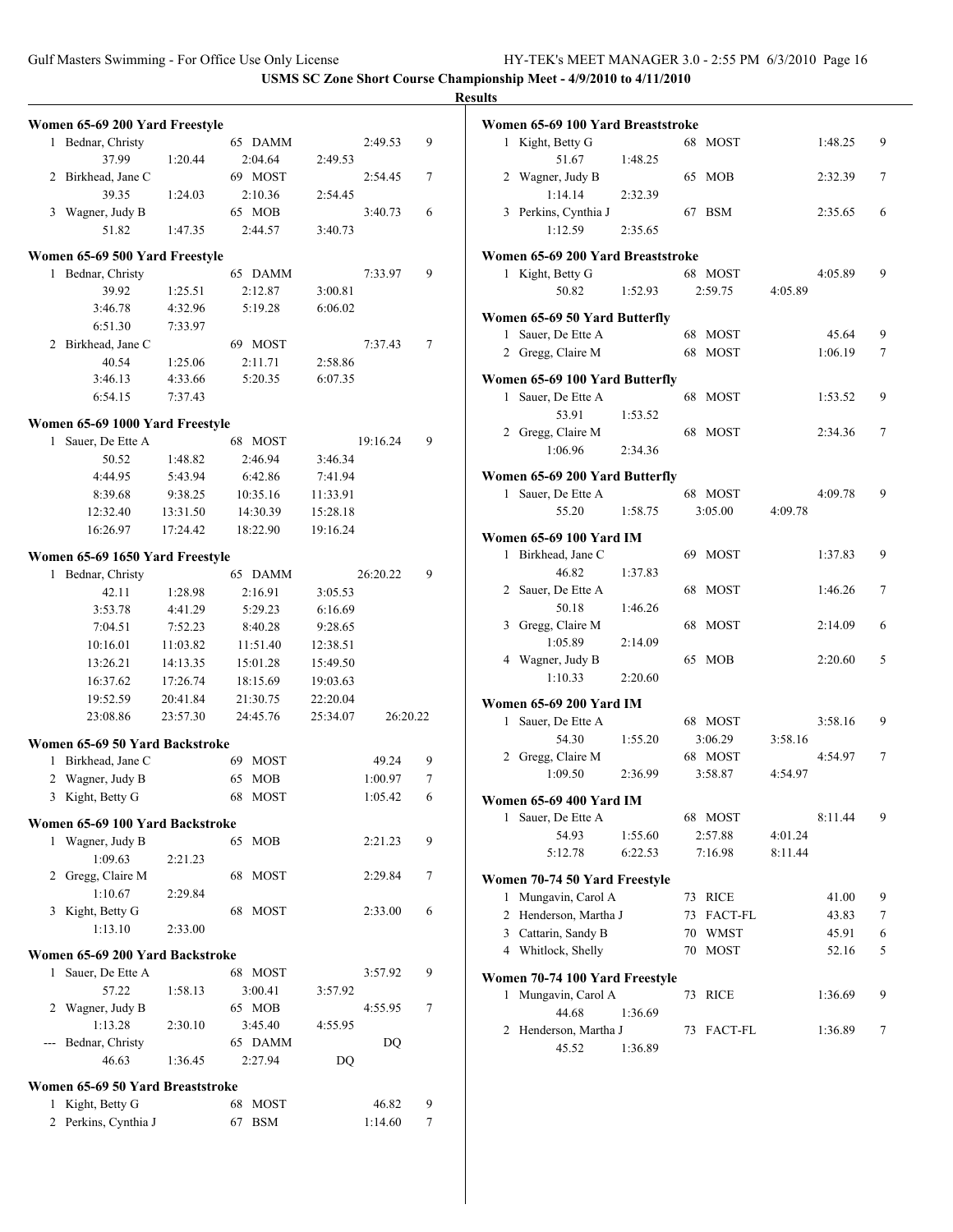|   | Women 70-74 1650 Yard Freestyle   |          |    |                |          |          |   |
|---|-----------------------------------|----------|----|----------------|----------|----------|---|
| 1 | Henderson, Martha J               |          |    | 73 FACT-FL     |          | 32:11.09 | 9 |
|   | 52.71                             | 1:50.98  |    | 2:50.76        | 3:50.03  |          |   |
|   | 4:49.85                           | 5:49.63  |    | 6:49.99        | 7:50.16  |          |   |
|   | 8:49.69                           | 9:48.83  |    | 10:48.18       | 11:46.68 |          |   |
|   | 12:46.29                          | 13:45.60 |    | 14:44.76       | 15:43.26 |          |   |
|   | 16:42.22                          | 17:42.13 |    | 18:39.90       | 19:38.71 |          |   |
|   | 20:37.72                          | 21:37.75 |    | 22:36.99       | 23:34.63 |          |   |
|   | 24:32.53                          | 25:30.96 |    | 26:27.62       | 27:26.93 |          |   |
|   | 28:24.24                          | 29:21.69 |    | 30:20.07       | 31:16.60 | 32:11.09 |   |
|   |                                   |          |    |                |          |          |   |
|   | Women 70-74 50 Yard Backstroke    |          |    |                |          |          |   |
|   | 1 Henderson, Martha J             |          | 73 | FACT-FL        |          | 54.06    | 9 |
|   | 2 Cattarin, Sandy B               |          |    | 70 WMST        |          | 57.79    | 7 |
|   | Women 70-74 100 Yard Backstroke   |          |    |                |          |          |   |
| 1 | Henderson, Martha J               |          |    | 73 FACT-FL     |          | 1:55.30  | 9 |
|   | 56.58                             | 1:55.30  |    |                |          |          |   |
|   | Women 70-74 200 Yard Backstroke   |          |    |                |          |          |   |
| 1 | Henderson, Martha J               |          |    | 73 FACT-FL     |          | 4:11.55  | 9 |
|   | 1:00.80                           | 2:04.94  |    | 3:09.09        | 4:11.55  |          |   |
|   |                                   |          |    |                |          |          |   |
|   | Women 70-74 50 Yard Breaststroke  |          |    |                |          |          |   |
|   | 1 Whitlock, Shelly                |          | 70 | <b>MOST</b>    |          | 49.63    | 9 |
| 2 | Mungavin, Carol A                 |          | 73 | <b>RICE</b>    |          | 1:00.14  | 7 |
|   | Women 70-74 100 Yard Breaststroke |          |    |                |          |          |   |
| 1 | Leilich, Joann                    |          | 71 | <b>WMST</b>    |          | 1:31.05  | 9 |
|   | 43.94                             | 1:31.05  |    |                |          |          |   |
|   | 2 Whitlock, Shelly                |          | 70 | MOST           |          | 2:01.69  | 7 |
|   | 55.39                             | 2:01.69  |    |                |          |          |   |
|   |                                   |          |    |                |          |          |   |
|   | Women 70-74 200 Yard Breaststroke |          |    |                |          |          |   |
|   | 1 Leilich, Joann                  |          |    | 71 WMST        |          | 3:15.13  | 9 |
|   | 46.47                             | 1:36.44  |    | 2:27.07        | 3:15.13  |          |   |
|   | Women 70-74 50 Yard Butterfly     |          |    |                |          |          |   |
|   | 1 Cattarin, Sandy B               |          |    | 70 WMST        |          | 48.73    | 9 |
|   | 2 Whitlock, Shelly                |          |    | 70 MOST        |          | 52.12    | 7 |
| 3 | Henderson, Martha J               |          | 73 | <b>FACT-FL</b> |          | 52.27    | 6 |
|   |                                   |          |    |                |          |          |   |
|   | Women 70-74 100 Yard Butterfly    |          |    |                |          |          |   |
|   | 1 Cattarin, Sandy B               |          |    | 70 WMST        |          | 2:09.08  | 9 |
|   | 58.31                             | 2:09.08  |    |                |          |          |   |
|   | <b>Women 70-74 100 Yard IM</b>    |          |    |                |          |          |   |
| 1 | Cattarin, Sandy B                 |          |    | 70 WMST        |          | 1:54.67  | 9 |
|   | 55.09                             | 1:54.67  |    |                |          |          |   |
|   | 2 Henderson, Martha J             |          | 73 | FACT-FL        |          | 1:58.17  | 7 |
|   | 52.99                             | 1:58.17  |    |                |          |          |   |
|   | <b>Women 70-74 200 Yard IM</b>    |          |    |                |          |          |   |
|   | 1 Cattarin, Sandy B               |          |    | 70 WMST        |          | 4:19.74  | 9 |
|   | 58.06                             | 2:05.44  |    | 3:24.37        | 4:19.74  |          |   |
|   |                                   |          |    |                |          |          |   |
|   | Women 75-79 50 Yard Freestyle     |          |    |                |          |          |   |
| 1 | Wheatley, Diane                   |          | 76 | MOST           |          | 43.10    | 9 |
| 2 | Jordan, Martha L                  |          |    | 76 WMST        |          | 52.44    | 7 |
|   | Women 75-79 100 Yard Freestyle    |          |    |                |          |          |   |
| 1 | Wheatley, Diane                   |          | 76 | MOST           |          | 1:39.01  | 9 |
|   | 46.06                             | 1:39.01  |    |                |          |          |   |
|   |                                   |          |    |                |          |          |   |

| <b>Results</b>                                         |          |                    |          |                  |        |
|--------------------------------------------------------|----------|--------------------|----------|------------------|--------|
| 2 Jordan, Martha L<br>55.75                            | 1:56.23  | 76 WMST            |          | 1:56.23          | 7      |
| Women 75-79 200 Yard Freestyle                         |          |                    |          |                  |        |
| 1 Wheatley, Diane                                      |          | 76 MOST            |          | 3:42.36          | 9      |
| 49.99                                                  | 1:46.04  | 2:45.30            | 3:42.36  |                  |        |
| Women 75-79 50 Yard Backstroke                         |          |                    |          |                  |        |
| 1 Wheatley, Diane                                      |          | 76 MOST            |          | 55.01            | 9      |
|                                                        |          |                    |          |                  |        |
| Women 75-79 50 Yard Breaststroke<br>1 Jordan, Martha L |          | 76 WMST            |          | 1:06.55          | 9      |
|                                                        |          |                    |          |                  |        |
| Women 80-84 50 Yard Freestyle                          |          |                    |          |                  |        |
| 1 Goggin, Georgia                                      |          | 80 MOST            |          | 47.58            | 9      |
| 2 Protopapas, Renée A<br>3 Sievert, Sara M             |          | 80 RICE<br>84 MOST |          | 57.80<br>1:08.41 | 7<br>6 |
|                                                        |          |                    |          |                  |        |
| Women 80-84 100 Yard Freestyle                         |          |                    |          |                  |        |
| 1 Protopapas, Renée A                                  |          | 80 RICE            |          | 2:13.56          | 9      |
| 1:04.37                                                | 2:13.56  |                    |          |                  |        |
| 2 Sievert, Sara M                                      |          | 84 MOST            |          | 2:47.82          | 7      |
| 1:19.33                                                | 2:47.82  |                    |          |                  |        |
| Women 80-84 200 Yard Freestyle                         |          |                    |          |                  |        |
| 1 Goggin, Georgia                                      |          | 80 MOST            |          | 4:19.04          | 9      |
| 56.89                                                  | 2:04.92  | 4:19.04            |          |                  |        |
| 2 Protopapas, Renée A                                  |          | 80 RICE            |          | 4:32.98          | 7      |
| 1:00.99                                                | 2:11.91  | 3:23.39            | 4:32.98  |                  |        |
| Women 80-84 500 Yard Freestyle                         |          |                    |          |                  |        |
| --- Protopapas, Renée A                                |          | 80 RICE            |          | DQ               |        |
| 59.83                                                  | 2:12.28  | 3:25.97            | 4:39.45  |                  |        |
| 5:52.25                                                | 7:07.58  | 8:22.49            | 9:39.63  |                  |        |
| 10:55.13                                               |          |                    |          |                  |        |
| Women 80-84 1000 Yard Freestyle                        |          |                    |          |                  |        |
| Protopapas, Renée A<br>1                               |          | 80 RICE            |          | 24:48.13         | 9      |
| 1:05.27                                                | 2:17.49  | 3:32.23            | 4:46.68  |                  |        |
| 5:59.50                                                | 7:12.13  | 8:25.29            | 9:38.92  |                  |        |
| 10:53.40                                               | 12:09.14 | 13:24.74           | 14:40.71 |                  |        |
| 15:58.09                                               | 17:12.39 | 18:28.31           | 19:44.85 |                  |        |
| 21:00.66                                               | 22:17.97 | 23:35.68           | 24:48.13 |                  |        |
| Women 80-84 1650 Yard Freestyle                        |          |                    |          |                  |        |
| Protopapas, Renée A<br>1                               |          | 80 RICE            |          | 41:34.48         | 9      |
| 1:05.63                                                | 2:17.05  | 3:32.75            | 4:47.65  |                  |        |
| 6:02.98                                                | 7:15.39  | 8:29.29            | 9:45.00  |                  |        |
| 11:01.65                                               | 12:15.13 | 13:31.85           | 14:45.24 |                  |        |
| 16:01.88                                               | 17:18.26 | 18:35.89           | 19:49.31 |                  |        |
| 21:08.36                                               | 22:23.51 | 23:39.13           | 24:56.51 |                  |        |
| 26:13.70                                               | 27:30.47 | 28:48.94           | 30:06.12 |                  |        |
| 31:22.04                                               | 32:36.43 | 33:52.99           | 35:10.54 |                  |        |
| 36:29.78                                               | 37:48.10 | 39:06.26           | 40:23.10 | 41:34.48         |        |
| Women 80-84 50 Yard Backstroke                         |          |                    |          |                  |        |
| Goggin, Georgia<br>1                                   |          | 80 MOST            |          | 58.89            | 9      |
| 2 Protopapas, Renée A                                  |          | 80 RICE            |          | 1:19.51          | 7      |
| 3 Sievert, Sara M                                      |          | 84 MOST            |          | 1:25.99          | 6      |
| Women 80-84 100 Yard Backstroke                        |          |                    |          |                  |        |
| 1 Goggin, Georgia                                      |          | 80 MOST            |          | 2:12.02          | 9      |
| 1:00.89                                                | 2:12.02  |                    |          |                  |        |
|                                                        |          |                    |          |                  |        |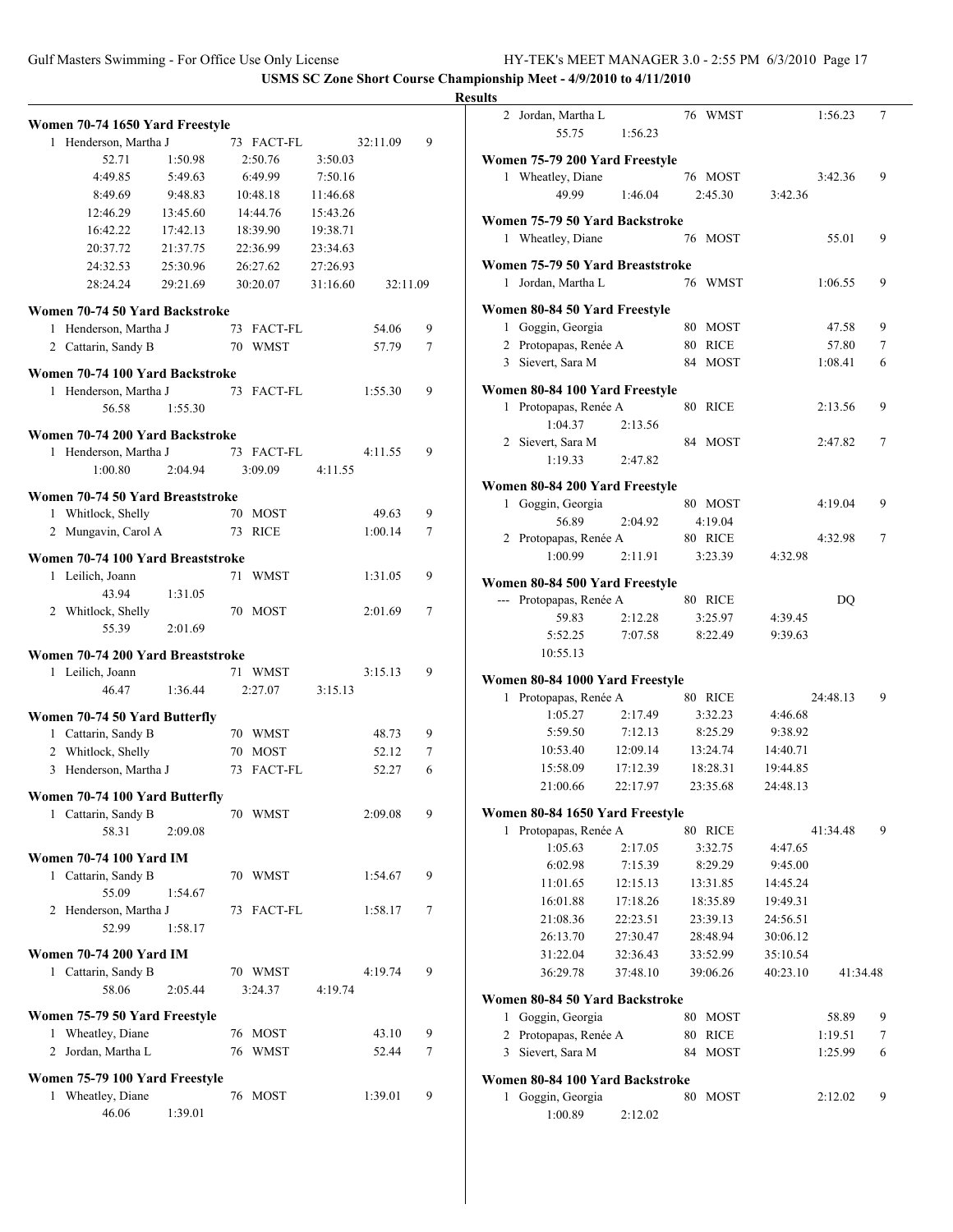|   |                                   |         |         |         |         |                | <b>Results</b> |
|---|-----------------------------------|---------|---------|---------|---------|----------------|----------------|
|   | (Women 80-84 100 Yard Backstroke) |         |         |         |         |                |                |
|   | 2 Protopapas, Renée A             |         | 80 RICE |         | 2:45.60 | $\overline{7}$ |                |
|   | 1:21.69                           | 2:45.60 |         |         |         |                |                |
| 3 | Sievert, Sara M                   |         | 84 MOST |         | 3:01.22 | 6              |                |
|   | 1:31.39                           | 3:01.22 |         |         |         |                |                |
|   | Women 80-84 200 Yard Backstroke   |         |         |         |         |                |                |
| 1 | Goggin, Georgia                   |         | 80 MOST |         | 4:45.34 | 9              |                |
|   | 1:03.71                           | 2:17.26 | 3:32.57 | 4:45.34 |         |                |                |
|   | Women 80-84 50 Yard Breaststroke  |         |         |         |         |                |                |
| 1 | Goggin, Georgia                   |         | 80 MOST |         | 1:01.80 | 9              |                |
| 2 | Protopapas, Renée A               |         | 80 RICE |         | 1:34.33 | $\overline{7}$ |                |
|   | Women 80-84 100 Yard Breaststroke |         |         |         |         |                |                |
| 1 | Goggin, Georgia                   |         | 80 MOST |         | 2:21.44 | 9              |                |
|   | 1:08.28                           | 2:21.44 |         |         |         |                |                |
|   | Women 80-84 200 Yard Breaststroke |         |         |         |         |                |                |
| 1 | Goggin, Georgia                   |         | 80 MOST |         | 5:06.76 | 9              |                |
|   | 1:10.98                           | 2:28.96 | 3:51.13 | 5:06.76 |         |                |                |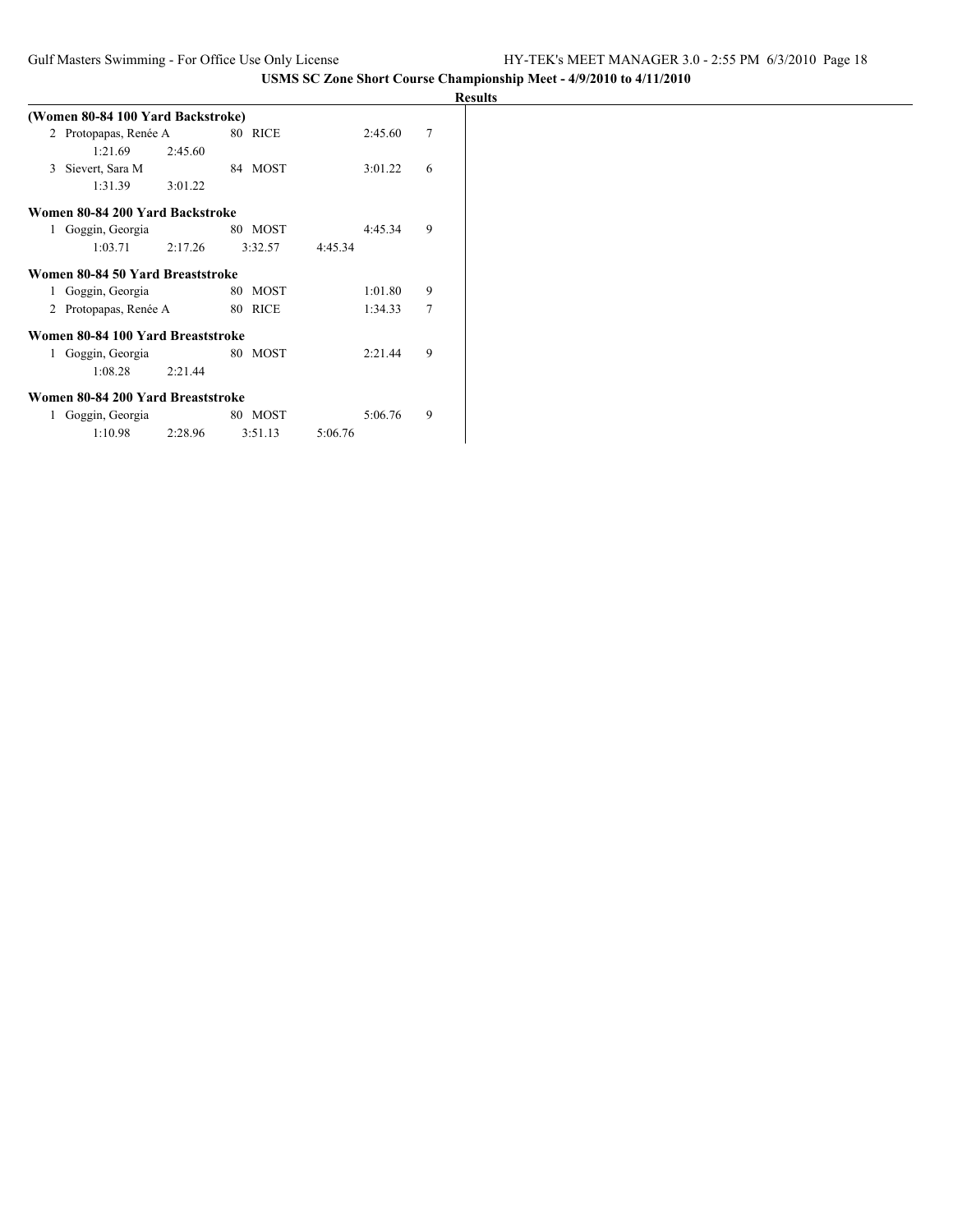# **Results**

|    | Men 18-24 50 Yard Freestyle   |         |    |             |         |         |                |
|----|-------------------------------|---------|----|-------------|---------|---------|----------------|
| 1  | Milu, Shane                   |         | 23 | <b>MOST</b> |         | 21.32   | 9              |
| 2  | Kouri, Drew P                 |         | 24 | <b>RICE</b> |         | 21.95   | 7              |
| 3  | Merrill, Cameron R            |         | 18 | <b>RIDG</b> |         | 22.83   | 6              |
| 4  | Tran, Quan                    |         | 18 | <b>TSSC</b> |         | 23.23   | 5              |
|    | 5 Cumnock-Francois, Ben M     |         | 22 | AGM         |         | 24.62   | 4              |
| 6  | Pfaff, Gregory P              |         | 18 | <b>RIDG</b> |         | 24.67   | 3              |
| 7  | Parada, Corey M               |         | 19 | <b>TSSC</b> |         | 24.78   | $\overline{c}$ |
| 8  | Tsang, Benjamin K             |         | 21 | <b>UNAT</b> |         | 25.22   | 1              |
| 9  | Rowland, Calvin J             |         | 24 | <b>ETEX</b> |         | 25.49   |                |
|    |                               |         |    |             |         | 25.93   |                |
|    | 10 Khosravi, Benjamin J       |         | 20 | <b>TSSC</b> |         |         |                |
| 11 | Mack, Robert A                |         | 22 | <b>WMST</b> |         | 31.17   |                |
|    | Men 18-24 100 Yard Freestyle  |         |    |             |         |         |                |
| 1  | Milu, Shane                   |         | 23 | <b>MOST</b> |         | 46.50   | 9              |
|    | 22.43                         | 46.50   |    |             |         |         |                |
| 2  | Kouri, Drew P                 |         | 24 | <b>RICE</b> |         | 48.80   | 7              |
|    | 23.80                         | 48.80   |    |             |         |         |                |
| 3  | Merrill, Cameron R            |         | 18 | <b>RIDG</b> |         | 51.57   | 6              |
|    | 24.97                         | 51.57   |    |             |         |         |                |
| 4  | Parada, Corey M               |         | 19 | <b>TSSC</b> |         | 55.39   | 5              |
|    | 26.72                         | 55.39   |    |             |         |         |                |
| 5  | Pfaff, Gregory P              |         | 18 | <b>RIDG</b> |         | 56.52   | 4              |
|    | 26.99                         | 56.52   |    |             |         |         |                |
| 6  | Rowland, Calvin J             |         | 24 | <b>ETEX</b> |         | 57.79   | 3              |
|    | 26.45                         | 57.79   |    |             |         |         |                |
| 7  | Khosravi, Benjamin J          |         | 20 | <b>TSSC</b> |         | 58.60   | 2              |
|    | 27.40                         | 58.60   |    |             |         |         |                |
| 8  | Mack, Robert A                |         | 22 | WMST        |         | 1:14.44 | 1              |
|    | 35.13                         | 1:14.44 |    |             |         |         |                |
|    | Men 18-24 200 Yard Freestyle  |         |    |             |         |         |                |
| 1  | Milu, Shane                   |         |    | 23 MOST     |         | 1:44.86 | 9              |
|    | 24.88                         | 51.13   |    | 1:17.50     | 1:44.86 |         |                |
| 2  | Meharg, Forrest A             |         |    | 18 RIDG     |         | 1:53.67 | 7              |
|    | 25.63                         | 53.77   |    | 1:23.64     | 1:53.67 |         |                |
| 3  | Meissner, Niels B             |         |    | 22 SWYM     |         | 1:57.92 | 6              |
|    | 26.25                         | 56.19   |    | 1:26.69     | 1:57.92 |         |                |
| 4  | Tsang, Benjamin K             |         |    | 21 UNAT     |         | 2:18.42 | 5              |
|    | 30.29                         | 1:03.36 |    | 1:40.35     | 2:18.42 |         |                |
|    |                               |         |    |             |         |         |                |
|    | Men 18-24 500 Yard Freestyle  |         |    |             |         |         |                |
| 1  | Meissner, Niels B             |         |    | 22 SWYM     |         | 5:31.36 | 9              |
|    | 24.00                         | 54.94   |    | 1:26.66     | 1:59.78 |         |                |
|    | 2:34.15                       | 3:09.33 |    | 3:45.20     | 4:21.95 |         |                |
|    | 4:58.02                       | 5:31.36 |    |             |         |         |                |
|    | Men 18-24 50 Yard Backstroke  |         |    |             |         |         |                |
|    | 1 Tran, Quan                  |         | 18 | <b>TSSC</b> |         | 26.10   | 9              |
|    | 2 Cumnock-Francois, Ben M     |         | 22 | AGM         |         | 28.30   | 7              |
|    | 3 Merrill, Cameron R          |         | 18 | <b>RIDG</b> |         | 28.91   | 6              |
|    |                               |         |    |             |         |         |                |
|    | 4 Parada, Corey M             |         | 19 | <b>TSSC</b> |         | 29.87   | 5              |
|    | Men 18-24 100 Yard Backstroke |         |    |             |         |         |                |
| 1  | Tran, Quan                    |         | 18 | <b>TSSC</b> |         | 55.79   | 9              |
|    | 27.20                         | 55.79   |    |             |         |         |                |
| 2  | Meharg, Forrest A             |         | 18 | <b>RIDG</b> |         | 59.52   | 7              |
|    | 28.88                         | 59.52   |    |             |         |         |                |
| 3  | Baxter, Kyle E                |         | 23 | <b>PCAT</b> |         | 1:01.91 | 6              |
|    | 29.56                         | 1:01.91 |    |             |         |         |                |

|              | 4 Meissner, Niels B             |         | 22 | SWYM        |         | 1:02.00 | 5              |
|--------------|---------------------------------|---------|----|-------------|---------|---------|----------------|
|              | 30.09                           | 1:02.00 |    |             |         |         |                |
|              | Men 18-24 200 Yard Backstroke   |         |    |             |         |         |                |
|              | 1 Meharg, Forrest A             |         |    | 18 RIDG     |         | 2:10.16 | 9              |
|              | 30.71                           | 1:04.47 |    | 1:38.35     | 2:10.16 |         |                |
|              |                                 |         |    |             |         |         |                |
|              | Men 18-24 50 Yard Breaststroke  |         |    |             |         |         |                |
|              | 1 Kouri, Drew P                 |         |    | 24 RICE     |         | 26.44   | 9              |
|              | 2 Pfaff, Gregory P              |         | 18 | <b>RIDG</b> |         | 30.55   | 7              |
|              | 3 Broussard, Matthew L          |         | 22 | <b>RICE</b> |         | 31.28   | 6              |
|              | Men 18-24 100 Yard Breaststroke |         |    |             |         |         |                |
| 1            | Kouri, Drew P                   |         | 24 | <b>RICE</b> |         | 57.67   | 9              |
|              | 26.65                           | 57.67   |    |             |         |         |                |
| 2            | Baxter, Kyle E                  |         | 23 | <b>PCAT</b> |         | 1:03.52 | 7              |
|              | 29.79                           | 1:03.52 |    |             |         |         |                |
| 3            | Broussard, Matthew L            |         | 22 | <b>RICE</b> |         | 1:07.11 | 6              |
|              | 31.23                           | 1:07.11 |    |             |         |         |                |
| 4            | Pfaff, Gregory P                |         | 18 | <b>RIDG</b> |         | 1:07.71 | 5              |
|              | 31.39                           | 1:07.71 |    |             |         |         |                |
| 5            | Cumnock-Francois, Ben M         |         |    | 22 AGM      |         | 1:10.16 | 4              |
|              | 33.38                           | 1:10.16 |    |             |         |         |                |
|              | 6 Khosravi, Benjamin J          |         | 20 | <b>TSSC</b> |         | 1:18.82 | 3              |
|              | 37.26                           | 1:18.82 |    |             |         |         |                |
|              |                                 |         |    |             |         |         |                |
|              | Men 18-24 200 Yard Breaststroke |         |    |             |         |         |                |
| 1            | Broussard, Matthew L            |         |    | 22 RICE     |         | 2:27.07 | 9              |
|              | 32.47                           | 1:09.77 |    | 1:48.27     | 2:27.07 |         |                |
|              | 2 Pfaff, Gregory P              |         |    | 18 RIDG     |         | 2:27.51 | 7              |
|              | 32.67                           | 1:10.16 |    | 1:48.01     | 2:27.51 |         |                |
|              | Men 18-24 50 Yard Butterfly     |         |    |             |         |         |                |
| 1            | Tran, Quan                      |         | 18 | <b>TSSC</b> |         | 24.44   | 9              |
|              | 2 Meharg, Forrest A             |         | 18 | <b>RIDG</b> |         | 25.01   | 7              |
| 3            | Merrill, Cameron R              |         | 18 | <b>RIDG</b> |         | 25.68   | 6              |
|              | 4 Baxter, Kyle E                |         | 23 | <b>PCAT</b> |         | 25.97   | 5              |
| 5            | Cumnock-Francois, Ben M         |         | 22 | AGM         |         | 26.64   | $\overline{4}$ |
|              | 6 Parada, Corey M               |         | 19 | <b>TSSC</b> |         | 28.18   | 3              |
| 7            | Tsang, Benjamin K               |         | 21 | <b>UNAT</b> |         | 28.44   | $\overline{c}$ |
| 8            | Rowland, Calvin J               |         | 24 | <b>ETEX</b> |         | 29.08   | 1              |
| 9            | Mack, Robert A                  |         | 22 | <b>WMST</b> |         | 35.75   |                |
|              |                                 |         |    |             |         |         |                |
|              | Men 18-24 100 Yard Butterfly    |         |    |             |         |         |                |
| 1            | Merrill, Cameron R              |         |    | 18 RIDG     |         | 58.00   | 9              |
|              | 27.38                           | 58.00   |    |             |         |         |                |
| 2            | Meharg, Forrest A               |         | 18 | <b>RIDG</b> |         | 58.23   | 7              |
|              | 26.46                           | 58.23   |    |             |         |         |                |
|              | <b>Men 18-24 100 Yard IM</b>    |         |    |             |         |         |                |
| $\mathbf{1}$ | Milu, Shane                     |         |    | 23 MOST     |         | 55.80   | 9              |
|              | 25.38                           | 55.80   |    |             |         |         |                |
| 2            | Meharg, Forrest A               |         | 18 | <b>RIDG</b> |         | 58.53   | 7              |
|              | 26.31                           | 58.53   |    |             |         |         |                |
| 3            | Tran, Quan                      |         | 18 | <b>TSSC</b> |         | 58.90   | 6              |
|              | 25.36                           | 58.90   |    |             |         |         |                |
| 4            | Baxter, Kyle E                  |         | 23 | PCAT        |         | 59.00   | 5              |
|              | 27.68                           | 59.00   |    |             |         |         |                |
| 5            |                                 |         |    |             |         |         |                |
|              | Merrill, Cameron R              |         | 18 | RIDG        |         | 1:01.49 | $\overline{4}$ |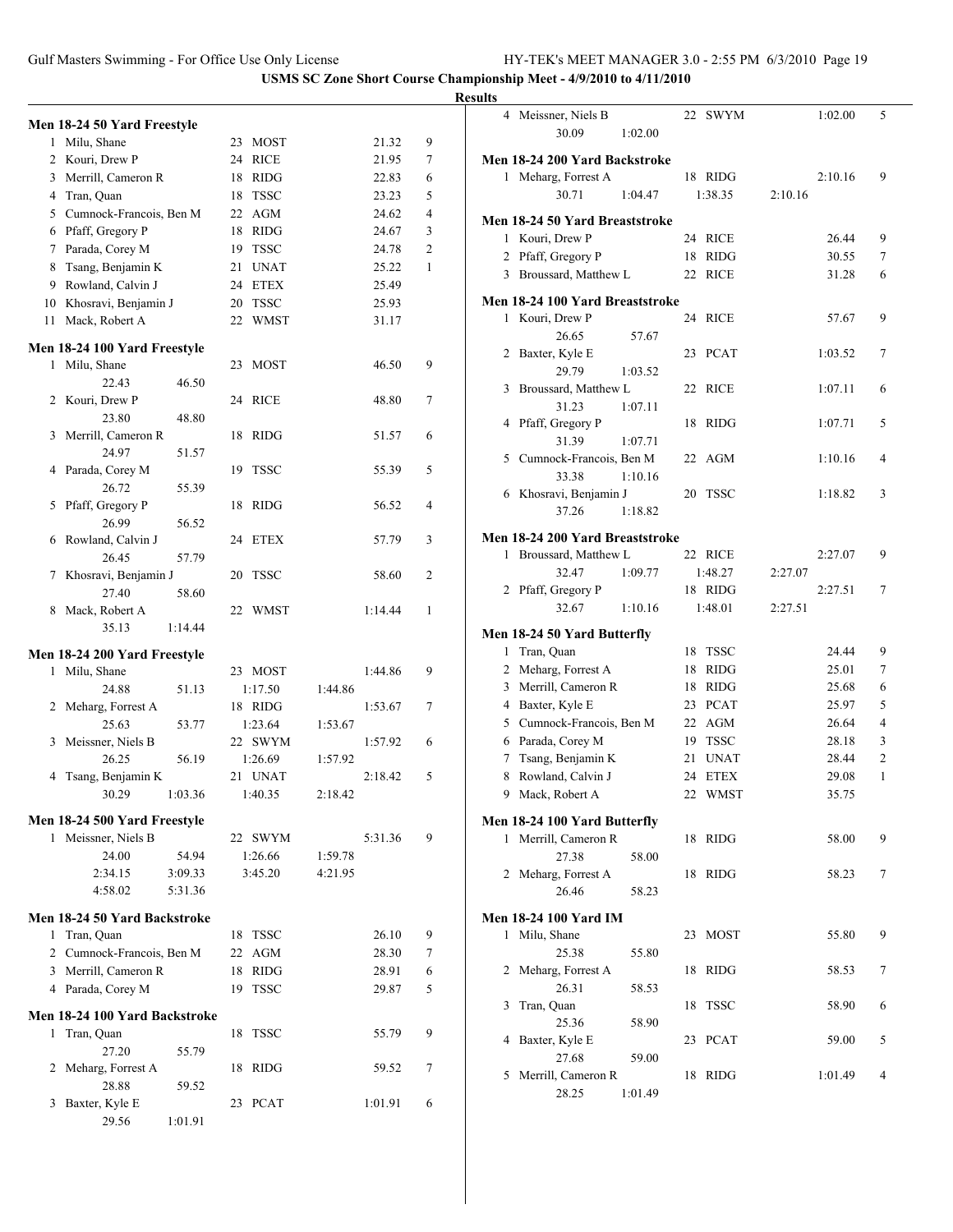|                                     |                    |                |        | <b>Results</b>                                                            |  |
|-------------------------------------|--------------------|----------------|--------|---------------------------------------------------------------------------|--|
| (Men 18-24 100 Yard IM)             |                    |                |        | 2 Wilson, Jacob N<br>26 WMST<br>4:59.14<br>7                              |  |
| 6 Meissner, Niels B                 | 22 SWYM            | 1:02.20        | 3      | 25.99<br>54.51<br>1:24.26<br>1:54.54                                      |  |
| 28.17<br>1:02.20                    |                    |                |        | 3:26.97<br>2:25.47<br>2:56.42<br>3:57.75                                  |  |
| 7 Cumnock-Francois, Ben M           | 22 AGM             | 1:02.26        | 2      | 4:28.71<br>4:59.14                                                        |  |
| 28.51<br>1:02.26                    |                    |                |        | 3 Ebel, Dirk<br>29 SWAM<br>5:52.33<br>6                                   |  |
| 8 Tsang, Benjamin K                 | 21 UNAT            | 1:04.79        | 1      | 1:03.31<br>1:37.83<br>2:14.00<br>30.22                                    |  |
| 28.85<br>1:04.79                    |                    |                |        | 2:50.49<br>3:27.12<br>4:04.24<br>4:41.01                                  |  |
| 9 Parada, Corey M                   | 19 TSSC            | 1:05.70        |        | 5:52.33<br>5:17.44                                                        |  |
| 28.86<br>1:05.70                    |                    |                |        |                                                                           |  |
| 10 Rowland, Calvin J                | 24 ETEX            | 1:07.69        |        | Men 25-29 1000 Yard Freestyle<br>1 Ebel, Dirk<br>29 SWAM<br>9<br>12:17.88 |  |
| 30.05<br>1:07.69                    |                    |                |        | 1:08.18<br>32.62<br>1:44.68<br>2:22.24                                    |  |
| 11 Khosravi, Benjamin J             | 20 TSSC            | 1:08.66        |        | 2:59.59<br>4:15.25<br>4:53.75<br>5:32.04                                  |  |
| 31.37<br>1:08.66                    |                    |                |        | 6:48.17<br>7:26.22<br>6:10.13<br>8:03.10                                  |  |
| 12 Mack, Robert A                   | 22 WMST            | 1:23.84        |        | 8:40.63<br>9:18.67<br>9:55.51<br>10:31.98                                 |  |
| 38.47<br>1:23.84                    |                    |                |        | 11:08.06<br>11:43.35<br>12:17.88<br>12:17.88                              |  |
| <b>Men 18-24 200 Yard IM</b>        |                    |                |        |                                                                           |  |
| 1 Baxter, Kyle E                    | 23 PCAT            | 2:09.15        | 9      | Men 25-29 100 Yard Backstroke                                             |  |
| 27.91<br>1:02.82                    | 1:38.77            | 2:09.15        |        | 1 Nath, Cody<br>29 RICE<br>9<br>53.69                                     |  |
| 2 Meharg, Forrest A                 | 18 RIDG            | 2:10.24        | 7      | 26.26<br>53.69                                                            |  |
| 28.03<br>1:01.35                    | 1:41.22            | 2:10.24        |        | Men 25-29 50 Yard Breaststroke                                            |  |
| 3 Broussard, Matthew L              | 22 RICE            | 2:15.03        | 6      | 1 Shiosaki, Daniel T<br>25 RICE<br>9<br>29.34                             |  |
| 30.45<br>1:05.90                    | 1:43.60            | 2:15.03        |        |                                                                           |  |
| <b>Men 18-24 400 Yard IM</b>        |                    |                |        | Men 25-29 100 Yard Breaststroke                                           |  |
| 1 Broussard, Matthew L              | 22 RICE            | 4:48.93        | 9      | 26 WMST<br>9<br>1 Wilson, Jacob N<br>1:01.80<br>28.94                     |  |
| 1:07.33<br>31.36                    | 1:45.57            | 2:21.98        |        | 1:01.80<br>2 Shiosaki, Daniel T<br>25 RICE<br>$\tau$<br>1:03.63           |  |
| 3:00.42<br>3:40.21                  | 4:15.43            | 4:48.93        |        | 30.02<br>1:03.63                                                          |  |
|                                     |                    |                |        | 3 Graves, Brian D<br>25 FAST<br>1:09.64<br>6                              |  |
| Men 25-29 50 Yard Freestyle         |                    |                |        | 32.51<br>1:09.64                                                          |  |
| 1 Kemp, Chris B                     | 29 WAWA            | 20.43          | 9      |                                                                           |  |
| 2 Wilson, Jacob N                   | 26 WMST<br>25 RICE | 22.46          | 7      | Men 25-29 50 Yard Butterfly                                               |  |
| 3 Shiosaki, Daniel T                |                    | 22.77          | 6      | 1 Wilson, Jacob N<br>26 WMST<br>9<br>24.00                                |  |
| 4 Graves, Brian D<br>5 Haire, Bryan | 25 FAST<br>27 FCST | 22.95<br>25.11 | 5<br>4 | 2 Shiosaki, Daniel T<br>25 RICE<br>24.49<br>7                             |  |
|                                     |                    |                |        | 3 Graves, Brian D<br>25 FAST<br>24.93<br>6                                |  |
| Men 25-29 100 Yard Freestyle        |                    |                |        | 27 FCST<br>4 Haire, Bryan<br>27.24<br>5                                   |  |
| 1 Graves, Brian D                   | 25 FAST            | 50.35          | 9      | Men 25-29 100 Yard Butterfly                                              |  |
| 24.77<br>50.35                      |                    |                |        | 1 Graves, Brian D<br>25 FAST<br>9<br>54.64                                |  |
| 2 Haire, Bryan                      | 27 FCST            | 56.59          | $\tau$ | 25.56<br>54.64                                                            |  |
| 56.59<br>26.31                      |                    |                |        | 2 Wilson, Jacob N<br>26 WMST<br>55.81                                     |  |
| Men 25-29 200 Yard Freestyle        |                    |                |        | 25.95<br>55.81                                                            |  |
| 1 Shiosaki, Daniel T                | 25 RICE            | 1:46.02        | 9      | 27 FCST<br>3 Haire, Bryan<br>1:03.69<br>6                                 |  |
| 24.24<br>50.75                      | 1:18.14            | 1:46.02        |        | 27.98<br>1:03.69                                                          |  |
| 2 Graves, Brian D                   | 25 FAST            | 1:55.47        | 7      | <b>Men 25-29 100 Yard IM</b>                                              |  |
| 25.88<br>55.20                      | 1:25.27            | 1:55.47        |        | 1 Wilson, Jacob N<br>26 WMST<br>57.23<br>9                                |  |
| 3 Kemp, Chris B                     | 29 WAWA            | 2:04.50        | 6      | 26.22<br>57.23                                                            |  |
| 20.38<br>58.16                      | 1:32.83            | 2:04.50        |        | 2 Graves, Brian D<br>25 FAST<br>58.26<br>7                                |  |
| 4 Haire, Bryan                      | 27 FCST            | 2:13.11        | 5      | 26.77<br>58.26                                                            |  |
| 28.31<br>1:00.59                    | 1:36.58            | 2:13.11        |        | 27 FCST<br>3 Haire, Bryan<br>1:06.11<br>6                                 |  |
| Men 25-29 500 Yard Freestyle        |                    |                |        | 30.98<br>1:06.11                                                          |  |
| 1 Shiosaki, Daniel T                | 25 RICE            | 4:49.18        | 9      | --- Shiosaki, Daniel T<br>25 RICE<br>DQ                                   |  |
| 25.49<br>53.78                      | 1:22.21            | 1:50.90        |        | 25.40<br>DQ                                                               |  |
| 2:20.07<br>2:49.25                  | 3:18.64            | 3:48.41        |        | <b>Men 25-29 200 Yard IM</b>                                              |  |
| 4:18.68<br>4:49.18                  |                    |                |        | 1 Shiosaki, Daniel T<br>25 RICE<br>2:00.68<br>9                           |  |
|                                     |                    |                |        | 1:33.12<br>25.72<br>57.16<br>2:00.68                                      |  |
|                                     |                    |                |        | 26 WMST<br>2:04.83<br>2 Wilson, Jacob N<br>7                              |  |
|                                     |                    |                |        | 25.79<br>1:34.64<br>57.36<br>2:04.83                                      |  |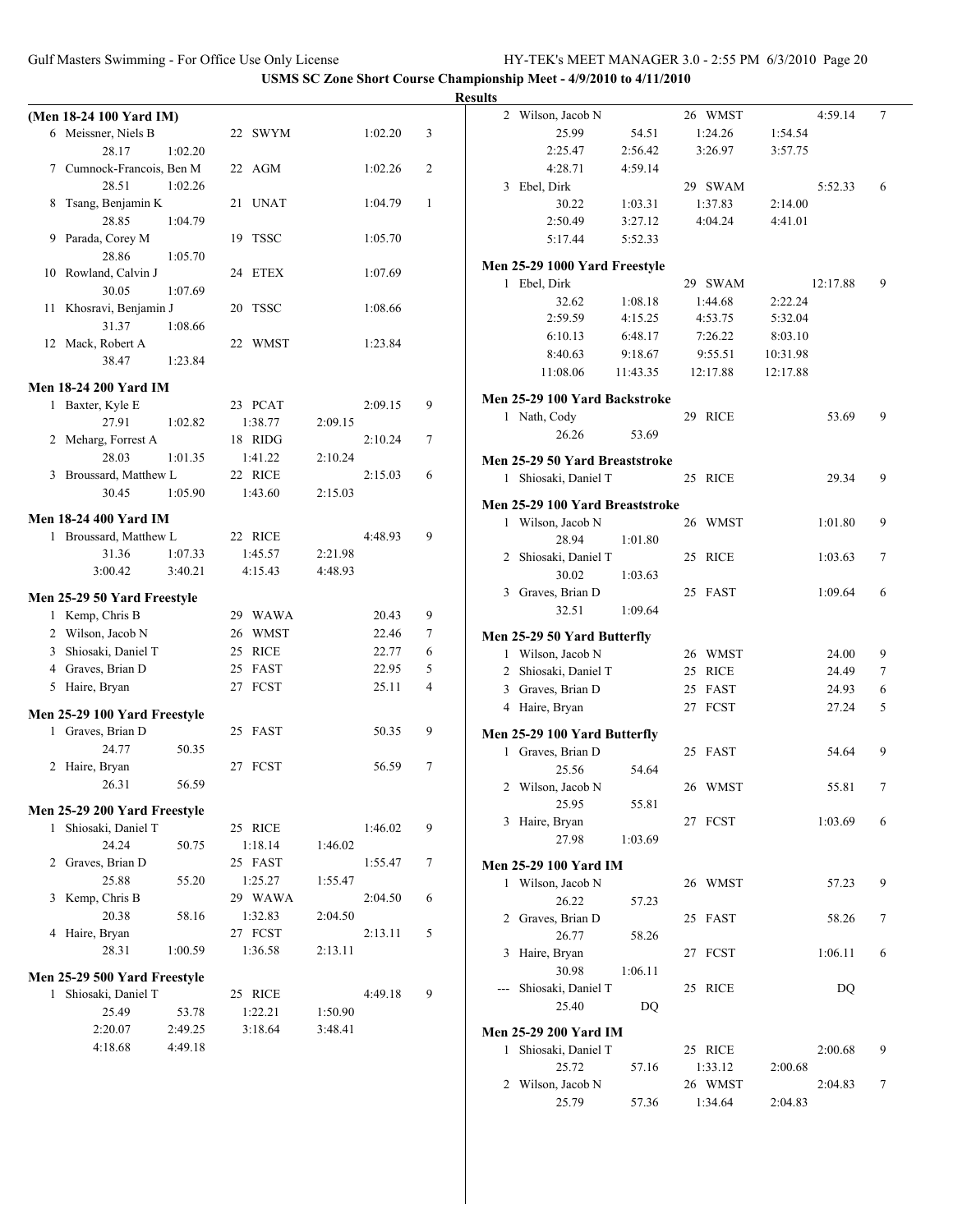|                                 |         |         | <b>Results</b> |
|---------------------------------|---------|---------|----------------|
| (Men 25-29 200 Yard IM)         |         |         | Me             |
| 3 Graves, Brian D               | 25 FAST | 2:15.49 | 6              |
| 25.77<br>1:00.36                | 1:43.84 | 2:15.49 |                |
| <b>Men 25-29 400 Yard IM</b>    |         |         |                |
| 1 Wilson, Jacob N               | 26 WMST | 4:19.60 | 9              |
| 26.45<br>56.74                  | 1:31.11 | 2:04.79 |                |
| 3:19.09<br>2:41.86              | 3:50.10 | 4:19.60 |                |
|                                 |         |         | Me             |
| Men 30-34 50 Yard Freestyle     |         |         |                |
| 1 Cozadd, Erik N                | 30 ETEX | 23.72   | 9              |
| 2 Montoya, Adrian               | 32 TXLA | 24.06   | 7              |
| 3 Hedegore, Robert W            | 33 TXLA | 24.58   | 6              |
| 4 Magnusson, Michael H          | 32 UNAT | 24.63   | 5              |
| 5 Mitchell, Andrew D            | 34 BSM  | 58.01   | Me<br>4        |
|                                 |         |         |                |
| Men 30-34 100 Yard Freestyle    |         |         |                |
| 1 Cozadd, Erik N                | 30 ETEX | 52.10   | 9              |
| 25.32<br>52.10                  |         |         |                |
| 2 Magnusson, Michael H          | 32 UNAT | 54.54   | 7<br>Me        |
| 26.12<br>54.54                  |         |         |                |
| 3 Mitchell, Andrew D            | 34 BSM  | 2:17.59 | 6              |
| 1:04.89<br>2:17.59              |         |         |                |
| Men 30-34 200 Yard Freestyle    |         |         |                |
| 1 Montoya, Adrian               | 32 TXLA | 1:51.12 | 9              |
| 25.69<br>53.93                  | 1:22.80 | 1:51.12 | Me             |
|                                 |         |         |                |
| Men 30-34 500 Yard Freestyle    |         |         |                |
| --- Montoya, Adrian             | 32 TXLA | DQ      |                |
| 25.78<br>53.84                  | 1:23.13 | 1:53.00 |                |
| Men 30-34 50 Yard Backstroke    |         |         | Me             |
| 1 Cozadd, Erik N                | 30 ETEX | 27.79   | 9              |
|                                 |         |         |                |
| Men 30-34 100 Yard Backstroke   |         |         |                |
| 1 Montoya, Adrian               | 32 TXLA | 55.81   | 9              |
| 26.51<br>55.81                  |         |         |                |
| 2 Armstrong, Jonathan W         | 34 WMST | 1:03.99 | 7              |
| 31.53<br>1:03.99                |         |         |                |
| Men 30-34 200 Yard Backstroke   |         |         |                |
| 1 Montoya, Adrian               | 32 TXLA | 2:09.33 | 9              |
| 29.12<br>1:01.92                | 1:35.22 | 2:09.33 |                |
| Men 30-34 50 Yard Breaststroke  |         |         |                |
|                                 |         |         | Me             |
| 1 Armstrong, Jonathan W         | 34 WMST | 29.62   | 9              |
| 2 Hedegore, Robert W            | 33 TXLA | 30.64   | 7              |
| 3 Mitchell, Andrew D            | 34 BSM  | 1:14.98 | 6              |
| Men 30-34 100 Yard Breaststroke |         |         |                |
| 1 Armstrong, Jonathan W         | 34 WMST | 1:04.00 | 9              |
| 30.12<br>1:04.00                |         |         |                |
| 2 Hedegore, Robert W            | 33 TXLA | 1:07.31 | 7              |
| 31.27<br>1:07.31                |         |         |                |
| 3 Cozadd, Erik N                | 30 ETEX | 1:12.82 | 6              |
| 33.92<br>1:12.82                |         |         |                |
|                                 |         |         |                |
| Men 30-34 200 Yard Breaststroke |         |         |                |
| 1 Armstrong, Jonathan W         | 34 WMST | 2:21.86 | 9              |
| 32.10<br>1:08.57                | 1:45.27 | 2:21.86 |                |
|                                 |         |         |                |

|    | Men 30-34 50 Yard Butterfly  |         |    |             |         |         |   |
|----|------------------------------|---------|----|-------------|---------|---------|---|
| 1  | Montoya, Adrian              |         | 32 | <b>TXLA</b> |         | 24.67   | 9 |
|    | 2 Cozadd, Erik N             |         | 30 | <b>ETEX</b> |         | 25.01   | 7 |
|    | 3 Armstrong, Jonathan W      |         |    | 34 WMST     |         | 25.12   | 6 |
|    | 4 Magnusson, Michael H       |         |    | 32 UNAT     |         | 27.20   | 5 |
|    | 5 Mitchell, Andrew D         |         |    | 34 BSM      |         | 1:10.00 | 4 |
|    | Men 30-34 100 Yard Butterfly |         |    |             |         |         |   |
| 1  | Menezes, Marcio P            |         | 30 | TXLA        |         | 51.30   | 9 |
|    | 24.08                        | 51.30   |    |             |         |         |   |
|    | 2 Cozadd, Erik N             |         | 30 | ETEX        |         | 56.71   | 7 |
|    | 26.50                        | 56.71   |    |             |         |         |   |
|    | Men 30-34 200 Yard Butterfly |         |    |             |         |         |   |
| 1  | Armstrong, Jonathan W        |         |    | 34 WMST     |         | 2:11.59 | 9 |
|    | 28.68                        | 1:02.28 |    | 1:36.93     | 2:11.59 |         |   |
|    | 2 Cozadd, Erik N             |         |    | 30 ETEX     |         | 2:24.77 | 7 |
|    | 31.95                        | 1:07.02 |    | 1:44.37     | 2:24.77 |         |   |
|    | <b>Men 30-34 100 Yard IM</b> |         |    |             |         |         |   |
|    | 1 Armstrong, Jonathan W      |         |    | 34 WMST     |         | 58.07   | 9 |
|    | 27.49                        | 58.07   |    |             |         |         |   |
|    | 2 Cozadd, Erik N             |         | 30 | <b>ETEX</b> |         | 1:02.93 | 7 |
|    | 27.91                        | 1:02.93 |    |             |         |         |   |
|    | Men 30-34 200 Yard IM        |         |    |             |         |         |   |
|    | 1 Armstrong, Jonathan W      |         |    | 34 WMST     |         | 2:09.16 | 9 |
|    | 26.97                        | 1:02.85 |    | 1:39.82     | 2:09.16 |         |   |
|    | 2 Hedegore, Robert W         |         |    | 33 TXLA     |         | 2:15.21 | 7 |
|    | 29.02                        | 1:05.38 |    | 1:44.18     | 2:15.21 |         |   |
|    | Men 35-39 50 Yard Freestyle  |         |    |             |         |         |   |
| 1  | Blessing, Tyler J            |         |    | 37 TXLA     |         | 20.94   | 9 |
| 2  | Glass, Mark W                |         | 35 | <b>DAMM</b> |         | 22.77   | 7 |
| 3  | Huggins, Dale R              |         | 37 | AGM         |         | 22.95   | 6 |
|    | 4 Guirl, Michael J           |         | 39 | <b>MOST</b> |         | 24.32   | 5 |
|    | 5 Miller, Brian A            |         | 37 | RIDG        |         | 24.40   | 4 |
|    | 6 Stannard, Adam             |         | 36 | <b>MOST</b> |         | 25.57   | 3 |
|    | 7 Trevino, Alejandro         |         | 35 | AAAA        |         | 25.68   | 2 |
| 8  | Blankner, Brett S            |         | 36 | <b>BSM</b>  |         | 25.71   | 1 |
| 9  | McCready, Rob                |         | 36 | <b>DAMM</b> |         | 26.04   |   |
| 10 | Jaime, Alfonso A             |         | 37 | <b>SWYM</b> |         | 30.46   |   |
|    | Men 35-39 100 Yard Freestyle |         |    |             |         |         |   |
| 1  | Johnson, Michael F           |         |    | 39 FCST     |         | 48.22   | 9 |
|    | 23.13                        | 48.22   |    |             |         |         |   |
|    | 2 Glass, Mark W              |         |    | 35 DAMM     |         | 50.21   | 7 |
|    | 23.94                        | 50.21   |    |             |         |         |   |
| 3  | Huggins, Dale R              |         | 37 | AGM         |         | 51.61   | 6 |
|    | 24.75                        | 51.61   |    |             |         |         |   |
| 4  | Miller, Brian A              |         | 37 | <b>RIDG</b> |         | 54.19   | 5 |
|    | 25.62                        | 54.19   |    |             |         |         |   |
| 5  | Guirl, Michael J             |         | 39 | <b>MOST</b> |         | 54.48   | 4 |
|    | 25.80                        | 54.48   |    |             |         |         |   |
| 6  | Blankner, Brett S            |         |    | 36 BSM      |         | 56.13   | 3 |
|    | 26.80                        | 56.13   |    |             |         |         |   |
| 7  | Stannard, Adam               |         |    | 36 MOST     |         | 57.52   | 2 |
|    | 27.18                        | 57.52   |    |             |         |         |   |
|    |                              |         |    |             |         |         |   |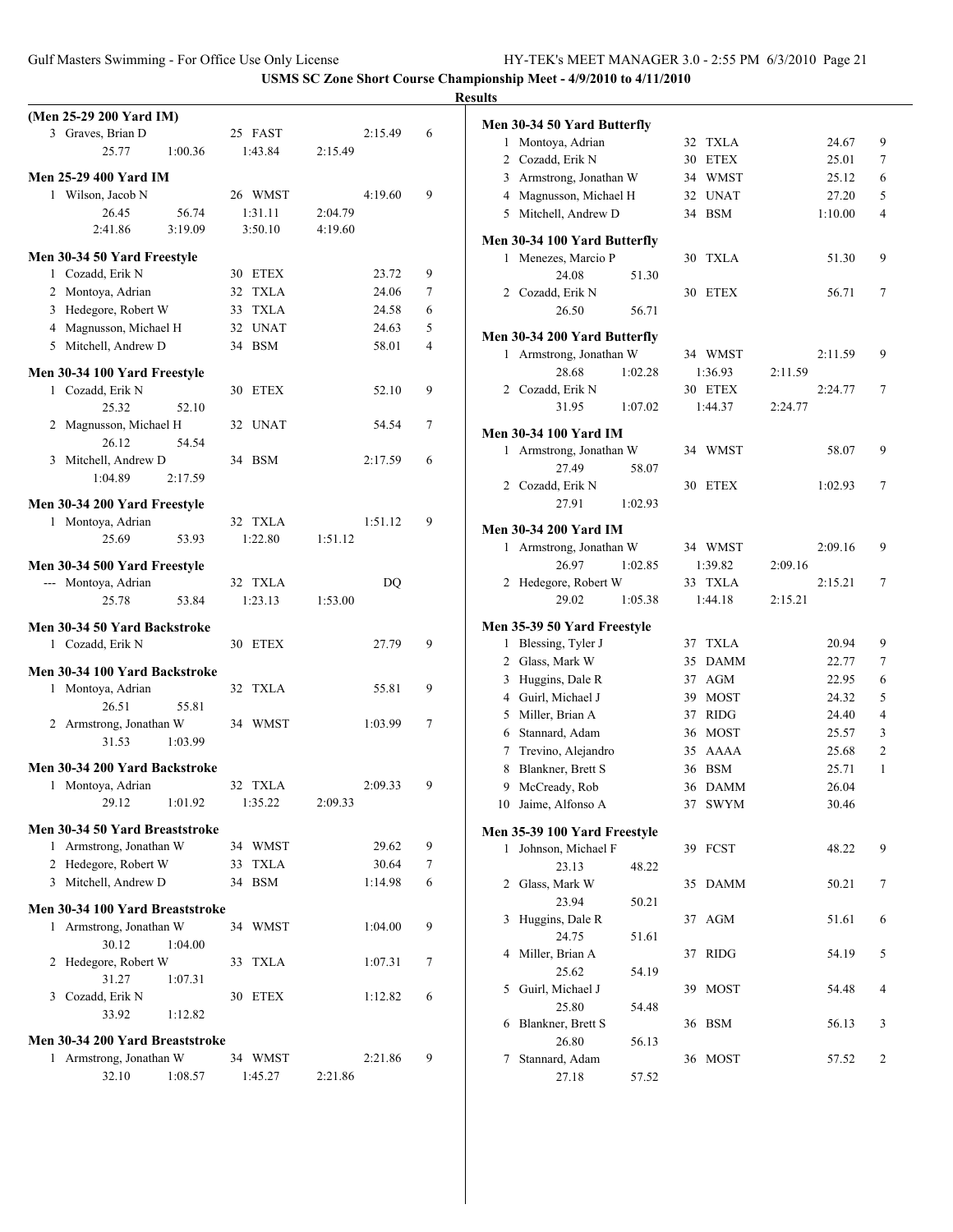|                               |          |          |          |          |                | <b>Results</b> |                                |          |                   |          |          |        |
|-------------------------------|----------|----------|----------|----------|----------------|----------------|--------------------------------|----------|-------------------|----------|----------|--------|
| Men 35-39 200 Yard Freestyle  |          |          |          |          |                |                | Men 35-39 1650 Yard Freestyle  |          |                   |          |          |        |
| 1 Johnson, Michael F          |          | 39 FCST  |          | 1:45.66  | 9              |                | 1 Gilbert, Beau C              |          | 36 TXLA           |          | 17:38.74 | 9      |
| 24.21                         | 50.21    | 1:16.83  | 1:45.66  |          |                |                | 29.38                          | 1:01.26  | 1:33.36           | 2:05.38  |          |        |
| 2 Miller, Brian A             |          | 37 RIDG  |          | 1:57.15  | $\tau$         |                | 2:37.59                        | 3:09.59  | 3:41.71           | 4:13.77  |          |        |
| 27.18                         | 56.43    | 1:26.49  | 1:57.15  |          |                |                | 4:45.57                        | 5:17.56  | 5:49.55           | 6:21.45  |          |        |
| 3 Cervantes, Daniel           |          | 36 PCAT  |          | 1:58.05  | 6              |                | 6:53.22                        | 7:25.04  | 7:57.06           | 8:28.92  |          |        |
| 27.53                         | 56.87    | 1:27.61  | 1:58.05  |          |                |                | 9:01.02                        | 9:32.81  | 10:05.02          | 10:37.50 |          |        |
| 4 Blankner, Brett S           |          | 36 BSM   |          | 2:07.48  | 5              |                | 11:09.71                       | 11:42.04 | 12:14.47          | 12:46.63 |          |        |
| 30.10                         | 1:02.76  | 1:35.93  | 2:07.48  |          |                |                | 13:19.02                       | 13:51.37 | 14:24.02          | 14:56.44 |          |        |
| 5 Trevino, Alejandro          |          | 35 AAAA  |          | 2:07.63  | $\overline{4}$ |                | 15:29.00                       | 16:01.70 | 16:34.55          | 17:07.16 | 17:38.74 |        |
| 29.29                         | 1:01.44  | 1:34.86  | 2:07.63  |          |                |                | 2 Miller, Brian A              |          | 37 RIDG           |          | 18:31.46 | 7      |
| 6 Glass, Mark W               |          | 35 DAMM  |          | 2:24.40  | 3              |                | 29.48                          | 1:01.73  | 1:34.01           | 2:06.43  |          |        |
| 23.54                         | 50.56    | 1:40.36  | 2:24.40  |          |                |                | 2:39.38                        | 3:12.40  | 3:45.71           | 4:19.35  |          |        |
| 7 Jaime, Alfonso A            |          | 37 SWYM  |          | 2:37.48  | 2              |                | 4:53.56                        | 5:27.70  | 6:01.51           | 6:35.94  |          |        |
| 34.91                         | 1:13.97  | 1:54.55  | 2:37.48  |          |                |                | 7:09.95                        | 7:44.32  | 8:17.92           | 8:52.15  |          |        |
| Men 35-39 500 Yard Freestyle  |          |          |          |          |                |                | 9:26.33                        | 10:00.33 | 10:34.14          | 11:08.24 |          |        |
| 1 Gilbert, Beau C             |          | 36 TXLA  |          | 5:06.16  | 9              |                | 11:42.14                       | 12:16.64 | 12:50.82          | 13:25.29 |          |        |
| 27.59                         | 57.25    | 1:27.92  | 1:58.83  |          |                |                | 13:59.89                       | 14:34.13 | 15:08.48          | 15:42.52 |          |        |
| 2:29.96                       | 3:01.25  | 3:32.48  | 4:03.83  |          |                |                | 16:16.82                       | 16:50.71 | 17:24.82          | 17:58.50 | 18:31.46 |        |
| 4:35.29                       | 5:06.16  |          |          |          |                |                | 3 Cervantes, Daniel            |          | 36 PCAT           |          | 18:54.17 | 6      |
| 2 Miller, Brian A             |          | 37 RIDG  |          | 5:15.75  | $\tau$         |                | 29.58                          | 1:01.50  | 1:34.23           | 2:07.04  |          |        |
| 28.19                         | 58.82    | 1:30.54  | 2:02.47  |          |                |                | 2:40.11                        | 3:13.19  | 3:46.61           | 4:20.42  |          |        |
| 2:34.60                       | 3:06.56  | 3:38.51  | 4:10.63  |          |                |                | 4:54.73                        | 5:29.21  | 6:03.84           | 6:38.61  |          |        |
| 4:43.29                       | 5:15.75  |          |          |          |                |                | 7:13.02                        | 7:47.96  | 8:22.93           | 8:57.78  |          |        |
| 3 Cervantes, Daniel           |          | 36 PCAT  |          | 5:21.67  | 6              |                | 9:33.05                        | 10:07.94 | 10:43.17          | 11:18.11 |          |        |
| 28.75                         | 59.62    | 1:31.79  | 2:04.29  |          |                |                | 11:53.25                       | 12:28.37 | 13:04.19          | 13:39.43 |          |        |
| 2:37.05                       | 3:10.23  | 3:43.57  | 4:16.84  |          |                |                | 14:14.77                       | 14:50.15 | 15:25.62          | 16:01.04 |          |        |
| 4:49.93                       | 5:21.67  |          |          |          |                |                | 16:36.50                       | 17:11.44 | 17:46.98          | 18:21.28 | 18:54.17 |        |
| 4 Blankner, Brett S           |          | 36 BSM   |          | 5:57.45  | 5              |                | 4 Blankner, Brett S<br>32.70   | 1:07.82  | 36 BSM<br>1:44.52 | 2:21.36  | 21:08.85 | 5      |
| 31.30                         | 1:04.74  | 1:39.74  | 2:15.95  |          |                |                |                                | 3:36.72  | 4:15.57           | 4:55.20  |          |        |
| 2:52.98                       | 3:30.89  | 4:08.22  | 4:45.92  |          |                |                | 2:58.90<br>5:33.91             | 6:13.03  | 6:52.63           | 7:31.93  |          |        |
| 5:22.77                       | 5:57.45  |          |          |          |                |                | 8:11.12                        | 8:50.41  | 9:29.81           | 10:08.47 |          |        |
| Men 35-39 1000 Yard Freestyle |          |          |          |          |                |                | 10:47.30                       | 11:26.29 | 12:05.44          | 12:44.58 |          |        |
| 1 Miller, Brian A             |          | 37 RIDG  |          | 10:54.12 | 9              |                | 13:24.04                       | 14:02.77 | 14:41.82          | 15:20.80 |          |        |
| 29.58                         | 1:02.26  | 1:35.32  | 2:08.60  |          |                |                | 15:59.69                       | 16:38.93 | 17:18.53          | 17:57.75 |          |        |
| 2:41.98                       | 3:15.21  | 3:48.61  | 4:21.70  |          |                |                | 18:36.81                       | 19:16.01 | 19:54.14          | 20:33.33 | 21:08.85 |        |
| 4:55.09                       | 5:28.35  | 6:01.12  | 6:34.05  |          |                |                |                                |          |                   |          |          |        |
| 7:06.98                       | 7:39.98  | 8:12.68  | 8:45.63  |          |                |                | Men 35-39 50 Yard Backstroke   |          |                   |          |          |        |
| 9:18.32                       | 9:51.00  | 10:23.30 | 10:54.12 |          |                |                | 1 Nordmann, Michael T          |          | 37 WMST           |          | 26.21    | 9      |
| 2 Blankner, Brett S           |          | 36 BSM   |          | 12:43.33 | 7              |                | 2 Crampton, Jim C              |          | 39 FCST           |          | 28.64    | $\tau$ |
| 32.66                         | 1:09.13  | 1:46.25  | 2:24.47  |          |                |                | Men 35-39 100 Yard Backstroke  |          |                   |          |          |        |
| 3:03.13                       | 3:42.07  | 4:21.39  | 5:00.61  |          |                |                | 1 Nordmann, Michael T          |          | 37 WMST           |          | 56.10    | 9      |
| 5:39.92                       | 6:18.95  | 6:58.74  | 7:37.88  |          |                |                | 27.40                          | 56.10    |                   |          |          |        |
| 8:16.50                       | 8:55.76  | 9:34.86  | 10:14.10 |          |                |                | 2 Waldhart, Chris J            |          | 38 MACA           |          | 59.42    | $\tau$ |
| 10:53.17                      | 11:30.96 | 12:07.83 | 12:43.33 |          |                |                | 29.23                          | 59.42    |                   |          |          |        |
| 3 Blanco, Alonso O            |          | 35 MOST  |          | 13:08.67 | 6              |                |                                |          |                   |          |          |        |
| 30.92                         | 1:06.73  | 1:44.50  | 2:22.04  |          |                |                | Men 35-39 200 Yard Backstroke  |          |                   |          |          |        |
| 3:00.85                       | 3:39.66  | 4:19.05  | 4:59.17  |          |                |                | 1 Nordmann, Michael T          |          | 37 WMST           |          | 2:01.90  | 9      |
| 5:38.94                       | 6:19.17  | 6:59.85  | 7:40.39  |          |                |                | 28.82                          | 59.19    | 1:30.26           | 2:01.90  |          |        |
| 8:21.55                       | 9:03.66  | 9:45.15  | 10:25.68 |          |                |                | 2 Waldhart, Chris J            |          | 38 MACA           |          | 2:06.73  | 7      |
| 11:06.03                      | 11:47.12 | 12:28.25 | 13:08.67 |          |                |                | 30.47                          | 1:02.62  | 1:34.80           | 2:06.73  |          |        |
|                               |          |          |          |          |                |                | 3 Crampton, Jim C              |          | 39 FCST           |          | 2:17.53  | 6      |
|                               |          |          |          |          |                |                | 32.38                          | 1:07.52  | 1:43.28           | 2:17.53  |          |        |
|                               |          |          |          |          |                |                | Men 35-39 50 Yard Breaststroke |          |                   |          |          |        |
|                               |          |          |          |          |                |                | 1 Huggins, Dale R              |          | 37 AGM            |          | 29.21    | 9      |
|                               |          |          |          |          |                |                | 2 Monk, Timothy J              |          | 38 WMST           |          | 30.91    | $\tau$ |
|                               |          |          |          |          |                |                |                                |          |                   |          |          |        |
|                               |          |          |          |          |                |                |                                |          |                   |          |          |        |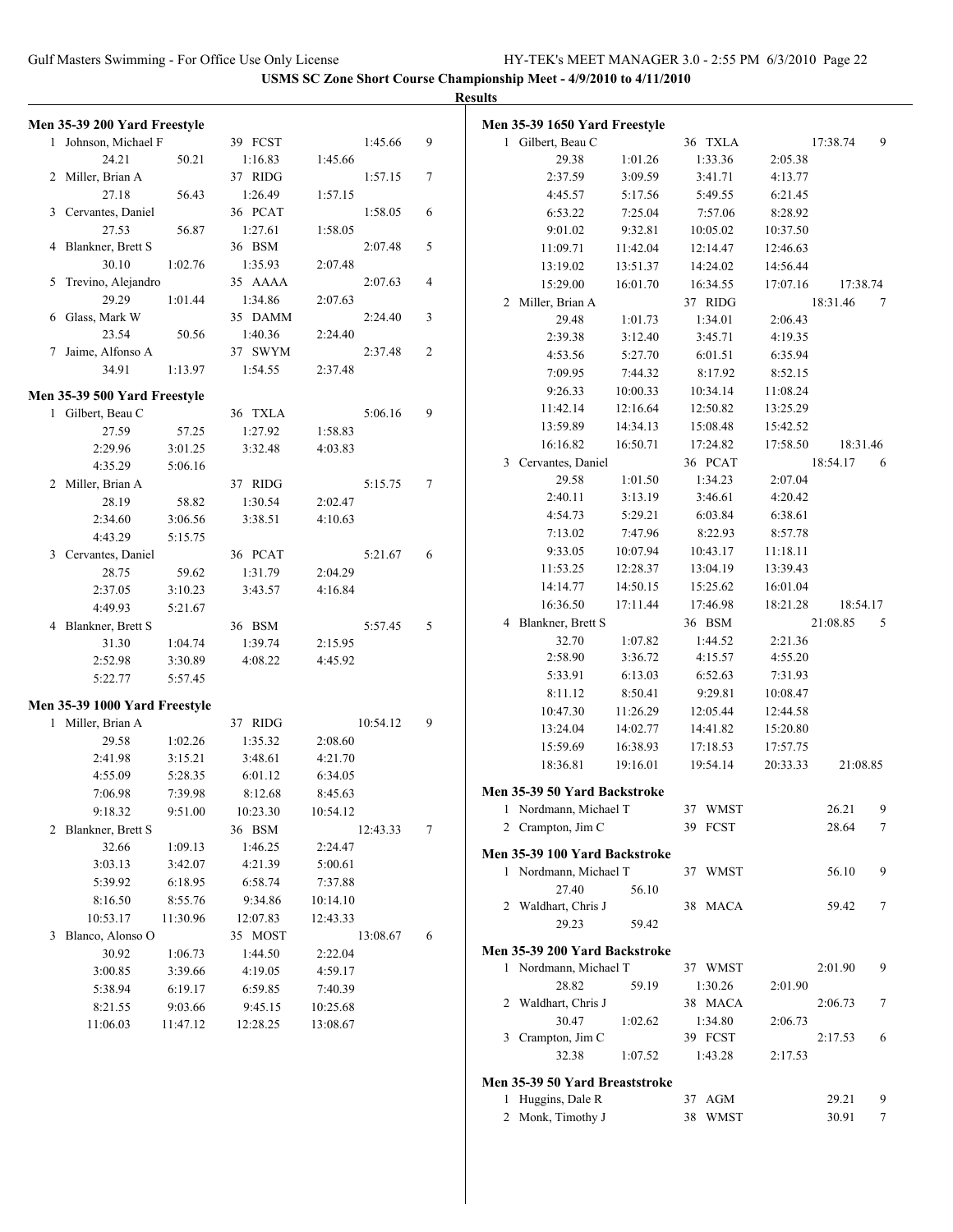|                | (Men 35-39 50 Yard Breaststroke) |         |    |             |         |         |   |
|----------------|----------------------------------|---------|----|-------------|---------|---------|---|
|                | 3 Glass, Mark W                  |         |    | 35 DAMM     |         | 30.97   | 6 |
|                | 4 Guirl, Michael J               |         | 39 | <b>MOST</b> |         | 32.12   | 5 |
|                | 5 Blankner, Brett S              |         | 36 | <b>BSM</b>  |         | 35.95   | 4 |
|                | 6 Jaime, Alfonso A               |         | 37 | <b>SWYM</b> |         | 39.10   | 3 |
|                |                                  |         |    |             |         |         |   |
|                | Men 35-39 100 Yard Breaststroke  |         |    |             |         |         |   |
| 1              | Huggins, Dale R                  |         | 37 | AGM         |         | 1:05.57 | 9 |
|                | 31.54                            | 1:05.57 |    |             |         |         |   |
| 2              | Monk, Timothy J                  |         | 38 | WMST        |         | 1:08.06 | 7 |
| 3              | 32.54<br>Guirl, Michael J        | 1:08.06 | 39 | <b>MOST</b> |         | 1:14.22 | 6 |
|                | 35.16                            | 1:14.22 |    |             |         |         |   |
| 4              | McCready, Rob                    |         | 36 | <b>DAMM</b> |         | 1:18.52 | 5 |
|                | 33.12                            | 1:18.52 |    |             |         |         |   |
|                |                                  |         |    |             |         |         |   |
|                | Men 35-39 200 Yard Breaststroke  |         |    |             |         |         |   |
| $\mathbf{1}$   | Jaime, Alfonso A                 |         |    | 37 SWYM     |         | 3:09.03 | 9 |
|                | 43.84                            | 1:31.57 |    | 2:20.48     | 3:09.03 |         |   |
|                | Men 35-39 50 Yard Butterfly      |         |    |             |         |         |   |
| 1              | Blessing, Tyler J                |         |    | 37 TXLA     |         | 22.96   | 9 |
|                | 2 Waldhart, Chris J              |         | 38 | <b>MACA</b> |         | 26.13   | 7 |
| 3              | Huggins, Dale R                  |         | 37 | <b>AGM</b>  |         | 27.04   | 6 |
| $\overline{4}$ | Stannard, Adam                   |         | 36 | <b>MOST</b> |         | 27.16   | 5 |
|                | 5 Guirl, Michael J               |         | 39 | <b>MOST</b> |         | 27.48   | 4 |
|                | 6 Miller, Brian A                |         |    | 37 RIDG     |         | 28.05   | 3 |
|                | 7 Trevino, Alejandro             |         |    | 35 AAAA     |         | 28.06   | 2 |
| 8              | Jaime, Alfonso A                 |         | 37 | <b>SWYM</b> |         | 32.42   | 1 |
|                |                                  |         |    |             |         |         |   |
|                | Men 35-39 100 Yard Butterfly     |         |    |             |         |         |   |
| 1              | Blessing, Tyler J                |         | 37 | TXLA        |         | 50.50   | 9 |
|                | 23.55                            | 50.50   |    |             |         |         |   |
|                | 2 Johnson, Michael F             |         | 39 | <b>FCST</b> |         | 51.63   | 7 |
|                | 23.89                            | 51.63   |    |             |         |         |   |
| 3              | Gilbert, Beau C<br>26.82         |         | 36 | TXLA        |         | 57.60   | 6 |
|                |                                  | 57.60   |    |             |         |         |   |
| 4              | Waldhart, Chris J<br>27.93       |         | 38 | MACA        |         | 59.11   | 5 |
| 5              | Monk, Timothy J                  | 59.11   |    | 38 WMST     |         | 1:03.12 | 4 |
|                | 29.29                            | 1:03.12 |    |             |         |         |   |
|                | 6 Stannard, Adam                 |         |    | 36 MOST     |         | 1:03.15 | 3 |
|                | 28.35                            | 1:03.15 |    |             |         |         |   |
|                |                                  |         |    |             |         |         |   |
|                | Men 35-39 200 Yard Butterfly     |         |    |             |         |         |   |
| 1              | Blessing, Tyler J                |         |    | 37 TXLA     |         | 1:53.72 | 9 |
|                | 25.25                            | 53.73   |    | 1:23.05     | 1:53.72 |         |   |
| 2              | Johnson, Michael F               |         |    | 39 FCST     |         | 1:57.51 | 7 |
|                | 25.99                            | 54.66   |    | 1:25.05     | 1:57.51 |         |   |
| 3              | Gilbert, Beau C                  |         |    | 36 TXLA     |         | 2:05.04 | 6 |
|                | 28.26                            | 1:00.32 |    | 1:32.68     | 2:05.04 |         |   |
| 4              | Waldhart, Chris J                |         |    | 38 MACA     |         | 2:16.35 | 5 |
|                | 29.68                            | 1:04.36 |    | 1:40.57     | 2:16.35 |         |   |
| 5              | Monk, Timothy J                  |         |    | 38 WMST     |         | 2:26.07 | 4 |
|                | 33.03                            | 1:09.90 |    | 1:48.11     | 2:26.07 |         |   |
|                | <b>Men 35-39 100 Yard IM</b>     |         |    |             |         |         |   |
|                | 1 Crampton, Jim C                |         |    | 39 FCST     |         | 1:04.41 | 9 |
|                | 28.83                            | 1:04.41 |    |             |         |         |   |
|                |                                  |         |    |             |         |         |   |

| <b>Results</b> |                              |         |                   |         |         |                |
|----------------|------------------------------|---------|-------------------|---------|---------|----------------|
|                | 2 Guirl, Michael J           |         | 39 MOST           |         | 1:05.14 | 7              |
| 3              | 30.72<br>Trevino, Alejandro  | 1:05.14 | 35 AAAA           |         | 1:05.39 | 6              |
|                | 31.26                        | 1:05.39 |                   |         |         |                |
|                | 4 Miller, Brian A            |         | 37 RIDG           |         | 1:05.53 | 5              |
|                | 30.19                        | 1:05.53 |                   |         |         |                |
| 5              | Stannard, Adam               |         | 36 MOST           |         | 1:07.38 | 4              |
|                | 31.60                        | 1:07.38 |                   |         |         |                |
|                | 6 Blankner, Brett S<br>34.19 | 1:11.62 | 36 BSM            |         | 1:11.62 | 3              |
| 7              | Jaime, Alfonso A             |         | 37 SWYM           |         | 1:17.02 | $\overline{c}$ |
|                | 35.22                        | 1:17.02 |                   |         |         |                |
|                | <b>Men 35-39 200 Yard IM</b> |         |                   |         |         |                |
|                |                              |         | 38 WMST           |         | 2:13.97 | 9              |
|                | 1 Monk, Timothy J<br>29.90   | 1:04.81 | 1:42.34           | 2:13.97 |         |                |
|                |                              |         | 39 FCST           |         | 2:22.08 | 7              |
|                | 2 Crampton, Jim C<br>29.27   |         |                   |         |         |                |
|                |                              | 1:06.07 | 1:49.08           | 2:22.08 |         |                |
| 3              | Miller, Brian A              |         | 37 RIDG           |         | 2:24.48 | 6              |
|                | 30.34                        | 1:09.11 | 1:51.32           | 2:24.48 |         |                |
|                | 4 Jaime, Alfonso A           |         | 37 SWYM           |         | 2:51.89 | 5              |
|                | 36.84                        | 1:21.83 | 2:10.67           | 2:51.89 |         |                |
|                | <b>Men 35-39 400 Yard IM</b> |         |                   |         |         |                |
|                | 1 Gilbert, Beau C            |         | 36 TXLA           |         | 4:35.21 | 9              |
|                | 28.08                        | 59.20   | 1:36.01           | 2:11.83 |         |                |
|                | 2:50.78                      | 3:30.46 | 4:03.50           | 4:35.21 |         |                |
|                | 2 Monk, Timothy J            |         | 38 WMST           |         | 4:49.30 | 7              |
|                | 31.81                        | 1:07.17 | 1:45.28           | 2:23.26 |         |                |
|                | 3:03.02                      | 3:42.62 | 4:16.70           | 4:49.30 |         |                |
|                | 3 Blanco, Alonso O           |         | 35 MOST           |         | 5:15.79 | 6              |
|                | 30.14                        | 1:05.30 | 1:44.87           | 2:24.66 |         |                |
|                | 3:10.25                      | 3:56.71 | 4:37.04           | 5:15.79 |         |                |
|                | Men 40-44 50 Yard Freestyle  |         |                   |         |         |                |
|                | 1 Gawronski, Tomasz J        |         | 43 WMST           |         | 21.49   | 9              |
|                | 2 Bailey, Bradley H          |         | 40 TXLA           |         | 21.77   | 7              |
|                | 3 Davis, Ross C              |         | 43 WMST           |         | 22.31   | 6              |
|                | 4 Unruh, Steven L            |         | <b>NITR</b><br>43 |         | 22.51   | 5              |
| 5              | Gentry, Matt C               |         | 43 WMST           |         | 24.03   | 4              |
| 6              | Sundahl, Philip J            |         | 44<br>WMST        |         | 24.30   | 3              |
| 7              | Gogulski, David H            |         | 41<br><b>NITR</b> |         | 24.64   | $\mathfrak{2}$ |
|                | 8 Coates, Ed M               |         | 44<br><b>TXLA</b> |         | 26.34   | 1              |
|                | 9 Calderon, Carlos           |         | 44<br><b>WMST</b> |         | 26.75   |                |
|                | 10 Ballinger, Parker         |         | 44 ETEX           |         | 28.18   |                |
| 11             | Lunsford, Kevin M            |         | 43<br><b>BSM</b>  |         | 30.22   |                |
|                | 12 Pink, Anthony P           |         | 41<br><b>SWYM</b> |         | 32.63   |                |
|                | Men 40-44 100 Yard Freestyle |         |                   |         |         |                |
| 1              | Gawronski, Tomasz J          |         | 43<br>WMST        |         | 47.51   | 9              |
|                | 23.30                        | 47.51   |                   |         |         |                |
| 2              | Davis, Ross C                |         | 43<br>WMST        |         | 48.07   | 7              |
|                | 22.82                        | 48.07   |                   |         |         |                |
| 3              | Gentry, Matt C               |         | 43<br>WMST        |         | 53.97   | 6              |
|                | 25.08                        | 53.97   |                   |         |         |                |
| 4              | Coates, Ed M                 |         | 44<br><b>TXLA</b> |         | 59.05   | 5              |
|                | 28.25                        | 59.05   |                   |         |         |                |
| 5              | Calderon, Carlos             |         | 44 WMST           |         | 59.82   | 4              |
|                | 29.12                        | 59.82   |                   |         |         |                |
|                |                              |         |                   |         |         |                |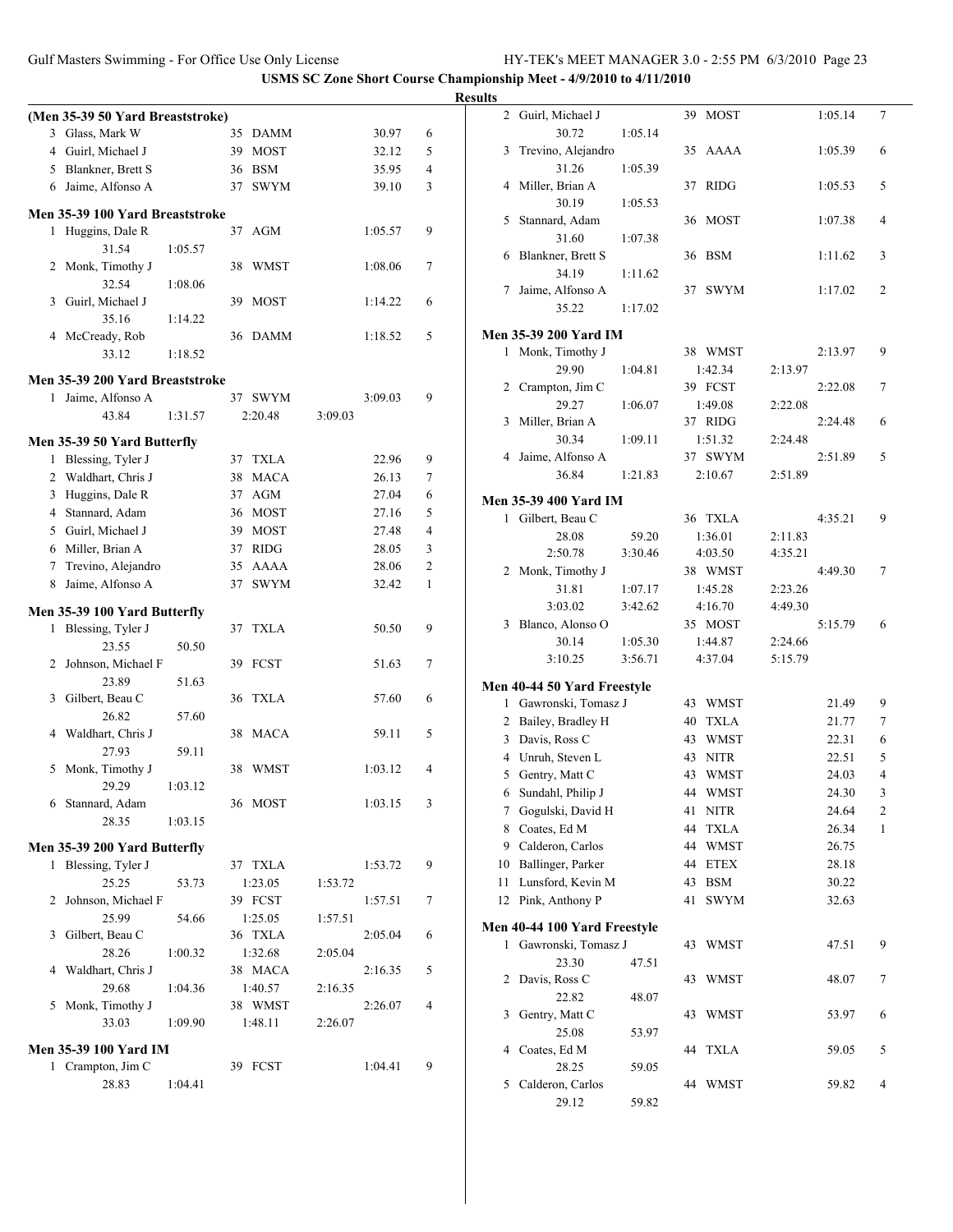|                                |                    |          |   | <b>Results</b>                              |
|--------------------------------|--------------------|----------|---|---------------------------------------------|
| (Men 40-44 100 Yard Freestyle) |                    |          |   | 4 Ballinger, Parker                         |
| 6 Ballinger, Parker            | 44 ETEX            | 1:02.18  | 3 | 34.80<br>1:                                 |
| 29.70<br>1:02.18               |                    |          |   | 5 Lunsford, Kevin M                         |
| 7 Lunsford, Kevin M            | 43 BSM             | 1:07.43  | 2 | 39.36<br>$\mathbf{1}$                       |
| 32.27<br>1:07.43               |                    |          |   | <b>Men 40-44 200 Yard Bacl</b>              |
| Men 40-44 200 Yard Freestyle   |                    |          |   | 1 Davis, Ross C                             |
| 1 Davis, Ross C                | 43 WMST            | 1:46.22  | 9 | 28.19                                       |
| 24.62                          | 50.91<br>1:17.56   | 1:46.22  |   | 2 Lyons, David M                            |
| 2 Bartee, Todd A               | 40 TXLA            | 1:49.91  | 7 | 30.23<br>1:                                 |
| 26.19                          | 1:21.88<br>54.14   | 1:49.91  |   | 3 Sundahl, Philip J                         |
| 3 Unruh, Steven L              | 43 NITR            | 1:50.64  | 6 | 30.41<br>1:                                 |
| 25.58                          | 53.72<br>1:22.38   | 1:50.64  |   |                                             |
| 4 Sundahl, Philip J            | 44 WMST            | 1:54.82  | 5 | Men 40-44 50 Yard Breas<br>1 Bartee, Todd A |
| 26.71                          | 55.42<br>1:25.09   | 1:54.82  |   |                                             |
| 5 Coates, Ed M                 | 44 TXLA            | 2:07.18  | 4 | 2 Gentry, Matt C<br>3 Varozza, Mike J       |
| 30.16<br>1:03.17               | 1:35.49            | 2:07.18  |   |                                             |
| 6 Lunsford, Kevin M            | 43 BSM             | 2:38.50  | 3 | 4 Bass, Bill                                |
| 36.93<br>1:17.94               | 1:59.03            | 2:38.50  |   | 5 Pink, Anthony P                           |
| Men 40-44 500 Yard Freestyle   |                    |          |   | Men 40-44 100 Yard Brea                     |
| 1 Gawronski, Tomasz J          | 43 WMST            | 4:50.97  | 9 | 1 Bartee, Todd A                            |
| 27.25                          | 56.91<br>1:26.77   | 1:56.74  |   | 28.64<br>1:                                 |
| 2:26.28<br>2:55.61             | 3:25.25            | 3:55.01  |   | 2 Bass, Bill                                |
| 4:24.18<br>4:50.97             |                    |          |   | 1:<br>30.17                                 |
| 2 Bailey, Bradley H            | 40 TXLA            | 5:18.00  | 7 | 3 Gentry, Matt C                            |
| 26.06                          | 55.41<br>1:26.28   | 1:58.32  |   | 30.47<br>1:                                 |
| 2:31.03                        | 3:03.98<br>3:37.59 | 4:11.74  |   | 4 Calderon, Carlos                          |
| 4:45.95                        | 5:18.00            |          |   | 1:<br>34.37                                 |
| 3 Gogulski, David H            | 41 NITR            | 5:18.88  | 6 | 5 Pink, Anthony P                           |
| 29.18                          | 1:00.23<br>1:32.07 | 2:03.82  |   | 38.84<br>1:                                 |
| 2:35.82                        | 3:08.22<br>3:40.59 | 4:13.36  |   | <b>Men 40-44 200 Yard Brea</b>              |
| 4:46.28                        | 5:18.88            |          |   | 1 Bass, Bill                                |
| 4 Coates, Ed M                 | 44 TXLA            | 5:36.74  | 5 | 32.18<br>1:                                 |
| 1:05.23<br>31.20               | 1:39.06            | 2:13.07  |   | 2 Pink, Anthony P                           |
| 2:47.04                        | 3:21.23<br>3:55.46 | 4:29.64  |   | 41.17<br>1:                                 |
| 5:03.75                        | 5:36.74            |          |   |                                             |
|                                |                    |          |   | Men 40-44 50 Yard Butte                     |
| Men 40-44 1000 Yard Freestyle  |                    |          |   | 1 Gawronski, Tomasz J                       |
| 1 Lyons, David M               | 40 RIDG            | 11:20.66 | 9 | 2 Bailey, Bradley H                         |
| 30.74                          | 1:38.75<br>1:04.52 | 2:13.13  |   | 3 Lyons, David M                            |
| 2:47.71                        | 3:22.27<br>3:56.69 | 4:30.99  |   | 4 Sundahl, Philip J                         |
| 5:05.64                        | 5:40.38<br>6:15.13 | 6:49.61  |   | 5 Coates, Ed M                              |
| 7:23.71<br>7:58.61             | 8:33.28            | 9:07.04  |   | 6 Calderon, Carlos                          |
| 9:41.32<br>10:14.91            | 10:48.33           | 11:20.66 |   | 7 Lunsford, Kevin M                         |
| Men 40-44 50 Yard Backstroke   |                    |          |   | <b>Men 40-44 100 Yard Butt</b>              |
| 1 Lyons, David M               | 40 RIDG            | 26.38    | 9 | 1 Gawronski, Tomasz J                       |
| 2 Petersen, Mick S             | 43 STFF            | 33.43    | 7 | 24.62                                       |
| 3 Ballinger, Parker            | 44 ETEX            | 33.63    | 6 | 2 Sundahl, Philip J                         |
| 4 Lunsford, Kevin M            | 43 BSM             | 36.20    | 5 | 27.77                                       |
|                                |                    |          |   | 3 Coates, Ed M                              |
| Men 40-44 100 Yard Backstroke  |                    |          |   | 30.30<br>$\mathbf{1}$                       |
| 1 Davis, Ross C                | 43 WMST            | 55.37    | 9 | 4 Lunsford, Kevin M                         |
| 27.06                          | 55.37              |          |   | 35.67<br>1:                                 |
| 2 Lyons, David M               | 40 RIDG            | 57.37    | 7 |                                             |
| 27.27                          | 57.37              |          |   | <b>Men 40-44 200 Yard Butt</b>              |
| Sundahl, Philip J<br>3         | 44 WMST            | 58.48    | 6 | 1 Gawronski, Tomasz J                       |
| 29.09                          | 58.48              |          |   | 27.54                                       |

| . |   |                                                    |         |    |             |         |         |                |
|---|---|----------------------------------------------------|---------|----|-------------|---------|---------|----------------|
|   | 4 | Ballinger, Parker                                  |         | 44 | <b>ETEX</b> |         | 1:13.73 | 5              |
|   |   | 34.80                                              | 1:13.73 |    |             |         |         |                |
|   | 5 | Lunsford, Kevin M                                  |         | 43 | <b>BSM</b>  |         | 1:20.79 | 4              |
|   |   | 39.36                                              | 1:20.79 |    |             |         |         |                |
|   |   | Men 40-44 200 Yard Backstroke                      |         |    |             |         |         |                |
|   |   | 1 Davis, Ross C                                    |         |    | 43 WMST     |         | 1:57.82 | 9              |
|   |   | 28.19                                              | 58.27   |    | 1:27.95     | 1:57.82 |         |                |
|   | 2 | Lyons, David M                                     |         |    | 40 RIDG     |         | 2:07.02 | 7              |
|   |   | 30.23                                              | 1:02.20 |    | 1:34.86     | 2:07.02 |         |                |
|   | 3 | Sundahl, Philip J                                  |         |    | 44 WMST     |         | 2:09.37 | 6              |
|   |   | 30.41                                              | 1:02.41 |    | 1:35.48     | 2:09.37 |         |                |
|   |   | Men 40-44 50 Yard Breaststroke                     |         |    |             |         |         |                |
|   | 1 | Bartee, Todd A                                     |         | 40 | TXLA        |         | 27.75   | 9              |
|   |   | 2 Gentry, Matt C                                   |         |    | 43 WMST     |         | 29.51   | 7              |
|   |   | 3 Varozza, Mike J                                  |         |    | 42 TXLA     |         | 30.32   | 6              |
|   |   | 4 Bass, Bill                                       |         |    | 41 WMST     |         | 31.66   | 5              |
|   | 5 | Pink, Anthony P                                    |         | 41 | <b>SWYM</b> |         | 35.56   | 4              |
|   |   |                                                    |         |    |             |         |         |                |
|   | 1 | Men 40-44 100 Yard Breaststroke<br>Bartee, Todd A  |         | 40 | <b>TXLA</b> |         | 1:00.47 | 9              |
|   |   | 28.64                                              | 1:00.47 |    |             |         |         |                |
|   | 2 | Bass, Bill                                         |         | 41 | <b>WMST</b> |         | 1:04.59 | 7              |
|   |   | 30.17                                              | 1:04.59 |    |             |         |         |                |
|   | 3 | Gentry, Matt C                                     |         | 43 | WMST        |         | 1:05.41 | 6              |
|   |   | 30.47                                              | 1:05.41 |    |             |         |         |                |
|   | 4 | Calderon, Carlos                                   |         | 44 | WMST        |         | 1:13.32 | 5              |
|   |   | 34.37                                              | 1:13.32 |    |             |         |         |                |
|   |   | 5 Pink, Anthony P                                  |         | 41 | <b>SWYM</b> |         | 1:21.40 | 4              |
|   |   | 38.84                                              | 1:21.40 |    |             |         |         |                |
|   |   | Men 40-44 200 Yard Breaststroke                    |         |    |             |         |         |                |
|   | 1 | Bass, Bill                                         |         |    | 41 WMST     |         | 2:22.63 | 9              |
|   |   | 32.18                                              | 1:08.40 |    | 1:45.57     | 2:22.63 |         |                |
|   |   | 2 Pink, Anthony P                                  |         |    | 41 SWYM     |         | 3:06.12 | 7              |
|   |   | 41.17                                              | 1:28.87 |    | 2:18.29     | 3:06.12 |         |                |
|   |   |                                                    |         |    |             |         |         |                |
|   | 1 | Men 40-44 50 Yard Butterfly<br>Gawronski, Tomasz J |         |    | 43 WMST     |         | 23.43   | 9              |
|   | 2 | Bailey, Bradley H                                  |         | 40 | <b>TXLA</b> |         | 23.44   | 7              |
|   | 3 | Lyons, David M                                     |         | 40 | <b>RIDG</b> |         | 25.28   | 6              |
|   | 4 | Sundahl, Philip J                                  |         |    | 44 WMST     |         | 26.08   | 5              |
|   |   | 5 Coates, Ed M                                     |         |    | 44 TXLA     |         | 27.52   | 4              |
|   |   | 6 Calderon, Carlos                                 |         |    | 44 WMST     |         | 28.21   | 3              |
|   |   | 7 Lunsford, Kevin M                                |         | 43 | <b>BSM</b>  |         | 32.01   | $\overline{c}$ |
|   |   |                                                    |         |    |             |         |         |                |
|   |   | Men 40-44 100 Yard Butterfly                       |         |    |             |         |         |                |
|   |   | 1 Gawronski, Tomasz J                              |         | 43 | <b>WMST</b> |         | 52.25   | 9              |
|   | 2 | 24.62                                              | 52.25   | 44 | <b>WMST</b> |         | 58.22   | 7              |
|   |   | Sundahl, Philip J<br>27.77                         | 58.22   |    |             |         |         |                |
|   | 3 | Coates, Ed M                                       |         | 44 | <b>TXLA</b> |         | 1:04.79 | 6              |
|   |   | 30.30                                              | 1:04.79 |    |             |         |         |                |
|   | 4 | Lunsford, Kevin M                                  |         | 43 | <b>BSM</b>  |         | 1:15.83 | 5              |
|   |   | 35.67                                              | 1:15.83 |    |             |         |         |                |
|   |   |                                                    |         |    |             |         |         |                |
|   |   | Men 40-44 200 Yard Butterfly                       |         |    |             |         |         |                |
|   |   | 1 Gawronski, Tomasz J                              |         |    | 43 WMST     |         | 1:59.79 | 9              |
|   |   | 27.54                                              | 58.90   |    | 1:30.73     | 1:59.79 |         |                |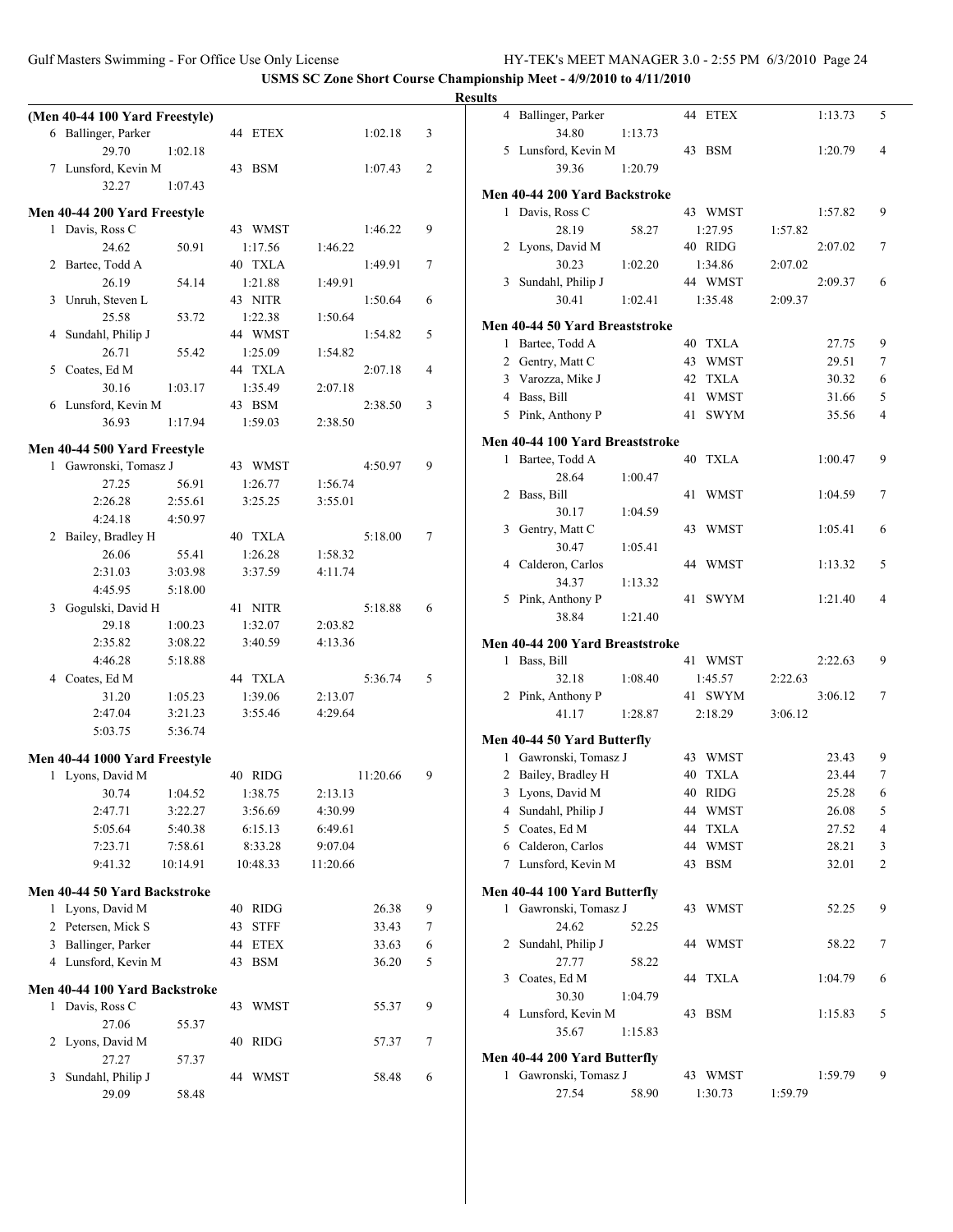|    |                                |         |                      |         |         |                | <b>Results</b> |                              |         |                    |         |         |        |
|----|--------------------------------|---------|----------------------|---------|---------|----------------|----------------|------------------------------|---------|--------------------|---------|---------|--------|
|    | (Men 40-44 200 Yard Butterfly) |         |                      |         |         |                |                | *14 Jacobs, Steven R         |         | 48 MOST            |         | 27.22   |        |
|    | 2 Bartee, Todd A               |         | 40 TXLA              |         | 2:04.30 | $\tau$         |                | *14 Brackett, Elliott        |         | 45 SWAM            |         | 27.22   |        |
|    | 27.58                          | 59.38   | 1:31.20              | 2:04.30 |         |                |                | 16 Hardin, John R            |         | 47 WMST            |         | 27.23   |        |
|    | <b>Men 40-44 100 Yard IM</b>   |         |                      |         |         |                |                | *17 Trednick, Donnie         |         | 49 UNAT            |         | 27.59   |        |
|    | 1 Bartee, Todd A               |         | 40 TXLA              |         | 55.05   | 9              |                | *17 Bastian, Peter A         |         | 49 MOB             |         | 27.59   |        |
|    | 26.03                          | 55.05   |                      |         |         |                |                | 19 McCarthy, Shaun           |         | 49 DAMM            |         | 33.80   |        |
|    | 2 Varozza, Mike J              |         | 42 TXLA              |         | 55.16   | $\tau$         |                | Men 45-49 100 Yard Freestyle |         |                    |         |         |        |
|    | 25.24                          | 55.16   |                      |         |         |                |                | 1 Jimenez, Carlos A          |         | 45 RICE            |         | 50.13   | 9      |
|    | 3 Unruh, Steven L              |         | 43 NITR              |         | 56.56   | 6              |                | 24.13                        | 50.13   |                    |         |         |        |
|    | 25.45                          | 56.56   |                      |         |         |                |                | 2 Breazeale, Nathan M        |         | 46 TXLA            |         | 50.49   | $\tau$ |
|    | 4 Lyons, David M               |         | 40 RIDG              |         | 58.36   | 5              |                | 23.98                        | 50.49   |                    |         |         |        |
|    | 26.11                          | 58.36   |                      |         |         |                |                | 3 Patten, Bobby              |         | 47 DAMM            |         | 51.52   | 6      |
|    | 5 Sundahl, Philip J            |         | 44 WMST              |         | 59.10   | 4              |                | 25.23                        | 51.52   |                    |         |         |        |
|    | 27.33                          | 59.10   |                      |         |         |                |                | 4 Childers, Kelly            |         | 48 TULS-OK         |         | 52.28   | 5      |
|    | 6 Bailey, Bradley H            |         | 40 TXLA              |         | 1:03.33 | 3              |                | 25.37                        | 52.28   |                    |         |         |        |
|    | 28.99                          | 1:03.33 |                      |         |         |                |                | 5 Marshall, Dirk H           |         | 47 STFF            |         | 53.88   | 4      |
|    | 7 Russell, Steve               |         | 42 FCST              |         | 1:05.96 | $\overline{2}$ |                | 25.82                        | 53.88   |                    |         |         |        |
|    | 30.21                          | 1:05.96 |                      |         |         |                |                | 6 Richey, Steven C           |         | 49 MOST            |         | 54.15   | 3      |
|    | 8 Ballinger, Parker            |         | 44 ETEX              |         | 1:11.06 | -1             |                | 25.98                        | 54.15   |                    |         |         |        |
|    | 31.91                          | 1:11.06 |                      |         |         |                |                | 7 Kercher, Craig A           |         | 48 MOST            |         | 54.95   | 2      |
|    | 9 Petersen, Mick S             |         | 43 STFF              |         | 1:12.14 |                |                | 26.42                        | 54.95   |                    |         |         |        |
|    | 32.64                          | 1:12.14 |                      |         |         |                |                | 8 Prasifka, David H          |         | 46 TXLA            |         | 56.12   | 1      |
|    | 10 Lunsford, Kevin M           |         | 43 BSM               |         | 1:20.64 |                |                | 27.00                        | 56.12   |                    |         |         |        |
|    | 35.21                          | 1:20.64 |                      |         |         |                |                | 9 Milu, Jon E                |         | 49 MOST            |         | 56.15   |        |
|    | <b>Men 40-44 200 Yard IM</b>   |         |                      |         |         |                |                | 27.21                        | 56.15   |                    |         |         |        |
|    | 1 Bartee, Todd A               |         | 40 TXLA              |         | 2:00.42 | 9              |                | 10 Cochran, Steve T          |         | 47 TXLA            |         | 58.38   |        |
|    | 26.48                          | 57.86   | 1:32.07              | 2:00.42 |         |                |                | 28.74                        | 58.38   |                    |         |         |        |
|    | 2 Davis, Ross C                |         | 43 WMST              |         | 2:01.55 | 7              |                | 11 Welsh, Tim H              |         | 46 SWYM            |         | 59.16   |        |
|    | 26.12                          | 57.20   | 1:34.28              | 2:01.55 |         |                |                | 28.43                        | 59.16   |                    |         |         |        |
|    | 3 Sundahl, Philip J            |         | 44 WMST              |         | 2:10.48 | 6              |                | 12 Jacobs, Steven R          |         | 48 MOST            |         | 59.27   |        |
|    | 28.29                          | 1:01.45 | 1:40.07              | 2:10.48 |         |                |                | 28.88                        | 59.27   |                    |         |         |        |
|    | 4 Gogulski, David H            |         | 41 NITR              |         | 2:11.24 | 5              |                | 13 Hardin, John R            |         | 47 WMST            |         | 59.57   |        |
|    | 28.21                          | 1:02.92 | 1:41.08              | 2:11.24 |         |                |                | 28.75                        | 59.57   |                    |         |         |        |
|    | 5 Lyons, David M               |         | 40 RIDG              |         | 2:23.90 | 4              |                | 14 Brackett, Elliott         |         | 45 SWAM            |         | 1:02.02 |        |
|    | 29.55                          | 1:04.80 | 1:49.08              | 2:23.90 |         |                |                | 28.91                        | 1:02.02 | 49 AGM             |         | 1:02.72 |        |
|    | 6 Petersen, Mick S             |         | 43 STFF              |         | 2:45.19 | 3              |                | 15 Burke, Joseph A<br>30.45  | 1:02.72 |                    |         |         |        |
|    | 30.13                          | 1:12.30 | 2:02.32              | 2:45.19 |         |                |                | 16 Danielson, Tom J          |         | 47 UNAT            |         | 1:03.07 |        |
|    | <b>Men 40-44 400 Yard IM</b>   |         |                      |         |         |                |                | 30.46                        | 1:03.07 |                    |         |         |        |
|    | 1 Gogulski, David H            |         | 41 NITR              |         | 4:45.04 | 9              |                | 17 Gates, Richard B          |         | 49 BSM             |         | 1:11.35 |        |
|    | 29.44                          | 1:03.00 | 1:40.75              | 2:18.98 |         |                |                | 33.63                        | 1:11.35 |                    |         |         |        |
|    | 2:59.52                        | 3:40.32 | 4:13.41              | 4:45.04 |         |                |                |                              |         |                    |         |         |        |
|    |                                |         |                      |         |         |                |                | Men 45-49 200 Yard Freestyle |         |                    |         |         |        |
|    | Men 45-49 50 Yard Freestyle    |         |                      |         |         |                |                | 1 Rasmussen, Anders M        |         | 46 TXLA            |         | 1:50.14 | 9      |
|    | 1 Jimenez, Carlos A            |         | 45 RICE              |         | 22.90   | 9              |                | 26.08                        | 54.80   | 1:22.33            | 1:50.14 |         |        |
|    | 2 Breazeale, Nathan M          |         | 46 TXLA              |         | 23.05   | 7              |                | 2 Patten, Bobby              |         | 47 DAMM            |         | 1:52.30 | 7      |
|    | 3 Smiley, Jon M                |         | 48 TXLA              |         | 23.11   | 6              |                | 26.47                        | 54.88   | 1:24.05            | 1:52.30 |         |        |
|    | 4 Patten, Bobby                |         | 47 DAMM              |         | 23.14   | 5              |                | 3 Thain, Doug A              |         | 49 MTSC-SE         |         | 1:53.26 | 6      |
|    | 5 Childers, Kelly              |         | <b>TULS-OK</b><br>48 |         | 23.80   | 4              |                | 25.27                        | 53.40   | 1:22.92            | 1:53.26 |         |        |
|    | 6 Thain, Doug A                |         | MTSC-SE<br>49        |         | 23.87   | 3              |                | 4 Jimenez, Carlos A          |         | 45 RICE            |         | 1:54.42 | 5      |
|    | 7 Richey, Steven C             |         | <b>MOST</b><br>49    |         | 24.46   | 2              |                | 27.86                        | 57.61   | 1:27.20            | 1:54.42 |         |        |
|    | 8 Milu, Jon E                  |         | <b>MOST</b><br>49    |         | 25.33   | $\mathbf{1}$   |                | 5 Childers, Kelly            |         | 48 TULS-OK         |         | 1:58.35 | 4      |
|    | 9 White, Steve G               |         | 49 WMST              |         | 25.36   |                |                | 26.77                        | 56.24   | 1:26.54            | 1:58.35 |         |        |
|    | 10 Perkins, Robert M           |         | 47 SWYM              |         | 25.97   |                |                | 6 Richey, Steven C           |         | 49 MOST            |         | 2:02.11 | 3      |
| 11 | Tomasino, Cesar                |         | 46 MOST              |         | 26.86   |                |                | 27.65<br>7 Koszegi, Lorin A  | 58.39   | 1:29.97<br>45 SWYM | 2:02.11 | 2:02.43 | 2      |
| 12 | Welsh, Tim H                   |         | 46 SWYM              |         | 26.99   |                |                | 28.76                        | 59.30   | 1:30.69            | 2:02.43 |         |        |
|    | 13 Hubbard, Russell L          |         | 48 SWYM              |         | 27.11   |                |                |                              |         |                    |         |         |        |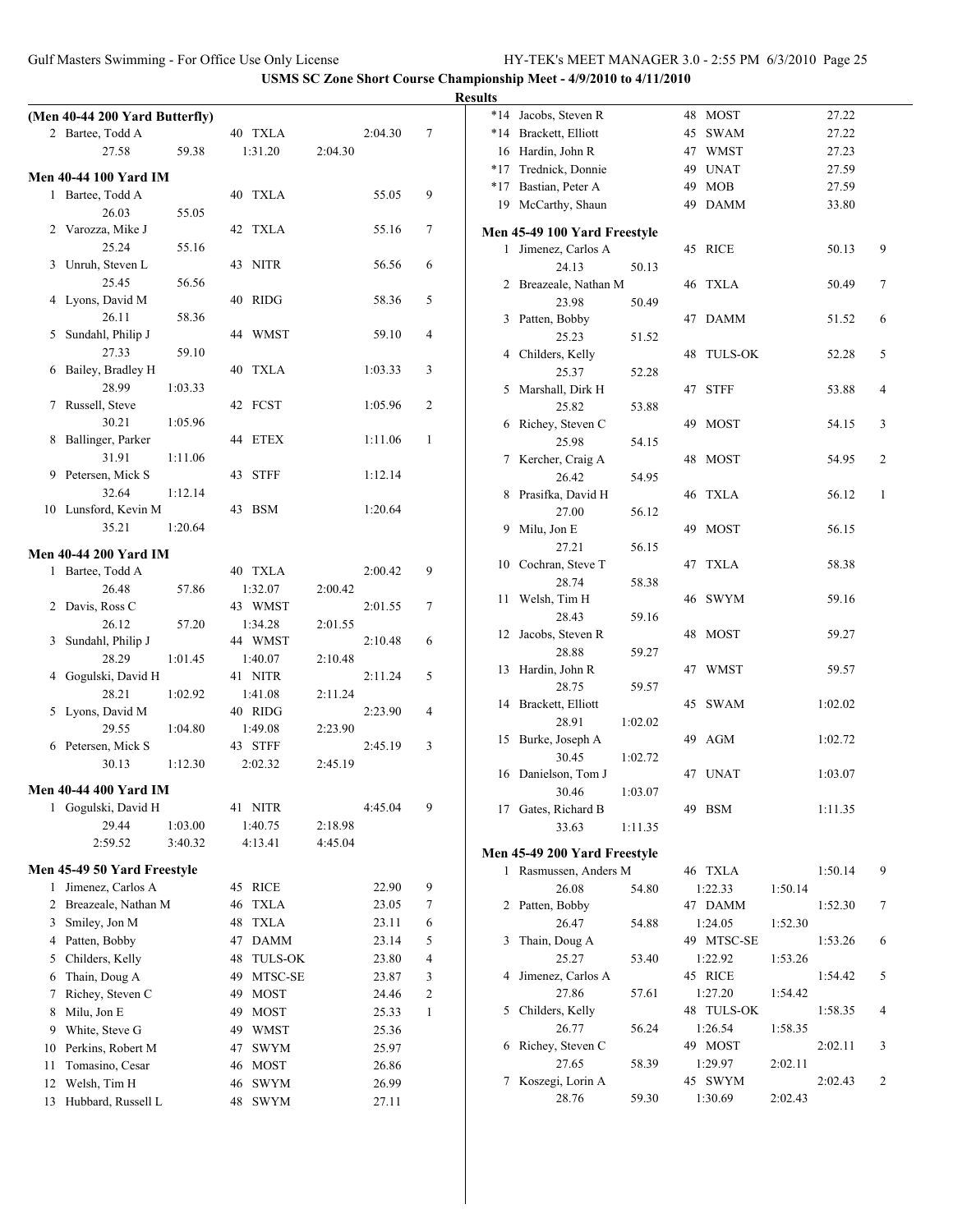|                                |         |            |         |         |                | <b>Results</b>                |          |            |          |          |   |
|--------------------------------|---------|------------|---------|---------|----------------|-------------------------------|----------|------------|----------|----------|---|
| (Men 45-49 200 Yard Freestyle) |         |            |         |         |                | Men 45-49 1000 Yard Freestyle |          |            |          |          |   |
| 8 Milu, Jon E                  |         | 49 MOST    |         | 2:05.45 | -1             | 1 Patten, Bobby               |          | 47 DAMM    |          | 10:14.38 | 9 |
| 28.33                          | 59.44   | 1:32.09    | 2:05.45 |         |                | 27.49                         | 57.84    | 1:28.49    | 1:59.78  |          |   |
| 9 Perkins, Robert M            |         | 47 SWYM    |         | 2:07.35 |                | 2:30.78                       | 3:01.56  | 3:32.28    | 4:03.14  |          |   |
| 28.95                          | 1:00.81 | 1:33.76    | 2:07.35 |         |                | 4:34.17                       | 5:05.10  | 5:35.86    | 6:06.82  |          |   |
| 10 Cochran, Steve T            |         | 47 TXLA    |         | 2:07.61 |                | 6:37.81                       | 7:08.60  | 7:39.79    | 8:10.79  |          |   |
| 29.83                          | 1:02.15 | 1:35.40    | 2:07.61 |         |                | 8:41.77                       | 9:12.77  | 9:43.88    | 10:14.38 |          |   |
| 11 Tomasino, Cesar             |         | 46 MOST    |         | 2:13.17 |                | 2 Thain, Doug A               |          | 49 MTSC-SE |          | 10:49.47 | 7 |
| 31.36                          | 1:05.60 | 1:40.33    | 2:13.17 |         |                | 29.43                         | 1:01.84  | 1:35.11    | 2:08.63  |          |   |
| 12 Welsh, Tim H                |         | 46 SWYM    |         | 2:15.92 |                | 2:42.06                       | 3:15.45  | 3:49.11    | 4:22.65  |          |   |
| 31.13                          | 1:05.86 | 1:41.44    | 2:15.92 |         |                | 4:55.72                       | 5:28.81  | 6:01.49    | 6:34.05  |          |   |
| 13 Bastian, Peter A            |         | 49 MOB     |         | 2:21.65 |                | 7:06.40                       | 7:38.50  | 8:10.50    | 8:42.51  |          |   |
| 33.01                          | 1:08.98 | 1:45.39    | 2:21.65 |         |                | 9:14.57                       | 9:46.80  | 10:18.78   | 10:49.47 |          |   |
| 14 Gates, Richard B            |         | 49 BSM     |         | 2:39.73 |                | 3 Cochran, Steve T            |          | 47 TXLA    |          | 11:45.07 | 6 |
| 34.96                          | 1:16.67 | 1:59.66    | 2:39.73 |         |                | 31.72                         | 1:05.99  | 1:41.43    | 2:17.15  |          |   |
| 15 McCarthy, Shaun             |         | 49 DAMM    |         | 2:39.84 |                | 2:52.66                       | 3:28.28  | 4:04.17    | 4:40.10  |          |   |
| 36.46                          | 1:15.66 | 1:57.67    | 2:39.84 |         |                | 5:16.20                       | 5:51.95  | 6:27.97    | 7:03.87  |          |   |
| Men 45-49 500 Yard Freestyle   |         |            |         |         |                |                               |          | 8:50.58    | 9:26.67  |          |   |
| 1 Patten, Bobby                |         | 47 DAMM    |         | 4:58.54 | 9              | 7:39.68                       | 8:15.27  |            |          |          |   |
| 27.56                          | 57.50   | 1:27.97    | 1:58.39 |         |                | 10:02.32                      | 10:36.81 | 11:11.63   | 11:45.07 |          |   |
| 2:28.93                        | 2:59.23 | 3:29.57    | 3:59.89 |         |                | 4 Amick, Jim                  |          | 48 RIDG    |          | 12:04.13 | 5 |
| 4:29.57                        | 4:58.54 |            |         |         |                | 29.95                         | 1:04.79  | 1:40.97    | 2:17.58  |          |   |
| 2 Thain, Doug A                |         | 49 MTSC-SE |         | 5:11.15 | 7              | 2:53.91                       | 3:31.01  | 4:08.22    | 4:45.69  |          |   |
| 27.54                          | 57.62   | 1:28.51    | 2:00.26 |         |                | 5:23.59                       | 6:01.36  | 6:39.29    | 7:16.59  |          |   |
| 2:32.08                        | 3:04.51 | 3:36.66    | 4:08.65 |         |                | 7:53.20                       | 8:30.27  | 9:07.28    | 9:43.95  |          |   |
| 4:40.28                        | 5:11.15 |            |         |         |                | 10:20.14                      | 10:56.22 | 11:31.90   | 12:04.13 |          |   |
| 3 Koszegi, Lorin A             |         | 45 SWYM    |         | 5:30.69 | 6              | 5 Childers, Kelly             |          | 48 TULS-OK |          | 12:04.18 | 4 |
| 30.37                          | 1:02.75 | 1:36.04    | 2:09.89 |         |                | 31.58                         | 1:06.46  | 1:43.01    | 2:19.74  |          |   |
| 2:43.89                        | 3:17.41 | 3:50.60    | 4:24.27 |         |                | 2:56.36                       | 3:32.97  | 4:09.84    | 4:47.22  |          |   |
| 4:57.73                        | 5:30.69 |            |         |         |                | 5:24.17                       | 6:01.79  | 6:39.06    | 7:16.09  |          |   |
| 4 Cochran, Steve T             |         | 47 TXLA    |         | 5:37.34 | 5              | 7:52.87                       | 8:29.73  | 9:06.60    | 9:43.14  |          |   |
| 30.93                          | 1:03.91 | 1:38.03    | 2:12.43 |         |                | 10:19.58                      | 10:55.82 | 11:31.83   | 12:04.18 |          |   |
| 2:46.91                        | 3:21.40 | 3:55.86    | 4:29.76 |         |                | Men 45-49 1650 Yard Freestyle |          |            |          |          |   |
| 5:04.08                        | 5:37.34 |            |         |         |                | 1 Patten, Bobby               |          | 47 DAMM    |          | 16:54.75 | 9 |
| 5 Jimenez, Carlos A            |         | 45 RICE    |         | 5:41.50 | $\overline{4}$ | 27.75                         | 57.86    | 1:28.07    | 1:58.69  |          |   |
| 27.67                          | 1:02.21 | 1:37.68    | 2:12.77 |         |                | 2:29.19                       | 2:59.55  | 3:29.89    | 4:00.26  |          |   |
| 2:48.22                        | 3:23.27 | 3:59.00    | 4:34.20 |         |                | 4:30.87                       | 5:01.65  | 5:32.29    | 6:03.16  |          |   |
| 5:08.03                        | 5:41.50 |            |         |         |                | 6:34.08                       | 7:05.01  | 7:36.13    | 8:07.17  |          |   |
| 6 Prasifka, David H            |         | 46 TXLA    |         | 5:46.39 | 3              | 8:38.41                       | 9:09.56  | 9:40.49    | 10:11.53 |          |   |
| 32.25                          | 1:06.43 | 1:41.09    | 2:16.02 |         |                | 10:42.40                      | 11:13.30 | 11:44.41   | 12:15.52 |          |   |
| 2:51.28                        | 3:26.34 | 4:01.12    | 4:35.94 |         |                | 12:46.58                      | 13:17.49 | 13:48.83   | 14:20.10 |          |   |
| 5:11.45                        | 5:46.39 |            |         |         |                | 14:51.02                      | 15:21.89 | 15:52.87   | 16:24.16 | 16:54.75 |   |
| 7 Tomasino, Cesar              |         | 46 MOST    |         | 6:01.30 | 2              | 2 Rasmussen, Anders M         |          | 46 TXLA    |          | 17:50.88 | 7 |
| 32.65                          | 1:08.55 | 1:45.58    | 2:22.70 |         |                | 29.37                         | 1:00.55  | 1:31.86    | 2:03.65  |          |   |
| 2:59.55                        | 3:36.31 | 4:13.45    | 4:50.38 |         |                | 2:35.74                       | 3:07.59  | 3:39.78    | 4:12.46  |          |   |
|                                | 6:01.30 |            |         |         |                | 4:45.22                       | 5:18.19  | 5:50.69    | 6:23.16  |          |   |
| 5:27.07                        |         |            |         |         |                | 6:55.99                       | 7:28.77  | 8:01.97    | 8:34.89  |          |   |
| 8 Burke, Joseph A              |         | 49 AGM     |         | 6:27.76 | $\mathbf{1}$   | 9:07.88                       | 9:40.72  | 10:13.52   | 10:46.60 |          |   |
| 33.68                          | 1:11.15 | 1:49.57    | 2:28.76 |         |                | 11:19.62                      | 11:52.31 | 12:26.03   | 12:58.68 |          |   |
| 3:08.35                        | 3:48.52 | 4:28.45    | 5:08.67 |         |                | 13:31.74                      | 14:04.59 | 14:37.26   | 15:10.13 |          |   |
| 5:48.40                        | 6:27.76 |            |         |         |                |                               |          |            | 17:20.39 |          |   |
|                                |         |            |         |         |                | 15:42.80                      | 16:15.36 | 16:47.87   |          | 17:50.88 |   |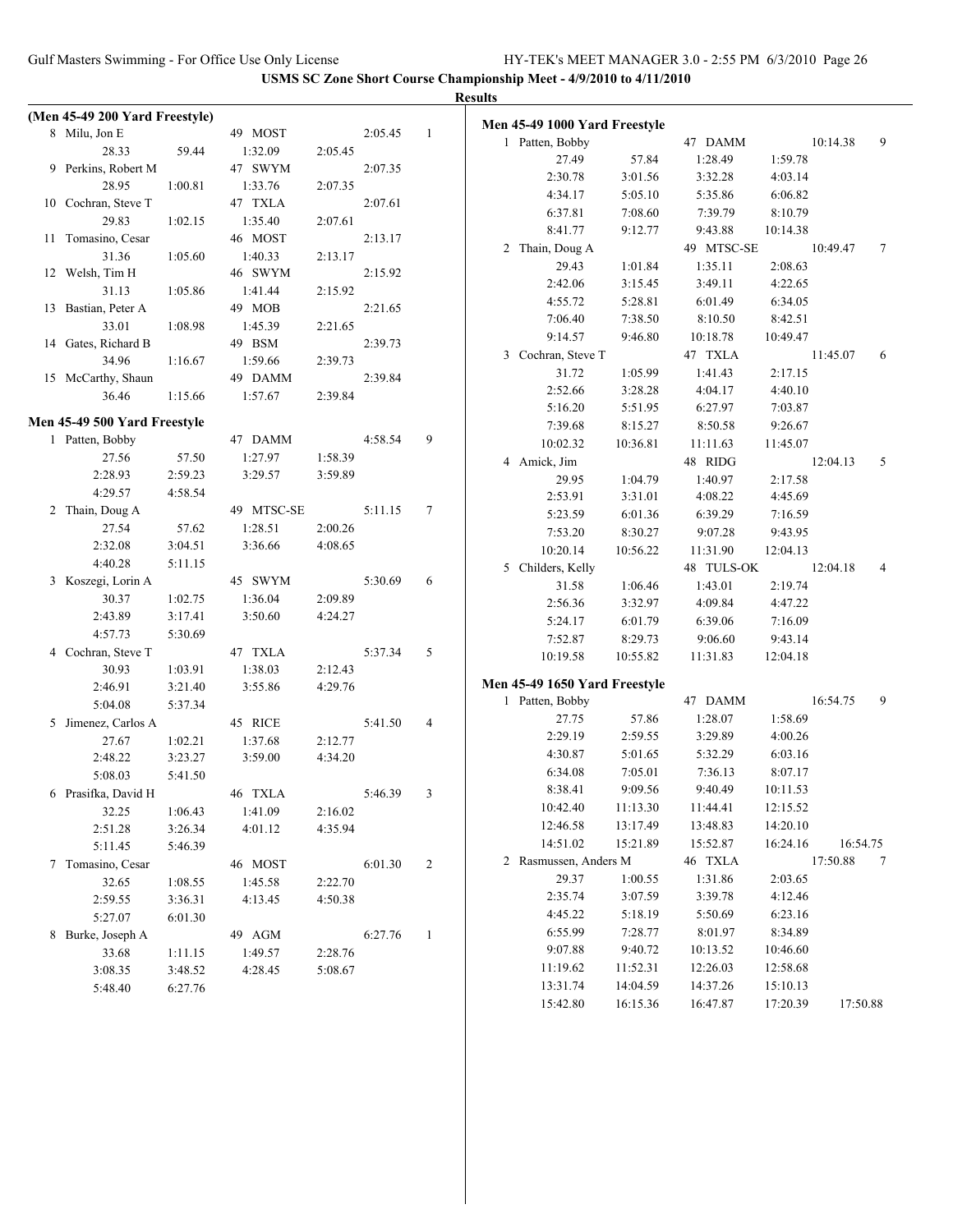# **Results**

|                | (Men 45-49 1650 Yard Freestyle) |          |    |             |          |          |   |
|----------------|---------------------------------|----------|----|-------------|----------|----------|---|
|                | 3 Cochran, Steve T              |          |    | 47 TXLA     |          | 19:42.85 | 6 |
|                | 32.53                           | 1:07.73  |    | 1:43.40     | 2:19.68  |          |   |
|                |                                 | 6:35.36  |    |             |          |          |   |
|                | 7:42.62                         | 8:18.70  |    | 8:55.18     | 9:30.44  |          |   |
|                | 10:06.38                        | 10:42.15 |    | 11:18.88    | 11:55.38 |          |   |
|                | 12:31.44                        | 13:07.76 |    | 13:44.10    | 14:20.67 |          |   |
|                | 14:57.07                        | 15:33.51 |    | 16:09.89    | 16:46.34 |          |   |
|                | 17:22.06                        | 17:58.16 |    | 18:33.78    | 19:09.32 | 19:42.85 |   |
| 4              | Amick, Jim                      |          |    | 48 RIDG     |          | 20:13.14 | 5 |
|                | 32.33                           | 1:07.56  |    | 1:43.02     | 2:18.48  |          |   |
|                | 2:54.44                         | 3:30.74  |    | 4:07.28     | 4:44.59  |          |   |
|                | 5:21.44                         | 5:58.10  |    | 6:35.37     | 7:12.79  |          |   |
|                | 7:49.78                         | 8:26.84  |    | 9:04.04     | 9:41.13  |          |   |
|                | 10:18.94                        | 10:56.19 |    | 11:33.22    | 12:10.12 |          |   |
|                | 12:47.36                        | 13:25.05 |    | 14:02.72    | 14:39.94 |          |   |
|                | 15:17.52                        | 15:55.29 |    | 16:32.26    | 17:09.03 |          |   |
|                | 17:46.03                        | 18:23.03 |    | 19:00.15    | 19:37.48 | 20:13.14 |   |
| 5              | McCarthy, Shaun                 |          |    | 49 DAMM     |          | 23:35.59 | 4 |
|                | 37.90                           | 1:17.21  |    | 1:57.52     | 2:39.18  |          |   |
|                | 3:21.41                         | 4:03.01  |    | 4:44.89     | 5:27.05  |          |   |
|                | 6:09.31                         | 6:51.93  |    | 7:35.13     | 8:18.52  |          |   |
|                | 9:01.52                         | 9:45.69  |    | 10:29.57    | 11:13.13 |          |   |
|                | 11:56.97                        | 12:40.70 |    | 13:24.39    | 14:08.15 |          |   |
|                | 14:52.18                        | 15:35.57 |    | 16:19.27    | 17:03.04 |          |   |
|                | 17:47.13                        | 18:30.91 |    | 19:14.96    | 19:58.78 |          |   |
|                | 20:42.15                        | 21:25.75 |    | 22:09.46    | 22:53.40 | 23:35.59 |   |
|                | Men 45-49 50 Yard Backstroke    |          |    |             |          |          |   |
| 1              | Breazeale, Nathan M             |          |    | 46 TXLA     |          | 26.35    | 9 |
| 2              | Perkins, Robert M               |          | 47 | <b>SWYM</b> |          | 29.96    | 7 |
| 3              | Hardin, John R                  |          |    | 47 WMST     |          | 31.06    | 6 |
| $\overline{4}$ | White, Steve G                  |          |    | 49 WMST     |          | 31.24    | 5 |
| 5              | Welsh, Tim H                    |          |    | 46 SWYM     |          | 31.76    | 4 |
| 6              | Amick, Jim                      |          |    | 48 RIDG     |          | 32.22    | 3 |
| 7              | Trednick, Donnie                |          |    | 49 UNAT     |          | 32.67    | 2 |
| 8              | Cochran, Steve T                |          |    | 47 TXLA     |          | 33.73    | 1 |
|                | 9 Danielson, Tom J              |          | 47 | <b>UNAT</b> |          | 36.09    |   |
|                |                                 |          |    |             |          |          |   |
|                | Men 45-49 100 Yard Backstroke   |          |    |             |          |          |   |
| 1              | Rasmussen, Anders M             |          | 46 | <b>TXLA</b> |          | 54.41    | 9 |
|                | 26.63                           | 54.41    |    |             |          |          |   |
| 2              | Breazeale, Nathan M             |          | 46 | <b>TXLA</b> |          | 55.96    | 7 |
|                | 27.09                           | 55.96    |    |             |          |          |   |
| 3              | Thain, Doug A                   |          | 49 | MTSC-SE     |          | 1:00.03  | 6 |
|                | 29.85                           | 1:00.03  |    |             |          |          |   |
| 4              | Perkins, Robert M               |          | 47 | <b>SWYM</b> |          | 1:04.42  | 5 |
|                | 31.29                           | 1:04.42  |    |             |          |          |   |
| 5              | Koszegi, Lorin A                |          | 45 | <b>SWYM</b> |          | 1:07.20  | 4 |
|                | 33.15                           | 1:07.20  |    |             |          |          |   |
| 6              | Hardin, John R<br>33.04         |          | 47 | WMST        |          | 1:08.27  | 3 |
| 7              | Cochran, Steve T                | 1:08.27  | 47 | <b>TXLA</b> |          | 1:09.56  | 2 |
|                | 34.39                           | 1:09.56  |    |             |          |          |   |
| 8              | Jacobs, Steven R                |          | 48 | <b>MOST</b> |          | 1:11.99  | 1 |
|                | 35.01                           | 1:11.99  |    |             |          |          |   |
|                |                                 |          |    |             |          |          |   |

| 9            | Gates, Richard B                |         | 49 | BSM            |         | 1:30.48 |                |
|--------------|---------------------------------|---------|----|----------------|---------|---------|----------------|
|              | 43.43                           | 1:30.48 |    |                |         |         |                |
|              |                                 |         |    |                |         |         |                |
|              | Men 45-49 200 Yard Backstroke   |         |    |                |         |         |                |
| $\mathbf{1}$ | Breazeale, Nathan M             |         |    | 46 TXLA        |         | 2:08.59 | 9              |
|              | 28.13                           | 58.63   |    | 1:32.05        | 2:08.59 |         |                |
|              | 2 Perkins, Robert M             |         |    | 47 SWYM        |         | 2:21.53 | 7              |
|              | 33.71                           | 1:09.64 |    | 1:46.08        | 2:21.53 |         |                |
| 3            | Koszegi, Lorin A                |         |    | 45 SWYM        |         | 2:21.64 | 6              |
|              | 35.11                           | 1:10.43 |    | 1:46.12        | 2:21.64 |         |                |
|              | 4 Cochran, Steve T              |         |    | 47 TXLA        |         | 2:29.57 | 5              |
|              | 36.50                           | 1:14.27 |    | 1:52.66        | 2:29.57 |         |                |
|              | Men 45-49 50 Yard Breaststroke  |         |    |                |         |         |                |
|              | 1 Marx, Jeff                    |         | 45 | <b>NITR</b>    |         | 28.25   | 9              |
|              | 2 Jimenez, Carlos A             |         | 45 | <b>RICE</b>    |         | 30.37   | 7              |
|              | 3 Richey, Steven C              |         | 49 | MOST           |         | 32.52   | 6              |
|              | 4 White, Steve G                |         |    | 49 WMST        |         | 32.61   | 5              |
|              | 5 Brackett, Elliott             |         | 45 | <b>SWAM</b>    |         | 34.29   | 4              |
|              | 6 Trednick, Donnie              |         | 49 | <b>UNAT</b>    |         | 35.64   | 3              |
|              |                                 |         |    |                |         |         |                |
|              | --- Childers, Kelly             |         | 48 | <b>TULS-OK</b> |         | DQ      |                |
|              | Men 45-49 100 Yard Breaststroke |         |    |                |         |         |                |
| 1            | Marx, Jeff                      |         | 45 | <b>NITR</b>    |         | 1:00.80 | 9              |
|              | 28.74                           | 1:00.80 |    |                |         |         |                |
|              | 2 Guthrie, David M              |         | 49 | <b>TXLA</b>    |         | 1:01.39 | 7              |
|              | 28.69                           | 1:01.39 |    |                |         |         |                |
| 3            | Smiley, Jon M                   |         | 48 | <b>TXLA</b>    |         | 1:03.16 | 6              |
|              | 29.95                           | 1:03.16 |    |                |         |         |                |
| 4            | Putterman, Dean E               |         | 47 | UNAT           |         | 1:03.72 | 5              |
|              | 29.81                           | 1:03.72 |    |                |         |         |                |
| 5            | Amick, Jim                      |         | 48 | <b>RIDG</b>    |         | 1:13.79 | 4              |
|              | 34.59                           | 1:13.79 |    |                |         |         |                |
| 6            | Brackett, Elliott               |         | 45 | <b>SWAM</b>    |         | 1:18.31 | 3              |
|              | 36.39                           |         |    |                |         |         |                |
| 7            | Bastian, Peter A                | 1:18.31 | 49 | MOB            |         | 1:25.75 | 2              |
|              |                                 |         |    |                |         |         |                |
|              | 42.25                           | 1:25.75 |    | <b>BSM</b>     |         |         |                |
| 8            | Gates, Richard B                |         | 49 |                |         | 1:33.09 | 1              |
|              | 42.86                           | 1:33.09 |    |                |         |         |                |
|              | Men 45-49 200 Yard Breaststroke |         |    |                |         |         |                |
| 1            | Marx, Jeff                      |         | 45 | NITR           |         | 2:17.66 | 9              |
|              | 30.61                           | 1:05.91 |    | 1:41.44        | 2:17.66 |         |                |
| 2            | Gates, Richard B                |         |    | 49 BSM         |         | 3:28.84 | 7              |
|              | 45.09                           | 1:37.75 |    | 2:33.70        | 3:28.84 |         |                |
|              |                                 |         |    |                |         |         |                |
|              | Men 45-49 50 Yard Butterfly     |         |    |                |         |         |                |
| 1            | Rasmussen, Anders M             |         | 46 | <b>TXLA</b>    |         | 23.88   | 9              |
| 2            | Patten, Bobby                   |         | 47 | <b>DAMM</b>    |         | 24.50   | 7              |
| 3            | Breazeale, Nathan M             |         | 46 | <b>TXLA</b>    |         | 24.71   | 6              |
| 4            | Jimenez, Carlos A               |         | 45 | <b>RICE</b>    |         | 25.81   | 5              |
| 5            | Marx, Jeff                      |         | 45 | <b>NITR</b>    |         | 26.41   | 4              |
| 6            | Kercher, Craig A                |         | 48 | MOST           |         | 26.44   | 3              |
| 7            | Richey, Steven C                |         | 49 | <b>MOST</b>    |         | 28.03   | $\overline{c}$ |
| 8            | White, Steve G                  |         | 49 | <b>WMST</b>    |         | 28.39   | 1              |
| 9            | Hubbard, Russell L              |         | 48 | <b>SWYM</b>    |         | 29.18   |                |
| 10           | Hardin, John R                  |         | 47 | WMST           |         | 29.57   |                |
| 11           | Tomasino, Cesar                 |         | 46 | MOST           |         | 30.13   |                |
| 12           | Brackett, Elliott               |         | 45 | <b>SWAM</b>    |         | 30.30   |                |
| 13           | Gates, Richard B                |         | 49 | <b>BSM</b>     |         | 33.44   |                |
|              |                                 |         |    |                |         |         |                |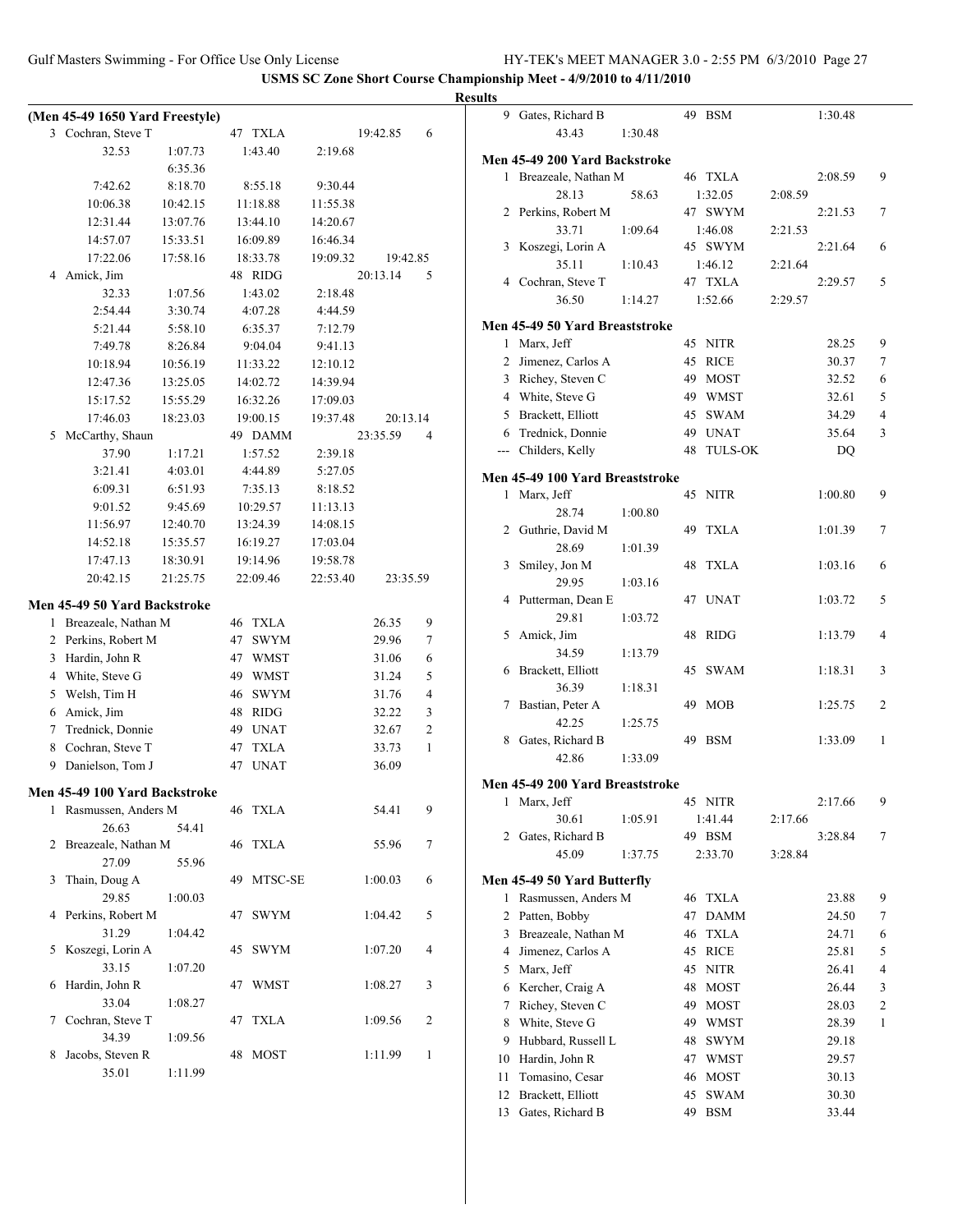|    |                              |         |            |         |         |              | <b>Result</b> |
|----|------------------------------|---------|------------|---------|---------|--------------|---------------|
|    | Men 45-49 100 Yard Butterfly |         |            |         |         |              |               |
|    | 1 Patten, Bobby              |         | 47 DAMM    |         | 53.54   | 9            |               |
|    | 25.30                        | 53.54   |            |         |         |              | N             |
|    | 2 Smiley, Jon M              |         | 48 TXLA    |         | 56.20   | 7            |               |
|    | 26.18                        | 56.20   |            |         |         |              |               |
|    | 3 Marshall, Dirk H           |         | 47 STFF    |         | 56.29   | 6            |               |
|    | 26.39                        | 56.29   |            |         |         |              |               |
|    | 4 Kercher, Craig A           |         | 48 MOST    |         | 59.91   | 5            |               |
|    | 27.73                        | 59.91   |            |         |         |              |               |
|    | 5 Amick, Jim                 |         | 48 RIDG    |         | 1:01.56 | 4            |               |
|    | 28.62                        | 1:01.56 |            |         |         |              |               |
|    | 6 Hubbard, Russell L         |         | 48 SWYM    |         | 1:05.92 | 3            |               |
|    | 30.60                        | 1:05.92 |            |         |         |              |               |
|    | 7 Danielson, Tom J           |         | 47 UNAT    |         | 1:06.86 | 2            |               |
|    | 30.37                        | 1:06.86 |            |         |         |              |               |
|    | 8 Brackett, Elliott          |         | 45 SWAM    |         | 1:11.41 | 1            | N             |
|    | 30.89                        | 1:11.41 |            |         |         |              |               |
|    | Men 45-49 200 Yard Butterfly |         |            |         |         |              |               |
|    | 1 Amick, Jim                 |         | 48 RIDG    |         | 2:20.09 | 9            |               |
|    | 30.75                        | 1:05.89 | 1:42.30    | 2:20.09 |         |              |               |
|    | 2 Kercher, Craig A           |         | 48 MOST    |         | 2:23.76 | 7            |               |
|    | 30.39                        | 1:06.14 | 1:44.82    | 2:23.76 |         |              |               |
|    | 3 Brackett, Elliott          |         | 45 SWAM    |         | 2:51.16 | 6            |               |
|    | 33.56                        |         |            | 2:51.16 |         |              |               |
|    |                              | 1:13.61 | 2:00.45    |         |         |              |               |
|    | <b>Men 45-49 100 Yard IM</b> |         |            |         |         |              |               |
|    | 1 Rasmussen, Anders M        |         | 46 TXLA    |         | 54.41   | 9            |               |
|    | 24.65                        | 54.41   |            |         |         |              |               |
|    | 2 Smiley, Jon M              |         | 48 TXLA    |         | 57.26   | 7            |               |
|    | 26.85                        | 57.26   |            |         |         |              |               |
|    | 3 Jimenez, Carlos A          |         | 45 RICE    |         | 57.52   | 6            |               |
|    | 26.73                        | 57.52   |            |         |         |              |               |
|    | 4 Marx, Jeff                 |         | 45 NITR    |         | 58.07   | 5            | N             |
|    | 27.65                        | 58.07   |            |         |         |              |               |
|    | 5 Childers, Kelly            |         | 48 TULS-OK |         | 1:01.53 | 4            |               |
|    | 28.44                        | 1:01.53 |            |         |         |              |               |
|    | 6 Richey, Steven C           |         | 49 MOST    |         | 1:04.27 | 3            |               |
|    | 30.43                        | 1:04.27 |            |         |         |              |               |
|    | 7 Prasifka, David H          |         | 46 TXLA    |         | 1:05.99 | $\mathbf{2}$ |               |
|    | 30.54                        | 1:05.99 |            |         |         |              |               |
|    | 8 Welsh, Tim H               |         | 46 SWYM    |         | 1:07.58 | 1            |               |
|    | 30.20                        | 1:07.58 |            |         |         |              |               |
| 9  | Milu, Jon E                  |         | 49 MOST    |         | 1:07.59 |              |               |
|    | 31.45                        | 1:07.59 |            |         |         |              |               |
| 10 | Trednick, Donnie             |         | 49 UNAT    |         | 1:08.34 |              |               |
|    | 30.42                        | 1:08.34 |            |         |         |              |               |
| 11 | Hardin, John R               |         | 47 WMST    |         | 1:08.47 |              |               |
|    | 31.23                        | 1:08.47 |            |         |         |              |               |
| 12 | Jacobs, Steven R             |         | 48 MOST    |         | 1:08.69 |              |               |
|    | 31.89                        | 1:08.69 |            |         |         |              |               |
| 13 | Brackett, Elliott            |         | 45 SWAM    |         | 1:11.60 |              | N             |
|    | 33.23                        | 1:11.60 |            |         |         |              |               |
|    | 14 Hubbard, Russell L        |         | 48 SWYM    |         | 1:11.92 |              |               |
|    | 33.29                        | 1:11.92 |            |         |         |              |               |
| 15 | Tomasino, Cesar              |         | 46 MOST    |         | 1:12.03 |              |               |
|    | 35.36                        | 1:12.03 |            |         |         |              |               |

| lts |                              |         |                                        |                    |         |                         |
|-----|------------------------------|---------|----------------------------------------|--------------------|---------|-------------------------|
| 16  | Gates, Richard B             |         | 49<br><b>BSM</b>                       |                    | 1:23.50 |                         |
|     | 38.43                        | 1:23.50 |                                        |                    |         |                         |
|     | <b>Men 45-49 200 Yard IM</b> |         |                                        |                    |         |                         |
| 1.  | Rasmussen, Anders M          |         | 46 TXLA                                |                    | 2:00.57 | 9                       |
|     | 27.04                        | 59.10   | 1:33.21                                | 2:00.57            |         |                         |
| 2   | Smiley, Jon M                |         | 48 TXLA                                |                    | 2:07.86 | 7                       |
|     | 27.10                        | 1:00.82 | 1:37.57                                | 2:07.86            |         |                         |
| 3   | Prasifka, David H            |         | 46 TXLA                                |                    | 2:26.21 | 6                       |
|     | 30.50                        | 1:08.25 | 1:51.19                                | 2:26.21            |         |                         |
| 4   | Perkins, Robert M            |         | 47 SWYM                                |                    | 2:28.98 | 5                       |
|     | 31.87                        | 1:09.26 | 1:54.25                                | 2:28.98            |         |                         |
| 5   | Jacobs, Steven R             |         | 48 MOST                                |                    | 2:33.20 | 4                       |
|     | 31.08                        | 1:10.73 | 1:57.83                                | 2:33.20            |         |                         |
| 6   | Tomasino, Cesar              |         | 46 MOST                                |                    | 2:37.92 | 3                       |
|     | 31.41                        | 1:18.74 | 2:02.89                                | 2:37.92            |         |                         |
|     |                              |         |                                        |                    |         |                         |
| 1   | <b>Men 45-49 400 Yard IM</b> |         | 46 TXLA                                |                    | 4:22.70 | 9                       |
|     | Rasmussen, Anders M<br>27.47 | 59.93   | 1:33.92                                |                    |         |                         |
|     | 2:45.13                      | 3:23.09 | 3:54.63                                | 2:07.97<br>4:22.70 |         |                         |
|     | 2 Childers, Kelly            |         | 48 TULS-OK                             |                    | 4:59.42 | 7                       |
|     | 29.51                        | 1:04.69 | 1:45.37                                | 2:25.89            |         |                         |
|     | 3:08.10                      | 3:51.87 | 4:26.57                                | 4:59.42            |         |                         |
| 3   | Amick, Jim                   |         | 48 RIDG                                |                    | 5:03.01 | 6                       |
|     | 30.16                        | 1:04.21 | 1:45.66                                | 2:24.13            |         |                         |
|     | 3:08.61                      | 3:53.71 | 4:29.25                                | 5:03.01            |         |                         |
| 4   | Jimenez, Carlos A            |         | 45 RICE                                |                    | 5:09.01 | 5                       |
|     | 31.50                        | 1:06.28 | 1:47.79                                | 2:27.99            |         |                         |
|     | 3:12.83                      | 3:57.39 | 4:34.12                                | 5:09.01            |         |                         |
| 5   | Jacobs, Steven R             |         | 48 MOST                                |                    | 5:33.70 | 4                       |
|     | 31.88                        | 1:09.72 | 2:37.30                                | 3:27.94            |         |                         |
|     | 4:17.61                      | 4:56.57 | 5:33.70                                | 5:33.70            |         |                         |
|     |                              |         |                                        |                    |         |                         |
|     | Men 50-54 50 Yard Freestyle  |         |                                        |                    |         |                         |
| 1   | Kammerer, Richard F          |         | 52 RICE                                |                    | 22.67   | 9                       |
| 2   | Stinchcombe, Maxwell B       |         | <b>TXLA</b><br>53                      |                    | 22.96   | 7                       |
| 3   | Long, Steve                  |         | 53<br>FCST                             |                    | 23.46   | 6                       |
|     | 4 Hoffman, Keith T           |         | 51<br>UNAT                             |                    | 24.03   | 5                       |
|     | 5 Hoffmann, Daniel O         |         | 51<br>WFLY                             |                    | 24.49   | $\overline{\mathbf{4}}$ |
|     | 6 Neville, Richard           |         | 53 FAST                                |                    | 24.53   | $\mathfrak{Z}$          |
| 7   | Godoy, Francisco J           |         | 51<br><b>WMST</b>                      |                    | 24.71   | 2                       |
| 8   | Marshall, D Scot             |         | 53<br><b>WMST</b>                      |                    | 24.96   | 1                       |
| 9   | Kristek, Tom                 |         | 53<br><b>NITR</b>                      |                    | 25.38   |                         |
| 10  | Engelking, Mike              |         | <b>FCST</b><br>51<br>54<br><b>MACA</b> |                    | 25.91   |                         |
| 11  | Evans, Andrew C              |         |                                        |                    | 27.07   |                         |
| 12  | Woolley, Ken                 |         | 51<br><b>SWAM</b>                      |                    | 27.55   |                         |
| 13  | Anderson, Jeffrey M          |         | 53<br><b>MOST</b>                      |                    | 28.39   |                         |
| 14  | Dorazio, Mark E              |         | 51<br><b>MOST</b><br>50<br><b>SWYM</b> |                    | 33.54   |                         |
| 15  | Blute, Peter M               |         |                                        |                    | 35.22   |                         |
| 16  | Torpy, Art A                 |         | 54<br>RIDG                             |                    | 35.91   |                         |
|     | Men 50-54 100 Yard Freestyle |         |                                        |                    |         |                         |
| 1   | Stinchcombe, Maxwell B       |         | TXLA<br>53                             |                    | 51.47   | 9                       |
|     | 25.55                        | 51.47   |                                        |                    |         |                         |
| 2   | Marshall, D Scot             |         | 53<br>WMST                             |                    | 55.15   | 7                       |
|     | 26.60                        | 55.15   |                                        |                    |         |                         |
| 3   | Godoy, Francisco J           |         | 51<br>WMST                             |                    | 57.21   | 6                       |
|     | 27.36                        | 57.21   |                                        |                    |         |                         |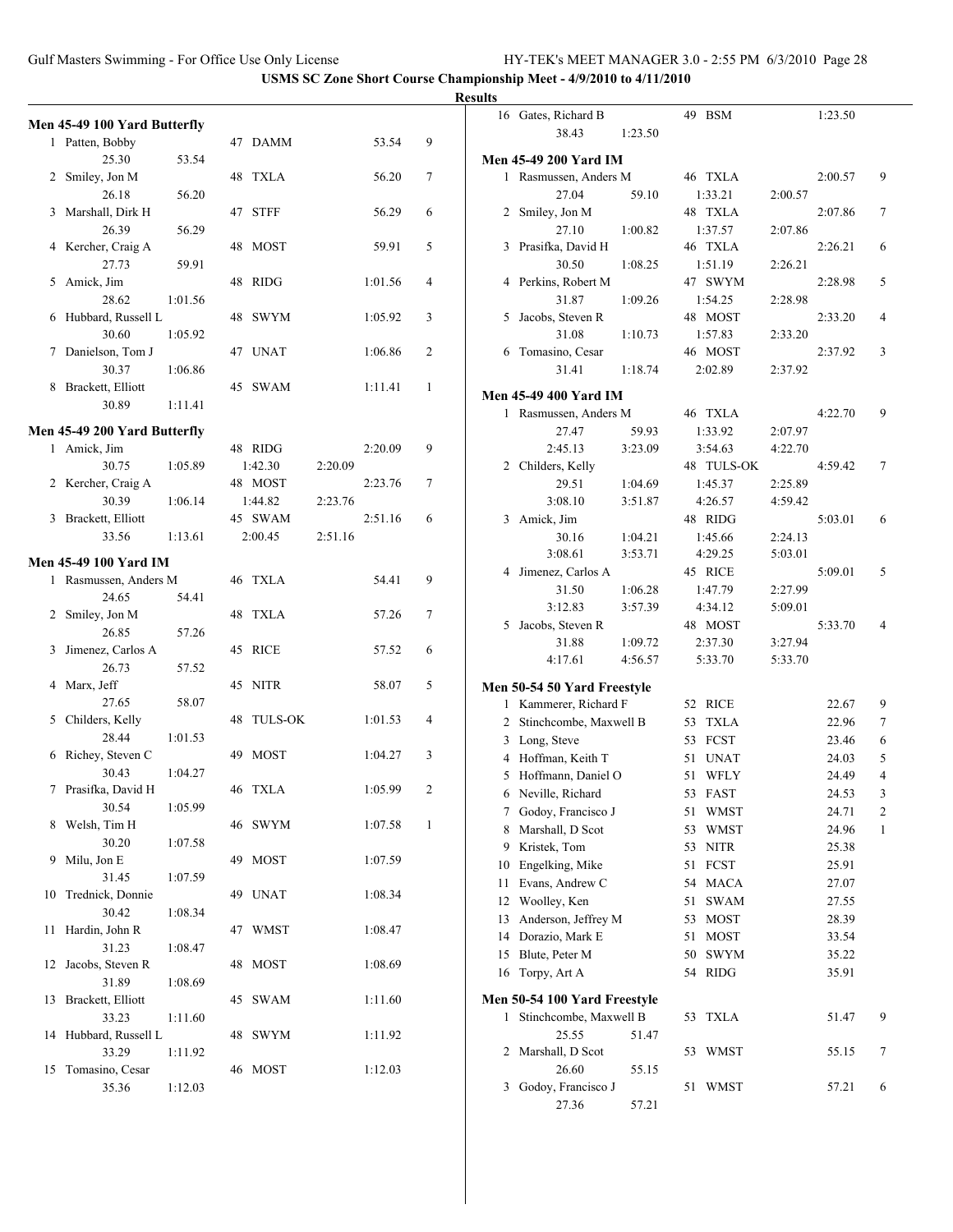|                                |         |          |          |                | <b>Results</b> |                               |          |          |          |          |                          |
|--------------------------------|---------|----------|----------|----------------|----------------|-------------------------------|----------|----------|----------|----------|--------------------------|
| (Men 50-54 100 Yard Freestyle) |         |          |          |                |                | 2 Siegel, Craig O             |          | 52 NITR  |          | 11:44.38 | $\tau$                   |
| 4 Burr, Chuck                  |         | 52 RIDG  | 58.66    | 5              |                | 32.09                         | 1:06.59  | 1:42.38  | 2:18.07  |          |                          |
| 27.94                          | 58.66   |          |          |                |                | 2:53.96                       | 3:29.95  | 4:05.92  | 4:41.53  |          |                          |
| 5 Woolley, Ken                 |         | 51 SWAM  | 59.22    | 4              |                | 5:16.81                       | 5:52.24  | 6:27.69  | 7:02.65  |          |                          |
| 28.22                          | 59.22   |          |          |                |                | 7:37.58                       | 8:12.57  | 8:47.50  | 9:22.48  |          |                          |
| 6 Evans, Andrew C              |         | 54 MACA  | 1:01.20  | 3              |                | 9:57.74                       | 10:33.27 | 11:09.19 | 11:44.38 |          |                          |
| 29.47                          | 1:01.20 |          |          |                |                | 3 Torpy, Art A                |          | 54 RIDG  |          | 15:48.96 | 6                        |
| 7 Torpy, Art A                 |         | 54 RIDG  | 1:18.30  | $\overline{2}$ |                | 43.14                         | 1:28.88  | 2:15.88  | 3:02.75  |          |                          |
| 37.39                          | 1:18.30 |          |          |                |                | 3:49.99                       | 4:38.78  | 5:26.77  | 6:14.36  |          |                          |
| 8 Dorazio, Mark E              |         | 51 MOST  | 1:22.94  | $\mathbf{1}$   |                | 7:03.87                       | 7:53.09  | 8:41.23  | 9:30.11  |          |                          |
| 38.39                          | 1:22.94 |          |          |                |                | 10:18.32                      | 11:06.34 | 11:53.52 | 12:41.44 |          |                          |
| Men 50-54 200 Yard Freestyle   |         |          |          |                |                | 13:29.81                      | 14:18.04 | 15:05.11 | 15:48.96 |          |                          |
| 1 Kammerer, Richard F          |         | 52 RICE  | 1:50.61  | 9              |                | Men 50-54 1650 Yard Freestyle |          |          |          |          |                          |
| 26.26                          | 54.10   | 1:22.58  | 1:50.61  |                |                | 1 Kone, Bruce C               |          | 52 RICE  |          | 18:09.46 | 9                        |
| 2 Stinchcombe, Maxwell B       |         | 53 TXLA  | 1:52.62  | 7              |                | 30.70                         | 1:04.06  | 1:37.40  | 2:10.78  |          |                          |
| 26.35                          | 54.27   | 1:23.44  | 1:52.62  |                |                | 2:44.15                       | 3:17.53  | 3:51.40  | 4:24.68  |          |                          |
| 3 Long, Steve                  |         | 53 FCST  | 1:59.73  | 6              |                | 4:58.15                       | 5:31.23  | 6:04.25  | 6:37.46  |          |                          |
| 27.74                          | 58.02   | 1:28.98  | 1:59.73  |                |                | 7:10.70                       | 7:43.56  | 8:16.78  | 8:49.98  |          |                          |
| 4 Engelking, Mike              |         | 51 FCST  | 2:09.64  | 5              |                | 9:23.01                       | 9:56.21  | 10:29.43 | 11:02.78 |          |                          |
| 29.73                          | 1:01.97 | 1:36.01  | 2:09.64  |                |                | 11:36.22                      | 12:09.27 | 12:42.19 | 13:15.08 |          |                          |
| 5 Evans, Andrew C              |         | 54 MACA  | 2:14.84  | 4              |                | 13:48.13                      | 14:21.24 | 14:54.53 | 15:28.09 |          |                          |
| 30.78                          | 1:04.92 | 1:40.25  | 2:14.84  |                |                | 16:00.88                      | 16:33.64 | 17:06.25 | 17:38.54 | 18:09.46 |                          |
| 6 Burr, Chuck                  |         | 52 RIDG  | 2:15.41  | 3              |                | 2 Stinchcombe, Maxwell B      |          | 53 TXLA  |          | 19:39.62 | 7                        |
| 30.83                          | 1:04.47 | 1:40.41  | 2:15.41  |                |                | 32.20                         | 1:07.85  | 1:43.25  | 2:18.78  |          |                          |
| 7 Torpy, Art A                 |         | 54 RIDG  | 2:52.41  | $\overline{c}$ |                | 2:54.02                       | 3:29.19  | 4:04.64  | 4:40.13  |          |                          |
| 39.69                          | 1:23.38 | 2:09.36  | 2:52.41  |                |                | 5:15.54                       | 5:50.79  | 6:26.39  | 7:02.21  |          |                          |
| Men 50-54 500 Yard Freestyle   |         |          |          |                |                | 7:37.85                       | 8:13.71  | 8:49.37  | 9:25.28  |          |                          |
| 1 Kone, Bruce C                |         | 52 RICE  | 5:18.02  | 9              |                | 10:01.00                      | 10:36.88 | 11:12.58 | 11:48.07 |          |                          |
| 28.98                          | 59.80   | 1:31.51  | 2:03.04  |                |                | 12:24.58                      | 13:01.02 | 13:37.41 | 14:14.27 |          |                          |
| 2:34.47                        | 3:06.02 | 3:37.88  | 4:10.57  |                |                | 14:50.50                      | 15:27.26 | 16:04.23 | 16:41.08 |          |                          |
| 4:44.21                        | 5:18.02 |          |          |                |                | 17:17.98                      | 17:54.67 | 18:30.60 | 19:06.29 | 19:39.62 |                          |
| 2 Long, Steve                  |         | 53 FCST  | 5:34.07  | $\tau$         |                | 3 Wolfhagen, Niels U          |          | 53 WMST  |          | 21:07.18 | 6                        |
| 29.12                          | 1:01.59 | 1:34.92  | 2:09.42  |                |                | 33.79                         | 1:11.23  | 1:48.57  | 2:26.21  |          |                          |
| 2:44.32                        | 3:19.15 | 3:53.93  | 4:28.67  |                |                | 3:04.12                       | 3:42.70  | 4:20.99  | 4:59.13  |          |                          |
| 5:02.21                        | 5:34.07 |          |          |                |                | 5:37.40                       | 6:16.07  | 6:54.49  | 7:32.81  |          |                          |
| 3 Murray, Joseph C             |         | 50 TNYM  | 6:07.46  | 6              |                | 8:10.96                       | 8:49.31  | 9:27.79  | 10:06.11 |          |                          |
| 33.07                          | 1:10.80 | 1:49.11  | 2:27.21  |                |                | 10:44.77                      | 11:23.13 | 12:02.03 | 12:40.88 |          |                          |
| 3:05.55                        | 3:43.49 | 4:20.50  | 4:57.39  |                |                | 13:19.85                      | 13:58.47 | 14:37.70 | 15:16.05 |          |                          |
| 5:33.42                        | 6:07.46 |          |          |                |                | 15:54.83                      | 16:33.37 | 17:12.94 | 17:51.88 |          |                          |
| 4 Evans, Andrew C              |         | 54 MACA  | 6:24.15  | 5              |                | 18:31.15                      | 19:10.19 | 19:49.47 | 20:28.71 | 21:07.18 |                          |
| 33.65                          | 1:10.61 | 1:49.22  | 2:28.54  |                |                | 4 Burr, Chuck                 |          | 52 RIDG  |          | 22:08.18 | 5                        |
| 3:08.70                        | 3:48.77 | 4:28.50  | 5:07.95  |                |                | 33.27                         | 1:09.97  | 1:49.36  | 2:29.48  |          |                          |
| 5:47.15                        | 6:24.15 |          |          |                |                | 3:09.77                       | 3:50.07  | 4:30.70  | 5:10.85  |          |                          |
| 5 Torpy, Art A                 |         | 54 RIDG  | 7:34.48  | 4              |                | 5:52.52                       | 6:33.52  | 7:14.45  | 7:54.89  |          |                          |
| 40.99                          | 1:25.04 | 2:09.94  | 2:56.94  |                |                | 8:35.75                       | 9:16.71  | 9:57.07  | 10:37.24 |          |                          |
| 3:45.53                        | 4:31.43 | 5:18.03  | 6:05.01  |                |                | 11:17.77                      | 11:58.33 | 12:39.55 | 13:19.94 |          |                          |
| 6:50.79                        | 7:34.48 |          |          |                |                | 14:00.22                      | 14:41.23 | 15:22.28 | 16:03.60 |          |                          |
| Men 50-54 1000 Yard Freestyle  |         |          |          |                |                | 16:44.37                      | 17:25.02 | 18:06.53 | 18:47.71 |          |                          |
| 1 Kone, Bruce C                |         | 52 RICE  | 10:55.44 | 9              |                | 19:28.37                      | 20:09.32 | 20:49.23 | 21:29.29 | 22:08.18 |                          |
| 29.86                          | 1:02.72 | 1:35.78  | 2:09.28  |                |                | Men 50-54 50 Yard Backstroke  |          |          |          |          |                          |
| 2:42.76                        | 3:16.17 | 3:49.89  | 4:23.20  |                |                | 1 Murray, Joseph C            |          | 50 TNYM  |          | 31.96    | 9                        |
| 4:56.63                        | 5:29.79 | 6:02.90  | 6:35.96  |                |                | 2 Godoy, Francisco J          |          | 51 WMST  |          | 32.07    | 7                        |
| 7:08.91                        | 7:42.21 | 8:15.27  | 8:48.07  |                |                | 3 Burr, Chuck                 |          | 52 RIDG  |          | 32.57    | 6                        |
| 9:20.64                        | 9:53.00 | 10:24.59 | 10:55.44 |                |                | 4 Evans, Andrew C             |          | 54 MACA  |          | 32.80    | 5                        |
|                                |         |          |          |                |                | 5 Torpy, Art A                |          | 54 RIDG  |          | 45.41    | $\overline{\mathcal{A}}$ |
|                                |         |          |          |                |                | 6 Dorazio, Mark E             |          | 51 MOST  |          | 45.69    | 3                        |
|                                |         |          |          |                |                |                               |          |          |          |          |                          |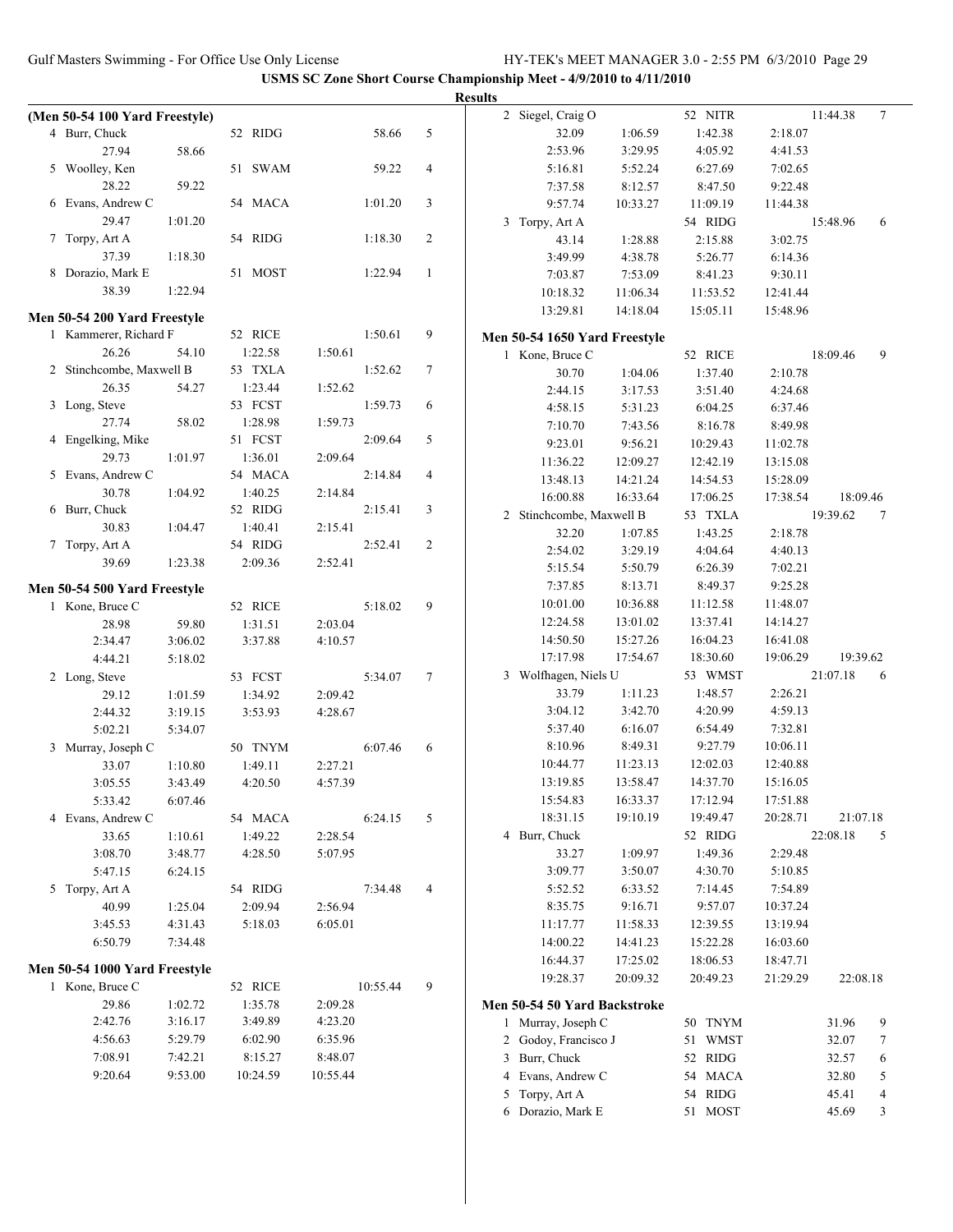|   | Men 50-54 100 Yard Backstroke<br>1 Kammerer, Richard F<br>28.07<br>2 Kone, Bruce C<br>30.53<br>3 Burr, Chuck<br>34.02<br>4 Evans, Andrew C<br>36.14<br>Men 50-54 200 Yard Backstroke<br>1 Kristek, Tom<br>35.33<br>2 Murray, Joseph C<br>35.81<br>3 Evans, Andrew C<br>37.29<br>Men 50-54 50 Yard Breaststroke | 57.13<br>52<br>1:01.37<br>52<br>1:10.34<br>1:13.84<br>1:12.31<br>1:15.98<br>1:18.01 | 52 RICE<br>RICE<br>RIDG<br>54 MACA<br>53 NITR<br>1:48.84<br>50 TNYM<br>1:56.45<br>54 MACA | 2:24.66<br>2:35.54<br>2:42.54 | 57.13<br>1:01.37<br>1:10.34<br>1:13.84<br>2:24.66<br>2:35.54<br>2:42.54 | 9<br>7<br>6<br>5<br>9<br>7<br>6 |
|---|----------------------------------------------------------------------------------------------------------------------------------------------------------------------------------------------------------------------------------------------------------------------------------------------------------------|-------------------------------------------------------------------------------------|-------------------------------------------------------------------------------------------|-------------------------------|-------------------------------------------------------------------------|---------------------------------|
|   |                                                                                                                                                                                                                                                                                                                |                                                                                     |                                                                                           |                               |                                                                         |                                 |
|   |                                                                                                                                                                                                                                                                                                                |                                                                                     |                                                                                           |                               |                                                                         |                                 |
|   |                                                                                                                                                                                                                                                                                                                |                                                                                     |                                                                                           |                               |                                                                         |                                 |
|   |                                                                                                                                                                                                                                                                                                                |                                                                                     |                                                                                           |                               |                                                                         |                                 |
|   |                                                                                                                                                                                                                                                                                                                |                                                                                     |                                                                                           |                               |                                                                         |                                 |
|   |                                                                                                                                                                                                                                                                                                                |                                                                                     |                                                                                           |                               |                                                                         |                                 |
|   |                                                                                                                                                                                                                                                                                                                |                                                                                     |                                                                                           |                               |                                                                         |                                 |
|   |                                                                                                                                                                                                                                                                                                                |                                                                                     |                                                                                           |                               |                                                                         |                                 |
|   |                                                                                                                                                                                                                                                                                                                |                                                                                     |                                                                                           |                               |                                                                         |                                 |
|   |                                                                                                                                                                                                                                                                                                                |                                                                                     |                                                                                           |                               |                                                                         |                                 |
|   |                                                                                                                                                                                                                                                                                                                |                                                                                     |                                                                                           |                               |                                                                         |                                 |
|   |                                                                                                                                                                                                                                                                                                                |                                                                                     |                                                                                           |                               |                                                                         |                                 |
|   |                                                                                                                                                                                                                                                                                                                |                                                                                     |                                                                                           |                               |                                                                         |                                 |
|   |                                                                                                                                                                                                                                                                                                                |                                                                                     | 2:00.36                                                                                   |                               |                                                                         |                                 |
|   |                                                                                                                                                                                                                                                                                                                |                                                                                     |                                                                                           |                               |                                                                         |                                 |
|   | 1 Langford, Kirk W                                                                                                                                                                                                                                                                                             | 51                                                                                  | <b>WMST</b>                                                                               |                               | 29.33                                                                   | 9                               |
|   | 2 Neville, Richard                                                                                                                                                                                                                                                                                             | 53                                                                                  | <b>FAST</b>                                                                               |                               | 29.34                                                                   | 7                               |
|   | 3 Hoffmann, Daniel O                                                                                                                                                                                                                                                                                           |                                                                                     | WFLY                                                                                      |                               | 30.56                                                                   |                                 |
|   |                                                                                                                                                                                                                                                                                                                | 51                                                                                  |                                                                                           |                               |                                                                         | 6                               |
|   | 4 Marshall, D Scot                                                                                                                                                                                                                                                                                             |                                                                                     | 53 WMST                                                                                   |                               | 31.26                                                                   | 5                               |
|   | 5 Godoy, Francisco J                                                                                                                                                                                                                                                                                           | 51                                                                                  | <b>WMST</b>                                                                               |                               | 31.55                                                                   | 4                               |
|   | 6 Kritzer, William C                                                                                                                                                                                                                                                                                           | 52                                                                                  | <b>DAMM</b>                                                                               |                               | 32.52                                                                   | 3                               |
|   | 7 Dorazio, Mark E                                                                                                                                                                                                                                                                                              | 51                                                                                  | <b>MOST</b>                                                                               |                               | 51.01                                                                   | $\overline{c}$                  |
|   | Men 50-54 100 Yard Breaststroke                                                                                                                                                                                                                                                                                |                                                                                     |                                                                                           |                               |                                                                         |                                 |
|   | 1 Langford, Kirk W                                                                                                                                                                                                                                                                                             | 51                                                                                  | <b>WMST</b>                                                                               |                               | 1:03.82                                                                 | 9                               |
|   | 29.87                                                                                                                                                                                                                                                                                                          | 1:03.82                                                                             |                                                                                           |                               |                                                                         |                                 |
|   | 2 Hoffman, Keith T                                                                                                                                                                                                                                                                                             | 51                                                                                  | <b>UNAT</b>                                                                               |                               | 1:04.25                                                                 | 7                               |
|   | 30.56                                                                                                                                                                                                                                                                                                          | 1:04.25                                                                             |                                                                                           |                               |                                                                         |                                 |
| 3 | Neville, Richard                                                                                                                                                                                                                                                                                               | 53                                                                                  | <b>FAST</b>                                                                               |                               | 1:06.01                                                                 | 6                               |
|   | 30.41                                                                                                                                                                                                                                                                                                          | 1:06.01                                                                             |                                                                                           |                               |                                                                         |                                 |
|   | 4 Hoffmann, Daniel O                                                                                                                                                                                                                                                                                           | 51                                                                                  | <b>WFLY</b>                                                                               |                               | 1:07.27                                                                 | 5                               |
|   |                                                                                                                                                                                                                                                                                                                |                                                                                     |                                                                                           |                               |                                                                         |                                 |
|   | 31.82                                                                                                                                                                                                                                                                                                          | 1:07.27                                                                             |                                                                                           |                               |                                                                         |                                 |
| 5 | Marshall, D Scot                                                                                                                                                                                                                                                                                               | 53                                                                                  | WMST                                                                                      |                               | 1:09.43                                                                 | 4                               |
|   | 32.95                                                                                                                                                                                                                                                                                                          | 1:09.43                                                                             |                                                                                           |                               |                                                                         |                                 |
|   | 6 Kritzer, William C                                                                                                                                                                                                                                                                                           |                                                                                     | 52 DAMM                                                                                   |                               | 1:12.58                                                                 | 3                               |
|   | 34.10                                                                                                                                                                                                                                                                                                          | 1:12.58                                                                             |                                                                                           |                               |                                                                         |                                 |
| 7 | Godoy, Francisco J                                                                                                                                                                                                                                                                                             | 51                                                                                  | <b>WMST</b>                                                                               |                               | 1:12.66                                                                 | 2                               |
|   | 34.15                                                                                                                                                                                                                                                                                                          | 1:12.66                                                                             |                                                                                           |                               |                                                                         |                                 |
| 8 | Kristek, Tom                                                                                                                                                                                                                                                                                                   |                                                                                     | 53 NITR                                                                                   |                               | 1:13.08                                                                 | 1                               |
|   | 33.38                                                                                                                                                                                                                                                                                                          | 1:13.08                                                                             |                                                                                           |                               |                                                                         |                                 |
| 9 | Blute, Peter M                                                                                                                                                                                                                                                                                                 |                                                                                     | 50 SWYM                                                                                   |                               | 1:28.40                                                                 |                                 |
|   | 41.42                                                                                                                                                                                                                                                                                                          | 1:28.40                                                                             |                                                                                           |                               |                                                                         |                                 |
|   |                                                                                                                                                                                                                                                                                                                |                                                                                     |                                                                                           |                               |                                                                         |                                 |
|   | Men 50-54 200 Yard Breaststroke                                                                                                                                                                                                                                                                                |                                                                                     |                                                                                           |                               |                                                                         |                                 |
|   | 1 Langford, Kirk W                                                                                                                                                                                                                                                                                             |                                                                                     | 51 WMST                                                                                   |                               | 2:23.80                                                                 | 9                               |
|   | 34.39                                                                                                                                                                                                                                                                                                          | 1:11.45                                                                             | 1:48.39                                                                                   | 2:23.80                       |                                                                         |                                 |
|   | 2 Neville, Richard                                                                                                                                                                                                                                                                                             |                                                                                     | 53 FAST                                                                                   |                               | 2:31.52                                                                 | 7                               |
|   | 33.27                                                                                                                                                                                                                                                                                                          | 1:12.17                                                                             | 1:52.38                                                                                   | 2:31.52                       |                                                                         |                                 |
| 3 | Hoffmann, Daniel O                                                                                                                                                                                                                                                                                             |                                                                                     | 51 WFLY                                                                                   |                               | 2:34.75                                                                 | 6                               |
|   | 36.08                                                                                                                                                                                                                                                                                                          | 1:16.72                                                                             | 1:57.57                                                                                   | 2:34.75                       |                                                                         |                                 |
| 4 | Murray, Joseph C                                                                                                                                                                                                                                                                                               |                                                                                     | 50 TNYM                                                                                   |                               | 3:00.15                                                                 | 5                               |
|   | 40.98                                                                                                                                                                                                                                                                                                          | 1:26.98                                                                             | 2:14.27                                                                                   | 3:00.15                       |                                                                         |                                 |
|   |                                                                                                                                                                                                                                                                                                                |                                                                                     |                                                                                           |                               |                                                                         |                                 |
|   | Men 50-54 50 Yard Butterfly                                                                                                                                                                                                                                                                                    |                                                                                     |                                                                                           |                               |                                                                         |                                 |
| 1 | Stinchcombe, Maxwell B                                                                                                                                                                                                                                                                                         |                                                                                     | 53 TXLA                                                                                   |                               | 24.79                                                                   | 9                               |
|   | 2 Kone, Bruce C                                                                                                                                                                                                                                                                                                | 52                                                                                  | <b>RICE</b>                                                                               |                               | 25.35                                                                   | 7                               |

| <b>Results</b> |                              |         |    |                    |         |         |   |
|----------------|------------------------------|---------|----|--------------------|---------|---------|---|
|                | 3 Long, Steve                |         |    | 53 FCST            |         | 25.88   | 6 |
|                | 4 Hoffmann, Daniel O         |         | 51 | WFLY               |         | 26.26   | 5 |
|                | 5 Langford, Kirk W           |         | 51 | <b>WMST</b>        |         | 27.06   | 4 |
|                | 6 Hoffman, Keith T           |         |    | 51 UNAT            |         | 27.09   | 3 |
|                | 7 Vandam, David K            |         | 54 | <b>TXLA</b>        |         | 27.16   | 2 |
|                | 8 Burr, Chuck                |         | 52 | <b>RIDG</b>        |         | 27.22   | 1 |
|                | 9 Sikora, Rod                |         |    | 50 DAMM            |         | 28.40   |   |
|                | 10 Woolley, Ken              |         |    | 51 SWAM            |         | 28.64   |   |
|                | 11 Kritzer, William C        |         |    | 52 DAMM            |         | 28.74   |   |
|                | 12 Kristek, Tom              |         |    | 53 NITR            |         | 28.78   |   |
|                | 13 Godoy, Francisco J        |         |    | 51 WMST            |         | 29.69   |   |
|                | 14 Torpy, Art A              |         |    | 54 RIDG            |         | 46.64   |   |
|                | 15 Dorazio, Mark E           |         | 51 | MOST               |         | 49.05   |   |
|                |                              |         |    |                    |         |         |   |
|                | Men 50-54 100 Yard Butterfly |         |    |                    |         |         |   |
|                | 1 Kone, Bruce C              |         |    | 52 RICE            |         | 56.16   | 9 |
|                | 26.73                        | 56.16   |    |                    |         |         |   |
|                | 2 Burr, Chuck                |         |    | 52 RIDG            |         | 1:03.08 | 7 |
|                | 28.98                        | 1:03.08 |    |                    |         |         |   |
|                | 3 Woolley, Ken               |         |    | 51 SWAM            |         | 1:07.91 | 6 |
|                | 30.62                        | 1:07.91 |    |                    |         |         |   |
|                | Men 50-54 200 Yard Butterfly |         |    |                    |         |         |   |
|                | 1 Kone, Bruce C              |         |    | 52 RICE            |         | 2:10.98 | 9 |
|                | 28.86                        | 1:01.97 |    | 1:37.31            | 2:10.98 |         |   |
|                | 2 Vandam, David K            |         |    | 54 TXLA            |         | 2:13.16 | 7 |
|                | 29.82                        | 1:02.68 |    | 1:36.92            | 2:13.16 |         |   |
|                | 3 Sikora, Rod                |         |    | 50 DAMM            |         | 2:28.56 | 6 |
|                | 32.43                        | 1:09.11 |    | 1:47.33            | 2:28.56 |         |   |
|                | 4 Woolley, Ken               |         |    | 51 SWAM            |         | 2:45.73 | 5 |
|                | 35.22                        | 1:18.62 |    | 2:03.75            | 2:45.73 |         |   |
|                | 5 Burr, Chuck                |         |    | 52 RIDG            |         | 2:46.29 | 4 |
|                | 33.09                        | 1:14.01 |    | 2:00.43            | 2:46.29 |         |   |
|                | <b>Men 50-54 100 Yard IM</b> |         |    |                    |         |         |   |
|                | 1 Langford, Kirk W           |         |    | 51 WMST            |         | 1:01.11 | 9 |
|                | 30.13                        | 1:01.11 |    |                    |         |         |   |
|                | 2 Kritzer, William C         |         |    | 52 DAMM            |         | 1:04.82 | 7 |
|                | 29.97                        | 1:04.82 |    |                    |         |         |   |
|                | 3 Godoy, Francisco J         |         |    | 51 WMST            |         | 1:06.75 | 6 |
|                | 31.80                        | 1:06.75 |    |                    |         |         |   |
|                | 4 Burr, Chuck                |         |    | 52 RIDG            |         | 1:07.89 | 5 |
|                | 29.76                        | 1:07.89 |    |                    |         |         |   |
|                | 5 Woolley, Ken               |         |    | 51 SWAM            |         | 1:08.84 | 4 |
|                | 31.50                        | 1:08.84 |    |                    |         |         |   |
|                | 6 Dorazio, Mark E            |         |    | 51 MOST            |         | 1:42.59 | 3 |
|                | 46.17                        | 1:42.59 |    |                    |         |         |   |
|                |                              |         |    |                    |         |         |   |
|                | <b>Men 50-54 200 Yard IM</b> |         |    | 52 RICE            |         |         |   |
|                | 1 Kone, Bruce C              |         |    |                    |         | 2:14.69 | 9 |
|                | 27.80                        | 1:03.69 |    | 1:44.90            | 2:14.69 |         |   |
|                | 2 Langford, Kirk W<br>31.18  |         |    | 51 WMST            |         | 2:18.51 | 7 |
|                |                              | 1:10.35 |    | 1:48.08<br>51 SWAM | 2:18.51 |         | 6 |
|                | 3 Woolley, Ken               |         |    |                    |         | 2:37.05 |   |
|                | 32.74                        | 1:16.76 |    | 2:03.30            | 2:37.05 |         |   |
|                | <b>Men 50-54 400 Yard IM</b> |         |    |                    |         |         |   |
|                | 1 Hoffman, Keith T           |         |    | 51 UNAT            |         | 4:57.64 | 9 |
|                | 31.17                        | 1:09.16 |    | 1:49.57            | 2:30.24 |         |   |
|                | 3:11.07                      | 3:52.52 |    | 4:26.22            | 4:57.64 |         |   |
|                |                              |         |    |                    |         |         |   |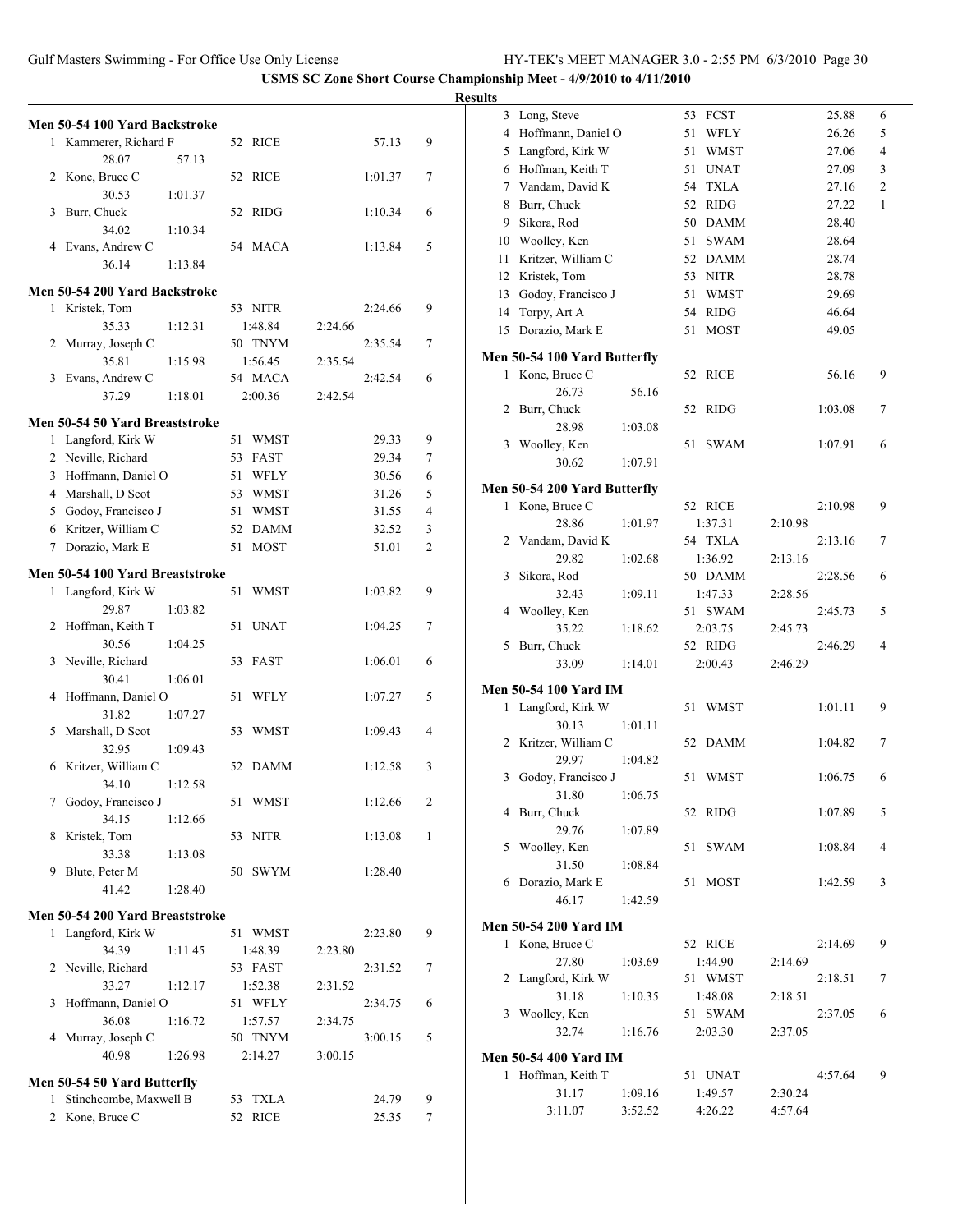|                              |         |                    |         |         |                | <b>Results</b>                |          |          |          |          |                |
|------------------------------|---------|--------------------|---------|---------|----------------|-------------------------------|----------|----------|----------|----------|----------------|
| (Men 50-54 400 Yard IM)      |         |                    |         |         |                | Men 55-59 1000 Yard Freestyle |          |          |          |          |                |
| 2 Woolley, Ken               |         | 51 SWAM            |         | 5:38.06 | $\tau$         | 1 Wood, Larry W               |          | 56 TXLA  |          | 10:52.72 | 9              |
| 33.33                        | 1:15.17 | 2:02.36            | 2:47.57 |         |                | 29.72                         | 1:01.95  | 1:35.15  | 2:08.56  |          |                |
| 3:36.04                      | 4:23.50 | 5:02.19            | 5:38.06 |         |                | 2:42.14                       | 3:15.45  | 3:48.93  | 4:22.09  |          |                |
| Men 55-59 50 Yard Freestyle  |         |                    |         |         |                | 4:55.48                       | 5:28.68  | 6:01.37  | 6:34.33  |          |                |
| 1 Lemaistre, Charles F       |         | 56 TXLA            |         | 23.40   | 9              | 7:07.04                       | 7:40.24  | 8:13.05  | 8:46.12  |          |                |
| 2 Williams, Bruce F          |         | 56 RICE            |         | 24.23   | $\tau$         | 9:18.70                       | 9:51.31  | 10:22.77 | 10:52.72 |          |                |
| 3 Dolan, James               |         | 58 SWAM            |         | 25.85   | 6              | 2 Hepworth, Mark L            |          | 55 RIDG  |          | 11:52.04 | $\tau$         |
| 4 Dodds, John                |         | 59 UNAT            |         | 27.42   | 5              | 32.27                         | 1:07.36  | 1:43.39  | 2:19.68  |          |                |
| 5 McKenna, Clancy            |         | 58 DAMM            |         | 27.73   | $\overline{4}$ | 2:55.65                       | 3:31.61  | 4:07.57  | 4:43.52  |          |                |
| 6 Pfeiffer-Traum, Alan       |         | 56 UHMS            |         | 31.15   | 3              | 5:19.44                       | 5:55.10  | 6:30.80  | 7:06.77  |          |                |
| 7 Baumann, Martin            |         | 57 FAST            |         | 31.35   | $\overline{2}$ | 7:42.41                       | 8:18.05  | 8:54.03  | 9:30.44  |          |                |
| 8 Picker, Jon S              |         | 59 WMST            |         | 33.94   | $\mathbf{1}$   | 10:06.48                      | 10:42.48 | 11:18.49 | 11:52.04 |          |                |
|                              |         |                    |         |         |                | 3 Ernst, Randy D              |          | 58 RICE  |          | 12:51.24 | 6              |
| Men 55-59 100 Yard Freestyle |         |                    |         |         |                | 35.97                         | 1:14.19  | 1:53.56  | 2:32.49  |          |                |
| 1 Lemaistre, Charles F       |         | 56 TXLA            |         | 50.64   | 9              | 3:11.24                       | 3:50.14  | 4:29.03  | 5:07.62  |          |                |
| 24.39                        | 50.64   |                    |         |         |                | 5:46.84                       | 6:25.90  | 7:05.11  | 7:43.93  |          |                |
| 2 Dolan, James               |         | 58 SWAM            |         | 57.08   | $\tau$         | 8:22.60                       | 9:01.11  | 9:39.49  | 10:18.32 |          |                |
| 26.89                        | 57.08   |                    |         |         |                | 10:57.21                      | 11:35.08 | 12:13.82 | 12:51.24 |          |                |
| 3 Hepworth, Mark L           |         | 55 RIDG            |         | 58.08   | 6              | 4 Gleason, Steve L            |          | 58 PCAT  |          | 13:20.34 | 5              |
| 27.53                        | 58.08   |                    |         |         |                | 35.70                         | 1:14.69  | 1:54.53  | 2:34.76  |          |                |
| 4 Dodds, John                |         | 59 UNAT            |         | 1:00.69 | 5              | 3:15.24                       | 3:55.60  | 4:36.02  | 5:16.08  |          |                |
| 28.71                        | 1:00.69 |                    |         |         |                | 5:56.50                       | 6:36.57  | 7:17.10  | 7:56.98  |          |                |
| 5 McKenna, Clancy<br>30.00   | 1:04.23 | 58 DAMM            |         | 1:04.23 | $\overline{4}$ | 8:36.68                       | 9:17.21  | 9:57.50  | 10:38.94 |          |                |
|                              |         |                    |         |         |                | 11:19.46                      | 12:00.29 | 12:41.19 | 13:20.34 |          |                |
| Men 55-59 200 Yard Freestyle |         |                    |         |         |                | 5 Picker, Jon S               |          | 59 WMST  |          | 15:56.79 | $\overline{4}$ |
| 1 Wood, Larry W              |         | 56 TXLA            |         | 1:55.02 | 9              | 1:32.02                       | 4:43.10  |          |          |          |                |
| 27.32                        | 56.49   | 1:25.72            | 1:55.02 |         |                |                               | 7:54.83  |          |          |          |                |
| 2 Hepworth, Mark L           |         | 55 RIDG            |         | 2:09.16 | 7              |                               | 11:10.18 |          | 12:47.21 |          |                |
| 29.12                        | 1:02.23 | 1:36.03            | 2:09.16 |         |                | 13:35.71                      | 14:24.79 | 15:11.91 | 15:56.79 |          |                |
| 3 Dolan, James               |         | 58 SWAM            |         | 2:15.04 | 6              | Men 55-59 1650 Yard Freestyle |          |          |          |          |                |
| 30.24                        | 1:03.85 | 1:39.22            | 2:15.04 |         |                | 1 Wood, Larry W               |          | 56 TXLA  |          | 18:06.46 | 9              |
| 4 Dodds, John                |         | 59 UNAT            |         | 2:20.05 | 5              | 31.00                         | 1:03.80  | 1:37.04  | 2:10.65  |          |                |
| 31.26                        | 1:06.20 | 1:42.68            | 2:20.05 |         |                | 2:44.46                       | 3:18.08  | 3:51.38  | 4:24.93  |          |                |
| 5 Pfeiffer-Traum, Alan       |         | 56 UHMS            |         | 2:24.74 | 4              | 4:58.10                       | 5:31.18  | 6:04.02  | 6:37.18  |          |                |
| 33.83                        | 1:09.99 | 1:47.27            | 2:24.74 |         |                | 7:10.59                       | 7:43.63  | 8:16.68  | 8:49.77  |          |                |
| 6 Kravitz, Larry C           |         | 56 NITR            |         | 2:29.88 | 3              | 9:22.77                       | 9:55.97  | 10:29.36 | 11:02.82 |          |                |
| 33.92<br>7 Picker, Jon S     | 1:11.82 | 1:52.21<br>59 WMST | 2:29.88 | 2:49.06 | 2              | 11:35.75                      | 12:08.77 | 12:41.51 | 13:14.62 |          |                |
| 37.92                        | 1:20.63 | 2:06.14            | 2:49.06 |         |                | 13:47.68                      | 14:20.92 | 14:54.11 | 15:27.28 |          |                |
|                              |         |                    |         |         |                | 16:00.07                      | 16:32.54 | 17:04.84 | 17:36.32 | 18:06.46 |                |
| Men 55-59 500 Yard Freestyle |         |                    |         |         |                | 2 Gleason, Steve L            |          | 58 PCAT  |          | 21:38.53 | 7              |
| 1 Wood, Larry W              |         | 56 TXLA            |         | 5:11.07 | 9              | 35.43                         | 1:13.71  | 1:52.13  | 2:31.26  |          |                |
| 28.78                        | 59.64   | 1:31.47            | 2:03.51 |         |                | 3:10.72                       | 3:50.18  | 4:29.43  | 5:08.22  |          |                |
| 2:35.65                      | 3:07.53 | 3:38.90            | 4:10.74 |         |                | 5:47.28                       | 6:26.41  | 7:05.37  | 7:43.99  |          |                |
| 4:41.64                      | 5:11.07 |                    |         |         |                | 8:23.24                       | 9:02.72  | 9:42.02  | 10:21.79 |          |                |
| 2 Hepworth, Mark L           |         | 55 RIDG            |         | 5:45.52 | 7              | 11:00.69                      | 11:40.17 | 12:19.43 | 12:58.71 |          |                |
| 30.97                        | 1:04.97 | 1:40.04            | 2:15.64 |         |                | 13:38.04                      | 14:17.67 | 14:57.52 | 15:37.48 |          |                |
| 2:50.95                      | 3:26.04 | 4:01.05            | 4:36.65 |         |                | 16:17.44                      | 16:57.51 | 17:38.14 | 18:18.37 |          |                |
| 5:11.84                      | 5:45.52 |                    |         |         |                | 18:58.51                      | 19:38.78 | 20:18.85 | 20:58.73 | 21:38.53 |                |
| 3 Erickson, Todd L           |         | 55 MOST            |         | 6:20.91 | 6              |                               |          |          |          |          |                |
| 34.86                        | 1:13.15 | 1:52.15            | 2:31.78 |         |                |                               |          |          |          |          |                |
| 3:11.28                      | 3:51.00 | 4:29.80            | 5:09.02 |         |                |                               |          |          |          |          |                |
| 5:46.35                      | 6:20.91 |                    |         |         |                |                               |          |          |          |          |                |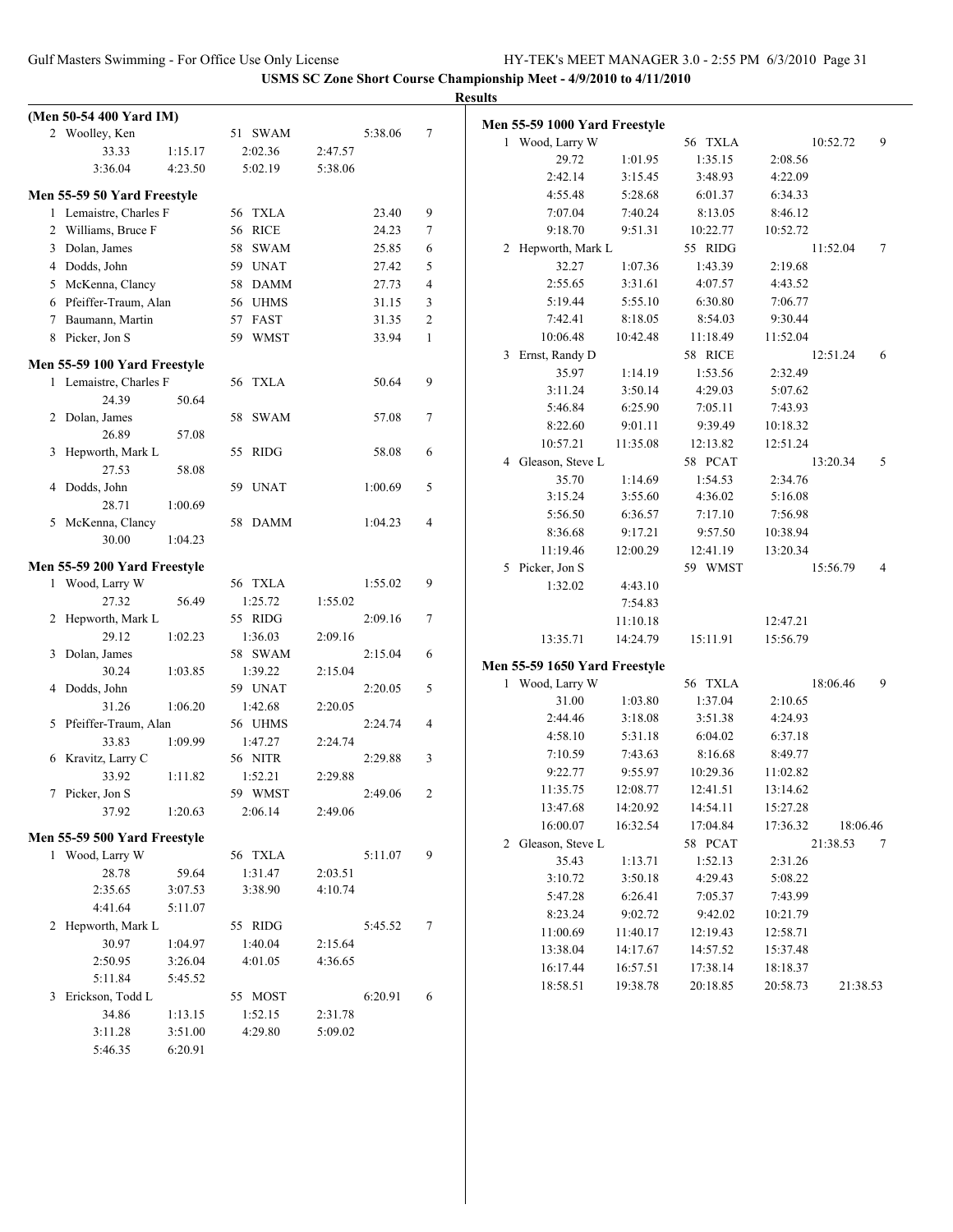|   | (Men 55-59 1650 Yard Freestyle) |          |    |             |          |          |   |
|---|---------------------------------|----------|----|-------------|----------|----------|---|
|   | 3 Kravitz, Larry C              |          |    | 56 NITR     |          | 23:21.65 | 6 |
|   | 37.30                           | 1:18.94  |    | 2:01.86     | 2:44.99  |          |   |
|   | 3:27.97                         | 4:10.30  |    | 4:52.97     | 5:35.80  |          |   |
|   | 6:19.42                         | 7:02.79  |    | 7:45.59     | 8:28.60  |          |   |
|   | 9:12.01                         | 9:55.20  |    | 10:38.09    | 11:20.78 |          |   |
|   | 12:03.88                        | 12:46.75 |    | 13:30.08    | 14:11.89 |          |   |
|   | 14:54.56                        | 15:37.05 |    | 16:19.78    | 17:02.76 |          |   |
|   | 17:45.12                        | 18:28.09 |    | 19:10.72    | 19:52.95 |          |   |
|   | 20:35.83                        | 21:17.81 |    | 22:00.51    | 22:43.23 | 23:21.65 |   |
|   |                                 |          |    |             |          |          |   |
|   | Men 55-59 50 Yard Backstroke    |          |    |             |          |          |   |
|   | 1 Williams, Bruce F             |          |    | 56 RICE     |          | 29.20    | 9 |
| 2 | Tharp, Greg J                   |          | 59 | WMST        |          | 30.43    | 7 |
|   | 3 Dolan, James                  |          |    | 58 SWAM     |          | 32.50    | 6 |
|   | 4 Baumann, Martin               |          |    | 57 FAST     |          | 38.69    | 5 |
|   |                                 |          |    |             |          |          |   |
|   | Men 55-59 100 Yard Backstroke   |          |    |             |          |          |   |
|   | 1 Lemaistre, Charles F          |          | 56 | <b>TXLA</b> |          | 59.04    | 9 |
|   | 28.94                           | 59.04    |    |             |          |          |   |
| 2 | Tharp, Greg J                   |          | 59 | WMST        |          | 1:05.42  | 7 |
|   | 32.17                           | 1:05.42  |    |             |          |          |   |
| 3 | Erickson, Todd L                |          |    | 55 MOST     |          | 1:11.92  | 6 |
|   | 36.48                           | 1:11.92  |    |             |          |          |   |
|   | 4 Kravitz, Larry C              |          |    | 56 NITR     |          | 1:30.30  | 5 |
|   | 1:30.42                         | 1:30.30  |    |             |          |          |   |
|   | Men 55-59 200 Yard Backstroke   |          |    |             |          |          |   |
| 1 | Wood, Larry W                   |          |    | 56 TXLA     |          | 2:19.71  | 9 |
|   |                                 |          |    |             |          |          |   |
|   | 34.01                           | 1:10.68  |    | 1:46.52     | 2:19.71  |          |   |
|   | 2 Erickson, Todd L              |          |    | 55 MOST     |          | 2:40.44  | 7 |
|   | 39.12                           |          |    | 2:00.21     | 2:40.44  |          |   |
|   | Men 55-59 50 Yard Breaststroke  |          |    |             |          |          |   |
|   | 1 Lemaistre, Charles F          |          |    | 56 TXLA     |          | 30.10    | 9 |
|   | 2 Baumann, Martin               |          |    | 57 FAST     |          | 33.28    | 7 |
|   | 3 Dolan, James                  |          |    | 58 SWAM     |          | 35.61    | 6 |
|   | 4 Pfeiffer-Traum, Alan          |          |    | 56 UHMS     |          | 37.22    | 5 |
|   | 5 McKenna, Clancy               |          | 58 | <b>DAMM</b> |          | 37.25    | 4 |
|   |                                 |          |    |             |          |          |   |
|   | Men 55-59 100 Yard Breaststroke |          |    |             |          |          |   |
|   | 1 Kelsoe, Robert                |          |    | 56 SWAM     |          | 1:11.27  | 9 |
|   | 33.64                           | 1:11.27  |    |             |          |          |   |
|   | 2 Baumann, Martin               |          |    | 57 FAST     |          | 1:15.62  | 7 |
|   | 35.29                           | 1:15.62  |    |             |          |          |   |
|   | 3 Pfeiffer-Traum, Alan          |          |    | 56 UHMS     |          | 1:19.41  | 6 |
|   | 38.15                           | 1:19.41  |    |             |          |          |   |
|   | 4 McKenna, Clancy               |          |    | 58 DAMM     |          | 1:20.86  | 5 |
|   | 37.87                           | 1:20.86  |    |             |          |          |   |
|   | 5 Ernst, Randy D                |          |    | 58 RICE     |          | 1:21.17  | 4 |
|   | 38.33                           | 1:21.17  |    |             |          |          |   |
|   |                                 |          |    |             |          |          |   |
|   | Men 55-59 200 Yard Breaststroke |          |    |             |          |          |   |
|   | 1 Pfeiffer-Traum, Alan          |          |    | 56 UHMS     |          | 2:48.44  | 9 |
|   | 39.12                           | 1:21.89  |    | 2:05.17     | 2:48.44  |          |   |
|   | 2 Baumann, Martin               |          |    | 57 FAST     |          | 2:52.84  | 7 |
|   | 37.31                           | 1:19.87  |    | 2:06.31     | 2:52.84  |          |   |
|   | Men 55-59 50 Yard Butterfly     |          |    |             |          |          |   |
|   | 1 Lemaistre, Charles F          |          |    | 56 TXLA     |          | 26.30    | 9 |
|   |                                 |          |    |             |          |          |   |

| <b>Results</b> |                              |                    |             |                    |         |                |
|----------------|------------------------------|--------------------|-------------|--------------------|---------|----------------|
|                | 2 Williams, Bruce F          |                    | 56 RICE     |                    | 26.88   | 7              |
|                | 3 Kelsoe, Robert             |                    | 56 SWAM     |                    | 26.97   | 6              |
|                | 4 Tharp, Greg J              |                    | 59 WMST     |                    | 28.06   | 5              |
|                | 5 Dolan, James               | 58                 | <b>SWAM</b> |                    | 29.36   | 4              |
|                | 6 Gleason, Steve L           |                    | 58 PCAT     |                    | 30.43   | 3              |
|                | 7 Erickson, Todd L           |                    | 55 MOST     |                    | 30.71   | $\overline{2}$ |
|                | 8 Ernst, Randy D             |                    | 58 RICE     |                    | 31.62   | 1              |
|                | 9 Kravitz, Larry C           |                    | 56 NITR     |                    | 34.35   |                |
|                | 10 Baumann, Martin           |                    | 57 FAST     |                    | 35.31   |                |
|                | 11 Picker, Jon S             |                    | 59 WMST     |                    | 41.71   |                |
|                |                              |                    |             |                    |         |                |
|                | Men 55-59 100 Yard Butterfly |                    |             |                    |         |                |
|                | 1 Kelsoe, Robert             |                    | 56 SWAM     |                    | 1:00.46 | 9              |
|                | 28.01                        | 1:00.46            |             |                    |         |                |
|                | 2 Hepworth, Mark L           |                    | 55 RIDG     |                    | 1:04.02 | 7              |
|                | 29.58                        | 1:04.02            |             |                    |         |                |
|                | 3 Gleason, Steve L           |                    | 58 PCAT     |                    | 1:07.91 | 6              |
|                | 30.99                        | 1:07.91            |             |                    |         |                |
|                | Men 55-59 200 Yard Butterfly |                    |             |                    |         |                |
|                | 1 Hepworth, Mark L           |                    | 55 RIDG     |                    | 2:32.16 | 9              |
|                | 33.42                        | 1:11.33            | 1:51.00     | 2:32.16            |         |                |
|                | 2 Gleason, Steve L           |                    | 58 PCAT     |                    | 2:54.28 | 7              |
|                | 34.99                        | 1:17.42            | 2:04.34     | 2:54.28            |         |                |
|                |                              |                    |             |                    |         |                |
|                | <b>Men 55-59 100 Yard IM</b> |                    |             |                    |         |                |
|                | 1 Lemaistre, Charles F       |                    | 56 TXLA     |                    | 59.03   | 9              |
|                | 27.30                        | 59.03              |             |                    |         |                |
|                | 2 Williams, Bruce F          |                    | 56 RICE     |                    | 1:01.93 | 7              |
|                | 28.43                        | 1:01.93            |             |                    |         |                |
|                | 3 Dolan, James               |                    | 58 SWAM     |                    | 1:08.13 | 6              |
|                | 31.00                        | 1:08.13            |             |                    |         |                |
|                | --- Tharp, Greg J            |                    | 59 WMST     |                    | DQ      |                |
|                | 29.40                        | DQ                 |             |                    |         |                |
|                | Men 55-59 200 Yard IM        |                    |             |                    |         |                |
|                | 1 Kelsoe, Robert             |                    | 56 SWAM     |                    | 2:30.97 | 9              |
|                | 29.29                        | 1:08.15            | 1:55.49     | 2:30.97            |         |                |
|                | 2 Erickson, Todd L           |                    | 55 MOST     |                    | 2:36.18 | 7              |
|                | 33.67                        | 1:15.15            | 2:02.54     | 2:36.18            |         |                |
|                | 3 Hepworth, Mark L           |                    | 55 RIDG     |                    | 2:43.76 | 6              |
|                | 32.17                        | 1:17.84            | 2:06.47     | 2:43.76            |         |                |
|                | Men 55-59 400 Yard IM        |                    |             |                    |         |                |
|                | 1 Wood, Larry W              |                    | 56 TXLA     |                    | 5:01.81 | 9              |
|                | 32.41                        | 1:09.96            | 1:51.08     | 2:30.19            |         |                |
|                | 3:14.66                      | 3:58.73            | 4:31.09     | 5:01.81            |         |                |
|                | 2 Gleason, Steve L           |                    | 58 PCAT     |                    | 5:50.15 | 7              |
|                | 32.65                        |                    | 1:55.79     |                    |         |                |
|                | 3:35.23                      | 1:09.96<br>4:30.84 | 5:11.42     | 2:39.96<br>5:50.15 |         |                |
|                |                              |                    |             |                    |         |                |
|                | Men 60-64 50 Yard Freestyle  |                    |             |                    |         |                |
| 1              | Heck, Steven V               |                    | 60 MOST     |                    | 24.83   | 9              |
|                | 2 Rollins, Bruce W           | 60                 | GSM-5       |                    | 26.12   | 7              |
|                | 3 Nordstrom, David P         | 62                 | <b>MOST</b> |                    | 26.54   | 6              |
|                | 4 Velde, John J              | 62                 | <b>MOST</b> |                    | 27.13   | 5              |
|                | 5 Harris, Mike               | 63                 | <b>TXLA</b> |                    | 27.45   | 4              |
|                | 6 Hardy, Rog                 | 63                 | <b>RICE</b> |                    | 27.51   | 3              |
|                | 7 Campbell, J Scott          | 62                 | <b>WMST</b> |                    | 28.02   | 2              |
| 8              | Thomas, Alvin L              | 63                 | <b>RICE</b> |                    | 29.86   | 1              |
| 9              | Mc Cormick, W Monte          | 64                 | <b>MOST</b> |                    | 31.24   |                |
|                |                              |                    |             |                    |         |                |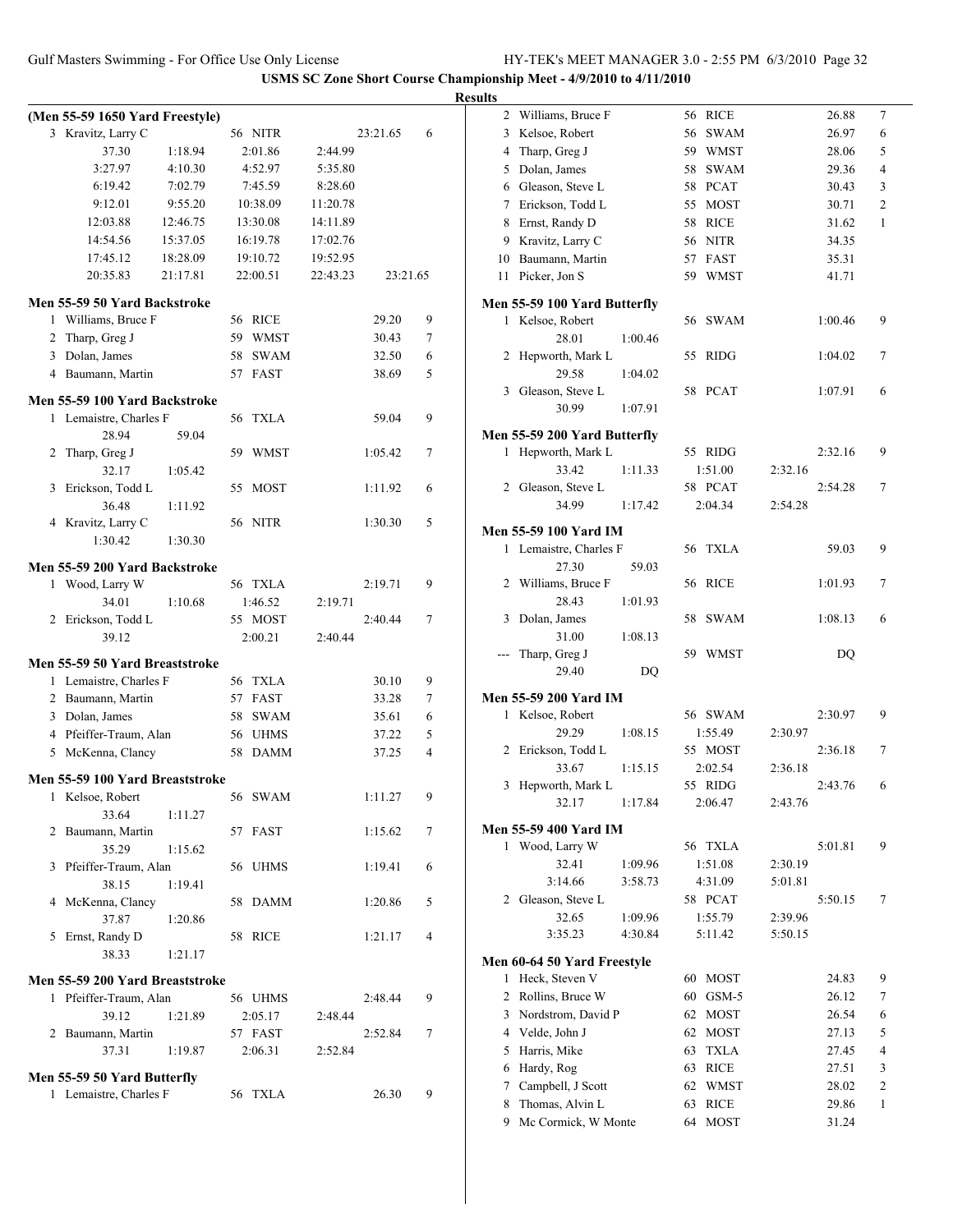|                               |          |                     |                     |                | <b>Results</b>                  |                     |                    |                |
|-------------------------------|----------|---------------------|---------------------|----------------|---------------------------------|---------------------|--------------------|----------------|
| (Men 60-64 50 Yard Freestyle) |          |                     |                     |                | Men 60-64 50 Yard Backstroke    |                     |                    |                |
| 10 Houck, Philip D            |          | 60 AGM              | 31.83               |                | 1 Velde, John J                 | 62 MOST             | 32.79              | 9              |
| 11 Chiodetti, Mario J         |          | 60 H <sub>2</sub> O | 34.52               |                | 2 Nordstrom, David P            | 62 MOST             | 33.70              | $\overline{7}$ |
| Men 60-64 100 Yard Freestyle  |          |                     |                     |                | 3 McLean, Michael R             | 62 ETEX             | 33.97              | 6              |
| 1 Rollins, Bruce W            |          | 60 GSM-5            | 57.73               | 9              | 4 Hardy, Rog                    | 63 RICE             | 35.43              | 5              |
| 27.39                         | 57.73    |                     |                     |                | 5 Mecredy, Henry E              | 63 TXLA             | 36.76              | $\overline{4}$ |
| 2 Nordstrom, David P          |          | 62 MOST             | 1:00.20             | $\tau$         | --- Houck, Philip D             | 60 AGM              | DQ                 |                |
| 28.96                         | 1:00.20  |                     |                     |                |                                 |                     |                    |                |
| 3 Hardy, Rog                  |          | 63 RICE             | 1:00.26             | 6              | Men 60-64 100 Yard Backstroke   |                     |                    |                |
| 28.90                         | 1:00.26  |                     |                     |                | 1 Heck, Steven V                | 60 MOST             | 1:03.94            | 9              |
| 4 McLean, Michael R           |          | 62 ETEX             | 1:04.52             | 5              | 31.10<br>2 McLean, Michael R    | 1:03.94<br>62 ETEX  | 1:18.31            | $\tau$         |
| 31.84                         | 1:04.52  |                     |                     |                | 38.11                           | 1:18.31             |                    |                |
| 5 Campbell, J Scott           |          | 62 WMST             | 1:05.22             | $\overline{4}$ | 3 Mecredy, Henry E              | 63 TXLA             | 1:23.44            | 6              |
| 31.80                         | 1:05.22  |                     |                     |                | 40.10                           | 1:23.44             |                    |                |
| 6 Houck, Philip D             |          | 60 AGM              | 1:09.89             | 3              | 4 Houck, Philip D               | 60 AGM              | 1:30.91            | 5              |
| 33.84                         | 1:09.89  |                     |                     |                | 44.09                           | 1:30.91             |                    |                |
| 7 Mecredy, Henry E            |          | 63 TXLA             | 1:18.57             | 2              |                                 |                     |                    |                |
| 38.09                         | 1:18.57  |                     |                     |                | Men 60-64 200 Yard Backstroke   |                     |                    |                |
| Men 60-64 200 Yard Freestyle  |          |                     |                     |                | 1 Heck, Steven V                | 60 MOST             | 2:20.85            | 9              |
| 1 Heck, Steven V              |          | 60 MOST             | 1:59.60             | 9              | 33.63                           | 1:10.10<br>1:46.15  | 2:20.85            |                |
| 27.83                         | 58.10    | 1:28.84             | 1:59.60             |                | 2 Mecredy, Henry E              | 63 TXLA             | 3:05.77            | 7              |
| 2 Hardy, Rog                  |          | 63 RICE             | 2:17.69             | 7              | 43.66                           | 1:32.12<br>2:21.03  | 3:05.77            |                |
| 32.78                         | 1:07.47  | 1:43.10             | 2:17.69             |                | Men 60-64 50 Yard Breaststroke  |                     |                    |                |
| 3 McLean, Michael R           |          | 62 ETEX             | 2:25.05             | 6              | 1 Mc Cormick, W Monte           | 64 MOST             | 36.19              | 9              |
| 32.64                         | 1:09.82  | 1:48.69             | 2:25.05             |                | 2 Hardy, Rog                    | 63 RICE             | 36.32              | $\overline{7}$ |
| 4 Chiodetti, Mario J          |          | 60 H <sub>2</sub> O | 3:10.24             | 5              | 3 Thomas, Alvin L               | 63 RICE             | 38.84              | 6              |
| 40.99                         | 1:28.28  | 2:19.57             | 3:10.24             |                | 4 Houck, Philip D               | 60 AGM              | 50.35              | 5              |
| Men 60-64 500 Yard Freestyle  |          |                     |                     |                | Men 60-64 100 Yard Breaststroke |                     |                    |                |
| 1 Mecredy, Henry E            |          | 63 TXLA             | 7:27.71             | 9              | 1 Heck, Steven V                | 60 MOST             | 1:10.34            | 9              |
| 38.29                         | 1:23.05  | 2:10.46             | 2:57.72             |                | 33.25                           | 1:10.34             |                    |                |
| 3:43.96                       | 4:30.51  | 5:16.59             | 6:01.21             |                | 2 Rollins, Bruce W              | 60 GSM-5            | 1:17.86            | $\tau$         |
| 6:45.10                       | 7:27.71  |                     |                     |                | 36.56                           | 1:17.86             |                    |                |
| 2 Thomas, Alvin L             |          | 63 RICE             | 7:41.04             | 7              | 3 Mc Cormick, W Monte           | 64 MOST             | 1:18.12            | 6              |
| 42.79                         | 1:29.26  | 2:16.20             | 3:04.26             |                | 36.23                           | 1:18.12             |                    |                |
| 3:50.75                       | 4:35.83  | 5:22.26             | 6:09.60             |                | 4 Fox, Michael                  | 60 PCAT             | 1:24.38            | 5              |
| 6:56.50                       | 7:41.04  |                     |                     |                | 39.88                           | 1:24.38             |                    |                |
|                               |          |                     |                     |                | 5 Thomas, Alvin L               | 63 RICE             | 1:27.59            | 4              |
| Men 60-64 1000 Yard Freestyle |          | 63 RICE             |                     | 9              | 41.36                           | 1:27.59             |                    |                |
| 1 Thomas, Alvin L<br>46.13    | 1:33.41  | 2:21.24             | 15:55.26<br>3:10.06 |                |                                 |                     |                    |                |
| 3:58.82                       | 4:46.53  | 5:34.04             | 6:22.03             |                | Men 60-64 200 Yard Breaststroke |                     |                    | 9              |
| 7:10.28                       | 7:58.06  | 8:45.69             | 9:33.39             |                | 1 Heck, Steven V<br>35.36       | 60 MOST<br>1:15.54  | 2:35.23<br>2:35.23 |                |
| 10:22.49                      | 11:10.99 | 11:59.60            | 12:47.39            |                | 2 Rollins, Bruce W              | 1:55.81<br>60 GSM-5 | 2:51.70            | 7              |
| 13:34.43                      | 14:20.72 | 15:08.48            | 15:55.26            |                | 38.97                           | 1:22.70<br>2:07.90  | 2:51.70            |                |
|                               |          |                     |                     |                | 3 Thomas, Alvin L               | 63 RICE             | 3:33.81            | 6              |
| Men 60-64 1650 Yard Freestyle |          |                     |                     |                | 48.10                           | 1:42.08<br>2:37.69  | 3:33.81            |                |
| 1 Fox, Michael                |          | 60 PCAT             | 20:55.48            | 9              | --- Mc Cormick, W Monte         | 64 MOST             | DQ                 |                |
| 33.56                         | 1:10.59  | 1:48.46             | 2:26.39             |                | 38.33                           | 2:06.70<br>1:22.21  | DQ                 |                |
| 3:04.33                       | 3:42.36  | 4:20.69             | 4:58.74             |                |                                 |                     |                    |                |
| 5:37.14                       | 6:15.76  | 6:53.79             | 7:31.72             |                | Men 60-64 50 Yard Butterfly     |                     |                    |                |
| 8:09.89                       | 8:47.99  | 9:26.29             | 10:05.13            |                | 1 Thompson, Dan                 | 63 WMST             | 27.50              | 9              |
| 10:43.49                      | 11:21.75 | 11:59.96            | 12:38.29            |                | 2 Nordstrom, David P            | 62 MOST             | 29.26              | 7              |
| 13:16.50                      | 13:54.54 | 14:32.70            | 15:11.41            |                | 3 Harris, Mike                  | 63 TXLA             | 30.35              | 6              |
| 15:50.31                      | 16:29.09 | 17:08.39            | 17:46.67            |                | 4 Velde, John J                 | 62 MOST             | 30.62              | 5              |
| 18:25.29                      | 19:04.20 | 19:42.34            | 20:20.43            | 20:55.48       | 5 Hardy, Rog                    | 63 RICE             | 31.49              | $\overline{4}$ |
|                               |          |                     |                     |                | 6 Houck, Philip D               | 60 AGM              | 39.03              | 3              |
|                               |          |                     |                     |                | 7 Mecredy, Henry E              | 63 TXLA             | 39.40              | $\overline{c}$ |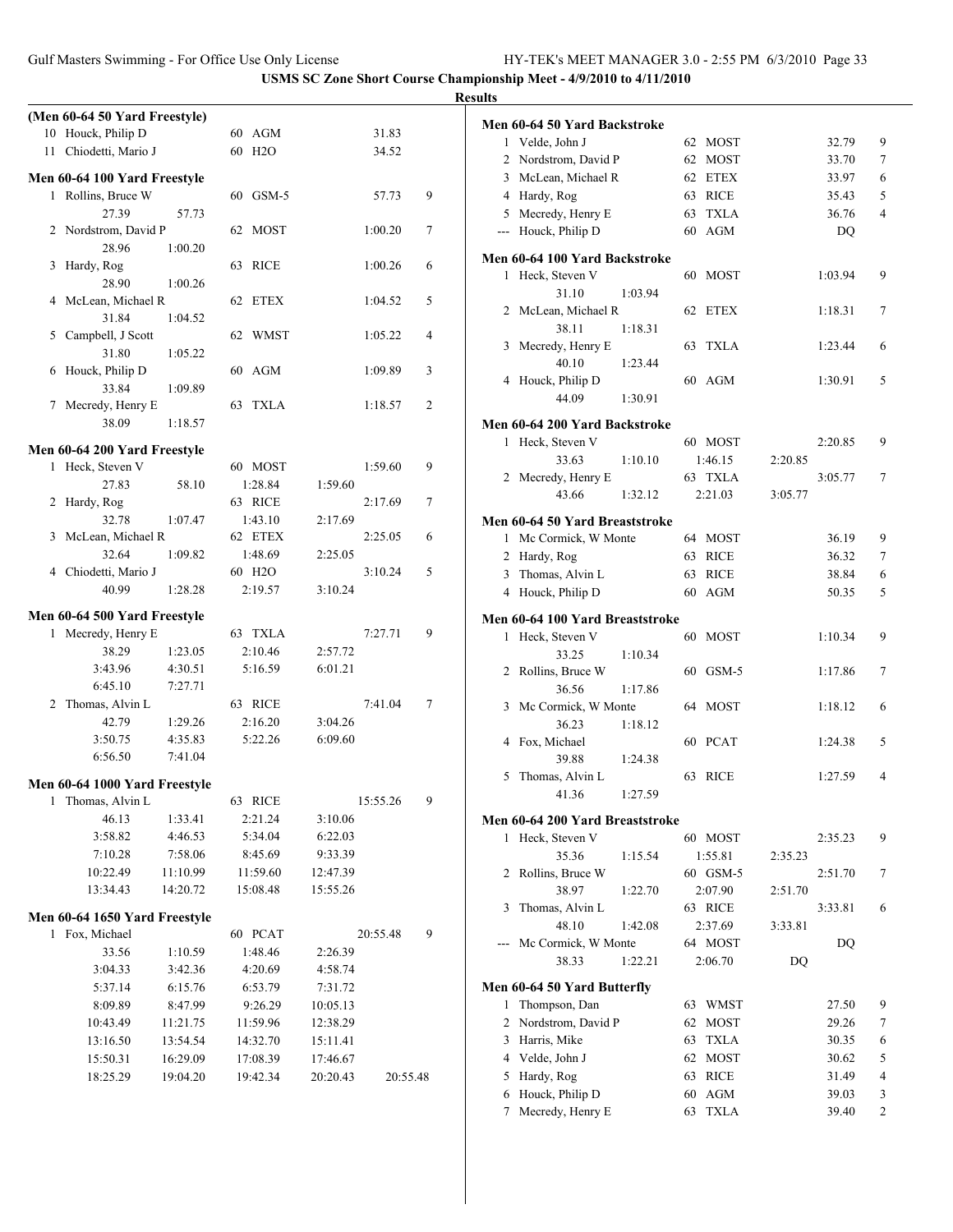|                              |                    |                     |         |            |        | <b>Results</b> |                                                   |                    |                    |                    |          |                |
|------------------------------|--------------------|---------------------|---------|------------|--------|----------------|---------------------------------------------------|--------------------|--------------------|--------------------|----------|----------------|
| Men 60-64 200 Yard Butterfly |                    |                     |         |            |        |                | 5 Wood, Craig A                                   |                    | 69 ETEX            |                    | 3:04.86  | $\overline{4}$ |
| 1 Fox, Michael               |                    | 60 PCAT             |         | 2:46.22    | 9      |                | 42.38                                             | 1:29.15            | 2:17.24            | 3:04.86            |          |                |
| 35.66                        | 1:18.77            | 2:03.17             | 2:46.22 |            |        |                | Men 65-69 500 Yard Freestyle                      |                    |                    |                    |          |                |
| 2 Rollins, Bruce W           |                    | 60 GSM-5            |         | 3:05.32    | $\tau$ |                | 1 Wood, Craig A                                   |                    | 69 ETEX            |                    | 7:57.83  | 9              |
| 37.97                        | 1:24.42            | 2:14.26             | 3:05.32 |            |        |                | 43.52                                             | 1:31.62            | 2:20.09            | 3:09.12            |          |                |
|                              |                    |                     |         |            |        |                | 3:57.64                                           | 4:46.11            | 5:33.90            | 6:22.31            |          |                |
| <b>Men 60-64 100 Yard IM</b> |                    |                     |         |            |        |                | 7:10.02                                           | 7:57.83            |                    |                    |          |                |
| 1 Heck, Steven V             |                    | 60 MOST             |         | 1:01.18    | 9      |                | 2 Gibbs, Jim                                      |                    | 68 PCAT            |                    | 9:04.27  | $\tau$         |
| 28.41                        | 1:01.18            |                     |         |            |        |                | 49.56                                             | 1:43.94            | 2:40.70            | 3:36.76            |          |                |
| 2 Nordstrom, David P         |                    | 62 MOST             |         | 1:08.09    | $\tau$ |                | 4:31.26                                           | 5:27.28            | 6:23.64            | 7:18.47            |          |                |
| 31.29<br>3 Hardy, Rog        | 1:08.09            | 63 RICE             |         | 1:10.87    | 6      |                | 8:14.38                                           | 9:04.27            |                    |                    |          |                |
| 32.99                        | 1:10.87            |                     |         |            |        |                |                                                   |                    |                    |                    |          |                |
| 4 Fox, Michael               |                    | 60 PCAT             |         | 1:12.62    | 5      |                | Men 65-69 1000 Yard Freestyle<br>1 Halff, Henry M |                    | 67 MOST            |                    | 14:46.23 | 9              |
| 35.23                        | 1:12.62            |                     |         |            |        |                | 39.60                                             | 1:21.95            | 2:06.01            | 2:50.51            |          |                |
| 5 Velde, John J              |                    | 62 MOST             |         | 1:14.72    | 4      |                | 3:34.80                                           | 4:20.43            | 5:05.44            | 5:50.28            |          |                |
| 33.93                        | 1:14.72            |                     |         |            |        |                | 6:34.90                                           | 7:19.20            | 8:04.16            | 8:49.78            |          |                |
| 6 Houck, Philip D            |                    | 60 AGM              |         | 1:28.89    | 3      |                | 9:34.56                                           | 10:19.14           | 11:03.80           | 11:48.23           |          |                |
| 41.10                        | 1:28.89            |                     |         |            |        |                | 12:33.27                                          | 13:18.65           | 14:03.50           | 14:46.23           |          |                |
|                              |                    |                     |         |            |        |                | 2 Wood, Craig A                                   |                    | 69 ETEX            |                    | 16:30.86 | $\tau$         |
| <b>Men 60-64 200 Yard IM</b> |                    |                     |         |            |        |                | 45.95                                             | 1:36.06            | 2:26.88            | 3:18.25            |          |                |
| 1 Heck, Steven V             |                    | 60 MOST             |         | 2:16.59    | 9      |                | 4:08.67                                           | 4:59.52            | 5:49.49            | 6:40.83            |          |                |
| 29.54                        | 1:05.85            | 1:45.33<br>60 GSM-5 | 2:16.59 |            | $\tau$ |                | 7:31.66                                           | 8:21.46            | 9:11.98            | 10:01.98           |          |                |
| 2 Rollins, Bruce W<br>35.47  | 1:22.15            | 2:11.18             | 2:48.79 | 2:48.79    |        |                | 10:51.46                                          | 11:41.14           | 12:29.99           | 13:19.29           |          |                |
|                              |                    |                     |         |            |        |                | 14:07.98                                          | 14:56.04           | 15:44.32           | 16:30.86           |          |                |
| Men 60-64 400 Yard IM        |                    |                     |         |            |        |                |                                                   |                    |                    |                    |          |                |
| 1 Fox, Michael               |                    | 60 PCAT             |         | 5:27.64    | 9      |                | Men 65-69 1650 Yard Freestyle                     |                    |                    |                    |          |                |
| 35.27                        | 1:16.45            | 2:00.48             | 2:41.92 |            |        |                | 1 Halff, Henry M                                  |                    | 67 MOST            |                    | 24:42.58 | 9              |
| 3:29.35                      | 4:15.56            | 4:53.07             | 5:27.64 |            |        |                | 37.83<br>3:33.66                                  | 1:20.30<br>4:18.96 | 2:04.35<br>5:04.06 | 2:49.31<br>5:48.52 |          |                |
| 2 Rollins, Bruce W           |                    | 60 GSM-5            |         | 5:42.24    | $\tau$ |                | 6:32.99                                           | 7:17.65            | 8:02.43            | 8:47.40            |          |                |
| 36.60                        | 1:20.79            | 2:07.11             | 2:52.20 |            |        |                | 9:32.05                                           | 10:16.85           | 11:02.20           | 11:47.13           |          |                |
| 3:40.73                      | 4:29.66            | 5:06.75             | 5:42.24 |            |        |                | 12:31.96                                          | 13:16.82           | 14:02.60           | 14:48.37           |          |                |
| --- Hardy, Rog               |                    | 63 RICE             |         | <b>DNF</b> |        |                | 15:34.39                                          | 16:19.78           | 17:05.42           | 17:50.89           |          |                |
| 36.03<br>4:08.63             | 1:20.53<br>5:05.81 | 2:15.36<br>5:48.36  | 3:10.98 |            |        |                | 18:36.80                                          | 19:22.20           | 20:08.05           | 20:55.05           |          |                |
|                              |                    |                     |         |            |        |                | 21:40.51                                          | 22:26.04           | 23:11.88           | 23:56.81           | 24:42.58 |                |
| Men 65-69 50 Yard Freestyle  |                    |                     |         |            |        |                | 2 Wood, Craig A                                   |                    | 69 ETEX            |                    | 27:19.50 | $\overline{7}$ |
| 1 Murff, Don                 |                    | 68 TXLA             |         | 26.50      | 9      |                | 46.80                                             | 1:36.64            | 2:26.94            | 3:17.36            |          |                |
| 2 Boak, Thomas D             |                    | 66 WMST             |         | 27.44      | $\tau$ |                | 4:07.50                                           | 4:57.51            | 5:47.60            | 6:37.50            |          |                |
| 3 Wood, Craig A              |                    | 69 ETEX             |         | 38.64      | 6      |                | 7:27.10                                           | 8:18.03            | 9:07.36            | 9:56.47            |          |                |
| 4 Gibbs, Jim                 |                    | 68 PCAT             |         | 38.76      | 5      |                | 10:46.40                                          | 11:35.75           | 12:25.32           | 13:14.83           |          |                |
| Men 65-69 100 Yard Freestyle |                    |                     |         |            |        |                | 14:04.30                                          | 14:54.59           | 15:43.31           | 16:33.63           |          |                |
| 1 Murff, Don                 |                    | 68 TXLA             |         | 59.85      | 9      |                | 17:21.24                                          | 18:11.06           | 19:00.45           | 19:49.74           |          |                |
| 28.42                        | 59.85              |                     |         |            |        |                | 20:39.20                                          | 21:30.25           | 22:19.00           | 23:08.59           |          |                |
| 2 Boak, Thomas D             |                    | 66 WMST             |         | 1:01.19    | 7      |                | 23:58.48                                          | 24:49.13           | 25:39.23           | 26:29.97           | 27:19.50 |                |
| 29.42                        | 1:01.19            |                     |         |            |        |                | Men 65-69 50 Yard Backstroke                      |                    |                    |                    |          |                |
| 3 Wood, Craig A              |                    | 69 ETEX             |         | 1:24.95    | 6      |                | 1 Welty, Bob                                      |                    | 65 DAMM            |                    | 32.90    | 9              |
| 41.29                        | 1:24.95            |                     |         |            |        |                | 2 Boak, Thomas D                                  |                    | 66 WMST            |                    | 35.60    | 7              |
| Men 65-69 200 Yard Freestyle |                    |                     |         |            |        |                | 3 Wood, Craig A                                   |                    | 69 ETEX            |                    | 49.23    | 6              |
| 1 Murff, Don                 |                    | 68 TXLA             |         | 2:15.49    | 9      |                |                                                   |                    |                    |                    |          |                |
| 30.26                        | 1:04.39            | 1:39.90             | 2:15.49 |            |        |                | Men 65-69 100 Yard Backstroke                     |                    |                    |                    |          |                |
| 2 Boak, Thomas D             |                    | 66 WMST             |         | 2:21.19    | 7      |                | 1 Welty, Bob                                      |                    | 65 DAMM            |                    | 1:11.64  | 9              |
| 32.59                        | 1:08.60            | 1:45.30             | 2:21.19 |            |        |                | 34.80                                             | 1:11.64            |                    |                    |          |                |
| 3 Welty, Bob                 |                    | 65 DAMM             |         | 2:29.66    | 6      |                | 2 Boak, Thomas D                                  |                    | 66 WMST            |                    | 1:18.47  | 7              |
| 33.80                        | 1:12.03            | 1:51.38             | 2:29.66 |            |        |                | 39.41                                             | 1:18.47            |                    |                    |          |                |
| 4 Halff, Henry M             |                    | 67 MOST             |         | 2:41.37    | 5      |                | 3 Gibbs, Jim                                      |                    | 68 PCAT            |                    | 1:38.36  | 6              |
| 36.60                        | 1:17.15            | 2:00.08             | 2:41.37 |            |        |                | 47.92                                             | 1:38.36            |                    |                    |          |                |
|                              |                    |                     |         |            |        |                |                                                   |                    |                    |                    |          |                |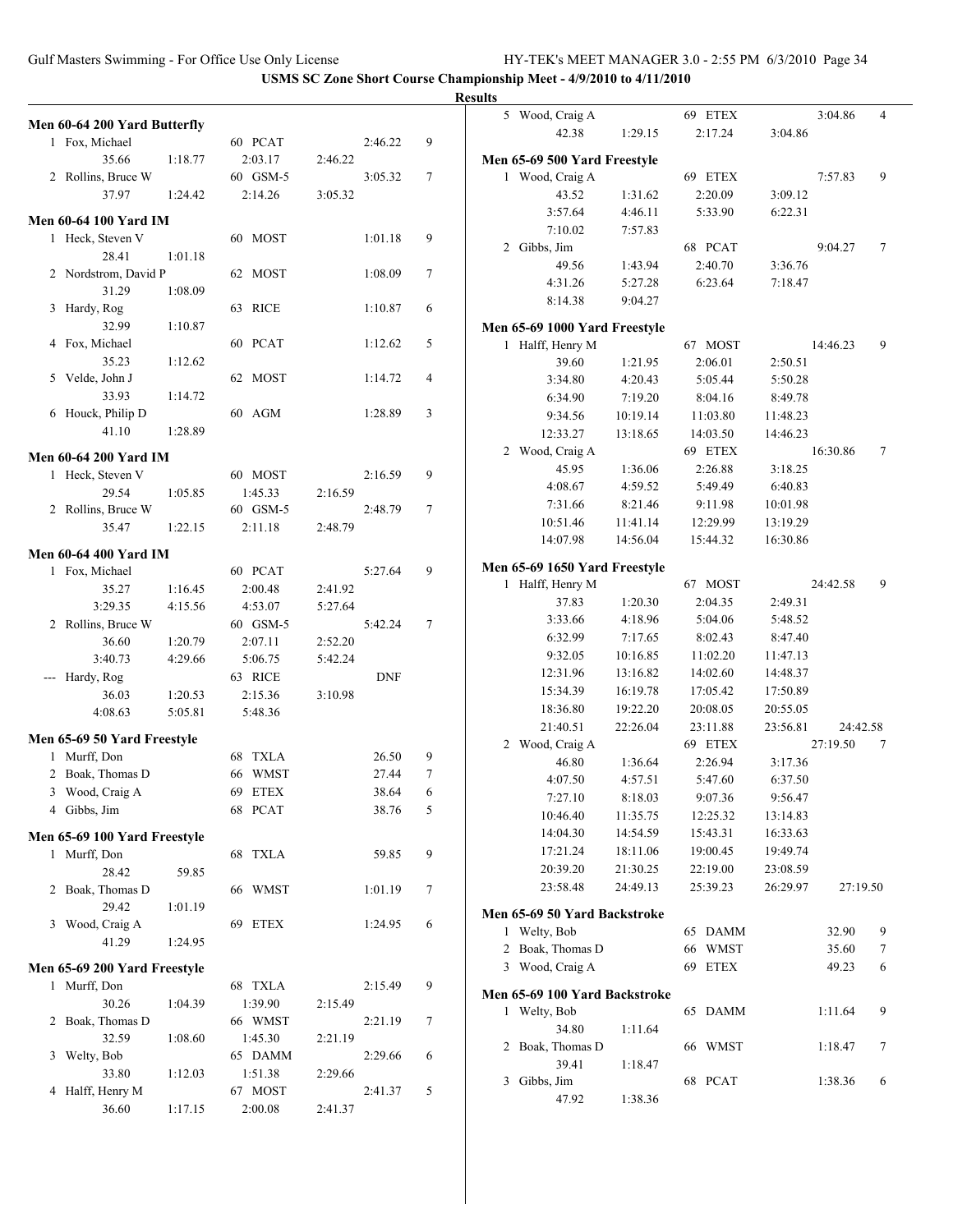|   |                                 |         |         |         |         |   | <b>Results</b> |
|---|---------------------------------|---------|---------|---------|---------|---|----------------|
|   | (Men 65-69 100 Yard Backstroke) |         |         |         |         |   | Me             |
|   | 4 Wood, Craig A                 |         | 69 ETEX |         | 1:42.86 | 5 |                |
|   | 1:43.25                         | 1:42.86 |         |         |         |   |                |
|   | 5 Oster, James F                |         | 68 MOST |         | 2:30.51 | 4 |                |
|   | 1:12.29                         | 2:30.51 |         |         |         |   |                |
|   | Men 65-69 200 Yard Backstroke   |         |         |         |         |   |                |
|   | 1 Welty, Bob                    |         | 65 DAMM |         | 2:35.80 | 9 | Me             |
|   | 37.91                           | 1:18.15 | 1:57.84 | 2:35.80 |         |   |                |
|   | 2 Boak, Thomas D                |         | 66 WMST |         | 2:55.95 | 7 |                |
|   | 43.33                           | 1:28.38 | 2:12.67 | 2:55.95 |         |   |                |
|   | 3 Wood, Craig A                 |         | 69 ETEX |         | 3:26.03 | 6 |                |
|   | 49.71                           | 1:41.46 | 2:33.74 | 3:26.03 |         |   | Me             |
|   | 4 Gibbs, Jim                    |         | 68 PCAT |         | 3:34.68 | 5 |                |
|   | 50.84                           | 1:47.06 | 2:44.88 | 3:34.68 |         |   |                |
|   | Men 65-69 50 Yard Breaststroke  |         |         |         |         |   |                |
|   | 1 Boak, Thomas D                |         | 66 WMST |         | 34.33   | 9 |                |
|   | 2 Gibbs, Jim                    |         | 68 PCAT |         | 55.27   | 7 |                |
|   | 3 Oster, James F                |         | 68 MOST |         | 1:34.06 | 6 |                |
|   |                                 |         |         |         |         |   |                |
|   | Men 65-69 100 Yard Breaststroke |         |         |         |         |   | Me             |
|   | 1 Boak, Thomas D                |         | 66 WMST |         | 1:19.26 | 9 |                |
|   | 38.37                           | 1:19.26 |         |         |         |   | Me             |
|   | Men 65-69 50 Yard Butterfly     |         |         |         |         |   |                |
|   | 1 Oster, James F                |         | 68 MOST |         | 1:22.93 | 9 |                |
|   |                                 |         |         |         |         |   | Me             |
|   | Men 65-69 200 Yard Butterfly    |         |         |         |         |   |                |
|   | 1 Halff, Henry M                |         | 67 MOST |         | 3:37.74 | 9 |                |
|   | 46.94                           | 1:42.08 | 2:40.77 | 3:37.74 |         |   |                |
|   | Men 65-69 100 Yard IM           |         |         |         |         |   | Me             |
|   | 1 Murff, Don                    |         | 68 TXLA |         | 1:12.18 | 9 |                |
|   | 32.83                           | 1:12.18 |         |         |         |   |                |
|   | 2 Welty, Bob                    |         | 65 DAMM |         | 1:12.43 | 7 |                |
|   | 33.04                           | 1:12.43 |         |         |         |   |                |
|   | 3 Oster, James F                |         | 68 MOST |         | 2:45.29 | 6 | Me             |
|   | 1:13.16                         | 2:45.29 |         |         |         |   |                |
|   |                                 |         |         |         |         |   |                |
|   | Men 65-69 200 Yard IM           |         |         |         |         |   |                |
|   | 1 Welty, Bob                    |         | 65 DAMM |         | 2:53.54 | 9 | Me             |
|   | 37.88                           | 1:21.29 | 2:11.08 | 2:53.54 |         |   |                |
|   | <b>Men 65-69 400 Yard IM</b>    |         |         |         |         |   |                |
|   | 1 Welty, Bob                    |         | 65 DAMM |         | 6:05.38 | 9 |                |
|   | 38.76                           | 1:23.64 | 2:08.43 | 2:53.03 |         |   |                |
|   | 3:44.11                         | 4:36.48 | 6:05.38 | 6:05.38 |         |   | Me             |
|   |                                 |         |         |         |         |   |                |
|   | Men 70-74 50 Yard Freestyle     |         |         |         |         |   |                |
|   | 1 Bailie, Bob                   |         | 74 WMST |         | 28.99   | 9 |                |
|   | 2 Blake, William V              |         | 73 MOST |         | 31.78   | 7 |                |
|   | 3 Leilich, Bob                  |         | 70 WMST |         | 38.31   | 6 | Me             |
|   | Men 70-74 100 Yard Freestyle    |         |         |         |         |   |                |
|   | 1 Bailie, Bob                   |         | 74 WMST |         | 1:05.64 | 9 |                |
|   | 31.84                           | 1:05.64 |         |         |         |   | Me             |
|   | 2 Blake, William V              |         | 73 MOST |         | 1:12.48 | 7 |                |
|   | 32.96                           | 1:12.48 |         |         |         |   |                |
| 3 | Leilich, Bob                    |         | 70 WMST |         | 1:26.19 | 6 |                |
|   | 39.32                           | 1:26.19 |         |         |         |   | Me             |
|   |                                 |         |         |         |         |   |                |

| Men 70-74 200 Yard Freestyle    |          |                                 |                |        |
|---------------------------------|----------|---------------------------------|----------------|--------|
| 1 Blake, William V              |          | 73 MOST                         | 2:50.41        | 9      |
| 36.28                           | 1:19.50  | 2:04.27                         | 2:50.41        |        |
| 2 Leilich, Bob                  |          | 70 WMST                         | 3:20.98        | 7      |
| 42.45                           | 1:32.11  | 2:26.09                         | 3:20.98        |        |
| Men 70-74 500 Yard Freestyle    |          |                                 |                |        |
| 1 Blake, William V              |          | 73 MOST                         | 7:50.66        | 9      |
| 38.12                           | 1:24.23  | 2:13.00                         | 3:01.95        |        |
| 3:51.77                         | 4:41.01  | 5:30.85                         | 6:19.64        |        |
| 7:06.79                         | 7:50.66  |                                 |                |        |
|                                 |          |                                 |                |        |
| Men 70-74 1000 Yard Freestyle   |          |                                 |                |        |
| 1 Blake, William V              |          | 73 MOST                         | 17:27.64       | 9      |
| 39.82                           | 1:29.11  | 2:20.99                         | 3:14.61        |        |
| 4:07.10                         | 4:59.66  | 5:52.68                         | 6:45.30        |        |
| 7:38.68                         | 8:31.41  | 9:24.91                         | 10:18.53       |        |
| 11:12.37                        | 12:06.21 | 13:00.01                        | 13:53.69       |        |
| 14:46.54                        | 15:41.26 | 16:35.24                        | 17:27.64       |        |
|                                 |          |                                 |                |        |
| Men 70-74 50 Yard Breaststroke  |          |                                 |                |        |
| 1 Marchbanks, Jerry L           |          | 74 MOST                         | 39.90          | 9      |
| Men 70-74 100 Yard Breaststroke |          |                                 |                |        |
| 1 Marchbanks, Jerry L           |          | 74 MOST                         | 1:35.27        | 9      |
| 45.01                           | 1:35.27  |                                 |                |        |
|                                 |          |                                 |                |        |
| Men 70-74 50 Yard Butterfly     |          |                                 |                |        |
| 1 Bailie, Bob                   |          | 74 WMST                         | 32.57          | 9      |
| 2 Marchbanks, Jerry L           |          | 74 MOST                         | 36.98          | 7      |
|                                 |          |                                 |                |        |
| Men 70-74 100 Yard Butterfly    |          |                                 |                |        |
| 1 Bailie, Bob                   |          | 74 WMST                         | 1:24.15        | 9      |
| 37.18                           | 1:24.15  |                                 |                |        |
| 2 Marchbanks, Jerry L           |          | 74 MOST                         | 1:35.27        | 7      |
| 45.16                           | 1:35.27  |                                 |                |        |
| Men 70-74 200 Yard Butterfly    |          |                                 |                |        |
| 1 Marchbanks, Jerry L           |          | 74 MOST                         | 3:44.23        | 9      |
| 49.57                           | 1:47.54  | 2:47.79                         | 3:44.23        |        |
|                                 |          |                                 |                |        |
| <b>Men 70-74 100 Yard IM</b>    |          |                                 |                |        |
| 1 Bailie, Bob                   |          | 74 WMST                         | 1:20.13        | 9      |
| 37.08                           | 1:20.13  |                                 |                |        |
| 2 Marchbanks, Jerry L           |          | 74 MOST                         | 1:29.89        | 7      |
| 43.95                           | 1:29.89  |                                 |                |        |
|                                 |          |                                 |                |        |
| Men 70-74 400 Yard IM           |          |                                 |                |        |
| Marchbanks, Jerry L<br>1        |          | 74 MOST                         | 7:20.88        | 9      |
| 45.86                           | 1:41.79  | 2:40.15                         | 3:36.68        |        |
| 4:40.35                         | 5:42.31  | 6:32.49                         | 7:20.88        |        |
| Men 75-79 50 Yard Freestyle     |          |                                 |                |        |
| Johnston, Graham M<br>1         |          | <b>MOST</b><br>78               | 30.91          | 9      |
| Raiborn, Louis M<br>2           |          | <b>MOST</b><br>78               | 38.21          | 7      |
|                                 |          |                                 |                |        |
| Men 75-79 100 Yard Freestyle    |          |                                 |                |        |
| Raiborn, Louis M<br>1           |          | 78 MOST                         | 1:31.21        | 9      |
| 42.23                           | 1:31.21  |                                 |                |        |
|                                 |          |                                 |                |        |
| Men 75-79 50 Yard Backstroke    |          |                                 |                |        |
| Johnston, Graham M<br>1         |          |                                 |                |        |
| Raiborn, Louis M<br>2           |          | 78<br>MOST<br>78<br><b>MOST</b> | 40.03<br>43.57 | 9<br>7 |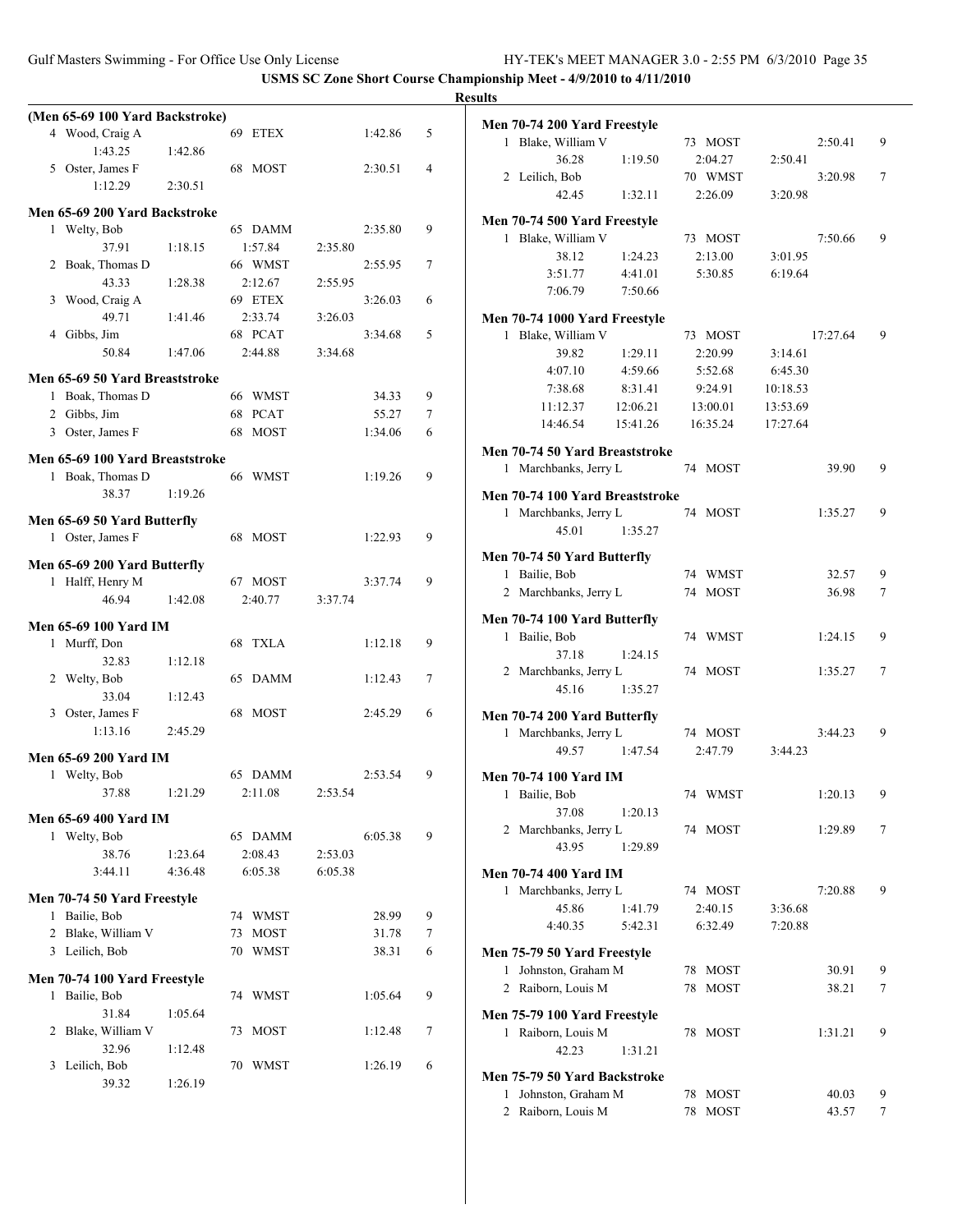|                                 |         |         |         |         |   | <b>Results</b> |
|---------------------------------|---------|---------|---------|---------|---|----------------|
| Men 75-79 100 Yard Backstroke   |         |         |         |         |   |                |
| 1 Johnston, Graham M<br>41.99   | 1:28.15 | 78 MOST |         | 1:28.15 | 9 |                |
| 2 Raiborn, Louis M              |         | 78 MOST |         | 1:48.34 | 7 |                |
| Men 75-79 50 Yard Butterfly     |         |         |         |         |   |                |
| 1 Johnston, Graham M            |         | 78 MOST |         | 40.44   | 9 |                |
| Men 75-79 100 Yard Butterfly    |         |         |         |         |   |                |
| 1 Johnston, Graham M            |         | 78 MOST |         | 1:38.80 | 9 |                |
| 45.92                           | 1:38.80 |         |         |         |   |                |
| Men 80-84 50 Yard Freestyle     |         |         |         |         |   |                |
| 1 Gray, Joe E                   |         | 80 MOST |         | 41.37   | 9 |                |
| 2 Shannon, Baker L              |         | 84 WMST |         | 50.87   | 7 |                |
| Men 80-84 100 Yard Freestyle    |         |         |         |         |   |                |
| 1 Gray, Joe E                   |         | 80 MOST |         | 1:36.40 | 9 |                |
| 44.28                           | 1:36.40 |         |         |         |   |                |
| 2 Shannon, Baker L              |         | 84 WMST |         | 2:03.44 | 7 |                |
| 54.82                           | 2:03.44 |         |         |         |   |                |
| Men 80-84 200 Yard Freestyle    |         |         |         |         |   |                |
| 1 Gray, Joe E                   |         | 80 MOST |         | 3:48.05 | 9 |                |
| 47.18                           | 1:43.31 | 2:44.17 | 3:48.05 |         |   |                |
| Men 80-84 50 Yard Backstroke    |         |         |         |         |   |                |
| 1 Gray, Joe E                   |         | 80 MOST |         | 52.73   | 9 |                |
| Men 80-84 100 Yard Backstroke   |         |         |         |         |   |                |
| 1 Gray, Joe E                   |         | 80 MOST |         | 1:59.86 | 9 |                |
| 56.52                           | 1:59.86 |         |         |         |   |                |
| Men 80-84 200 Yard Backstroke   |         |         |         |         |   |                |
| 1 Gray, Joe E                   |         | 80 MOST |         | 4:16.41 | 9 |                |
| 58.16                           | 2:02.60 | 3:10.88 | 4:16.41 |         |   |                |
| Men 80-84 50 Yard Breaststroke  |         |         |         |         |   |                |
| 1 Shannon, Baker L              |         | 84 WMST |         | 59.03   | 9 |                |
| 2 Gray, Joe E                   |         | 80 MOST |         | 1:17.65 | 7 |                |
| Men 80-84 100 Yard Breaststroke |         |         |         |         |   |                |
| 1 Shannon, Baker L              |         | 84 WMST |         | 2:20.18 | 9 |                |
| 1:02.10                         | 2:20.18 |         |         |         |   |                |
| Men 85-89 200 Yard Freestyle    |         |         |         |         |   |                |
| 1 Siegel, Herbert               |         | 87 NITR |         | 6:05.47 | 9 |                |
| 1:25.65                         | 2:59.08 | 4:34.17 | 6:05.47 |         |   |                |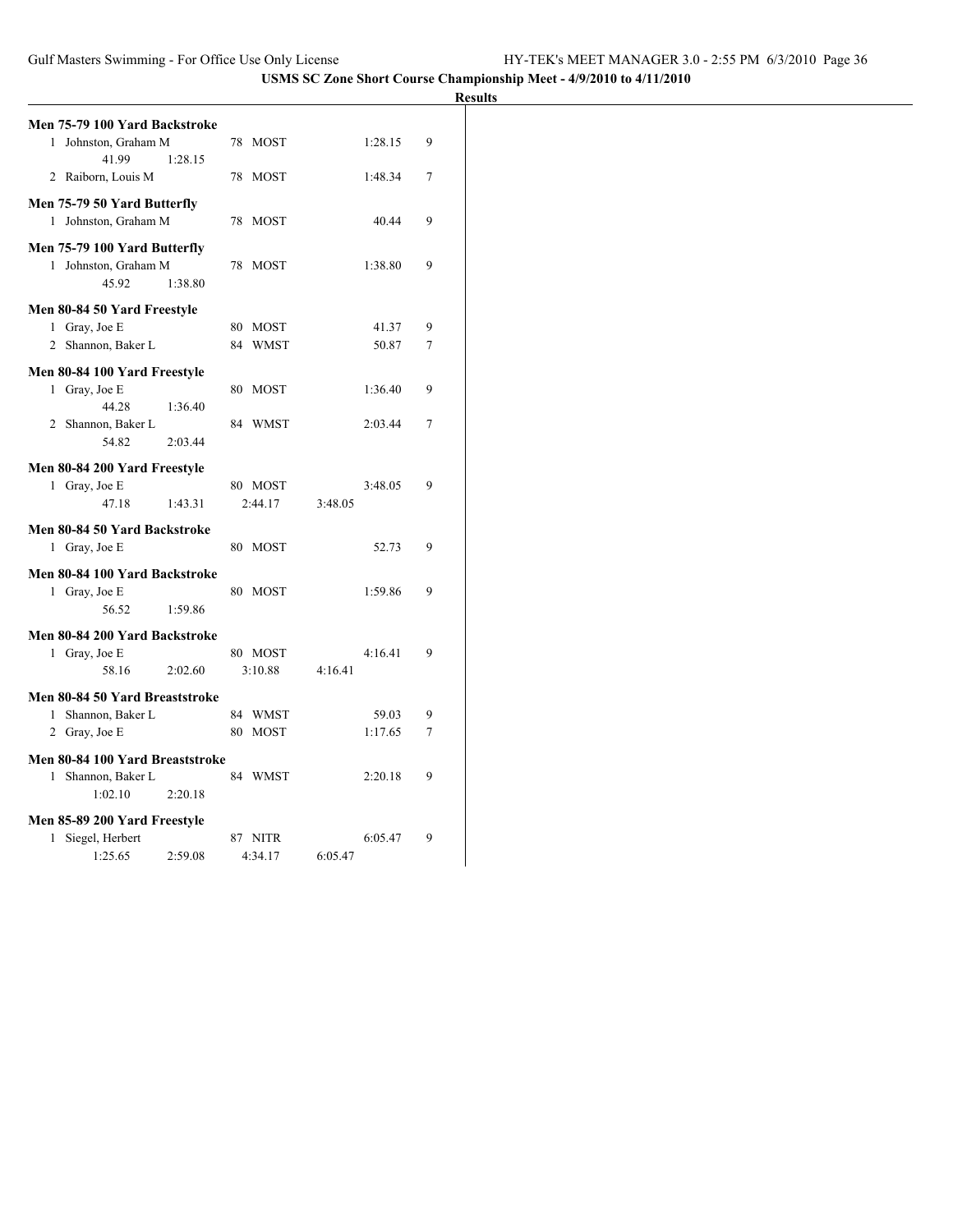**Results Women 18+ 200 Yard Freestyle Relay** 1 RICE A 1:45.90 18 1) Clapp, Marissa L W22 2) Holth, Jerrah W24 3) Blocker, Vicki S W26 4) Matherne, Susan K W48 25.69 53.03 1:20.73 1:45.90 2 WMST A 1:53.05 14 1) Bergfield, Alana N W22 2) Davis, Kristi W39 3) McLendon, Allison B W23 4) Dunklee, Kristin A W43 26.54 58.12 1:26.02 1:53.05 --- RIDG A X2:24.22 1) Wilson, Jenna L W21 2) Peters, Alison J W30 3) Jackson, Julie W49 30.56 1:13.67 1:56.13 2:24.22 **Women 18+ 400 Yard Freestyle Relay** 1 RICE A 3:50.17 18 1) Clapp, Marissa L W22 2) Holth, Jerrah W24 3) Blocker, Vicki S W26 4) Matherne, Susan K W48 27.43 56.84 1:24.90 1:55.03 2:23.99 2:55.55 3:21.73 3:50.17 2 WMST A 4:13.58 14 1) Bergfield, Alana N W22 2) Shoemaker, Lindsay A W24 3) Weiser, Sabine W36 4) Koch Davis, Laura K W33 28.23 57.79 1:34.54 2:13.60 2:43.45 3:16.41 3:43.80 4:13.58 3 BSM A 4:56.14 12 1) Schertz, Allison A W25 2) Pleasant, Erin E W24 3) Schueckler, Leslie P W54 4) Perkins, Wendy A W37 30.70 1:05.07 1:41.17 2:22.36 3:01.37 3:44.43 4:17.81 4:56.14 --- RIDG A X5:41.04 1) Torpy, Susan W50 3) Jackson, Julie W49 4) Peters, Alison J W30 33.96 1:10.60 1:50.92 2:39.34 3:27.95 4:20.36 4:58.57 5:41.04 **Women 18+ 200 Yard Medley Relay** 1 RICE A 1:58.42 18 1) Blocker, Vicki S W26 2) Clapp, Marissa L W22 3) Holth, Jerrah W24 4) Matherne, Susan K W48 30.56 1:01.22 1:30.91 1:58.42 2 WMST A 2:14.88 14 1) Bergfield, Alana N W22 2) Koch Davis, Laura K W33 3) Shoemaker, Lindsay A W24 4) Sutter, Dana J W37 31.70 1:04.20 1:44.91 2:14.88 3 RIDG A 2:26.97 12 1) Peters, Alison J W30 2) Murphy, Amber W28 3) Torpy, Susan W50 4) Wilson, Jenna L W21 49.08 1:24.92 1:59.18 2:26.97 4 BSM A 2:33.42 10 1) Perkins, Wendy A W37 2) Schueckler, Leslie P W54 3) Schertz, Allison A W25 4) Pleasant, Erin E W24 36.89 1:23.99 1:59.92 2:33.42 **Women 18+ 400 Yard Medley Relay** 1 RICE A 4:14.59 18 1) Blocker, Vicki S W26 2) Clapp, Marissa L W22 3) Matherne, Susan K W48 4) Holth, Jerrah W24 32.33 1:06.79 1:37.83 2:12.19 2:42.24 3:16.65 3:44.44 4:14.59 2 WMST A 4:27.73 14 1) Weiser, Sabine W36 2) Bergfield, Alana N W22 3) Koch Davis, Laura K W33 4) McLendon, Allison B W23 34.63 1:10.39 1:42.67 2:20.87 2:50.24 3:24.17 3:54.02 4:27.73 3 RIDG A 5:30.03 12 1) Peters, Alison J W30 2) Murphy, Amber W28 3) Torpy, Susan W50 4) Wilson, Jenna L W21 52.57 1:48.32 2:24.59 3:06.75 3:44.19 4:27.37 4:56.49 5:30.03 **Women 25+ 200 Yard Freestyle Relay** 1 DAMM A 1:40.34 18 1) Glass, Laura H W29 2) Chow, Michelle H W41 3) Henderson, Kristin W W49 4) Cole, Janie W56 24.88 50.62 1:17.74 1:40.34 2 PCAT A 1:53.48 14 1) Wall, Amanda M W27 2) Senne, Sarah W25 3) Robinson, Beth P W57 4) Morrison, Lynn W55 28.91 56.68 1:27.33 1:53.48 3 RICE A 1:55.59 12 1) Janowiak, Jami C W34 2) Feeney, Marissa W38 3) Middlebrooks, Kelly A W42 4) Ruppe, Mary D W40 31.07 59.02 1:28.02 1:55.59 4 MOST A 2:03.24 10 1) Taff, Sarah Q W27 2) Wingenter, Suzanne W34 3) Cebrowski, Catharine L W39 4) Elias, Tiitta K W42 33.27 1:05.98 1:35.60 2:03.24 5 BSM A 2:17.92 8 1) Perkins, Wendy A W37 2) Perkins, Cynthia J W67 3) Schueckler, Leslie P W54 4) Schertz, Allison A W25 31.43 1:13.11 1:49.54 2:17.92 **Women 25+ 200 Yard Medley Relay** 1 AGM A 2:42.66 18 1) Howard, Genifer M W27 2) Sabo, Shawn E W50 3) Goulding, Kathy J W51 4) Feather, Shawn M W49 36.46 1:26.43 2:06.07 2:42.66 2 MOST A 2:59.75 14 1) Goggin, Georgia W80 2) Wingenter, Suzanne W34 3) Elias, Tiitta K W42 4) Gregg, Claire M W68 58.66 1:41.91 2:13.57 2:59.75 **Women 25+ 400 Yard Medley Relay** 1 FCST A 4:53.74 18 1) Monteagudo, Susan E W39 2) Madden, Debbie M W41 3) Lacy, N Markell W26 4) Miller, Lori S W46 37.14 1:17.21 1:35.87 1:55.12 2:38.46 3:10.27 3:48.90 4:53.74 2 RICE A 4:54.60 14 1) Middlebrooks, Kelly A W42 2) Ruppe, Mary D W40 3) Feeney, Marissa W38 4) Janowiak, Jami C W34 38.91 1:18.46 1:55.52 2:36.49 3:08.81 3:46.30 4:18.91 4:54.60 **Women 35+ 200 Yard Freestyle Relay** 1 WMST A 2:10.49 18 1) Weiser, Sabine W36 2) DeVore, Suzanne T W41 3) Allen, Margaret L W50 4) Burgess, Stacy H W52 28.43 1:01.90 1:39.64 2:10.49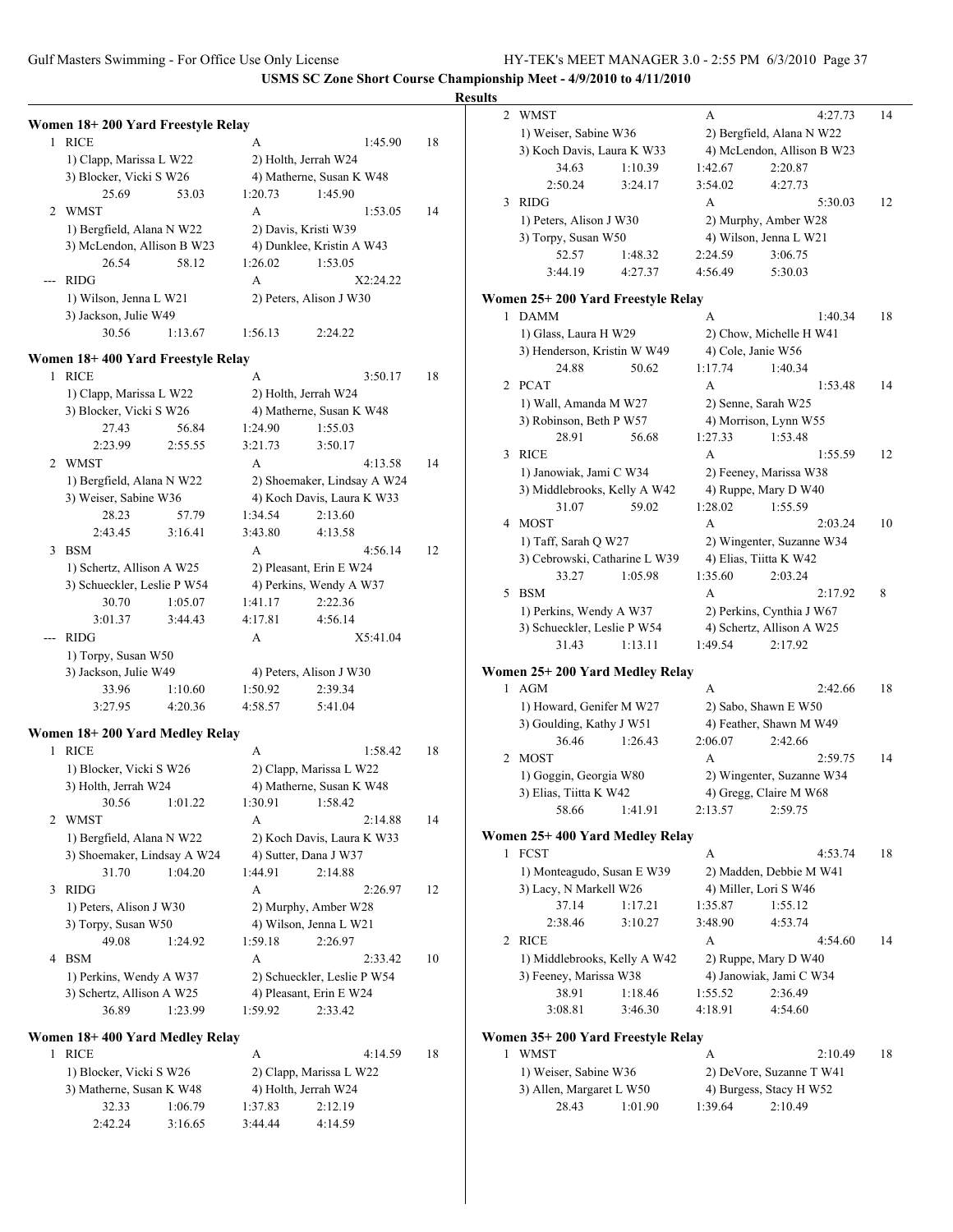**Results (Women 35+ 200 Yard Freestyle Relay)** 2 SWYM A 2:14.90 14 1) Leung, Mazy M W41 2) Coronado, Mary S W51 3) Brundage, Cheryl Y W42 4) Pink, Helen M W41 36.37 1:12.45 1:44.21 2:14.90 **Women 35+ 400 Yard Freestyle Relay** 1 RICE A 4:20.68 18 1) Feeney, Marissa W38 2) Middlebrooks, Kelly A W42 3) Reierson, Suzy G W58 4) Ruppe, Mary D W40 30.64 1:04.02 1:37.84 2:13.94 2:44.30 3:17.78 3:47.81 4:20.68 2 WMST A 4:31.64 14 1) Dunklee, Kristin A W43 2) DeVore, Suzanne T W41 3) Sutter, Dana J W37 4) Gellatly, Jill E W42 33.88 1:09.33 1:45.01 2:24.55 2:43.63 3:32.58 4:00.69 4:31.64 3 FCST A 4:36.88 12 1) Monteagudo, Susan E W39 2) Broyles, Jan W48 3) Toon, Terry Lynn M W50 4) Miller, Lori S W46 32.23 1:07.63 1:42.47 2:19.70 2:54.72 3:33.26 4:02.80 4:36.88 **Women 35+ 200 Yard Medley Relay** 1 RICE A 2:14.38 18 1) Feeney, Marissa W38 2) Middlebrooks, Kelly A W42 3) Reierson, Suzy G W58 4) Ruppe, Mary D W40 39.21 1:14.30 1:45.36 2:14.38 2 WMST A 2:18.95 14 1) Gellatly, Jill E W42 2) DeVore, Suzanne T W41 3) Dunklee, Kristin A W43 4) Weiser, Sabine W36 31.67 1:14.90 1:50.58 2:18.95 3 FCST A 2:26.07 12 1) Broyles, Jan W48 2) Madden, Debbie M W41 3) Monteagudo, Susan E W39 4) Toon, Terry Lynn M W50 42.15 1:18.37 1:53.48 2:26.07 **Women 35+ 400 Yard Medley Relay** 1 SWYM A 5:24.00 18 1) Pink, Helen M W41 2) Coronado, Mary S W51 3) Brundage, Cheryl Y W42 4) Leung, Mazy M W41 37.14 1:16.61 2:00.93 2:49.48 3:25.88 4:06.84 4:43.40 5:24.00 **Women 45+ 200 Yard Freestyle Relay** 1 WMST A 1:43.07 18 1) Holland, Susan A W54 2) Schuber, Nancy S W54 3) Shoemaker, Tracy S W50 4) Nunnallee, Deborah W53 30.62 49.88 1:20.32 1:43.07 2 MOST A 1:55.43 14 1) Cuda, Suzanne E W49 2) Christian, M'Liss W50 3) Valdez, Elaine S W54 4) Ingraham, Susan R W50 30.88 1:00.11 1:28.52 1:55.43 3 MOST B 2:16.74 12 1) LaField, Allison W46 2) McDonald, Eileen F W46 3) Hearron, Chrystie K W50 4) Andrade, Rosana W49 34.04 1:14.08 1:44.72 2:16.74 4 RICE A 2:18.94 10 1) Lanier, Colette M W51 2) Reierson, Suzy G W58 3) Ernst, Heidi J W57 4) Mungavin, Carol A W73 35.80 1:08.03 1:37.76 2:18.94 5 AGM A 2:25.38 8 1) Sabo, Shawn E W50 2) Feather, Shawn M W49 3) Bibles, Shirley W47 4) Goulding, Kathy J W51 41.47 1:17.65 1:54.30 2:25.38 **Women 45+ 400 Yard Freestyle Relay** 1 WMST A 5:08.81 18 1) Nunnallee, Deborah W53 2) Schuber, Nancy S W54 3) Shoemaker, Tracy S W50 4) Boak, Carolyn W64 34.59 1:12.44 1:48.36 2:27.43 3:09.62 3:57.09 4:30.65 5:08.81 **Women 45+ 200 Yard Medley Relay** 1 MOST A 2:18.99 18 1) Ingraham, Susan R W50 2) Hearron, Chrystie K W50 3) Valdez, Elaine S W54 4) Christian, M'Liss W50 33.49 1:19.10 1:49.57 2:18.99 2 WMST A 2:28.04 14 1) Holland, Susan A W54 2) Schuber, Nancy S W54 3) Nunnallee, Deborah W53 4) Moure de Godoy, Elva W49 35.60 1:16.97 1:51.48 2:28.04 3 MOST B 2:29.85 12 1) LaField, Allison W46 2) McDonald, Eileen F W46 3) Andrade, Rosana W49 4) Cuda, Suzanne E W49 43.36 1:24.17 1:59.32 2:29.85 **Women 45+ 400 Yard Medley Relay** 1 WMST A 5:39.97 18 1) Holland, Susan A W54 2) Schuber, Nancy S W54 3) Nunnallee, Deborah W53 4) Burgess, Stacy H W52 40.96 1:20.90 2:05.00 2:53.84 3:35.39 4:24.93 4:59.72 5:39.97 **Women 55+ 200 Yard Freestyle Relay** 1 MOST A 2:03.84 18 1) Mayhew, Chris W56 2) Holloway, Colleen J W56 3) Boyer, Kathy M W55 4) Nisman, Ronda S W55 32.72 1:03.63 1:35.50 2:03.84 2 WMST A 2:29.95 14 1) Taylor, Janet W56 2) Leilich, Joann W71 3) Cattarin, Sandy B W70 4) Boak, Carolyn W64 35.82 1:12.28 1:59.02 2:29.95 3 MOST B 2:41.39 12 1) Callaway, Linda S W57 2) Smith, Jeanine W W61 3) Kight, Betty G W68 4) Vitt, Ann W63 38.50 1:16.73 2:02.26 2:41.39 **Women 55+ 400 Yard Freestyle Relay** 1 PCAT A 4:24.31 18 1) Maccurdy, Krissy W57 2) Silver, Lynn W58 3) Robinson, Beth P W57 4) Morrison, Lynn W55 28.10 59.13 1:33.24 2:10.70 2:42.66 3:18.08 3:50.55 4:24.31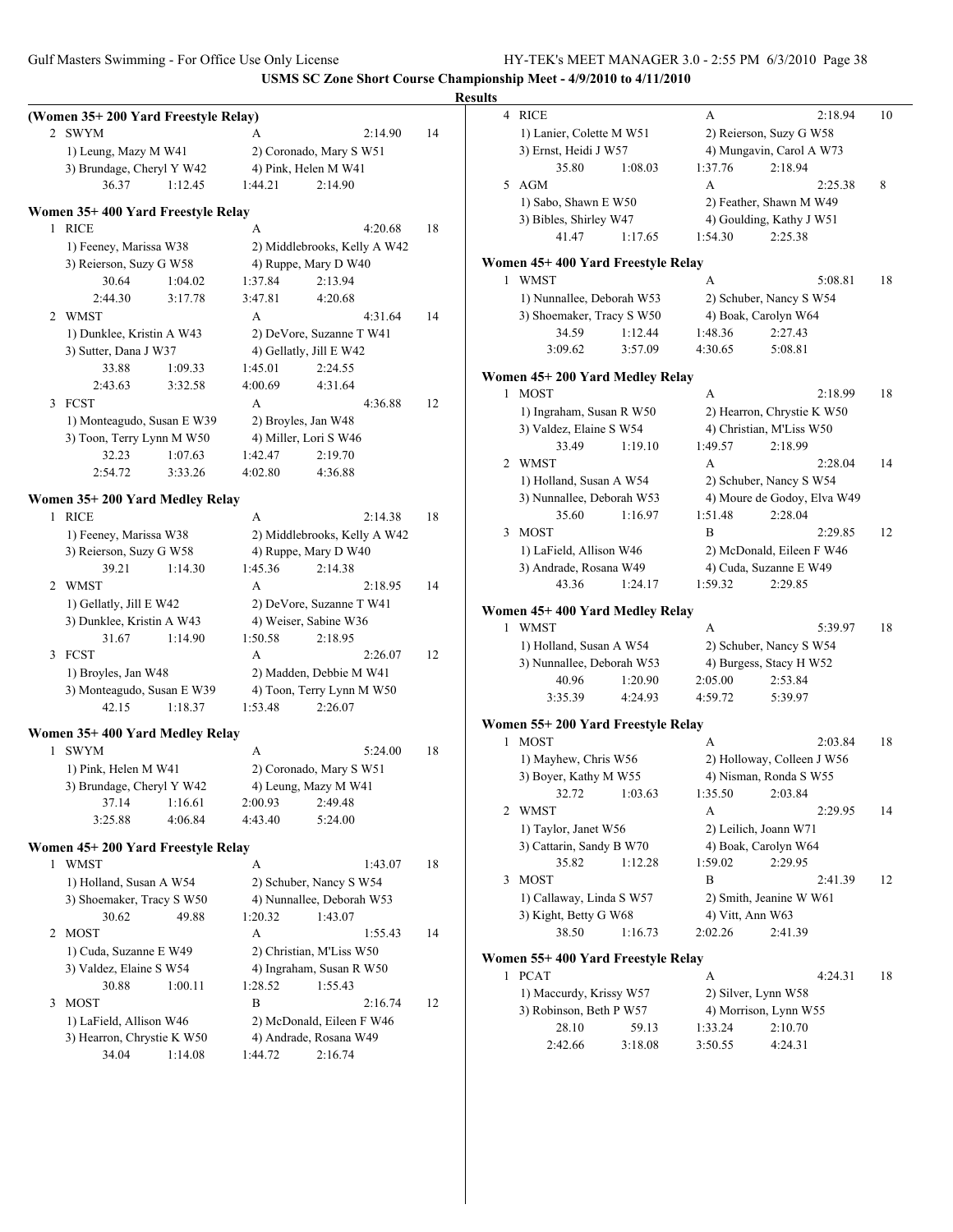|              | Women 55+ 200 Yard Medley Relay   |         |                          |                         |    |
|--------------|-----------------------------------|---------|--------------------------|-------------------------|----|
| 1            | <b>MOST</b>                       |         | A                        | 2:32.95                 | 18 |
|              | 1) Holloway, Colleen J W56        |         |                          | 2) Mayhew, Chris W56    |    |
|              | 3) Boyer, Kathy M W55             |         |                          | 4) Nisman, Ronda S W55  |    |
|              | 39.70                             | 1:23.88 | 2:03.85                  | 2:32.95                 |    |
| 2            | <b>MOST</b>                       |         | B                        | 3:41.67                 | 14 |
|              | 1) Vitt, Ann W63                  |         |                          | 2) Whitlock, Shelly W70 |    |
|              | 3) Callaway, Linda S W57          |         |                          | 4) Sievert, Sara M W84  |    |
|              | 47.47                             | 1:40.44 | 2:30.54                  | 3:41.67                 |    |
|              | Women 55+400 Yard Medley Relay    |         |                          |                         |    |
| 1            | <b>PCAT</b>                       |         | A                        | 5:00.43                 | 18 |
|              | 1) Silver, Lynn W58               |         |                          | 2) Robinson, Beth P W57 |    |
|              | 3) Maccurdy, Krissy W57           |         |                          | 4) Morrison, Lynn W55   |    |
|              | 40.09                             | 1:22.01 | 2:02.94                  | 2:48.71                 |    |
|              | 3:22.12                           | 4:02.42 | 4:29.79                  | 5:00.43                 |    |
| 2            | <b>WMST</b>                       |         | A                        | 6:30.67                 | 14 |
|              | 1) Taylor, Janet W56              |         |                          | 2) Leilich, Joann W71   |    |
|              | 3) Boak, Carolyn W64              |         | 4) Cattarin, Sandy B W70 |                         |    |
|              | 51.93                             | 1:47.03 | 2:30.79                  | 3:20.06                 |    |
|              | 4:00.28                           | 4:48.43 | 5:34.61                  | 6:30.67                 |    |
|              | Women 65+200 Yard Freestyle Relay |         |                          |                         |    |
| $\mathbf{1}$ | <b>MOST</b>                       |         | A                        | 2:45.73                 | 18 |
|              | 1) Sauer, De Ette A W68           |         |                          | 2) Gregg, Claire M W68  |    |
|              | 3) Wheatley, Diane W76            |         |                          | 4) Birkhead, Jane C W69 |    |
|              | 42.36                             | 1:30.35 | 2:11.61                  | 2:45.73                 |    |
|              | Women 65+200 Yard Medley Relay    |         |                          |                         |    |
| 1            | <b>MOST</b>                       |         | A                        | 3:02.42                 | 18 |
|              | 1) Wheatley, Diane W76            |         |                          | 2) Kight, Betty G W68   |    |
|              | 3) Sauer, De Ette A W68           |         |                          | 4) Birkhead, Jane C W69 |    |
|              | 53.01                             | 1:40.22 | 2:01.54                  | 3:02.42                 |    |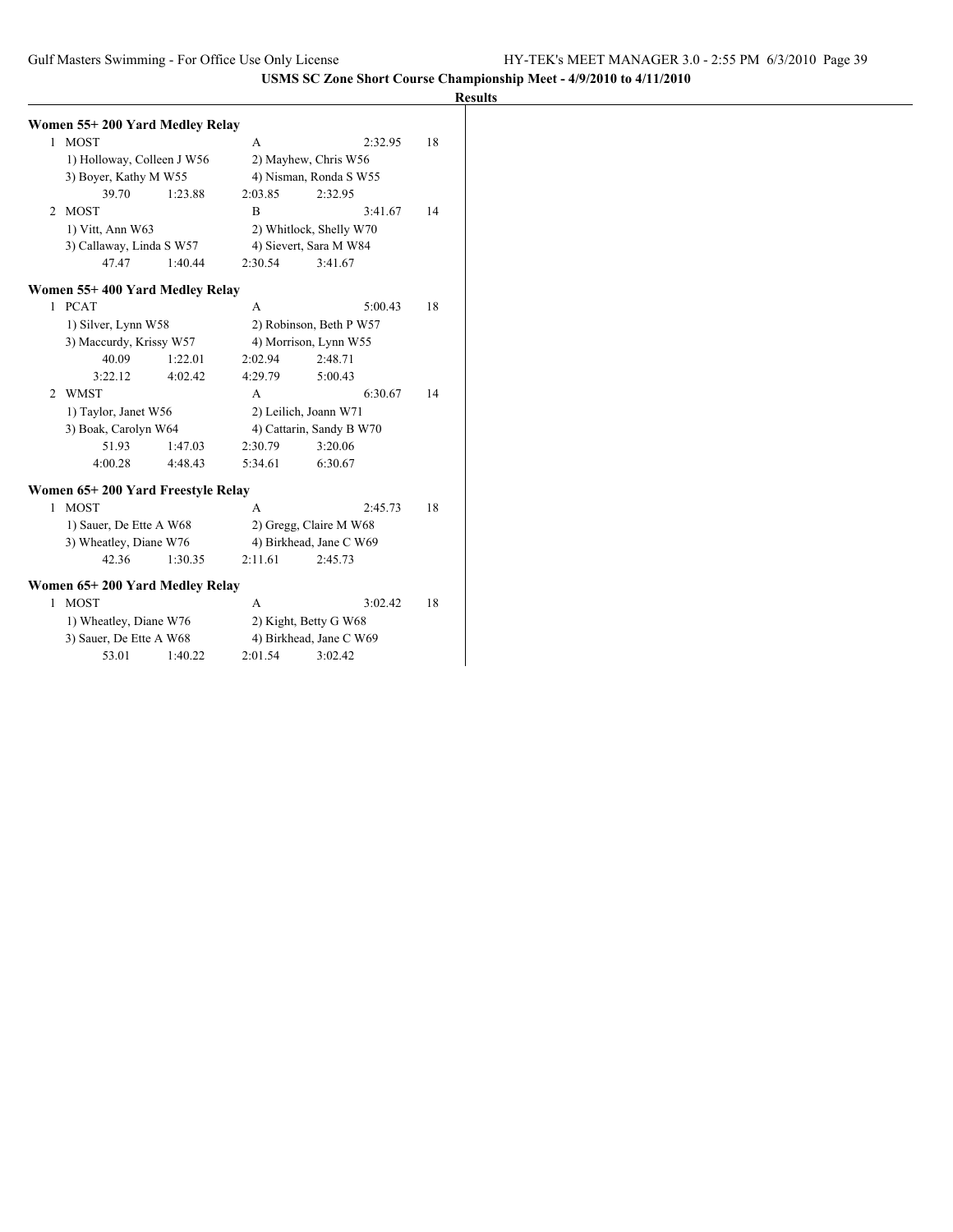**Results**

| 1 | Men 18+200 Yard Freestyle Relay<br><b>RICE</b> | A       | 1:31.61                     | 18 | Mei |
|---|------------------------------------------------|---------|-----------------------------|----|-----|
|   | 1) Shiosaki, Daniel T M25                      |         | 2) Broussard, Matthew L M22 |    |     |
|   | 3) Nath, Cody M29                              |         | 4) Kouri, Drew P M24        |    |     |
|   | 22.78<br>47.86                                 | 1:10.05 | 1:31.61                     |    |     |
| 2 | <b>RIDG</b>                                    | B       | 1:34.69                     | 14 |     |
|   | 1) Merrill, Cameron R M18                      |         | 2) Meharg, Forrest A M18    |    |     |
|   | 3) Lyons, David M M40                          |         | 4) Miller, Brian A M37      |    |     |
|   | 23.82<br>47.14                                 | 1:10.54 | 1:34.69                     |    |     |
| 3 | <b>MOST</b>                                    | A       | 1:35.47                     | 12 |     |
|   | 1) Stannard, Adam M36                          |         | 2) Guirl, Michael J M39     |    |     |
|   | 3) Blanco, Alonso O M35                        |         | 4) Milu, Shane M23          |    |     |
|   | 25.44<br>49.60                                 | 1:14.52 | 1:35.47                     |    | Mei |
| 4 | <b>SWYM</b>                                    | A       | 1:41.31                     | 10 |     |
|   | 1) Perkins, Robert M M47                       |         | 2) Welsh, Tim H M46         |    |     |
|   | 3) Koszegi, Lorin A M45                        |         | 4) Meissner, Niels B M22    |    |     |
|   | 25.98<br>52.22                                 | 1:17.42 | 1:41.31                     |    |     |
| 5 | <b>PCAT</b>                                    | A       | 1:45.35                     | 8  |     |
|   | 1) Fox, Michael M60                            |         | 2) Gleason, Steve L M58     |    |     |
|   |                                                |         |                             |    |     |
|   | 3) Cervantes, Daniel M36                       |         | 4) Baxter, Kyle E M23       |    |     |
|   | 25.55<br>53.86                                 | 1:21.48 | 1:45.35                     |    |     |
|   | Men 18+400 Yard Freestyle Relay                |         |                             |    | Me  |
| 1 | <b>RICE</b>                                    | A       | 3:20.65                     | 18 |     |
|   | 1) Shiosaki, Daniel T M25                      |         | 2) Jimenez, Carlos A M45    |    |     |
|   | 3) Kone, Bruce C M52                           |         | 4) Kouri, Drew P M24        |    |     |
|   | 23.66<br>49.50                                 | 1:14.87 | 1:42.03                     |    |     |
|   | 2:06.60<br>2:32.57                             | 2:55.17 | 3:20.65                     |    |     |
| 2 | RIDG                                           | A       | 3:29.92                     | 14 |     |
|   | 1) Lyons, David M M40                          |         | 2) Meharg, Forrest A M18    |    |     |
|   | 3) Merrill, Cameron R M18                      |         | 4) Miller, Brian A M37      |    |     |
|   | 24.95<br>52.29                                 | 1:16.96 | 1:44.52                     |    |     |
|   | 2:08.76<br>2:35.75                             | 3:01.06 | 3:29.92                     |    |     |
|   |                                                |         |                             |    | Me  |
|   | Men 18+200 Yard Medley Relay                   |         |                             |    |     |
| 1 | <b>RICE</b>                                    | A       | 1:41.43                     | 18 |     |
|   | 1) Shiosaki, Daniel T M25                      |         | 2) Jimenez, Carlos A M45    |    |     |
|   | 3) Kone, Bruce C M52                           |         | 4) Kouri, Drew P M24        |    |     |
|   | 26.16<br>53.40                                 | 1:18.56 | 1:41.43                     |    |     |
| 2 | RIDG                                           | A       | 1:48.41                     | 14 | Mei |
|   | 1) Lyons, David M M40                          |         | 2) Pfaff, Gregory P M18     |    |     |
|   | 3) Burr, Chuck M52                             |         | 4) Miller, Brian A M37      |    |     |
|   | 27.04<br>57.30                                 | 1:24.33 | 1:48.41                     |    |     |
| 3 | <b>MOST</b>                                    | A       | 1:51.34                     | 12 |     |
|   | 1) Milu, Shane M23                             |         | 2) Stannard, Adam M36       |    |     |
|   | 3) Guirl, Michael J M39                        |         | 4) Tomasino, Cesar M46      |    |     |
|   | 25.50<br>56.97                                 | 1:24.23 | 1:51.34                     |    |     |
| 4 | <b>RIDG</b>                                    | B       | 1:53.15                     | 10 |     |
|   | 1) Merrill, Cameron R M18                      |         | 2) Meharg, Forrest A M18    |    |     |
|   | 3) Hepworth, Mark L M55                        |         | 4) Amick, Jim M48           |    |     |
|   | 27.62<br>1:01.03                               | 1:26.68 | 1:53.15                     |    |     |
| 5 | <b>AGM</b>                                     | A       | 2:04.53                     | 8  | Mei |
|   | 1) Burke, Joseph A M49                         |         | 2) Huggins, Dale R M37      |    |     |
|   | 3) Cumnock-Francois, Ben M M22                 |         | 4) Houck, Philip D M60      |    |     |
|   | 1:06.60                                        | 1:33.14 | 2:04.53                     |    |     |
|   |                                                |         |                             |    |     |

|              | n 18+ 400 Yard Medley Relay                    |                                      |    |
|--------------|------------------------------------------------|--------------------------------------|----|
| 1            | <b>RICE</b>                                    | A<br>3:42.63<br>2) Kouri, Drew P M24 | 18 |
|              | 1) Nath, Cody M29<br>3) Shiosaki, Daniel T M25 | 4) Broussard, Matthew L M22          |    |
|              | 26.43<br>53.84                                 | 1:20.58<br>1:52.11                   |    |
|              | 2:16.80<br>2:46.31                             | 3:12.88<br>3:42.63                   |    |
|              |                                                | A                                    | 14 |
| 2            | <b>RIDG</b>                                    | 3:55.79                              |    |
|              | 1) Lyons, David M M40                          | 2) Pfaff, Gregory P M18              |    |
|              | 3) Merrill, Cameron R M18<br>27.85<br>57.82    | 4) Miller, Brian A M37<br>1:28.39    |    |
|              |                                                | 2:04.30                              |    |
|              | 2:30.72<br>3:02.32                             | 3:27.32<br>3:55.79                   |    |
|              | n 25+ 200 Yard Freestyle Relay                 |                                      |    |
|              | 1 WMST                                         | A<br>1:35.30                         | 18 |
|              | 1) Wilson, Jacob N M26                         | 2) Armstrong, Jonathan W M34         |    |
|              | 3) Bass, Bill M41                              | 4) Campbell, Geoff M39               |    |
|              | 22.33<br>46.17                                 | 1:10.52<br>1:35.30                   |    |
| 2            | <b>FCST</b>                                    | A<br>1:35.97                         | 14 |
|              | 1) Engelking, Mike M51                         | 2) Haire, Bryan M27                  |    |
|              | 3) Long, Steve M53                             | 4) Johnson, Michael F M39            |    |
|              | 26.28<br>50.87                                 | 1:14.16<br>1:35.97                   |    |
|              |                                                |                                      |    |
|              | n 25+ 400 Yard Freestyle Relay                 |                                      |    |
| $\mathbf{1}$ | <b>TXLA</b>                                    | A<br>3:07.43                         | 18 |
|              | 1) Blessing, Tyler J M37                       | 2) Varozza, Mike J M42               |    |
|              | 3) Bailey, Bradley H M40                       | 4) Menezes, Marcio P M30             |    |
|              | 22.31<br>46.42                                 | 1:08.29<br>1:32.65                   |    |
|              | 1:54.50<br>2:19.59                             | 2:42.74<br>3:07.43                   |    |
|              | 2 WMST                                         | A<br>3:29.01                         | 14 |
|              | 1) Armstrong, Jonathan W M34                   | 2) Monk, Timothy J M38               |    |
|              | 3) Nordmann, Michael T M37                     | 4) Wilson, Jacob N M26               |    |
|              | 25.93<br>53.81                                 | 1:19.95<br>1:48.66                   |    |
|              | 2:12.99<br>2:38.98                             | 3:03.00<br>3:29.01                   |    |
|              | n 25+ 200 Yard Medley Relay                    |                                      |    |
|              | 1 WMST                                         | A<br>1:45.90                         | 18 |
|              | 1) Nordmann, Michael T M37                     | 2) Armstrong, Jonathan W M34         |    |
|              | 3) Monk, Timothy J M38                         | 4) Wilson, Jacob N M26               |    |
|              | 26.82<br>55.85                                 | 1:23.93<br>1:45.90                   |    |
|              |                                                |                                      |    |
|              | n 25+ 400 Yard Medley Relay                    |                                      |    |
|              | 1 TXLA                                         | 3:49.00<br>A                         | 18 |
|              | 1) Montoya, Adrian M32                         | 2) Hedegore, Robert W M33            |    |
|              | 3) Gilbert, Beau C M36                         | 4) Bailey, Bradley H M40             |    |
|              | 26.79<br>56.35                                 | 1:27.77<br>2:03.59                   |    |
|              | 2:29.80<br>3:00.15                             | 3:22.80<br>3:49.00                   |    |
| 2            | WMST                                           | А<br>3:52.91                         | 14 |
|              | 1) Nordmann, Michael T M37                     | 2) Armstrong, Jonathan W M34         |    |
|              | 3) Wilson, Jacob N M26                         | 4) White, Steve G M49                |    |
|              | 27.49<br>56.28                                 | 2:01.19<br>1:26.27                   |    |
|              | 2:25.79<br>2:55.37                             | 3:52.91<br>3:22.16                   |    |
|              |                                                |                                      |    |
|              | n 35+200 Yard Freestyle Relay                  |                                      |    |
| 1            | <b>TXLA</b>                                    | B<br>1:29.15                         | 18 |
|              | 1) Blessing, Tyler J M37                       | 2) Gilbert, Beau C M36               |    |
|              | 3) Bartee, Todd A M40                          | 4) Bailey, Bradley H M40             |    |
|              | 21.46<br>45.09                                 | 1:08.00<br>1:29.15                   |    |
| 2            | WMST                                           | А<br>1:30.81                         | 14 |
|              | 1) Nordmann, Michael T M37                     | 2) Sundahl, Philip J M44             |    |
|              | 3) Gawronski, Tomasz J M43                     | 4) Davis, Ross C M43                 |    |
|              | 22.36<br>45.34                                 | 1:09.32<br>1:30.81                   |    |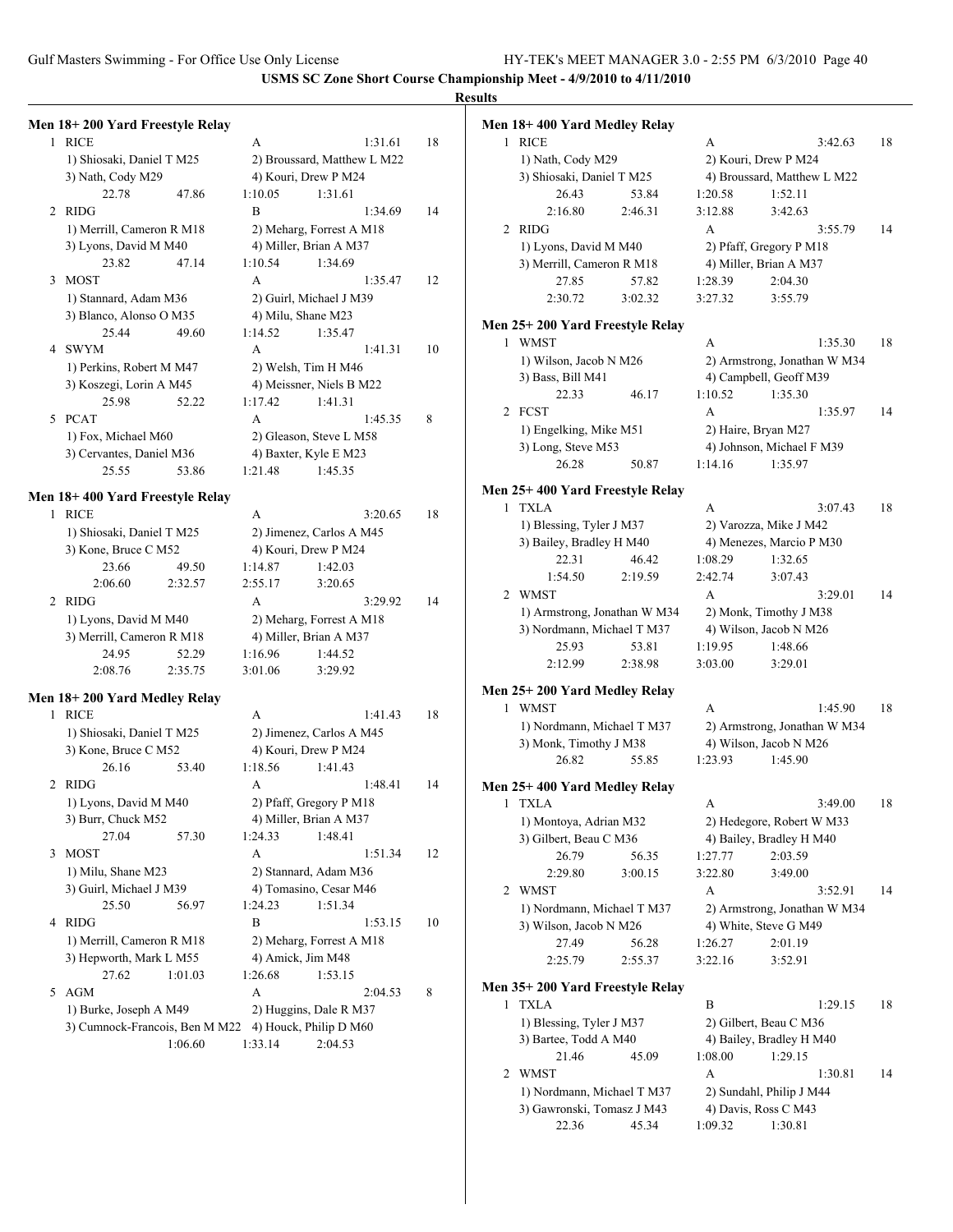Gulf Masters Swimming - For Office Use Only License HY-TEK's MEET MANAGER 3.0 - 2:55 PM 6/3/2010 Page 41

2:20.60 2:49.15 3:12.71 3:38.41

|                                                 |                          |                                                  |    | <b>Results</b>                                                                               |
|-------------------------------------------------|--------------------------|--------------------------------------------------|----|----------------------------------------------------------------------------------------------|
| (Men 35+200 Yard Freestyle Relay)               |                          |                                                  |    | 3 PCAT<br>5:03.81<br>12<br>A                                                                 |
| 3 DAMM                                          | A                        | 1:37.09                                          | 12 | 1) Gibbs, Jim M68<br>2) Fox, Michael M60                                                     |
| 1) Glass, Mark W M35                            |                          | 2) Kritzer, William C M52                        |    | 3) Cervantes, Daniel M36<br>4) Gleason, Steve L M58                                          |
| 3) Patten, Bobby M47                            |                          | 4) McCready, Rob M36                             |    | 46.97<br>1:35.89<br>2:56.92<br>2:13.74                                                       |
| 23.33<br>49.28                                  | 1:14.54                  | 1:37.09                                          |    | 3:25.73<br>3:59.74<br>4:30.75<br>5:03.81                                                     |
| 4 NITR                                          | A                        | 1:43.86                                          | 10 | Men 45+200 Yard Freestyle Relay                                                              |
| 1) Kristek, Tom M53                             |                          | 2) Kravitz, Larry C M56                          |    | 1 RICE<br>A<br>1:32.07<br>18                                                                 |
| 3) Marx, Jeff M45                               |                          | 4) Gogulski, David H M41                         |    | 1) Kammerer, Richard F M52<br>2) Kone, Bruce C M52                                           |
| 30.03<br>55.19                                  | 1:19.42<br>$\mathcal{C}$ | 1:43.86                                          |    | 3) Williams, Bruce F M56<br>4) Jimenez, Carlos A M45                                         |
| 5 TXLA                                          |                          | 1:45.78                                          | 8  | 22.43<br>1:09.73<br>46.12<br>1:32.07                                                         |
| 1) Smiley, Jon M M48                            |                          | 2) Vandam, David K M54                           |    | 2 MOST<br>1:41.55<br>14<br>A                                                                 |
| 3) Coates, Ed M M44<br>23.32<br>49.40           | 1:21.31                  | 4) Mecredy, Henry E M63<br>1:45.78               |    | 2) Jacobs, Steven R M48<br>1) Milu, Jon E M49                                                |
| 6 BSM                                           | A                        | 1:53.59                                          | 6  | 3) Kercher, Craig A M48<br>4) Richey, Steven C M49                                           |
| 1) Blankner, Brett S M36                        |                          | 2) Lunsford, Kevin M M43                         |    | 25.53<br>52.90<br>1:17.55<br>1:41.55                                                         |
| 3) Gates, Richard B M49                         |                          | 4) Schueckler, Larry M M57                       |    | 3 WMST<br>A<br>1:43.27<br>12                                                                 |
| 26.13<br>55.93                                  | 1:26.36                  | 1:53.59                                          |    | 1) Langford, Kirk W M51<br>2) White, Steve G M49                                             |
| 7 SWYM                                          | A                        | 2:07.79                                          | 4  | 3) Wolfhagen, Niels U M53<br>4) Marshall, D Scot M53                                         |
| 1) Blute, Peter M M50                           |                          | 2) Pink, Anthony P M41                           |    | 25.69<br>51.44<br>1:18.19<br>1:43.27                                                         |
| 3) Jaime, Alfonso A M37                         |                          | 4) Hubbard, Russell L M48                        |    | 4 SWAM<br>A<br>1:45.38<br>10                                                                 |
| 36.15<br>1:07.61                                | 1:39.31                  | 2:07.79                                          |    | 1) Woolley, Ken M51<br>2) Kelsoe, Robert M56                                                 |
|                                                 |                          |                                                  |    | 4) Dolan, James M58<br>3) Brackett, Elliott M45                                              |
| Men 35+400 Yard Freestyle Relay                 |                          |                                                  |    | 26.84<br>1:20.21<br>1:45.38<br>53.52                                                         |
| 1 WMST                                          | A                        | 3:20.47                                          | 18 | 5 RIDG<br>8<br>A<br>1:53.87                                                                  |
| 1) Gawronski, Tomasz J M43<br>3) Bass, Bill M41 |                          | 2) Sundahl, Philip J M44<br>4) Davis, Ross C M43 |    | 1) Amick, Jim M48<br>2) Burr, Chuck M52<br>4) Torpy, Art A M54<br>3) Hepworth, Mark L M55    |
| 23.63<br>47.91                                  | 1:12.54                  | 1:39.47                                          |    | 25.11<br>51.86<br>1:17.76<br>1:53.87                                                         |
| 2:04.63<br>2:33.34                              | 2:55.94                  | 3:20.47                                          |    |                                                                                              |
| --- BSM                                         | A                        | <b>DQ</b>                                        |    | Men 45+400 Yard Freestyle Relay                                                              |
| 1) Lunsford, Kevin M M43                        |                          | 2) Gates, Richard B M49                          |    | 1 TXLA<br>A<br>3:19.30<br>18                                                                 |
| 3) Schueckler, Larry M M57                      |                          | 4) Blankner, Brett S M36                         |    | 1) Smiley, Jon M M48<br>2) Stinchcombe, Maxwell B M53                                        |
| 1:10.85<br>34.50                                | 1:42.94                  | 2:21.33                                          |    | 3) Breazeale, Nathan M M46<br>4) Rasmussen, Anders M M46                                     |
| 2:51.23<br>3:22.96                              | 3:50.80                  | DQ                                               |    | 24.62<br>51.16<br>1:40.98<br>1:14.70                                                         |
|                                                 |                          |                                                  |    | 2:04.55<br>2:30.69<br>2:53.54<br>3:19.30                                                     |
| Men 35+200 Yard Medley Relay                    |                          |                                                  |    | 2 WMST<br>A<br>3:46.77<br>14                                                                 |
| 1 WMST                                          | A                        | 1:43.04                                          | 18 | 1) Langford, Kirk W M51<br>2) White, Steve G M49                                             |
| 1) Sundahl, Philip J M44                        | 2) Bass, Bill M41        |                                                  |    | 3) Wolfhagen, Niels U M53<br>4) Marshall, D Scot M53<br>54.83<br>1:21.80<br>26.63<br>1:51.66 |
| 3) Gawronski, Tomasz J M43<br>28.41<br>57.59    | 1:20.98                  | 4) Davis, Ross C M43<br>1:43.04                  |    | 2:19.35<br>2:50.10<br>3:17.18<br>3:46.77                                                     |
| 2 BSM                                           | A                        | 2:18.33                                          | 14 |                                                                                              |
| 1) Schueckler, Larry M M57                      |                          | 2) Gates, Richard B M49                          |    | Men 45+200 Yard Medley Relay                                                                 |
| 3) Lunsford, Kevin M M43                        |                          | 4) Blankner, Brett S M36                         |    | 1 WMST<br>1:54.55<br>A<br>18                                                                 |
| 34.45<br>1:16.92                                | 1:51.10                  | 2:18.33                                          |    | 1) Hardin, John R M47<br>2) Godoy, Francisco J M51                                           |
|                                                 |                          |                                                  |    | 3) Langford, Kirk W M51<br>4) Marshall, D Scot M53                                           |
| Men 35+400 Yard Medley Relay                    |                          |                                                  |    | 1:29.63<br>1:54.55<br>30.75<br>1:02.83                                                       |
| 1 WMST                                          | A                        | 3:45.21                                          | 18 | 2 MOST<br>A<br>1:58.21<br>14                                                                 |
| 1) Sundahl, Philip J M44                        | 2) Bass, Bill M41        |                                                  |    | 1) Jacobs, Steven R M48<br>2) Richey, Steven C M49                                           |
| 3) Gawronski, Tomasz J M43<br>28.79             |                          | 4) Davis, Ross C M43                             |    | 3) Kercher, Craig A M48<br>4) Milu, Jon E M49                                                |
| 58.64<br>2:28.43<br>2:56.73                     | 1:28.87<br>3:19.76       | 2:03.55<br>3:45.21                               |    | 34.42<br>1:06.56<br>1:33.07<br>1:58.21<br>3 SWAM<br>A<br>2:01.60<br>12                       |
| 2 BSM                                           | A                        | 5:03.43                                          | 14 | 2) Woolley, Ken M51<br>1) Dolan, James M58                                                   |
| 1) Schueckler, Larry M M57                      |                          | 2) Gates, Richard B M49                          |    | 3) Kelsoe, Robert M56<br>4) Brackett, Elliott M45                                            |
| 3) Lunsford, Kevin M M43                        |                          | 4) Blankner, Brett S M36                         |    | 33.12<br>1:07.96<br>1:34.71<br>2:01.60                                                       |
| 36.70<br>1:14.65                                | 1:57.61                  | 2:48.39                                          |    |                                                                                              |
| 3:25.55<br>4:06.54                              | 4:33.64                  | 5:03.43                                          |    | Men 45+400 Yard Medley Relay                                                                 |
|                                                 |                          |                                                  |    | 3:38.41<br>1 TXLA<br>18<br>A                                                                 |
|                                                 |                          |                                                  |    | 1) Breazeale, Nathan M M46<br>2) Guthrie, David M M49                                        |
|                                                 |                          |                                                  |    | 4) Stinchcombe, Maxwell B M53<br>3) Rasmussen, Anders M M46                                  |
|                                                 |                          |                                                  |    | 27.14<br>55.65<br>1:24.41<br>1:56.55                                                         |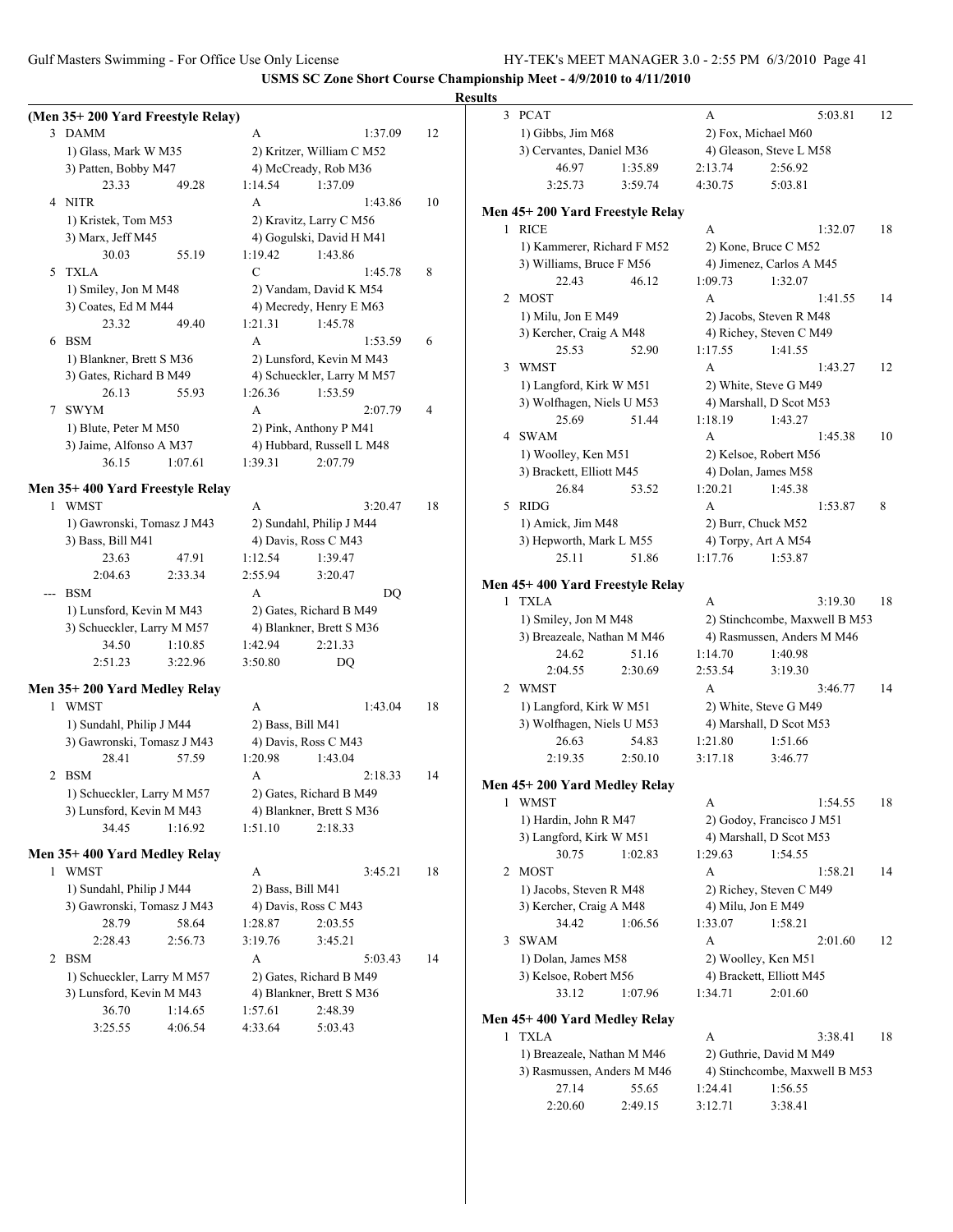|   |                                  |   |                            |         |         |    | <b>Results</b> |
|---|----------------------------------|---|----------------------------|---------|---------|----|----------------|
|   | (Men 45+400 Yard Medley Relay)   |   |                            |         |         |    | Me             |
| 2 | SWYM                             | A |                            |         | 4:23.85 | 14 |                |
|   | 1) Perkins, Robert M M47         |   | 2) Koszegi, Lorin A M45    |         |         |    |                |
|   | 3) Hubbard, Russell L M48        |   | 4) Welsh, Tim H M46        |         |         |    |                |
|   | 31.78<br>1:05.12                 |   | 1:39.26                    | 2:17.48 |         |    |                |
|   | 2:46.65<br>3:24.79               |   | 3:53.02                    | 4:23.85 |         |    |                |
| 3 | <b>WMST</b>                      | A |                            |         | 4:26.56 | 12 |                |
|   | 1) Hardin, John R M47            |   | 2) Godoy, Francisco J M51  |         |         |    |                |
|   | 3) Langford, Kirk W M51          |   | 4) Marshall, D Scot M53    |         |         |    |                |
|   | 33.88<br>1:09.70                 |   | 1:44.49                    | 2:23.64 |         |    |                |
|   | 2:54.29<br>3:30.45               |   | 3:57.54                    | 4:26.56 |         |    | Me             |
|   | Men 55+200 Yard Freestyle Relay  |   |                            |         |         |    |                |
| 1 | <b>TXLA</b>                      | A |                            |         | 1:41.36 | 18 |                |
|   | 1) Wood, Larry W M56             |   | 2) Murff, Don M68          |         |         |    |                |
|   | 3) Lemaistre, Charles F M56      |   | 4) Harris, Mike M63        |         |         |    |                |
|   | 23.39<br>50.44                   |   | 1:16.51                    | 1:41.36 |         |    |                |
| 2 | MOST                             | A |                            |         | 1:45.06 | 14 |                |
|   | 1) Velde, John J M62             |   | 2) Erickson, Todd L M55    |         |         |    |                |
|   | 3) Nordstrom, David P M62        |   | 4) Heck, Steven V M60      |         |         |    |                |
|   | 26.80<br>53.24                   |   | 1:20.02                    | 1:45.06 |         |    |                |
| 3 | <b>WMST</b>                      | A |                            |         | 1:55.37 | 12 |                |
|   | 1) Tharp, Greg J M59             |   | 2) Picker, Jon S M59       |         |         |    |                |
|   | 3) Campbell, J Scott M62         |   | 4) Thompson, Dan M63       |         |         |    |                |
|   | 27.36<br>1:01.32                 |   | 1:29.44                    | 1:55.37 |         |    |                |
| 4 | <b>MOST</b>                      | B |                            |         | 2:33.06 | 10 |                |
|   | 1) Gray, Joe E M80               |   | 2) Oster, James F M68      |         |         |    |                |
|   | 3) Marchbanks, Jerry L M74       |   | 4) Mc Cormick, W Monte M64 |         |         |    |                |
|   | 1:26.65<br>41.36                 |   | 2:02.60                    | 2:33.06 |         |    |                |
|   |                                  |   |                            |         |         |    |                |
|   | Men 55+ 400 Yard Freestyle Relay |   |                            |         |         |    |                |
| 1 | WMST                             | A |                            |         | 4:26.30 | 18 |                |
|   | 1) Boak, Thomas D M66            |   | 2) Tharp, Greg J M59       |         |         |    |                |
|   | 3) Campbell, J Scott M62         |   | 4) Bailie, Bob M74         |         |         |    |                |
|   | 33.80<br>1:09.59                 |   | 1:37.93                    | 2:09.63 |         |    |                |
|   | 2:40.90<br>3:15.29               |   | 3:49.17                    | 4:26.30 |         |    |                |
|   | Men 55+200 Yard Medley Relay     |   |                            |         |         |    |                |
| 1 | <b>MOST</b>                      | A |                            |         | 2:02.49 | 18 |                |
|   | 1) Velde, John J M62             |   | 2) Heck, Steven V M60      |         |         |    |                |
|   | 3) Nordstrom, David P M62        |   | 4) Erickson, Todd L M55    |         |         |    |                |
|   | 32.42<br>1:04.95                 |   | 1:35.11                    | 2:02.49 |         |    |                |
| 2 | <b>WMST</b>                      | А |                            |         | 2:10.34 | 14 |                |
|   | 1) Tharp, Greg J M59             |   | 2) Boak, Thomas D M66      |         |         |    |                |
|   | 3) Bailie, Bob M74               |   | 4) Campbell, J Scott M62   |         |         |    |                |
|   | 31.21<br>1:06.80                 |   | 1:42.15                    | 2:10.34 |         |    |                |
|   |                                  |   |                            |         |         |    |                |
|   | Men 55+ 400 Yard Medley Relay    |   |                            |         |         |    |                |
|   | 1 WMST                           | A |                            |         | 4:56.54 | 18 |                |
|   | 1) Boak, Thomas D M66            |   | 2) Thompson, Dan M63       |         |         |    |                |
|   | 3) Tharp, Greg J M59             |   | 4) Bailie, Bob M74         |         |         |    |                |
|   | 41.45<br>1:24.44                 |   | 2:01.79                    | 2:44.51 |         |    |                |
|   | 3:13.99<br>3:48.20               |   | 4:20.61                    | 4:56.54 |         |    |                |
| 2 | <b>RICE</b>                      | A |                            |         | 5:25.89 | 14 |                |
|   | 1) Ernst, Randy D M58            |   | 2) Thomas, Alvin L M63     |         |         |    |                |
|   | 3) Hardy, Rog M63                |   | 4) Williams, Bruce F M56   |         |         |    |                |
|   | 36.04<br>1:13.00                 |   | 1:59.15                    | 2:52.07 |         |    |                |
|   | 3:28.16<br>4:12.53               |   | 4:48.02                    | 5:25.89 |         |    |                |

### **Men 65+ 200 Yard Freestyle Relay**

|               | <b>MOST</b>                  |         | A                   | 2:16.50                   | 18 |
|---------------|------------------------------|---------|---------------------|---------------------------|----|
|               | 1) Raiborn, Louis M M78      |         |                     | 2) Blake, William V M73   |    |
|               | 3) Halff, Henry M M67        |         |                     | 4) Johnston, Graham M M78 |    |
|               | 39.08                        | 1:10.74 | 1:45.19             | 2:16.50                   |    |
| $\mathcal{L}$ | <b>WMST</b>                  |         | A                   | 2:30.08                   | 14 |
|               | 1) Boak, Thomas D M66        |         | 2) Leilich, Bob M70 |                           |    |
|               | 3) Shannon, Baker L M84      |         |                     | 4) Bailie, Bob M74        |    |
|               | 29.44                        | 1:06.83 | 1:58.62             | 2:30.08                   |    |
|               | Men 65+200 Yard Medley Relay |         |                     |                           |    |
|               | <b>MOST</b>                  |         | A                   | 3:00.57                   | 18 |
|               | 1) Raiborn, Louis M M78      |         |                     | $2)$ Gray, Joe E M80      |    |

3) Johnston, Graham M M78 4) Blake, William V M73 44.67 1:32.52 1:57.58 3:00.57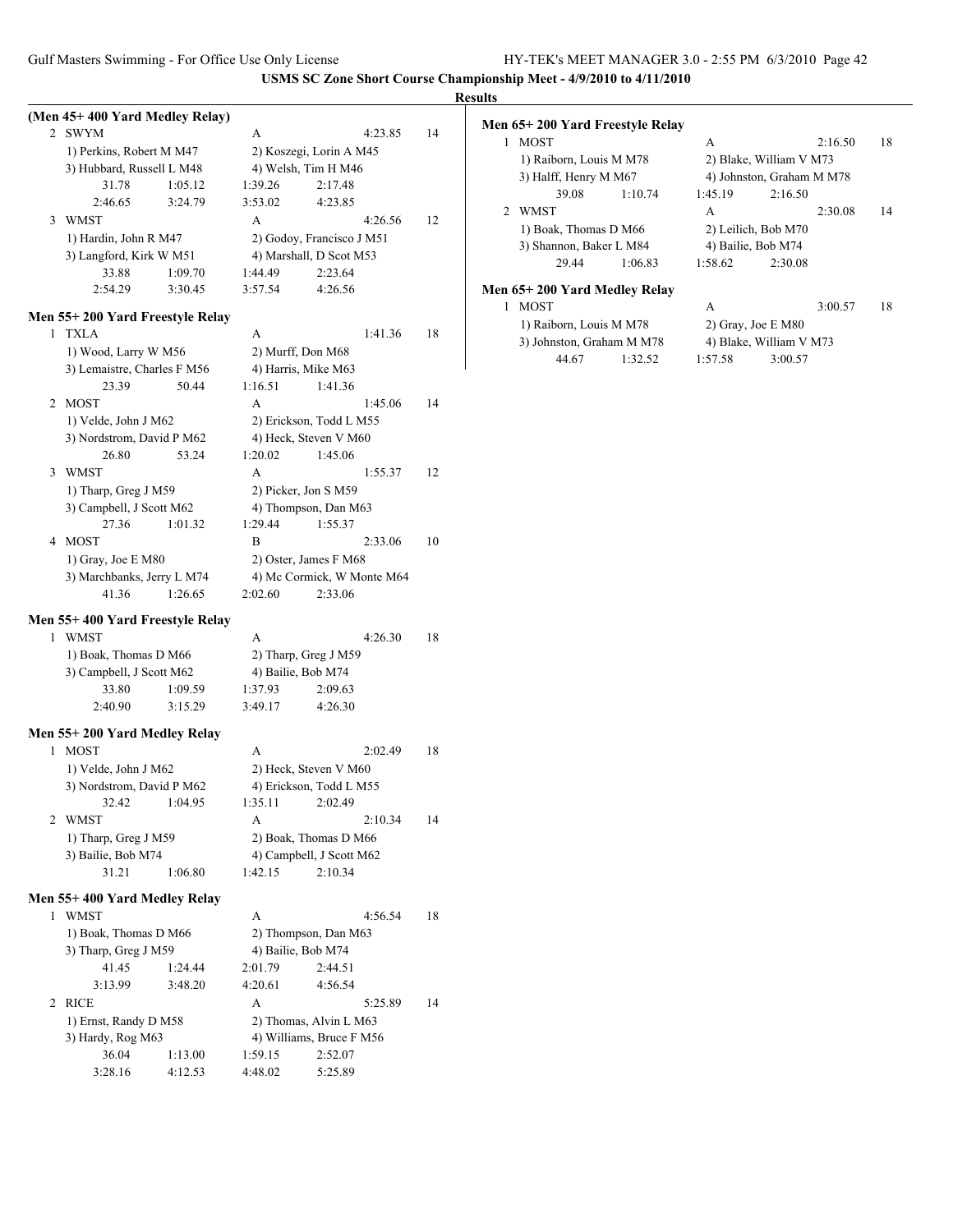# **Results**

|   | Mixed 18+200 Yard Freestyle Relay |                               |    |
|---|-----------------------------------|-------------------------------|----|
|   | 1 RICE                            | A<br>1:40.55                  | 18 |
|   | 1) Clapp, Marissa L W22           | 2) Broussard, Matthew L M22   |    |
|   | 3) Holth, Jerrah W24              | 4) Kouri, Drew P M24          |    |
|   | 25.72<br>51.13                    | 1:18.55<br>1:40.55            |    |
| 2 | <b>WMST</b>                       | A<br>1:40.62                  | 14 |
|   | 1) Nordmann, Michael T M37        | 2) Armstrong, Jonathan W M34  |    |
|   | 3) Gellatly, Jill E W42           | 4) Bergfield, Amanda W27      |    |
|   | 23.83<br>47.96                    | 1:14.97<br>1:40.62            |    |
| 3 | <b>TSSC</b>                       | A<br>1:41.62                  | 12 |
|   | 1) Parada, Corey M M19            | 2) Pettigrew, Haileigh B W18  |    |
|   | 3) Calkins, Lauren L W20          | 4) Tran, Quan M18             |    |
|   | 24.41<br>51.51                    | 1:19.34<br>1:41.62            |    |
|   | 4 FAST                            | A<br>1:46.82                  | 10 |
|   | 1) Grosse, Nadine W30             | 2) Neville, Richard M53       |    |
|   | 3) McCuddy, Amber W24             | 4) Graves, Brian D M25        |    |
|   | 29.93<br>54.00                    | 1:24.34<br>1:46.82            |    |
| 5 | <b>RIDG</b>                       | A<br>1:47.53                  | 8  |
|   | 1) Amick, Jim M48                 | 2) Murphy, Amber W28          |    |
|   | 3) Wilson, Jenna L W21            | 4) Hepworth, Mark L M55       |    |
|   | 25.36<br>54.39                    | 1:21.77<br>1:47.53            |    |
|   | 6 MOST                            | A<br>1:50.49                  | 6  |
|   | 1) Vitt, Ann W63                  | 2) Elias, Tiitta K W42        |    |
|   | 3) Guirl, Michael J M39           | 4) Milu, Shane M23            |    |
|   | 37.89<br>1:05.92                  | 1:29.42<br>1:50.49            |    |
| 7 | <b>BSM</b>                        | A<br>2:00.49                  | 4  |
|   | 1) Blankner, Brett S M36          | 2) Gates, Richard B M49       |    |
|   | 3) Pleasant, Erin E W24           | 4) Schertz, Allison A W25     |    |
|   | 57.86<br>27.29                    | 1:31.30<br>2:00.49            |    |
|   | <b>RIDG</b>                       | B<br>X2:22.57                 |    |
|   | 1) Pfaff, Gregory P M18           |                               |    |
|   | 3) Jackson, Julie W49             | 4) Torpy, Art A M54           |    |
|   | 25.29<br>1:03.78                  | 1:46.32<br>2:22.57            |    |
|   | Mixed 18+200 Yard Medley Relay    |                               |    |
| 1 | <b>RICE</b>                       | A<br>1:51.17                  | 18 |
|   | 1) Clapp, Marissa L W22           | 2) Kouri, Drew P M24          |    |
|   | 3) Broussard, Matthew L M22       | 4) Holth, Jerrah W24          |    |
|   | 29.25<br>55.35                    | 1:24.18<br>1:51.17            |    |
| 2 | WMST                              | 1:52.43<br>A                  | 14 |
|   | 1) Bergfield, Alana N W22         | 2) Armstrong, Jonathan W M34  |    |
|   | 3) Wilson, Jacob N M26            | 4) McLendon, Allison B W23    |    |
|   | 31.57<br>1:00.82                  | 1:24.70<br>1:52.43            |    |
| 3 | <b>MOST</b>                       | A<br>1:58.74                  | 12 |
|   | 1) Milu, Shane M23                | 2) Blanco, Alonso O M35       |    |
|   | 3) Elias, Tiitta K W42            | 4) Cebrowski, Catharine L W39 |    |
|   | 26.39<br>58.74                    | 1:29.23<br>1:58.74            |    |
|   | 4 PCAT                            | B<br>1:59.02                  | 10 |
|   | 1) Wall, Amanda M W27             | 2) Baxter, Kyle E M23         |    |
|   | 3) Cervantes, Daniel M36          | 4) Senne, Sarah W25           |    |
|   | 34.89<br>1:03.43                  | 1:31.35<br>1:59.02            |    |
| 5 | FAST                              | A<br>2:02.28                  | 8  |
|   | 1) McCuddy, Amber W24             | 2) Baumann, Martin M57        |    |
|   | 3) Graves, Brian D M25            | 4) Grosse, Nadine W30         |    |
|   | 34.03<br>1:08.05                  | 1:33.23<br>2:02.28            |    |
| 6 | <b>TSSC</b>                       | A<br>2:03.19                  | 6  |
|   | 1) Jackson, Rhea E W19            | 2) Pettigrew, Haileigh B W18  |    |
|   | 3) Tran, Quan M18                 | 4) Khosravi, Benjamin J M20   |    |
|   | 36.04<br>1:13.41                  | 1:37.84<br>2:03.19            |    |
|   |                                   |                               |    |

| ПS     |                                               |                                |    |
|--------|-----------------------------------------------|--------------------------------|----|
|        | (Mixed 18+200 Yard Medley Relay)              |                                |    |
| $\tau$ | AGM                                           | A<br>2:06.50                   | 4  |
|        | 1) Howard, Genifer M W27                      | 2) Cumnock-Francois, Ben M M22 |    |
|        | 3) Burke, Joseph A M49                        | 4) Feather, Shawn M W49        |    |
|        | 34.78<br>1:03.58                              | 1:30.52<br>2:06.50             |    |
| 8      | <b>RIDG</b>                                   | A<br>2:11.67                   | 2  |
|        | 1) Meharg, Forrest A M18                      | 2) Murphy, Amber W28           |    |
|        | 3) Amick, Jim M48                             | 4) Jackson, Julie W49          |    |
|        | 27.61<br>1:03.06                              | 1:30.66<br>2:11.67             |    |
| 9      | <b>SWYM</b>                                   | $\overline{A}$<br>2:18.67      |    |
|        | 1) Pink, Helen M W41                          | 2) Pink, Anthony P M41         |    |
|        | 3) Meissner, Niels B M22                      | 4) Leung, Mazy M W41           |    |
|        | 36.05<br>1:13.24                              | 1:41.19<br>2:18.67             |    |
| ---    | <b>RIDG</b>                                   | B<br>X2:17.38                  |    |
|        | 1) Torpy, Susan W50                           | 2) Pfaff, Gregory P M18        |    |
|        | 3) Hepworth, Mark L M55                       |                                |    |
|        | 40.90<br>1:11.35                              | 1:40.52<br>2:17.38             |    |
|        |                                               |                                |    |
|        | Mixed 25+200 Yard Freestyle Relay             |                                |    |
| 1      | <b>DAMM</b>                                   | A<br>1:35.92                   | 18 |
|        | 1) Glass, Laura H W29                         | 2) Chow, Michelle H W41        |    |
|        | 3) Kritzer, William C M52                     | 4) Glass, Mark W M35           |    |
|        | 23.18<br>47.64                                | 1:13.55<br>1:35.92             |    |
| 2      | WMST                                          | A<br>1:41.34                   | 14 |
|        | 1) Monk, Timothy J M38                        | 2) Weiser, Sabine W36          |    |
|        | 3) Koch Davis, Laura K W33                    | 4) Wilson, Jacob N M26         |    |
|        | 24.88<br>52.87                                | 1:19.27<br>1:41.34             |    |
| 3      | <b>RICE</b>                                   | A<br>1:42.52                   | 12 |
|        | 1) Blocker, Vicki S W26                       | 2) Shiosaki, Daniel T M25      |    |
|        | 3) Feeney, Marissa W38                        | 4) Kone, Bruce C M52           |    |
|        | 22.86<br>51.06                                | 1:18.45<br>1:42.52             |    |
| 4      | <b>FCST</b>                                   | A<br>1:44.27                   | 10 |
|        | 1) Lacy, N Markell W26                        | 2) Miller, Lori S W46          |    |
|        | 3) Haire, Bryan M27                           | 4) Johnson, Michael F M39      |    |
|        | 29.36<br>57.65                                | 1:22.33<br>1:44.27             |    |
| 5      | <b>SWAM</b>                                   | A<br>1:53.71                   | 8  |
|        | 1) Durbin, Martha G W54                       | 2) Ebel, Dirk M29              |    |
|        |                                               | 4) Woolley, Ken M51            |    |
|        | 3) Stewart, Stephanie R W46<br>31.33<br>57.73 | 1:27.12<br>1:53.71             |    |
|        |                                               |                                |    |
|        | Mixed 25+200 Yard Medley Relay                |                                |    |
| 1      | <b>DAMM</b>                                   | А<br>1:48.89                   | 18 |
|        | 1) Glass, Laura H W29                         | 2) Kritzer, William C M52      |    |
|        | 3) Chow, Michelle H W41                       | 4) Glass, Mark W M35           |    |
|        | 26.83<br>59.60                                | 1:26.26<br>1:48.89             |    |
| 2      | <b>NITR</b>                                   | A<br>1:49.96                   | 14 |
|        | 1) Henry, Anita A W42                         | 2) Marx, Jeff M45              |    |
|        | 3) Gogulski, David H M41                      | 4) Molina, Patricia A W34      |    |
|        | 29.75<br>57.66                                | 1:23.95<br>1:49.96             |    |
| 3      | <b>RICE</b>                                   | А<br>1:51.91                   | 12 |
|        | 1) Nath, Cody M29                             | 2) Shiosaki, Daniel T M25      |    |
|        | 3) Blocker, Vicki S W26                       | 4) Middlebrooks, Kelly A W42   |    |
|        | 25.69<br>54.37                                | 1:51.91<br>1:22.90             |    |
|        |                                               |                                |    |
| 4      | WMST                                          | А<br>1:53.40                   | 10 |
|        | 1) Nordmann, Michael T M37                    | 2) Bass, Bill M41              |    |
|        | 3) Koch Davis, Laura K W33                    | 4) Weiser, Sabine W36          |    |
|        | 32.94<br>1:02.23                              | 1:53.40<br>1:31.24             |    |
|        |                                               |                                |    |
|        |                                               |                                |    |
|        |                                               |                                |    |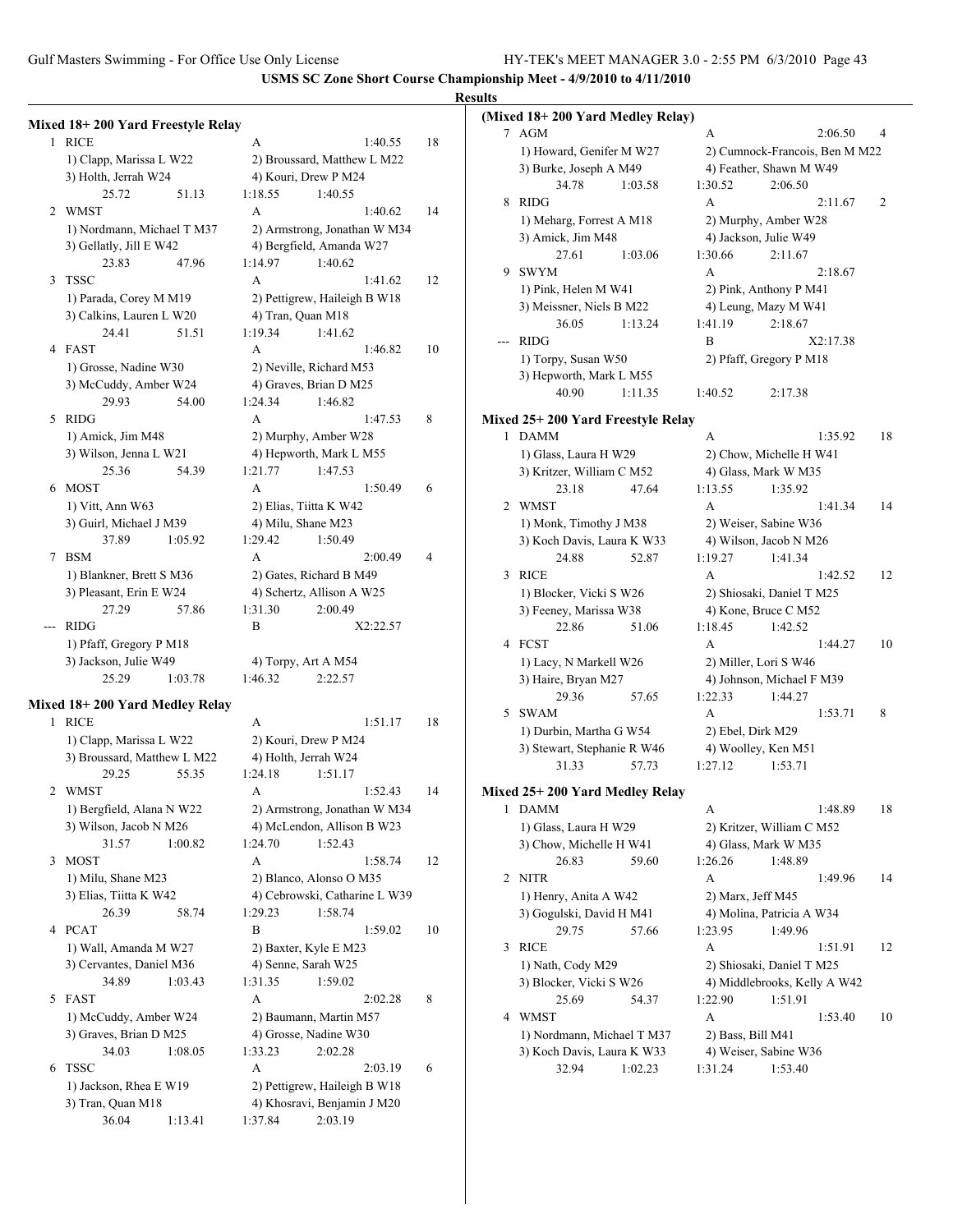|                                   |                           |                            |    | <b>Results</b>                                                 |             |
|-----------------------------------|---------------------------|----------------------------|----|----------------------------------------------------------------|-------------|
| 5 FCST                            | A                         | 2:18.81                    | 8  | (Mixed 45+200 Yard Freestyle Relay)                            |             |
| 1) Monteagudo, Susan E W39        | 2) Engelking, Mike M51    |                            |    | 3 MOST<br>B<br>1:52.34                                         | 12          |
| 3) Toon, Terry Lynn M W50         | 4) Haire, Bryan M27       |                            |    | 1) Christian, M'Liss W50<br>2) Cuda, Suzanne E W49             |             |
| 36.29<br>1:12.69                  | 1:52.96                   | 2:18.81                    |    | 3) Jacobs, Steven R M48<br>4) Milu, Jon E M49                  |             |
| 6 BSM                             | A                         | 2:19.60                    | 6  | 29.54<br>1:52.34<br>59.85<br>1:27.73                           |             |
| 1) Schertz, Allison A W25         | 2) Perkins, Wendy A W37   |                            |    | 4 WMST<br>B<br>2:12.30                                         | 10          |
| 3) Lunsford, Kevin M M43          | 4) Gates, Richard B M49   |                            |    | 1) Godoy, Francisco J M51<br>2) Shoemaker, Tracy S W50         |             |
| 35.95<br>1:14.36                  | 1:48.99                   | 2:19.60                    |    | 3) Moure de Godoy, Elva W49<br>4) Wolfhagen, Niels U M53       |             |
| 7 MOST                            | A                         | 2:19.88                    | 4  | 28.04<br>1:06.37<br>1:44.97<br>2:12.30                         |             |
| 1) Stannard, Adam M36             | 2) Taff, Sarah Q W27      |                            |    | --- SWYM<br>A<br>DQ                                            |             |
| 3) Guirl, Michael J M39           | 4) Wingenter, Suzanne W34 |                            |    | 1) Perkins, Robert M M47<br>2) Koszegi, Lorin A M45            |             |
| 35.01<br>1:20.09                  | 1:48.10                   | 2:19.88                    |    | 4) Welsh, Tim H M46<br>3) Hubbard, Russell L M48               |             |
|                                   |                           |                            |    | 29.87<br>1:02.98<br>1:31.98<br><b>DQ</b>                       |             |
| Mixed 35+200 Yard Freestyle Relay |                           |                            |    |                                                                |             |
| 1 RICE                            | A                         | 1:42.28                    | 18 | Mixed 45+200 Yard Medley Relay                                 |             |
| 1) Jimenez, Carlos A M45          | 2) Williams, Bruce F M56  |                            |    | 1 MOST<br>A<br>2:00.43                                         | 18          |
| 3) Matherne, Susan K W48          | 4) Ruppe, Mary D W40      |                            |    | 1) Ingraham, Susan R W50<br>2) Richey, Steven C M49            |             |
| 23.99<br>47.66                    | 1:14.40                   | 1:42.28                    |    | 3) Kercher, Craig A M48<br>4) Valdez, Elaine S W54             |             |
| 2 STFF                            | A                         | 1:48.90                    | 14 | 33.30<br>1:06.00<br>1:32.34<br>2:00.43                         |             |
| 1) Lewis, Jamie R W55             | 2) Armstrong, Vera S W46  |                            |    | 2 WMST<br>A<br>2:06.41                                         | 14          |
| 3) Marshall, Dirk H M47           | 4) Petersen, Mick S M43   |                            |    | 1) Holland, Susan A W54<br>2) Marshall, D Scot M53             |             |
| 27.68<br>56.64                    | 1:24.81                   | 1:48.90                    |    | 3) Langford, Kirk W M51<br>4) Burgess, Stacy H W52             |             |
| 3 WMST                            | A                         | 1:49.48                    | 12 | 35.15<br>1:07.85<br>2:06.41<br>1:35.95                         |             |
| 1) Davis, Ross C M43              | 2) DeVore, Suzanne T W41  |                            |    | 3 MOST<br>$\overline{B}$<br>2:17.94                            | 12          |
| 3) Dunklee, Kristin A W43         |                           | 4) Gawronski, Tomasz J M43 |    | 1) Jacobs, Steven R M48<br>2) Hearron, Chrystie K W50          |             |
| 22.12<br>56.60                    | 1:27.36                   | 1:49.48                    |    | 3) Tomasino, Cesar M46<br>4) Christian, M'Liss W50             |             |
| 4 MOST                            | A                         | 1:58.23                    | 10 | 33.45<br>1:19.00<br>1:48.54<br>2:17.94                         |             |
| 1) McDonald, Eileen F W46         | 2) Andrade, Rosana W49    |                            |    | 4 WMST<br>B<br>2:19.66                                         | 10          |
| 3) Tomasino, Cesar M46            | 4) Stannard, Adam M36     |                            |    | 2) Godoy, Francisco J M51<br>1) Hardin, John R M47             |             |
| 31.55<br>1:03.92                  | 1:31.68                   | 1:58.23                    |    | 4) Moure de Godoy, Elva W49<br>3) Nunnallee, Deborah W53       |             |
| 5 BSM                             | B                         | 2:07.50                    | 8  | 31.52<br>1:04.75<br>1:41.41<br>2:19.66                         |             |
| 1) Schueckler, Leslie P W54       | 2) Perkins, Wendy A W37   |                            |    | $\mathbf C$<br>5 MOST<br>2:22.38                               | $\,$ 8 $\,$ |
| 3) Lunsford, Kevin M M43          |                           | 4) Schueckler, Larry M M57 |    | 2) Cuda, Suzanne E W49                                         |             |
| 36.76<br>1:08.25                  | 1:39.41                   | 2:07.50                    |    | 1) Anderson, Jeffrey M M53                                     |             |
|                                   |                           |                            |    | 3) McDonald, Eileen F W46<br>4) Dorazio, Mark E M51<br>1:22.96 |             |
| Mixed 35+200 Yard Medley Relay    |                           |                            |    | 42.30<br>1:52.72<br>2:22.38                                    |             |
| 1 RICE                            | A                         | 1:52.56                    | 18 | 6 RICE<br>2:39.30<br>A                                         | 6           |
| 1) Kammerer, Richard F M52        | 2) Ruppe, Mary D W40      |                            |    | 1) Lanier, Colette M W51<br>2) Thomas, Alvin L M63             |             |
| 3) Jimenez, Carlos A M45          | 4) Matherne, Susan K W48  |                            |    | 3) Hardy, Rog M63<br>4) Mungavin, Carol A W73                  |             |
| 26.29<br>1:01.66                  | 1:27.25                   | 1:52.56                    |    | 41.58<br>1:23.58<br>1:54.96<br>2:39.30                         |             |
| 2 FCST                            | A                         | 1:56.91                    | 14 | --- SWAM<br>DO.<br>A                                           |             |
| 1) Johnson, Michael F M39         | 2) Madden, Debbie M W41   |                            |    | 1) Dolan, James M58<br>2) Stewart, Stephanie R W46             |             |
| 3) Long, Steve M53                | 4) Miller, Lori S W46     |                            |    | 3) Brackett, Elliott M45<br>4) Durbin, Martha G W54            |             |
| 24.96<br>1:02.22                  | 1:28.10                   | 1:56.91                    |    | 33.94<br>1:12.08<br>1:42.92<br>DQ                              |             |
| 3 WMST                            | A                         | 2:07.09                    | 12 | Mixed 55+200 Yard Freestyle Relay                              |             |
| 1) Sundahl, Philip J M44          | 2) DeVore, Suzanne T W41  |                            |    | 1 MOST<br>A<br>1:51.61                                         | 18          |
| 3) Gawronski, Tomasz J M43        | 4) Dunklee, Kristin A W43 |                            |    | 2) Holloway, Colleen J W56<br>1) Nisman, Ronda S W55           |             |
| 28.45<br>1:12.34                  | 1:35.98                   | 2:07.09                    |    | 3) Heck, Steven V M60<br>4) Erickson, Todd L M55               |             |
|                                   |                           |                            |    | 29.53<br>1:00.26<br>1:25.00<br>1:51.61                         |             |
| Mixed 45+200 Yard Freestyle Relay |                           |                            |    | 2 MOST<br>B<br>2:02.27                                         | 14          |
| 1 MOST                            | A                         | 1:44.57                    | 18 | 1) Boyer, Kathy M W55<br>2) Mayhew, Chris W56                  |             |
| 1) Ingraham, Susan R W50          | 2) Valdez, Elaine S W54   |                            |    | 3) Nordstrom, David P M62<br>4) Velde, John J M62              |             |
| 3) Kercher, Craig A M48           | 4) Richey, Steven C M49   |                            |    | 33.77<br>1:06.80<br>1:34.37<br>2:02.27                         |             |
| 27.96<br>56.26                    | 1:20.37                   | 1:44.57                    |    | $\mathcal{C}$<br>3 MOST<br>2:43.31                             | 12          |
| 2 WMST                            | A                         | 1:51.85                    | 14 |                                                                |             |
| 1) Langford, Kirk W M51           | 2) Nunnallee, Deborah W53 |                            |    | 1) Callaway, Linda S W57<br>2) Gregg, Claire M W68             |             |
| 3) Holland, Susan A W54           | 4) Marshall, D Scot M53   |                            |    | 3) Mc Cormick, W Monte M64<br>4) Oster, James F M68            |             |
| 25.15<br>56.78                    | 1:26.96                   | 1:51.85                    |    | 1:27.59<br>1:47.54<br>2:43.31<br>40.17                         |             |
|                                   |                           |                            |    |                                                                |             |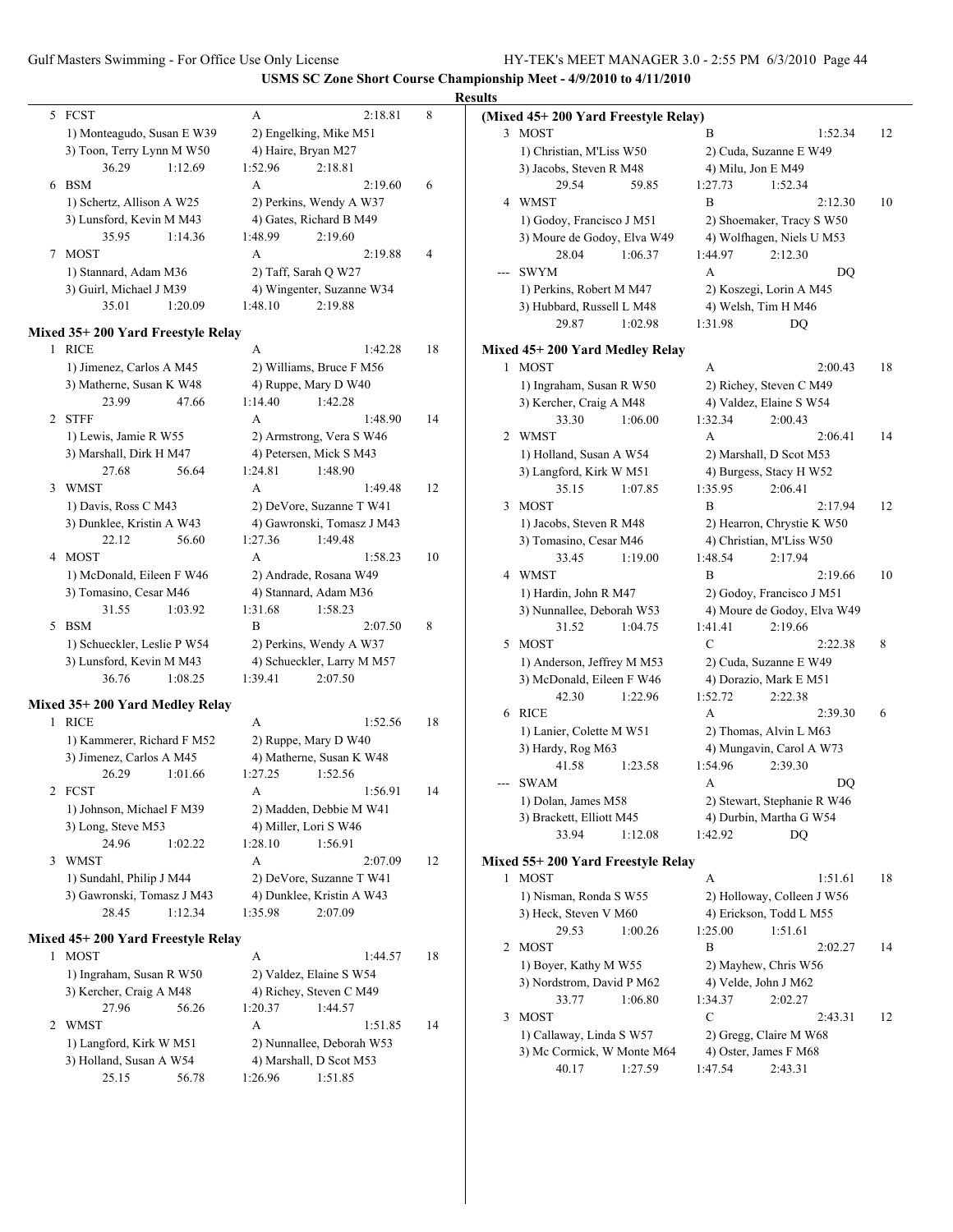### **Results**

|              | Mixed 55+200 Yard Medley Relay              |         |                                         |                            |         |      |
|--------------|---------------------------------------------|---------|-----------------------------------------|----------------------------|---------|------|
| 1            | <b>MOST</b>                                 |         | A                                       |                            | 2:12.41 | 18   |
|              | 1) Erickson, Todd L M55                     |         |                                         | 2) Holloway, Colleen J W56 |         |      |
|              | 3) Heck, Steven V M60                       |         |                                         | 4) Nisman, Ronda S W55     |         |      |
|              | 33.67                                       | 1:16.34 | 1:43.18                                 | 2:12.41                    |         |      |
| 2            | <b>RICE</b>                                 |         | A                                       |                            | 2:13.48 | 14   |
|              | 1) Reierson, Suzy G W58                     |         |                                         | 2) Ernst, Randy D M58      |         |      |
|              | 3) Williams, Bruce F M56                    |         |                                         | 4) Ernst, Heidi J W57      |         |      |
|              | 40.45                                       | 1:15.99 | 1:43.80                                 | 2:13.48                    |         |      |
| 3            | <b>WMST</b>                                 |         | A                                       |                            | 2:14.87 | 12   |
|              | 1) Tharp, Greg J M59                        |         |                                         | 2) Thompson, Dan M63       |         |      |
|              | 3) Boak, Carolyn W64                        |         |                                         | 4) Taylor, Janet W56       |         |      |
|              | 31.34                                       | 1:11.82 | 1:39.57                                 | 2:14.87                    |         |      |
| 4            | MOST                                        |         | B                                       |                            | 2:21.55 | 10   |
|              | 1) Velde, John J M62                        |         |                                         |                            |         |      |
|              |                                             |         |                                         | 2) Mayhew, Chris W56       |         |      |
|              | 3) Nordstrom, David P M62                   |         |                                         | 4) Boyer, Kathy M W55      |         |      |
|              | 33.90                                       | 1:18.41 | 1:47.46                                 | 2:21.55                    |         |      |
| 5            | <b>MOST</b>                                 |         | C                                       |                            | 2:52.55 | 8    |
|              | 1) Vitt, Ann W63                            |         |                                         | 2) Mc Cormick, W Monte M64 |         |      |
|              | 3) Callaway, Linda S W57                    |         | 4) Gray, Joe E M80                      |                            |         |      |
|              | 45.45                                       | 1:20.07 | 2:11.45                                 | 2:52.55                    |         |      |
|              | Mixed 65+200 Yard Freestyle Relay           |         |                                         |                            |         |      |
|              | 1 MOST                                      |         | A                                       |                            | 2:28.54 | 18   |
|              | 1) Birkhead, Jane C W69                     |         |                                         | 2) Sauer, De Ette A W68    |         |      |
|              | 3) Blake, William V M73                     |         | 4) Gray, Joe E M80                      |                            |         |      |
|              | 34.71                                       | 1:14.95 | 1:47.02                                 | 2:28.54                    |         |      |
| 2            | <b>WMST</b>                                 |         | A                                       |                            | 2:39.92 | 14   |
|              |                                             |         |                                         |                            |         |      |
|              | 1) Bailie, Bob M74                          |         |                                         | 2) Jordan, Martha L W76    |         |      |
|              | 3) Cattarin, Sandy B W70                    |         |                                         | 4) Boak, Thomas D M66      |         |      |
|              | 31.92                                       | 1:25.70 | 2:11.36                                 | 2:39.92                    |         |      |
|              | Mixed 65+200 Yard Medley Relay              |         |                                         |                            |         |      |
| $\mathbf{1}$ | <b>WMST</b>                                 |         | А                                       |                            | 2:38.86 | 18   |
|              | 1) Boak, Thomas D M66                       |         |                                         | 2) Leilich, Joann W71      |         |      |
|              | 3) Cattarin, Sandy B W70                    |         | 4) Bailie, Bob M74                      |                            |         |      |
|              | 36.88                                       | 1:19.37 | 2:07.94                                 | 2:38.86                    |         |      |
| 2            | <b>MOST</b>                                 |         | A                                       |                            | 2:49.85 | 14   |
|              | 1) Birkhead, Jane C W69                     |         |                                         | 2) Marchbanks, Jerry L M74 |         |      |
|              | 3) Sauer, De Ette A W68                     |         |                                         | 4) Blake, William V M73    |         |      |
|              | 47.11                                       | 1:15.92 | 1:36.20                                 | 2:49.85                    |         |      |
| 3            | <b>MOST</b>                                 |         | В                                       |                            | 3:21.79 | 12   |
|              | 1) Gregg, Claire M W68                      |         |                                         | 2) Whitlock, Shelly W70    |         |      |
|              | 3) Halff, Henry M M67                       |         |                                         | 4) Oster, James F M68      |         |      |
|              | 1:05.90                                     | 1:53.85 | 2:15.21                                 | 3:21.79                    |         |      |
|              |                                             |         |                                         |                            |         |      |
|              | Mixed 75+ 200 Yard Freestyle Relay          |         |                                         |                            |         |      |
| 1            | <b>MOST</b>                                 |         | А                                       |                            | 2:41.66 | 18   |
|              | 1) Wheatley, Diane W76                      |         |                                         | 2) Goggin, Georgia W80     |         |      |
|              | 3) Johnston, Graham M M78                   |         |                                         | 4) Raiborn, Louis M M78    |         |      |
|              | 45.55                                       | 1:32.14 | 2:03.52                                 | 2:41.66                    |         |      |
|              |                                             |         |                                         |                            |         |      |
|              | Mixed 75+ 200 Yard Medley Relay<br>--- MOST |         | А                                       |                            | DQ      |      |
|              |                                             |         |                                         |                            |         |      |
|              | 1) Wheatley, Diane W76                      |         |                                         | 2) Goggin, Georgia W80     |         |      |
|              | 3) Johnston, Graham M M78                   |         |                                         | 4) Raiborn, Louis M M78    |         |      |
|              | 57.19                                       | 2:00.83 | 2:44.01                                 | DQ                         |         |      |
|              | <b>Combined Team Scores</b>                 |         |                                         |                            |         |      |
|              |                                             |         |                                         |                            |         |      |
|              |                                             |         | Combined Team Scores - Through Event 47 |                            |         |      |
|              | 1. Masters of South Texas                   |         |                                         |                            |         | 2223 |

2. Woodlands Masters Swim Team 2018

| แเร |                                    |       |
|-----|------------------------------------|-------|
|     | 4. Longhorn Aquatics               | 893   |
|     | 5. Team Ridgelea                   | 650   |
|     | 6. Dallas Aquatic Masters          | 525   |
|     | (Combined Team Scores)             |       |
|     | 7. Plano Wetcats                   | 408.5 |
|     | 8. First Colony Masters Swimming   | 373   |
|     | 9. Brazos Splash Masters           | 299   |
|     | 10. Swim With American Masters     | 262   |
|     | (Combined Team Scores)             |       |
|     | 11. South West YMCA Masters        | 251   |
|     | 12. Fort Worth Area Swim Team      | 202   |
|     | 13. Nitro Swimming                 | 195   |
|     | 14. Unattached                     | 184   |
|     | (Combined Team Scores)             |       |
|     | 15. Texas State Swim Club          | 178   |
|     | 16. Aquatics of Georgetown Masters | 177.5 |
|     | 17. Etex Masters Swim Team         | 160   |
|     | 18. YMCA Indy Swim Fit             | 106   |
|     | (Combined Team Scores)             |       |
|     | 19. Masters Of Brazos              | 97    |
|     | 20. Memorial Athletic Club Aquatic | 85    |
|     | 21. South Texas Flying Fish        | 84    |
|     | 22. Katy Aquatic Masters Swimming  | 83    |
|     | (Combined Team Scores)             |       |
|     | 23. West Austin Athletic Club      | 67    |
|     | 24. Florida Aquatics Combined Team | 63    |
|     | 25. Garden State Masters           | 51    |
|     | 26. Heart of Texas Aquatic Masters | 44    |
|     | (Combined Team Scores)             |       |
|     | 27. University of Houston Masters  | 33    |
|     | 28. Middle Tennessee Swim Club     | 29    |
|     | 29. Tulsa Masters                  | 28    |
|     | 30. Town North YMCA Masters        | 27    |
|     | (Combined Team Scores)             |       |
|     | 31. Weiss & Weiss Aquatics         | 23    |
|     | 32. Alamo Area Aquatic Association | 14    |
|     | 33. H <sub>2</sub> ouston Swims    | 5     |
|     |                                    |       |

## **Scores - Women**

|                  | Women - Team Rankings - Through Event 47 |       |
|------------------|------------------------------------------|-------|
| $\mathbf{1}$     | Masters of South Texas                   | 1231  |
|                  | 2. Woodlands Masters Swim Team           | 876   |
| (Scores - Women) |                                          |       |
|                  | 3. Rice Aquatic Masters                  | 681   |
| 4.               | Dallas Aquatic Masters                   | 290   |
|                  | 5. Plano Wetcats                         | 226.5 |
|                  | 6. Team Ridgelea                         | 207   |
| (Scores - Women) |                                          |       |
|                  | 7. First Colony Masters Swimming         | 201   |
| 8.               | Brazos Splash Masters                    | 165   |
| 9.               | South West YMCA Masters                  | 113   |
|                  | 10. Unattached                           | 107   |
| (Scores - Women) |                                          |       |
|                  | 11. YMCA Indy Swim Fit                   | 106   |
|                  | 12. Texas State Swim Club                | 102   |
| 13               | Swim With American Masters               | 97    |
|                  | 14. Longhorn Aquatics                    | 96    |
| (Scores - Women) |                                          |       |
|                  | 15. Masters Of Brazos                    | 95    |
| 16.              | Aquatics of Georgetown Masters           | 88.5  |
| 17.              | Katy Aquatic Masters Swimming            | 83    |
| 18.              | Fort Worth Area Swim Team                | 78    |

**(Combined Team Scores)** 3. Rice Aquatic Masters 1291